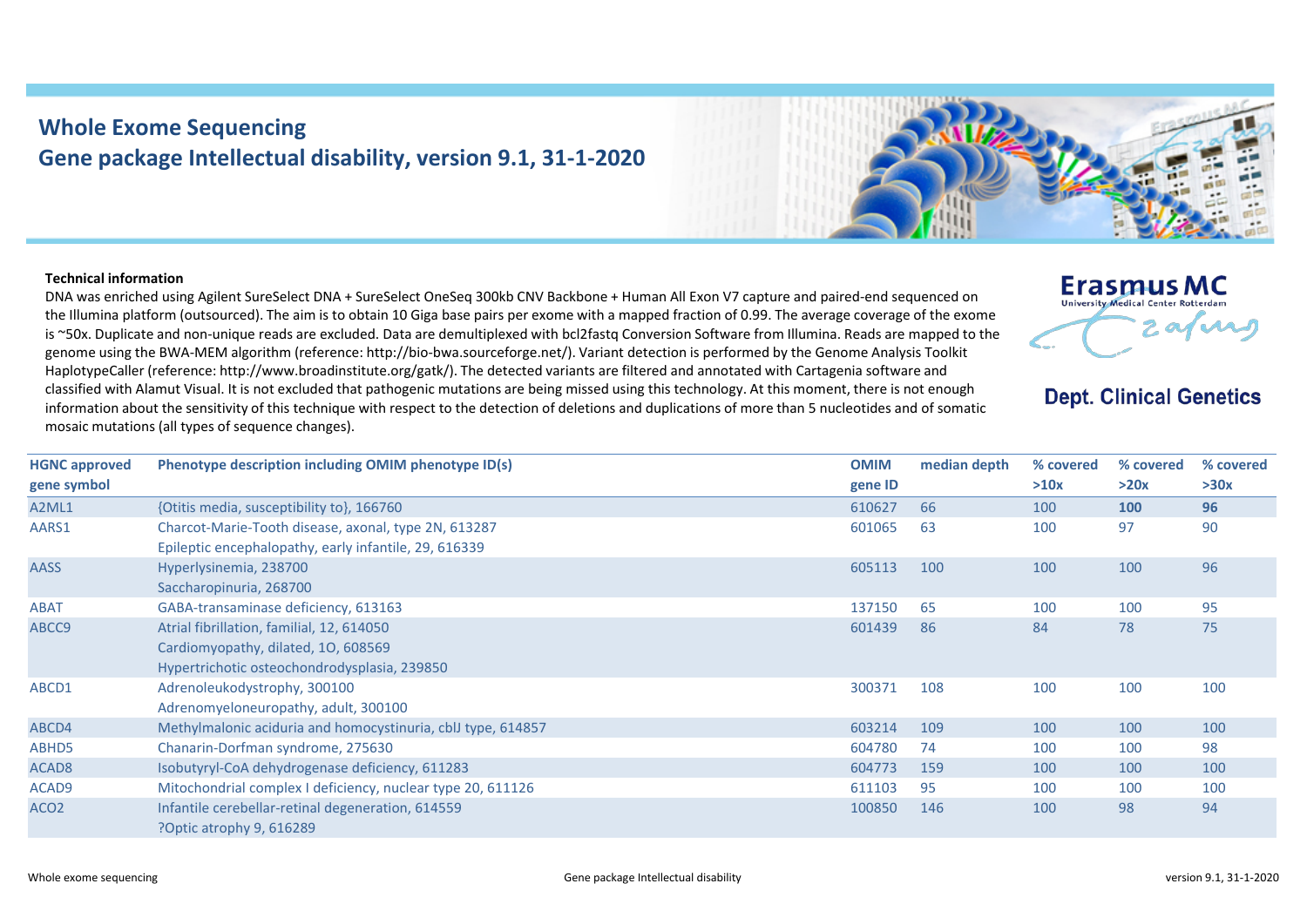| <b>HGNC approved</b> | Phenotype description including OMIM phenotype ID(s)                                     | <b>OMIM</b> | median depth | % covered | % covered | % covered |
|----------------------|------------------------------------------------------------------------------------------|-------------|--------------|-----------|-----------|-----------|
| gene symbol          |                                                                                          | gene ID     |              | >10x      | >20x      | >30x      |
| ACOT9                | No OMIM phenotype                                                                        | 300862      | 36           | 100       | 90        | 67        |
| ACOX1                | Peroxisomal acyl-CoA oxidase deficiency, 264470                                          | 609751      | 103          | 100       | 100       | 99        |
| ACSF3                | Combined malonic and methylmalonic aciduria, 614265                                      | 614245      | 149          | 100       | 100       | 100       |
| ACSL4                | Mental retardation 63, 300387                                                            | 300157      | 54           | 100       | 98        | 88        |
| <b>ACTB</b>          | Baraitser-Winter syndrome 1, 243310                                                      | 102630      | 192          | 100       | 100       | 100       |
|                      | ?Dystonia, juvenile-onset, 607371                                                        |             |              |           |           |           |
| ACTG1                | Baraitser-Winter syndrome 2, 614583                                                      | 102560      | 188          | 100       | 100       | 100       |
|                      | Deafness 20/26, 604717                                                                   |             |              |           |           |           |
| ACVR1                | Fibrodysplasia ossificans progressiva, 135100                                            | 102576      | 73           | 100       | 100       | 99        |
| ACY1                 | Aminoacylase 1 deficiency, 609924                                                        | 104620      | 109          | 100       | 100       | 100       |
| ADA2                 | ?Sneddon syndrome, 182410                                                                | 607575      | 96           | 100       | 100       | 99        |
|                      | Vasculitis, autoinflammation, immunodeficiency, and hematologic defects syndrome, 615688 |             |              |           |           |           |
| ADAM22               | ?Epileptic encephalopathy, early infantile, 61, 617933                                   | 603709      | 66           | 100       | 99        | 94        |
| <b>ADAR</b>          | Aicardi-Goutieres syndrome 6, 615010                                                     | 146920      | 90           | 100       | 100       | 100       |
|                      | Dyschromatosis symmetrica hereditaria, 127400                                            |             |              |           |           |           |
| ADAT3                | Mental retardation 36, 615286                                                            | 615302      | 152          | 100       | 100       | 100       |
| ADGRG1               | Polymicrogyria, bilateral frontoparietal, 606854                                         | 604110      | 120          | 100       | 100       | 100       |
|                      | Polymicrogyria, bilateral perisylvian, 615752                                            |             |              |           |           |           |
| <b>ADK</b>           | Hypermethioninemia due to adenosine kinase deficiency, 614300                            | 102750      | 53           | 100       | 93        | 80        |
| <b>ADNP</b>          | Helsmoortel-van der Aa syndrome, 615873                                                  | 611386      | 75           | 100       | 100       | 100       |
| <b>ADSL</b>          | Adenylosuccinase deficiency, 103050                                                      | 608222      | 89           | 100       | 100       | 96        |
| AFF <sub>2</sub>     | Mental retardation, FRAXE type, 309548                                                   | 300806      | 57           | 100       | 99        | 92        |
| AFF4                 | CHOPS syndrome, 616368                                                                   | 604417      | 72           | 100       | 99        | 93        |
| AFG3L2               | Spastic ataxia 5, 614487                                                                 | 604581      | 77           | 99        | 95        | 90        |
|                      | Spinocerebellar ataxia 28, 610246                                                        |             |              |           |           |           |
| <b>AGA</b>           | Aspartylglucosaminuria, 208400                                                           | 613228      | 73           | 100       | 100       | 96        |
| AGAP2                | No OMIM phenotype                                                                        | 605476      | 119          | 100       | 99        | 96        |
| AGO1                 | No OMIM phenotype                                                                        | 606228      | 84           | 100       | 100       | 99        |
| AGO <sub>2</sub>     | No OMIM phenotype                                                                        | 606229      | 85           | 99        | 96        | 90        |
| AGPAT2               | Lipodystrophy, congenital generalized, type 1, 608594                                    | 603100      | 142          | 100       | 100       | 96        |
| AGTPBP1              | Neurodegeneration, childhood-onset, with cerebellar atrophy, 618276                      | 606830      | 64           | 100       | 95        | 87        |
| AGTR2                | No OMIM phenotype                                                                        | 300034      | 55           | 100       | 100       | 100       |
| <b>AHCY</b>          | Hypermethioninemia with deficiency of S-adenosylhomocysteine hydrolase, 613752           | 180960      | 151          | 96        | 96        | 96        |
| AHDC1                | Xia-Gibbs syndrome, 615829                                                               | 615790      | 129          | 100       | 99        | 98        |
| AHI1                 | Joubert syndrome 3, 608629                                                               | 608894      | 67           | 100       | 98        | 90        |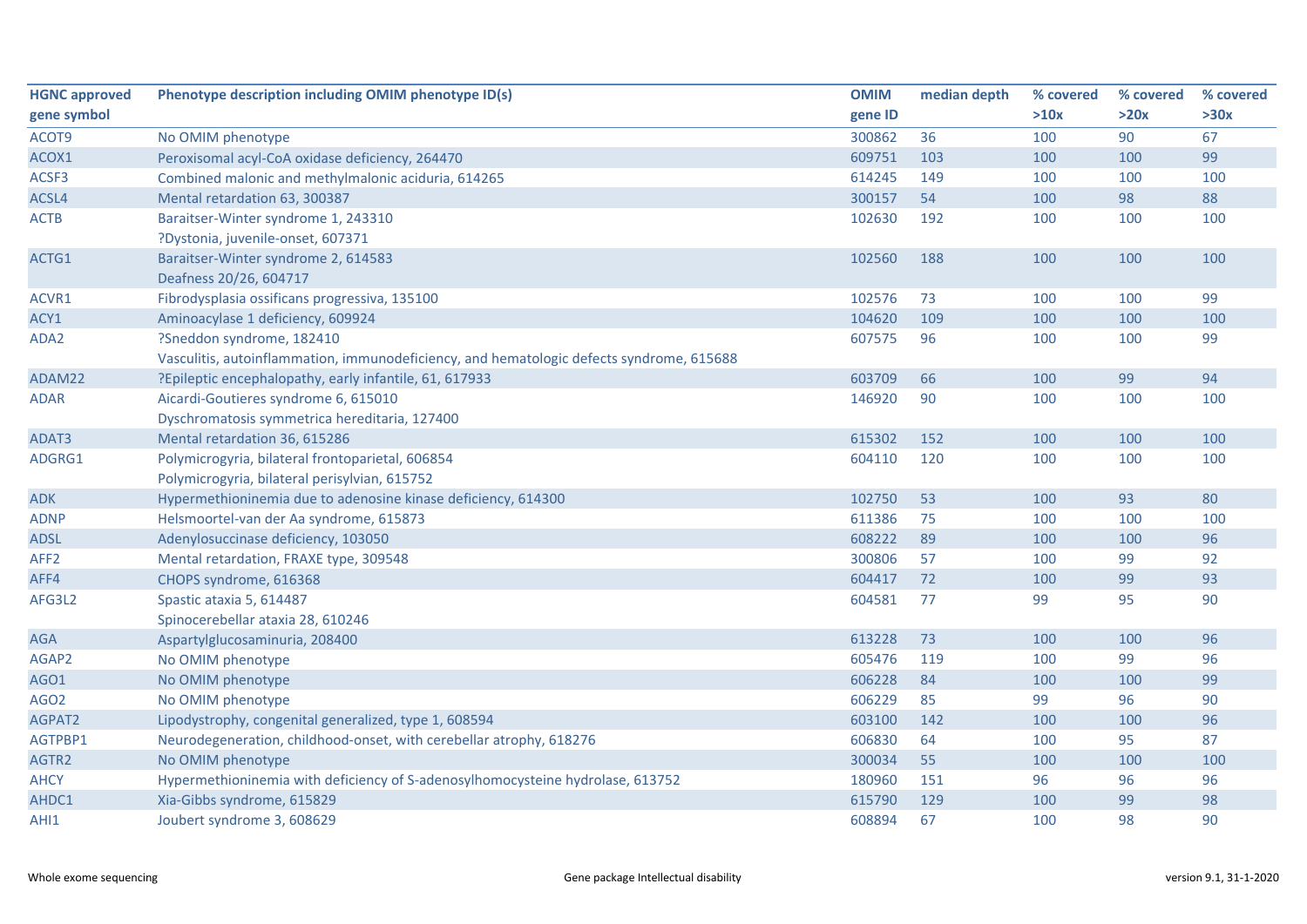| <b>HGNC approved</b> | Phenotype description including OMIM phenotype ID(s)                       | <b>OMIM</b> | median depth | % covered | % covered | % covered |
|----------------------|----------------------------------------------------------------------------|-------------|--------------|-----------|-----------|-----------|
| gene symbol          |                                                                            | gene ID     |              | >10x      | >20x      | >30x      |
| AIFM1                | Combined oxidative phosphorylation deficiency 6, 300816                    | 300169      | 55           | 100       | 96        | 82        |
|                      | Cowchock syndrome, 310490                                                  |             |              |           |           |           |
|                      | Deafness 5, 300614                                                         |             |              |           |           |           |
| AIMP1                | Leukodystrophy, hypomyelinating, 3, 260600                                 | 603605      | 78           | 100       | 100       | 96        |
| AK1                  | Hemolytic anemia due to adenylate kinase deficiency, 612631                | 103000      | 124          | 100       | 100       | 100       |
| AKT1                 | Breast cancer, somatic, 114480                                             | 164730      | 147          | 100       | 100       | 100       |
|                      | Colorectal cancer, somatic, 114500                                         |             |              |           |           |           |
|                      | Cowden syndrome 6, 615109                                                  |             |              |           |           |           |
|                      | Ovarian cancer, somatic, 167000                                            |             |              |           |           |           |
|                      | Proteus syndrome, somatic, 176920                                          |             |              |           |           |           |
|                      | {Schizophrenia, susceptibility to}, 181500                                 |             |              |           |           |           |
| AKT3                 | Megalencephaly-polymicrogyria-polydactyly-hydrocephalus syndrome 2, 615937 | 611223      | 70           | 100       | 99        | 90        |
| ALDH18A1             | Cutis laxa 3, 616603                                                       | 138250      | 80           | 100       | 100       | 98        |
|                      | Cutis laxa, type IIIA, 219150                                              |             |              |           |           |           |
|                      | Spastic paraplegia 9A, 601162                                              |             |              |           |           |           |
|                      | Spastic paraplegia 9B, 616586                                              |             |              |           |           |           |
| ALDH3A2              | Sjogren-Larsson syndrome, 270200                                           | 609523      | 64           | 100       | 99        | 93        |
| ALDH4A1              | Hyperprolinemia, type II, 239510                                           | 606811      | 118          | 100       | 100       | 99        |
| ALDH5A1              | Succinic semialdehyde dehydrogenase deficiency, 271980                     | 610045      | 66           | 100       | 97        | 91        |
| ALG1                 | Congenital disorder of glycosylation, type Ik, 608540                      | 605907      | 61           | 91        | 79        | 73        |
| ALG11                | Congenital disorder of glycosylation, type Ip, 613661                      | 613666      | 73           | 100       | 100       | 99        |
| <b>ALG12</b>         | Congenital disorder of glycosylation, type Ig, 607143                      | 607144      | 158          | 100       | 100       | 100       |
| <b>ALG13</b>         | ?Congenital disorder of glycosylation, type Is, 300884                     | 300776      | 50           | 100       | 97        | 83        |
|                      | Epileptic encephalopathy, early infantile, 36, 300884                      |             |              |           |           |           |
| ALG <sub>2</sub>     | ?Congenital disorder of glycosylation, type Ii, 607906                     | 607905      | 81           | 100       | 100       | 99        |
|                      | Myasthenic syndrome, congenital, 14, with tubular aggregates, 616228       |             |              |           |           |           |
| ALG3                 | Congenital disorder of glycosylation, type Id, 601110                      | 608750      | 95           | 100       | 100       | 100       |
| ALG6                 | Congenital disorder of glycosylation, type Ic, 603147                      | 604566      | 73           | 100       | 100       | 96        |
| ALG8                 | Congenital disorder of glycosylation, type Ih, 608104                      | 608103      | 62           | 100       | 100       | 94        |
|                      | Polycystic liver disease 3 with or without kidney cysts, 617874            |             |              |           |           |           |
| ALG9                 | Congenital disorder of glycosylation, type II, 608776                      | 606941      | 64           | 100       | 100       | 94        |
|                      | Gillessen-Kaesbach-Nishimura syndrome, 263210                              |             |              |           |           |           |
| ALMS1                | Alstrom syndrome, 203800                                                   | 606844      | 100          | 100       | 100       | 99        |
| ALX1                 | ?Frontonasal dysplasia 3, 613456                                           | 601527      | 78           | 100       | 100       | 100       |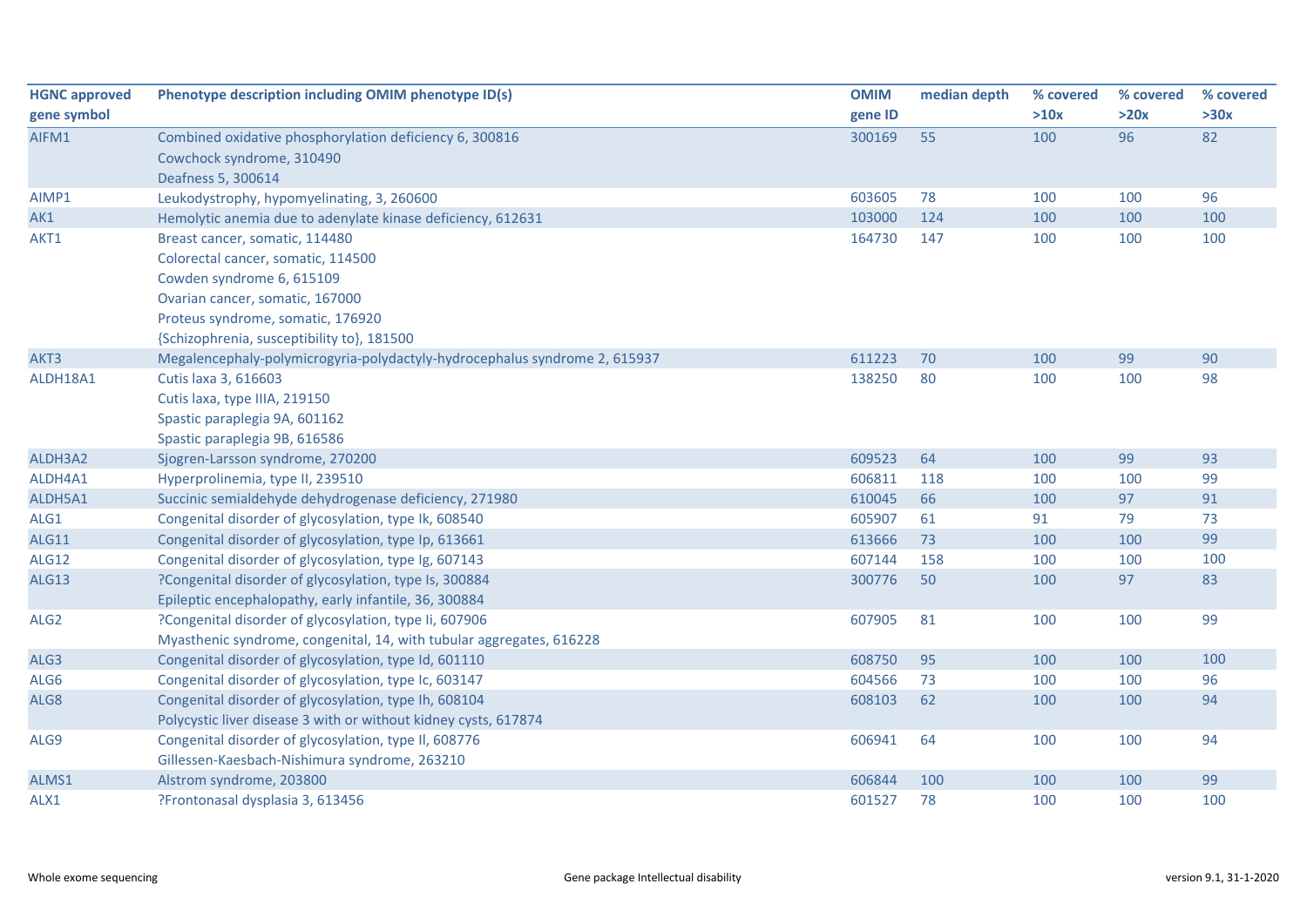| <b>HGNC approved</b> | Phenotype description including OMIM phenotype ID(s)                                 | <b>OMIM</b> | median depth | % covered | % covered | % covered |
|----------------------|--------------------------------------------------------------------------------------|-------------|--------------|-----------|-----------|-----------|
| gene symbol          |                                                                                      | gene ID     |              | >10x      | >20x      | >30x      |
| ALX4                 | {Craniosynostosis 5, susceptibility to}, 615529                                      | 605420      | 139          | 100       | 100       | 100       |
|                      | Frontonasal dysplasia 2, 613451                                                      |             |              |           |           |           |
|                      | Parietal foramina 2, 609597                                                          |             |              |           |           |           |
| AMMECR1              | Midface hypoplasia, hearing impairment, elliptocytosis, and nephrocalcinosis, 300990 | 300195      | 48           | 100       | 88        | 75        |
| AMPD2                | Pontocerebellar hypoplasia, type 9, 615809                                           | 102771      | 142          | 100       | 100       | 100       |
|                      | ?Spastic paraplegia 63, 615686                                                       |             |              |           |           |           |
| <b>AMT</b>           | Glycine encephalopathy, 605899                                                       | 238310      | 130          | 100       | 100       | 100       |
| ANK3                 | ?Mental retardation, 37, 615493                                                      | 600465      | 70           | 100       | 100       | 99        |
| ANKEF1               | No OMIM phenotype                                                                    | No ID       | 80           | 100       | 100       | 97        |
| <b>ANKH</b>          | Chondrocalcinosis 2, 118600                                                          | 605145      | 91           | 100       | 100       | 99        |
|                      | Craniometaphyseal dysplasia, 123000                                                  |             |              |           |           |           |
| <b>ANKLE2</b>        | Microcephaly 16, primary, 616681                                                     | 616062      | 102          | 100       | 99        | 95        |
| ANKRD11              | KBG syndrome, 148050                                                                 | 611192      | 112          | 100       | 98        | 96        |
| <b>ANO10</b>         | Spinocerebellar ataxia 10, 613728                                                    | 613726      | 57           | 100       | 99        | 88        |
| ANTXR1               | GAPO syndrome, 230740                                                                | 606410      | 60           | 99        | 97        | 92        |
|                      | {?Hemangioma, capillary infantile, susceptibility to}, 602089                        |             |              |           |           |           |
| AP1S1                | MEDNIK syndrome, 609313                                                              | 603531      | 84           | 100       | 100       | 96        |
| <b>AP1S2</b>         | Mental retardation syndromic 5, 304340                                               | 300629      | 40           | 100       | 87        | 62        |
| AP3B1                | Hermansky-Pudlak syndrome 2, 608233                                                  | 603401      | 66           | 100       | 98        | 87        |
| AP3B2                | Epileptic encephalopathy, early infantile, 48, 617276                                | 602166      | 100          | 100       | 100       | 98        |
| AP4B1                | Spastic paraplegia 47, 614066                                                        | 607245      | 81           | 100       | 100       | 100       |
| AP4E1                | Spastic paraplegia 51, 613744                                                        | 607244      | 64           | 100       | 100       | 96        |
|                      | Stuttering, familial persistent, 1, 184450                                           |             |              |           |           |           |
| AP4M1                | Spastic paraplegia 50, 612936                                                        | 602296      | 130          | 100       | 100       | 99        |
| AP4S1                | Spastic paraplegia 52, 614067                                                        | 607243      | 44           | 100       | 99        | 87        |
| APC <sub>2</sub>     | ?Sotos syndrome 3, 617169                                                            | 612034      | 128          | 100       | 97        | 95        |
| <b>APTX</b>          | Ataxia, early-onset, with oculomotor apraxia and hypoalbuminemia, 208920             | 606350      | 76           | 100       | 99        | 92        |
| ARFGEF2              | Periventricular heterotopia with microcephaly, 608097                                | 605371      | 83           | 100       | 100       | 96        |
| ARG1                 | Argininemia, 207800                                                                  | 608313      | 75           | 100       | 100       | 98        |
| ARHGAP31             | Adams-Oliver syndrome 1, 100300                                                      | 610911      | 103          | 100       | 100       | 99        |
| ARHGAP4              | No OMIM phenotype                                                                    | 300023      | 77           | 100       | 98        | 94        |
| ARHGEF33             | No OMIM phenotype                                                                    | No ID       | 76           | 99        | 95        | 90        |
| ARHGEF6              | No OMIM phenotype                                                                    | 300267      | 47           | 100       | 97        | 83        |
| ARHGEF9              | Epileptic encephalopathy, early infantile, 8, 300607                                 | 300429      | 50           | 100       | 99        | 85        |
| ARID1A               | Coffin-Siris syndrome 2, 614607                                                      | 603024      | 121          | 100       | 99        | 97        |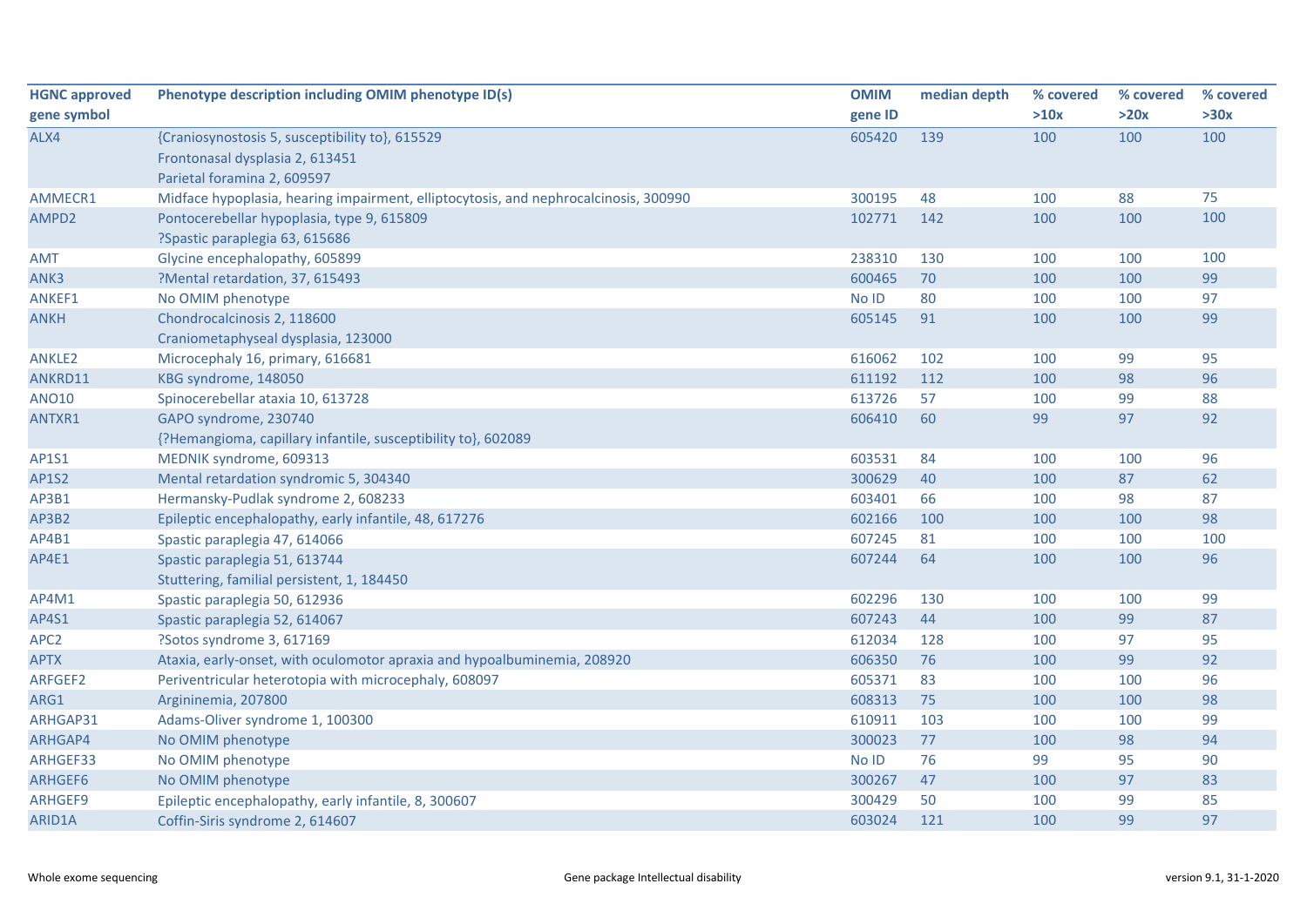| <b>HGNC approved</b> | Phenotype description including OMIM phenotype ID(s)                               | <b>OMIM</b> | median depth | % covered | % covered | % covered |
|----------------------|------------------------------------------------------------------------------------|-------------|--------------|-----------|-----------|-----------|
| gene symbol          |                                                                                    | gene ID     |              | >10x      | >20x      | >30x      |
| ARID1B               | Coffin-Siris syndrome 1, 135900                                                    | 614556      | 102          | 100       | 100       | 98        |
| ARID <sub>2</sub>    | Coffin-Siris syndrome 6, 617808                                                    | 609539      | 76           | 100       | 100       | 96        |
| ARL13B               | Joubert syndrome 8, 612291                                                         | 608922      | 63           | 100       | 100       | 94        |
| ARL6                 | {Bardet-Biedl syndrome 1, modifier of}, 209900                                     | 608845      | 43           | 96        | 95        | 83        |
|                      | Bardet-Biedl syndrome 3, 600151                                                    |             |              |           |           |           |
|                      | ?Retinitis pigmentosa 55, 613575                                                   |             |              |           |           |           |
| ARNT <sub>2</sub>    | ?Webb-Dattani syndrome, 615926                                                     | 606036      | 91           | 100       | 100       | 97        |
| <b>ARSA</b>          | Metachromatic leukodystrophy, 250100                                               | 607574      | 136          | 100       | 100       | 100       |
| <b>ARSL</b>          | Chondrodysplasia punctata recessive, 302950                                        | 300180      | 81           | 100       | 99        | 92        |
| <b>ARX</b>           | Epileptic encephalopathy, early infantile, 1, 308350                               | 300382      | 46           | 89        | 79        | 68        |
|                      | Hydranencephaly with abnormal genitalia, 300215                                    |             |              |           |           |           |
|                      | Lissencephaly 2, 300215                                                            |             |              |           |           |           |
|                      | Mental retardation 29 and others, 300419                                           |             |              |           |           |           |
|                      | Partington syndrome, 309510                                                        |             |              |           |           |           |
|                      | Proud syndrome, 300004                                                             |             |              |           |           |           |
| ASAH1                | Farber lipogranulomatosis, 228000                                                  | 613468      | 67           | 100       | 100       | 93        |
|                      | Spinal muscular atrophy with progressive myoclonic epilepsy, 159950                |             |              |           |           |           |
| ASCL1                | Central hypoventilation syndrome, congenital, 209880                               | 100790      | 259          | 100       | 100       | 100       |
|                      | Haddad syndrome, 209880                                                            |             |              |           |           |           |
| <b>ASL</b>           | Argininosuccinic aciduria, 207900                                                  | 608310      | 117          | 100       | 100       | 99        |
| <b>ASNS</b>          | Asparagine synthetase deficiency, 615574                                           | 108370      | 73           | 100       | 100       | 92        |
| <b>ASPA</b>          | Canavan disease, 271900                                                            | 608034      | 55           | 100       | 99        | 91        |
| <b>ASPM</b>          | Microcephaly 5, primary, 608716                                                    | 605481      | 71           | 100       | 100       | 97        |
| ASS1                 | Citrullinemia, 215700                                                              | 603470      | 115          | 100       | 98        | 90        |
| ASXL1                | Bohring-Opitz syndrome, 605039                                                     | 612990      | 107          | 100       | 98        | 98        |
|                      | Myelodysplastic syndrome, somatic, 614286                                          |             |              |           |           |           |
| ASXL <sub>2</sub>    | Shashi-Pena syndrome, 617190                                                       | 612991      | 88           | 100       | 99        | 96        |
| ASXL3                | Bainbridge-Ropers syndrome, 615485                                                 | 615115      | 69           | 99        | 99        | 97        |
| ATAD3A               | Harel-Yoon syndrome, 617183                                                        | 612316      | 124          | 98        | 95        | 92        |
| ATAD3B               | No OMIM phenotype                                                                  | 612317      | 125          | 98        | 95        | 90        |
| <b>ATCAY</b>         | Ataxia, cerebellar, Cayman type, 601238                                            | 608179      | 116          | 100       | 100       | 96        |
| <b>ATIC</b>          | AICA-ribosiduria due to ATIC deficiency, 608688                                    | 601731      | 62           | 100       | 100       | 96        |
| ATN1                 | Congenital hypotonia, epilepsy, developmental delay, and digital anomalies, 618494 | 607462      | 155          | 100       | 100       | 99        |
|                      | Dentatorubral-pallidoluysian atrophy, 125370                                       |             |              |           |           |           |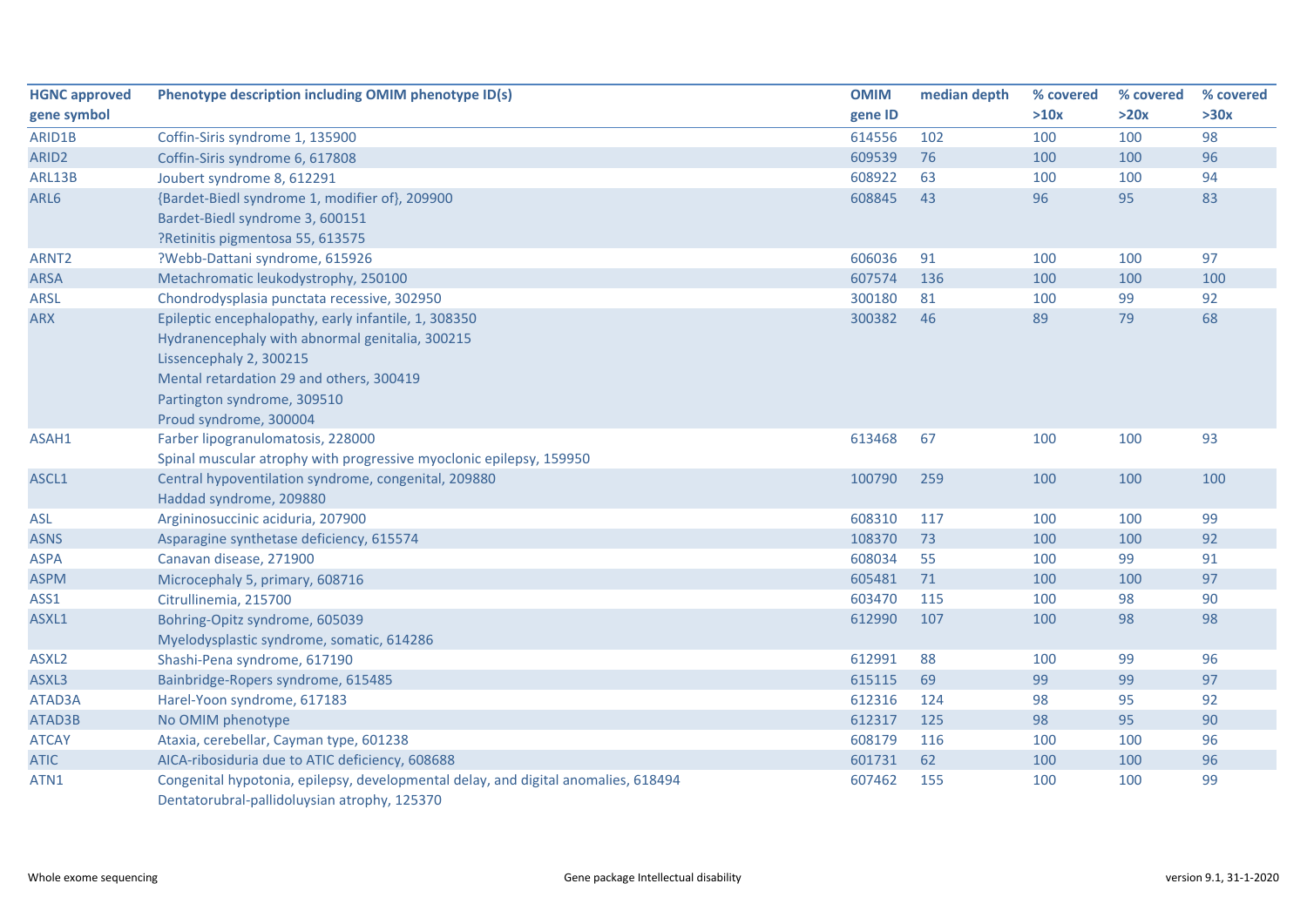| <b>HGNC approved</b> | Phenotype description including OMIM phenotype ID(s)                                               | <b>OMIM</b> | median depth | % covered | % covered | % covered |
|----------------------|----------------------------------------------------------------------------------------------------|-------------|--------------|-----------|-----------|-----------|
| gene symbol          |                                                                                                    | gene ID     |              | >10x      | >20x      | >30x      |
| ATP1A2               | Alternating hemiplegia of childhood 1, 104290                                                      | 182340      | 130          | 100       | 100       | 100       |
|                      | Migraine, familial basilar, 602481                                                                 |             |              |           |           |           |
|                      | Migraine, familial hemiplegic, 2, 602481                                                           |             |              |           |           |           |
| ATP1A3               | Alternating hemiplegia of childhood 2, 614820                                                      | 182350      | 144          | 100       | 100       | 100       |
|                      | CAPOS syndrome, 601338                                                                             |             |              |           |           |           |
|                      | Dystonia-12, 128235                                                                                |             |              |           |           |           |
| ATP2A2               | Acrokeratosis verruciformis, 101900                                                                | 108740      | 99           | 100       | 100       | 100       |
|                      | Darier disease, 124200                                                                             |             |              |           |           |           |
| ATP6AP2              | Mental retardation, syndromic, Hedera type, 300423                                                 | 300556      | 46           | 100       | 91        | 64        |
|                      | ?Parkinsonism with spasticity, 300911                                                              |             |              |           |           |           |
| ATP6V0A2             | Cutis laxa, type IIA, 219200                                                                       | 611716      | 81           | 100       | 100       | 97        |
|                      | Wrinkly skin syndrome, 278250                                                                      |             |              |           |           |           |
| ATP6V1B2             | Deafness, congenital, with onychodystrophy, 124480                                                 | 606939      | 81           | 100       | 100       | 99        |
|                      | Zimmermann-Laband syndrome 2, 616455                                                               |             |              |           |           |           |
| ATP7A                | Menkes disease, 309400                                                                             | 300011      | 49           | 100       | 98        | 84        |
|                      | Occipital horn syndrome, 304150                                                                    |             |              |           |           |           |
|                      | Spinal muscular atrophy, distal 3, 300489                                                          |             |              |           |           |           |
| ATP8A2               | ?Cerebellar ataxia, mental retardation, and dysequilibrium syndrome 4, 615268                      | 605870      | 69           | 100       | 99        | 94        |
| ATPAF2               | ?Mitochondrial complex V (ATP synthase) deficiency, nuclear type 1, 604273                         | 608918      | 73           | 100       | 100       | 100       |
| <b>ATR</b>           | ?Cutaneous telangiectasia and cancer syndrome, familial, 614564                                    | 601215      | 91           | 100       | 99        | 92        |
|                      | Seckel syndrome 1, 210600                                                                          |             |              |           |           |           |
| <b>ATRIP</b>         | No OMIM phenotype                                                                                  | 606605      | 108          | 100       | 100       | 97        |
| <b>ATRX</b>          | Alpha-thalassemia myelodysplasia syndrome, somatic, 300448                                         | 300032      | 40           | 100       | 94        | 78        |
|                      | Alpha-thalassemia/mental retardation syndrome, 301040                                              |             |              |           |           |           |
|                      | Mental retardation-hypotonic facies syndrome, 309580                                               |             |              |           |           |           |
| <b>AUH</b>           | 3-methylglutaconic aciduria, type I, 250950                                                        | 600529      | 94           | 100       | 100       | 98        |
| AUTS2                | Mental retardation 26, 615834                                                                      | 607270      | 122          | 100       | 100       | 98        |
| AVPR2                | Diabetes insipidus, nephrogenic, 304800                                                            | 300538      | 85           | 100       | 100       | 99        |
|                      | Nephrogenic syndrome of inappropriate antidiuresis, 300539                                         |             |              |           |           |           |
| <b>B3GALNT2</b>      | Muscular dystrophy-dystroglycanopathy (congenital with brain and eye anomalies, type A, 11, 615181 | 610194      | 59           | 100       | 100       | 97        |
| <b>B3GALT6</b>       | Ehlers-Danlos syndrome, spondylodysplastic type, 2, 615349                                         | 615291      | 64           | 79        | 75        | 72        |
|                      | Spondyloepimetaphyseal dysplasia with joint laxity, type 1, with or without fractures, 271640      |             |              |           |           |           |
| <b>B3GLCT</b>        | Peters-plus syndrome, 261540                                                                       | 610308      | 67           | 100       | 99        | 85        |
| B4GALNT1             | Spastic paraplegia 26, 609195                                                                      | 601873      | 111          | 100       | 100       | 100       |
| B4GALT1              | Congenital disorder of glycosylation, type IId, 607091                                             | 137060      | 95           | 100       | 100       | 100       |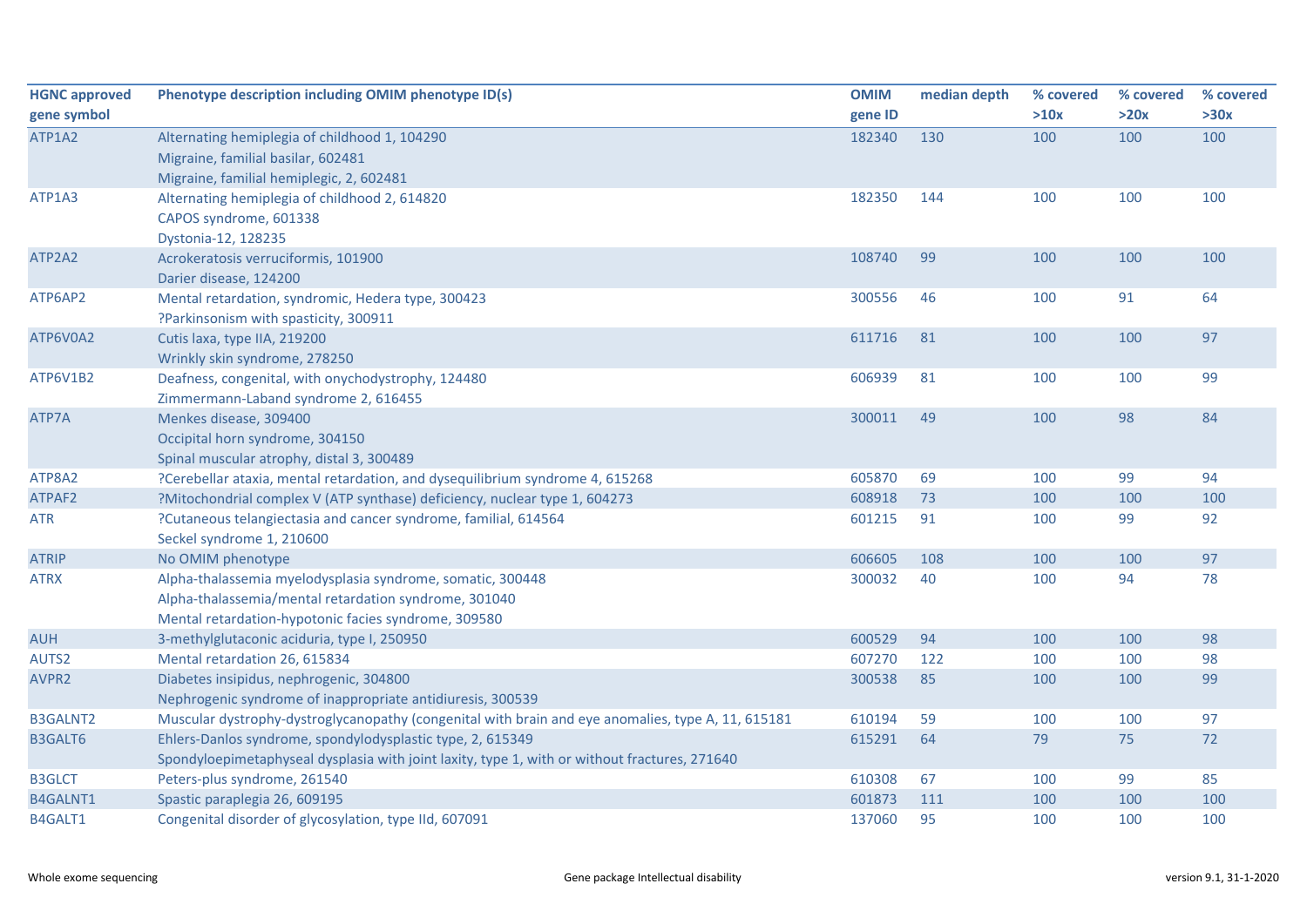| <b>HGNC approved</b> | Phenotype description including OMIM phenotype ID(s)                                                | <b>OMIM</b> | median depth | % covered | % covered | % covered |
|----------------------|-----------------------------------------------------------------------------------------------------|-------------|--------------|-----------|-----------|-----------|
| gene symbol          |                                                                                                     | gene ID     |              | >10x      | >20x      | >30x      |
| B4GALT7              | Ehlers-Danlos syndrome, spondylodysplastic type, 1, 130070                                          | 604327      | 126          | 100       | 100       | 98        |
| B4GAT1               | Muscular dystrophy-dystroglycanopathy (congenital with brain and eye anomalies), type A, 13, 615287 | 605517      | 154          | 100       | 100       | 100       |
| BBS1                 | Bardet-Biedl syndrome 1, 209900                                                                     | 209901      | 126          | 100       | 100       | 100       |
| <b>BBS10</b>         | Bardet-Biedl syndrome 10, 615987                                                                    | 610148      | 66           | 100       | 100       | 100       |
| <b>BBS12</b>         | Bardet-Biedl syndrome 12, 615989                                                                    | 610683      | 59           | 100       | 100       | 99        |
| BBS2                 | Bardet-Biedl syndrome 2, 615981                                                                     | 606151      | 77           | 100       | 100       | 97        |
|                      | Retinitis pigmentosa 74, 616562                                                                     |             |              |           |           |           |
| BBS4                 | Bardet-Biedl syndrome 4, 615982                                                                     | 600374      | 76           | 100       | 100       | 95        |
| BBS5                 | Bardet-Biedl syndrome 5, 615983                                                                     | 603650      | 65           | 100       | 98        | 89        |
| BBS7                 | Bardet-Biedl syndrome 7, 615984                                                                     | 607590      | 64           | 100       | 99        | 95        |
| BBS9                 | Bardet-Biedl syndrome 9, 615986                                                                     | 607968      | 59           | 96        | 95        | 90        |
| BCAP31               | Deafness, dystonia, and cerebral hypomyelination, 300475                                            | 300398      | 83           | 100       | 100       | 97        |
| <b>BCKDHA</b>        | Maple syrup urine disease, type Ia, 248600                                                          | 608348      | 160          | 100       | 100       | 100       |
| <b>BCKDHB</b>        | Maple syrup urine disease, type Ib, 248600                                                          | 248611      | 64           | 100       | 99        | 94        |
| BCL11A               | Dias-Logan syndrome, 617101                                                                         | 606557      | 111          | 100       | 100       | 99        |
| <b>BCOR</b>          | Microphthalmia, syndromic 2, 300166                                                                 | 300485      | 78           | 100       | 99        | 94        |
| <b>BCORL1</b>        | Shukla-Vernon syndrome, 301029                                                                      | 300688      | 118          | 100       | 100       | 98        |
| BCS1L                | Bjornstad syndrome, 262000                                                                          | 603647      | 170          | 100       | 100       | 100       |
|                      | GRACILE syndrome, 603358                                                                            |             |              |           |           |           |
|                      | Leigh syndrome, 256000                                                                              |             |              |           |           |           |
|                      | Mitochondrial complex III deficiency, nuclear type 1, 124000                                        |             |              |           |           |           |
| <b>BLM</b>           | Bloom syndrome, 210900                                                                              | 604610      | 82           | 100       | 100       | 96        |
| <b>BRAF</b>          | Adenocarcinoma of lung, somatic, 211980                                                             | 164757      | 68           | 100       | 100       | 94        |
|                      | Cardiofaciocutaneous syndrome, 115150                                                               |             |              |           |           |           |
|                      | Colorectal cancer, somatic                                                                          |             |              |           |           |           |
|                      | LEOPARD syndrome 3, 613707                                                                          |             |              |           |           |           |
|                      | Melanoma, malignant, somatic                                                                        |             |              |           |           |           |
|                      | Nonsmall cell lung cancer, somatic                                                                  |             |              |           |           |           |
|                      | Noonan syndrome 7, 613706                                                                           |             |              |           |           |           |
| BRAT1                | Neurodevelopmental disorder with cerebellar atrophy and with or without seizures, 618056            | 614506      | 125          | 100       | 100       | 100       |
|                      | Rigidity and multifocal seizure syndrome, lethal neonatal, 614498                                   |             |              |           |           |           |
| BRF1                 | Cerebellofaciodental syndrome, 616202                                                               | 604902      | 113          | 100       | 100       | 100       |
| BRPF1                | Intellectual developmental disorder with dysmorphic facies and ptosis, 617333                       | 602410      | 131          | 100       | 100       | 100       |
| BRWD3                | Mental retardation 93, 300659                                                                       | 300553      | 45           | 100       | 95        | 81        |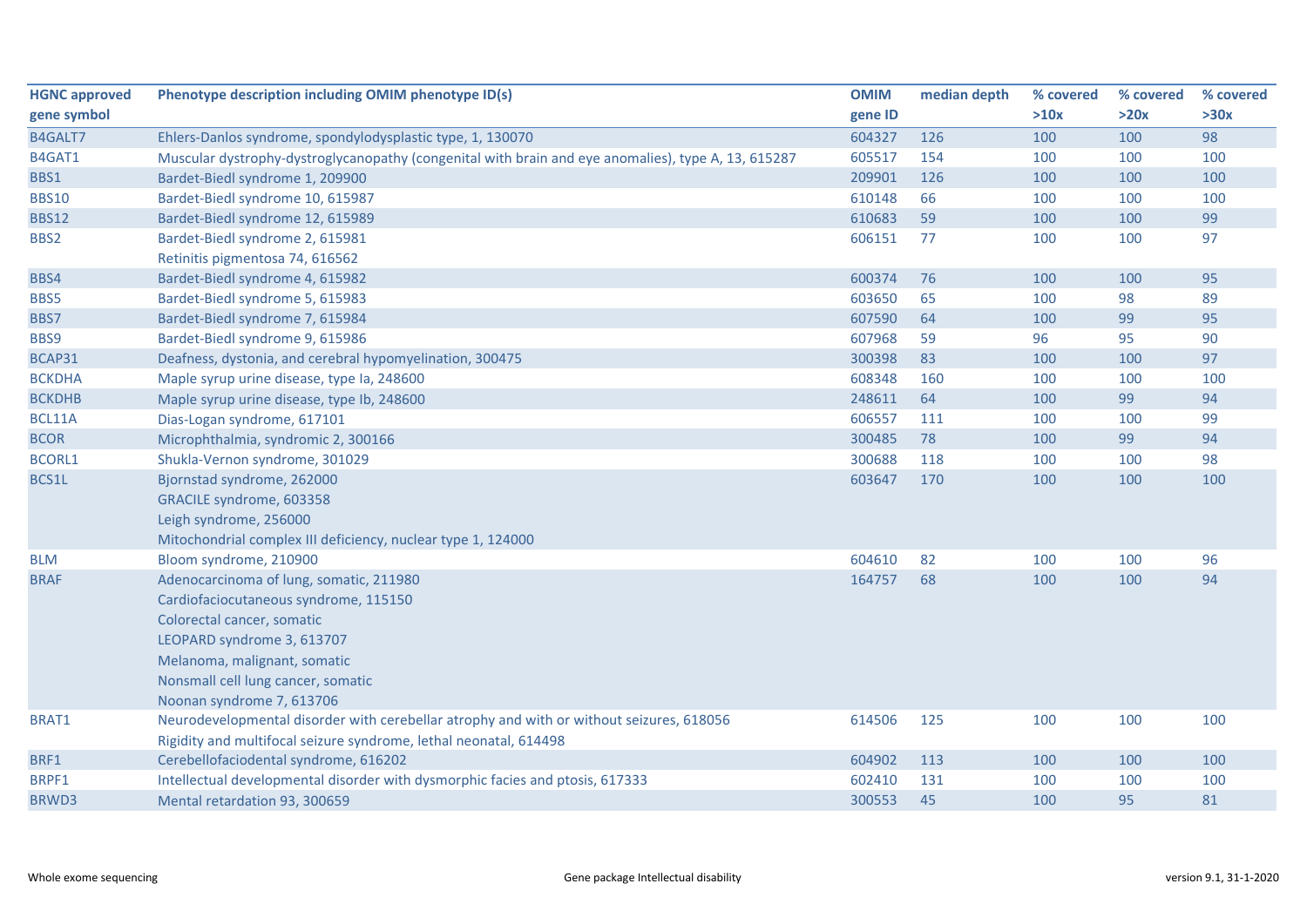| <b>HGNC approved</b>                       | Phenotype description including OMIM phenotype ID(s)                                      | <b>OMIM</b> | median depth | % covered | % covered | % covered |
|--------------------------------------------|-------------------------------------------------------------------------------------------|-------------|--------------|-----------|-----------|-----------|
| gene symbol                                |                                                                                           | gene ID     |              | >10x      | >20x      | >30x      |
| <b>BSCL2</b>                               | Encephalopathy, progressive, with or without lipodystrophy, 615924                        | 606158      | 101          | 100       | 100       | 100       |
|                                            | Lipodystrophy, congenital generalized, type 2, 269700                                     |             |              |           |           |           |
|                                            | Neuropathy, distal hereditary motor, type VA, 600794                                      |             |              |           |           |           |
|                                            | Silver spastic paraplegia syndrome, 270685                                                |             |              |           |           |           |
| <b>BTD</b>                                 | Biotinidase deficiency, 253260                                                            | 609019      | 89           | 100       | 100       | 100       |
| <b>BUB1B</b>                               | Colorectal cancer, somatic, 114500                                                        | 602860      | 70           | 100       | 99        | 94        |
|                                            | Mosaic variegated aneuploidy syndrome 1, 257300                                           |             |              |           |           |           |
|                                            | [Premature chromatid separation trait], 176430                                            |             |              |           |           |           |
| C12orf4                                    | Mental retardation 66, 618221                                                             | 616082      | 81           | 100       | 100       | 95        |
| C12orf57                                   | Temtamy syndrome, 218340                                                                  | 615140      | 141          | 100       | 100       | 100       |
| C12orf65                                   | Combined oxidative phosphorylation deficiency 7, 613559                                   | 613541      | 78           | 100       | 100       | 100       |
|                                            | Spastic paraplegia 55, 615035                                                             |             |              |           |           |           |
| C1orf167                                   | No OMIM phenotype                                                                         | No ID       | 98           | 100       | 97        | 94        |
| C <sub>2</sub> C <sub>D</sub> <sub>3</sub> | Orofaciodigital syndrome XIV, 615948                                                      | 615944      | 80           | 100       | 100       | 99        |
| CA <sub>2</sub>                            | Osteopetrosis 3, with renal tubular acidosis, 259730                                      | 611492      | 99           | 100       | 100       | 100       |
| CA5A                                       | Hyperammonemia due to carbonic anhydrase VA deficiency, 615751                            | 114761      | 175          | 100       | 100       | 100       |
| CA8                                        | Cerebellar ataxia and mental retardation with or without quadrupedal locomotion 3, 613227 | 114815      | 79           | 100       | 100       | 94        |
| CACNA1A                                    | Epileptic encephalopathy, early infantile, 42, 617106                                     | 601011      | 87           | 100       | 98        | 93        |
|                                            | Episodic ataxia, type 2, 108500                                                           |             |              |           |           |           |
|                                            | Migraine, familial hemiplegic, 1, 141500                                                  |             |              |           |           |           |
|                                            | Migraine, familial hemiplegic, 1, with progressive cerebellar ataxia, 141500              |             |              |           |           |           |
|                                            | Spinocerebellar ataxia 6, 183086                                                          |             |              |           |           |           |
| CACNA1C                                    | Brugada syndrome 3, 611875                                                                | 114205      | 123          | 100       | 100       | 99        |
|                                            | Long QT syndrome 8, 618447                                                                |             |              |           |           |           |
|                                            | Timothy syndrome, 601005                                                                  |             |              |           |           |           |
| CACNA2D1                                   | No OMIM phenotype                                                                         | 114204      | 63           | 100       | 99        | 91        |
| CACNG <sub>2</sub>                         | ?Mental retardation 10, 614256                                                            | 602911      | 107          | 100       | 100       | 99        |
| <b>CAD</b>                                 | Epileptic encephalopathy, early infantile, 50, 616457                                     | 114010      | 121          | 100       | 100       | 100       |
| CAMK2A                                     | Mental retardation 53, 617798                                                             | 114078      | 78           | 100       | 99        | 95        |
|                                            | ?Mental retardation 63, 618095                                                            |             |              |           |           |           |
| CAMK2B                                     | Mental retardation 54, 617799                                                             | 607707      | 92           | 100       | 100       | 95        |
| CAMTA1                                     | Cerebellar ataxia, nonprogressive, with mental retardation, 614756                        | 611501      | 161          | 100       | 99        | 97        |
| CAPN10                                     | {Diabetes mellitus, noninsulin-dependent 1}, 601283                                       | 605286      | 107          | 100       | 100       | 100       |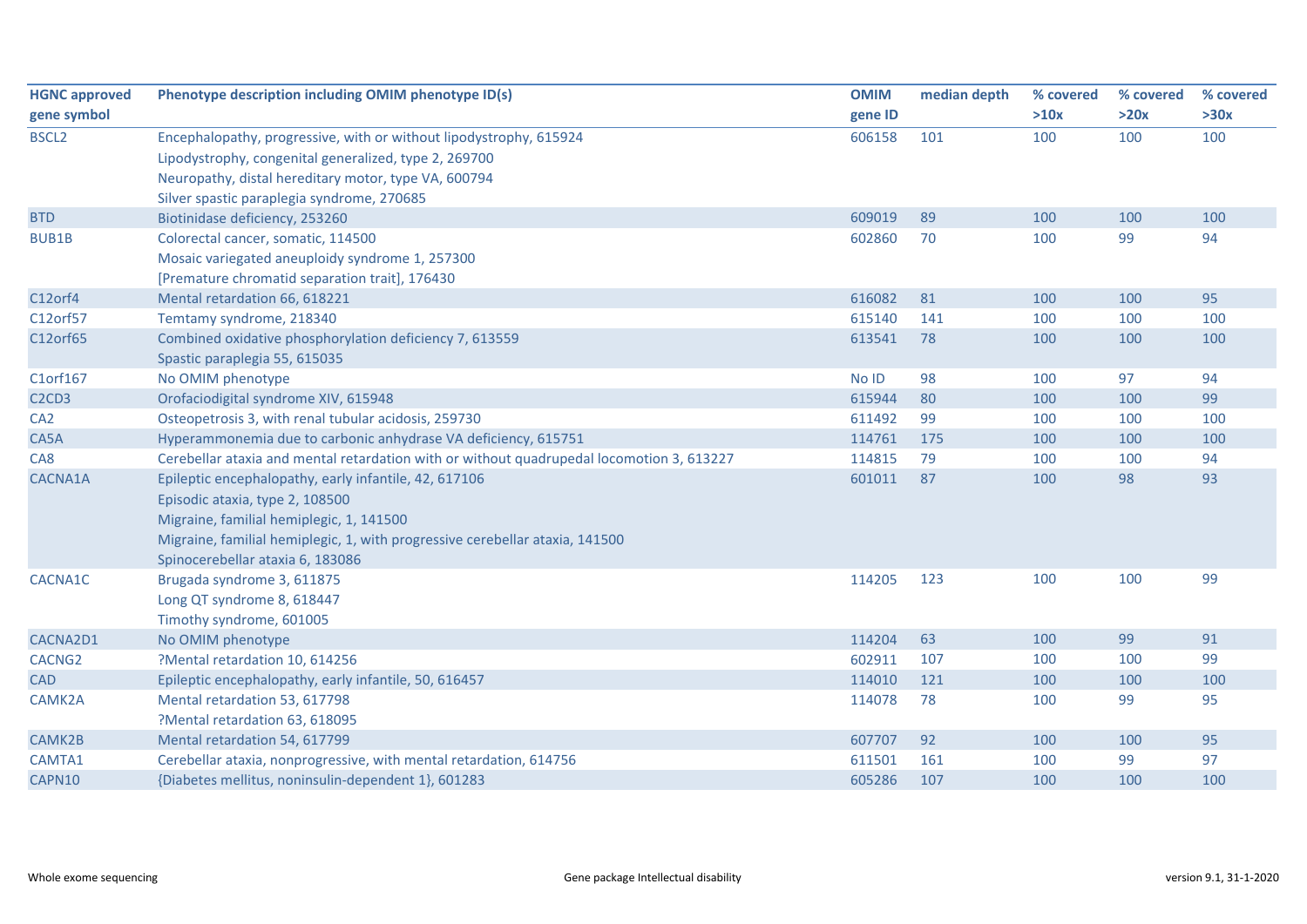| <b>HGNC approved</b> | Phenotype description including OMIM phenotype ID(s)                                   | <b>OMIM</b> | median depth | % covered | % covered | % covered |
|----------------------|----------------------------------------------------------------------------------------|-------------|--------------|-----------|-----------|-----------|
| gene symbol          |                                                                                        | gene ID     |              | >10x      | >20x      | >30x      |
| <b>CASK</b>          | FG syndrome 4, 300422                                                                  | 300172      | 51           | 100       | 96        | 80        |
|                      | Mental retardation and microcephaly with pontine and cerebellar hypoplasia, 300749     |             |              |           |           |           |
|                      | Mental retardation, with or without nystagmus, 300422                                  |             |              |           |           |           |
| <b>CBL</b>           | ?Juvenile myelomonocytic leukemia, 607785                                              | 165360      | 78           | 100       | 100       | 100       |
|                      | Noonan syndrome-like disorder with or without juvenile myelomonocytic leukemia, 613563 |             |              |           |           |           |
| <b>CBS</b>           | Homocystinuria, B6-responsive and nonresponsive types, 236200                          | 613381      | 127          | 100       | 100       | 100       |
|                      | Thrombosis, hyperhomocysteinemic, 236200                                               |             |              |           |           |           |
| CC2D1A               | Mental retardation 3, 608443                                                           | 610055      | 132          | 100       | 100       | 100       |
| CC2D2A               | COACH syndrome, 216360                                                                 | 612013      | 66           | 100       | 100       | 95        |
|                      | Joubert syndrome 9, 612285                                                             |             |              |           |           |           |
|                      | Meckel syndrome 6, 612284                                                              |             |              |           |           |           |
| CCBE1                | Hennekam lymphangiectasia-lymphedema syndrome 1, 235510                                | 612753      | 87           | 100       | 99        | 95        |
| CCDC13               | No OMIM phenotype                                                                      | No ID       | 85           | 100       | 100       | 100       |
| CCDC14               | No OMIM phenotype                                                                      | 617147      | 74           | 100       | 100       | 96        |
| CCDC174              | Hypotonia, infantile, with psychomotor retardation, 616816                             | 616735      | 68           | 100       | 97        | 84        |
| CCDC22               | Ritscher-Schinzel syndrome 2, 300963                                                   | 300859      | 81           | 100       | 94        | 92        |
| CCDC78               | ?Centronuclear myopathy 4, 614807                                                      | 614666      | 123          | 100       | 100       | 100       |
| CCDC88C              | Hydrocephalus, congenital, 1, 236600                                                   | 611204      | 104          | 100       | 100       | 97        |
|                      | ?Spinocerebellar ataxia 40, 616053                                                     |             |              |           |           |           |
| CCND <sub>2</sub>    | Megalencephaly-polymicrogyria-polydactyly-hydrocephalus syndrome 3, 615938             | 123833      | 107          | 100       | 100       | 99        |
| CDC5L                | No OMIM phenotype                                                                      | 602868      | 54           | 100       | 99        | 90        |
| CDH15                | Mental retardation 3, 612580                                                           | 114019      | 125          | 100       | 100       | 100       |
| <b>CDK16</b>         | No OMIM phenotype                                                                      | 311550      | 75           | 100       | 100       | 97        |
| CDK5                 | ?Lissencephaly 7 with cerebellar hypoplasia, 616342                                    | 123831      | 118          | 100       | 100       | 100       |
| CDK5RAP2             | Microcephaly 3, primary, 604804                                                        | 608201      | 69           | 100       | 99        | 94        |
| CDK <sub>6</sub>     | ?Microcephaly 12, primary, 616080                                                      | 603368      | 78           | 100       | 100       | 96        |
| CDKL5                | Epileptic encephalopathy, early infantile, 2, 300672                                   | 300203      | 58           | 100       | 97        | 87        |
| CDKN1C               | Beckwith-Wiedemann syndrome, 130650                                                    | 600856      | 74           | 90        | 83        | 76        |
|                      | IMAGE syndrome, 614732                                                                 |             |              |           |           |           |
| <b>CDON</b>          | Holoprosencephaly 11, 614226                                                           | 608707      | 89           | 100       | 100       | 99        |
| <b>CENPJ</b>         | Microcephaly 6, primary, 608393                                                        | 609279      | 74           | 100       | 100       | 98        |
|                      | ?Seckel syndrome 4, 613676                                                             |             |              |           |           |           |
| <b>CEP104</b>        | Joubert syndrome 25, 616781                                                            | 616690      | 71           | 100       | 98        | 93        |
| <b>CEP135</b>        | Microcephaly 8, primary, 614673                                                        | 611423      | 83           | 100       | 99        | 91        |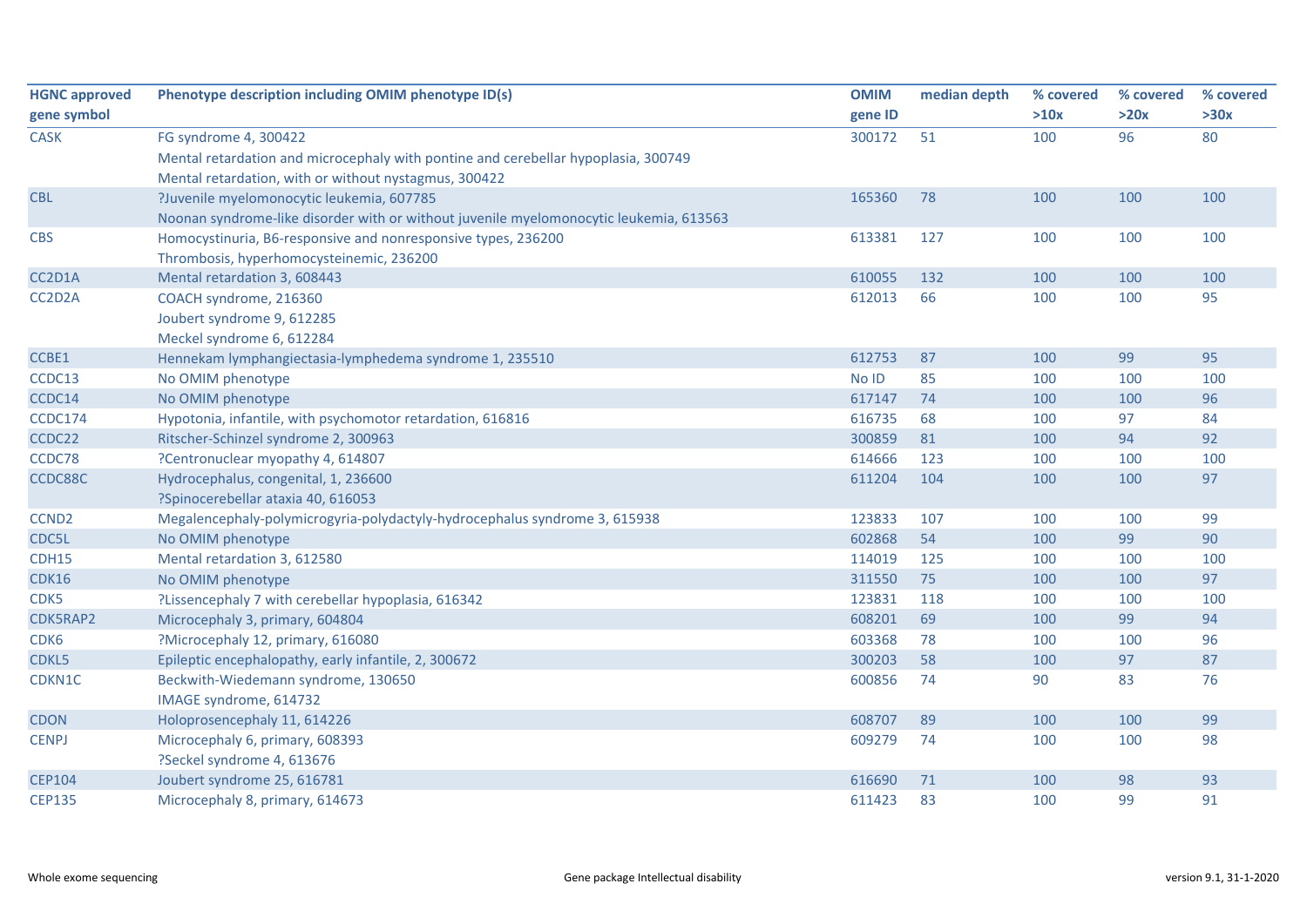| <b>HGNC approved</b> | Phenotype description including OMIM phenotype ID(s)            | <b>OMIM</b> | median depth     | % covered | % covered | % covered |
|----------------------|-----------------------------------------------------------------|-------------|------------------|-----------|-----------|-----------|
| gene symbol          |                                                                 | gene ID     |                  | >10x      | >20x      | >30x      |
| <b>CEP152</b>        | Microcephaly 9, primary, 614852                                 | 613529      | 67               | 100       | 98        | 93        |
|                      | Seckel syndrome 5, 613823                                       |             |                  |           |           |           |
| <b>CEP290</b>        | ?Bardet-Biedl syndrome 14, 615991                               | 610142      | 71               | 100       | 98        | 89        |
|                      | Joubert syndrome 5, 610188                                      |             |                  |           |           |           |
|                      | Leber congenital amaurosis 10, 611755                           |             |                  |           |           |           |
|                      | Meckel syndrome 4, 611134                                       |             |                  |           |           |           |
|                      | Senior-Loken syndrome 6, 610189                                 |             |                  |           |           |           |
| <b>CEP41</b>         | Joubert syndrome 15, 614464                                     | 610523      | 69               | 100       | 100       | 94        |
| <b>CEP63</b>         | ?Seckel syndrome 6, 614728                                      | 614724      | 72               | 100       | 99        | 92        |
| <b>CEP89</b>         | No OMIM phenotype                                               | 615470      | 68               | 100       | 98        | 91        |
| CERT1                | Mental retardation 34, 616351                                   | 604677      | No coverage data |           |           |           |
| CHAMP1               | Mental retardation 40, 616579                                   | 616327      | 128              | 100       | 100       | 100       |
| CHD <sub>2</sub>     | Epileptic encephalopathy, childhood-onset, 615369               | 602119      | 72               | 100       | 100       | 96        |
| CHD <sub>3</sub>     | Snijders Blok-Campeau syndrome, 618205                          | 602120      | 86               | 98        | 96        | 91        |
| CHD4                 | Sifrim-Hitz-Weiss syndrome, 617159                              | 603277      | 70               | 100       | 100       | 98        |
| CHD7                 | CHARGE syndrome, 214800                                         | 608892      | 87               | 100       | 100       | 97        |
|                      | Hypogonadotropic hypogonadism 5 with or without anosmia, 612370 |             |                  |           |           |           |
| CHD <sub>8</sub>     | {Autism, susceptibility to, 18}, 615032                         | 610528      | 85               | 100       | 100       | 98        |
| <b>CHKB</b>          | Muscular dystrophy, congenital, megaconial type, 602541         | 612395      | 111              | 100       | 100       | 100       |
| CHMP1A               | Pontocerebellar hypoplasia, type 8, 614961                      | 164010      | 102              | 100       | 100       | 100       |
| CHRNA4               | Epilepsy, nocturnal frontal lobe, 1, 600513                     | 118504      | 138              | 100       | 100       | 96        |
|                      | {Nicotine addiction, susceptibility to}, 188890                 |             |                  |           |           |           |
| <b>CIC</b>           | Mental retardation 45, 617600                                   | 612082      | 134              | 100       | 100       | 99        |
| <b>CIT</b>           | Microcephaly 17, primary, 617090                                | 605629      | 91               | 100       | 100       | 97        |
| CKAP2L               | Filippi syndrome, 272440                                        | 616174      | 81               | 100       | 100       | 100       |
| CLCN4                | Raynaud-Claes syndrome, 300114                                  | 302910      | 80               | 100       | 100       | 98        |
| <b>CLCNKB</b>        | Bartter syndrome, type 3, 607364                                | 602023      | 138              | 100       | 100       | 100       |
|                      | Bartter syndrome, type 4b, digenic, 613090                      |             |                  |           |           |           |
| CLIC <sub>2</sub>    | ?Mental retardation, syndromic 32, 300886                       | 300138      | 40               | 100       | 90        | 69        |
| CLIP1                | No OMIM phenotype                                               | 179838      | 77               | 100       | 99        | 93        |
| CLN <sub>3</sub>     | Ceroid lipofuscinosis, neuronal, 3, 204200                      | 607042      | 111              | 100       | 100       | 100       |
| CLN <sub>5</sub>     | Ceroid lipofuscinosis, neuronal, 5, 256731                      | 608102      | 70               | 100       | 100       | 100       |
| CLN6                 | Ceroid lipofuscinosis, neuronal, 6, 601780                      | 606725      | 120              | 100       | 100       | 99        |
|                      | Ceroid lipofuscinosis, neuronal, Kufs type, adult onset, 204300 |             |                  |           |           |           |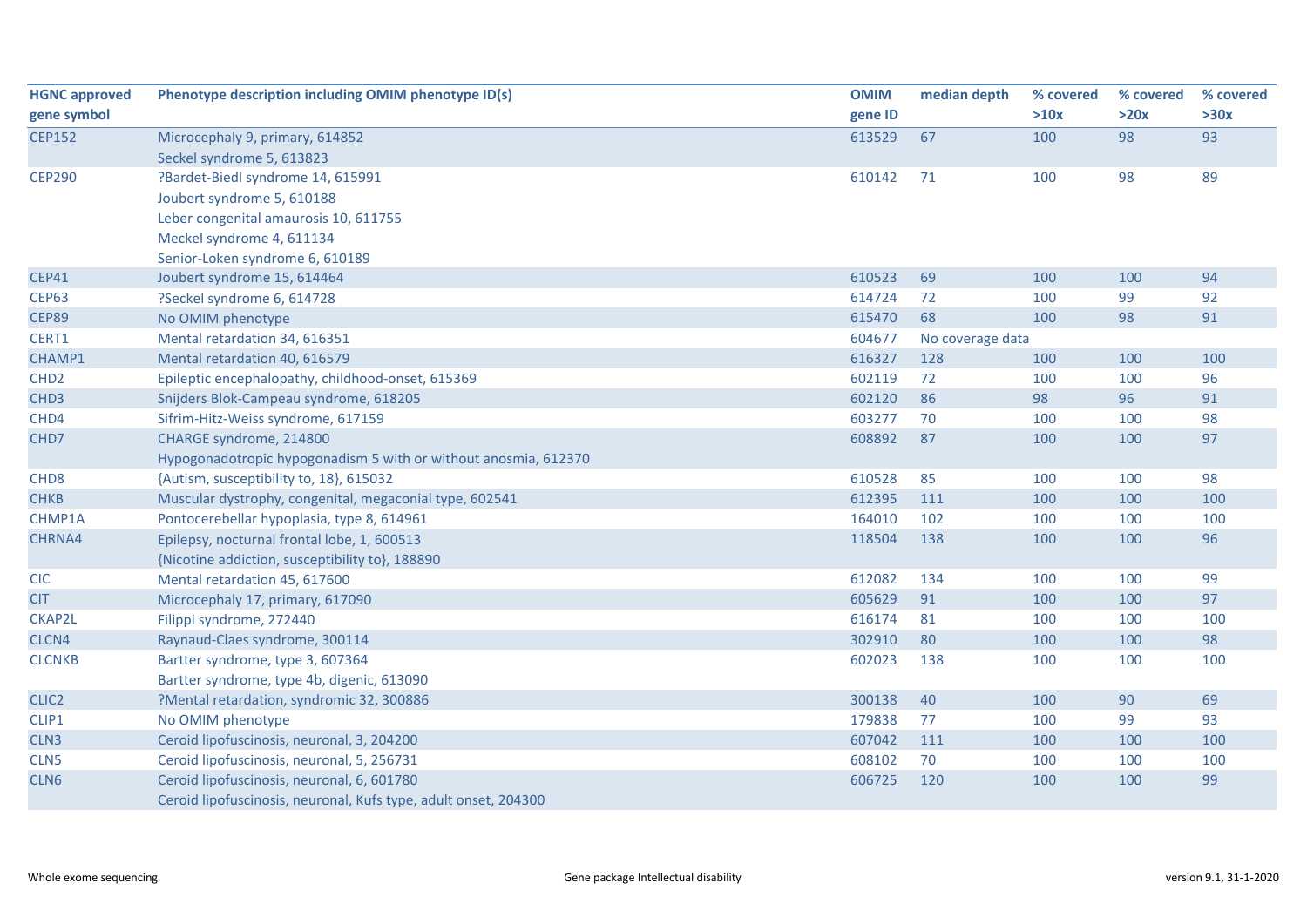| <b>HGNC approved</b> | Phenotype description including OMIM phenotype ID(s)                                                  | <b>OMIM</b> | median depth | % covered | % covered | % covered |
|----------------------|-------------------------------------------------------------------------------------------------------|-------------|--------------|-----------|-----------|-----------|
| gene symbol          |                                                                                                       | gene ID     |              | >10x      | >20x      | >30x      |
| CLN8                 | Ceroid lipofuscinosis, neuronal, 8, 600143                                                            | 607837      | 129          | 100       | 100       | 100       |
|                      | Ceroid lipofuscinosis, neuronal, 8, Northern epilepsy variant, 610003                                 |             |              |           |           |           |
| CLP1                 | Pontocerebellar hypoplasia, type 10, 615803                                                           | 608757      | 99           | 100       | 100       | 100       |
| <b>CLPB</b>          | 3-methylglutaconic aciduria, type VII, with cataracts, neurologic involvement and neutropenia, 616271 | 616254      | 114          | 100       | 100       | 100       |
| <b>CLTC</b>          | Mental retardation 56, 617854                                                                         | 118955      | 65           | 100       | 98        | 94        |
| CNKSR2               | Mental retardation, syndromic, Houge type, 301008                                                     | 300724      | 56           | 100       | 97        | 87        |
| CNNM <sub>2</sub>    | Hypomagnesemia 6, renal, 613882                                                                       | 607803      | 161          | 100       | 100       | 99        |
|                      | Hypomagnesemia, seizures, and mental retardation, 616418                                              |             |              |           |           |           |
| CNTNAP2              | {Autism susceptibility 15}, 612100                                                                    | 604569      | 73           | 100       | 100       | 99        |
|                      | Cortical dysplasia-focal epilepsy syndrome, 610042                                                    |             |              |           |           |           |
|                      | Pitt-Hopkins like syndrome 1, 610042                                                                  |             |              |           |           |           |
| <b>COASY</b>         | Neurodegeneration with brain iron accumulation 6, 615643                                              | 609855      | 139          | 100       | 100       | 100       |
|                      | Pontocerebellar hypoplasia, type 12, 618266                                                           |             |              |           |           |           |
| COG1                 | Congenital disorder of glycosylation, type IIg, 611209                                                | 606973      | 96           | 100       | 100       | 98        |
| COG4                 | Congenital disorder of glycosylation, type IIj, 613489                                                | 606976      | 81           | 100       | 100       | 99        |
|                      | Saul-Wilson syndrome, 618150                                                                          |             |              |           |           |           |
| COG5                 | Congenital disorder of glycosylation, type IIi, 613612                                                | 606821      | 66           | 100       | 99        | 91        |
| COG <sub>6</sub>     | Congenital disorder of glycosylation, type III, 614576                                                | 606977      | 65           | 100       | 99        | 90        |
|                      | Shaheen syndrome, 615328                                                                              |             |              |           |           |           |
| COG7                 | Congenital disorder of glycosylation, type IIe, 608779                                                | 606978      | 83           | 100       | 100       | 98        |
| COG8                 | Congenital disorder of glycosylation, type IIh, 611182                                                | 606979      | 125          | 100       | 100       | 100       |
| <b>COL11A1</b>       | ?Deafness 37, 618533                                                                                  | 120280      | 62           | 100       | 99        | 93        |
|                      | Fibrochondrogenesis 1, 228520                                                                         |             |              |           |           |           |
|                      | {Lumbar disc herniation, susceptibility to}, 603932                                                   |             |              |           |           |           |
|                      | Marshall syndrome, 154780                                                                             |             |              |           |           |           |
|                      | Stickler syndrome, type II, 604841                                                                    |             |              |           |           |           |
| <b>COL12A1</b>       | Bethlem myopathy 2, 616471                                                                            | 120320      | 71           | 100       | 100       | 96        |
|                      | ?Ullrich congenital muscular dystrophy 2, 616470                                                      |             |              |           |           |           |
| <b>COL18A1</b>       | Knobloch syndrome, type 1, 267750                                                                     | 120328      | 143          | 100       | 100       | 97        |
| COL4A1               | Angiopathy, hereditary, with nephropathy, aneurysms, and muscle cramps, 611773                        | 120130      | 88           | 100       | 100       | 97        |
|                      | Brain small vessel disease with or without ocular anomalies, 175780                                   |             |              |           |           |           |
|                      | {Hemorrhage, intracerebral, susceptibility to}, 614519                                                |             |              |           |           |           |
|                      | ?Retinal arteries, tortuosity of, 180000                                                              |             |              |           |           |           |
| COL4A2               | Brain small vessel disease 2, 614483                                                                  | 120090      | 102          | 100       | 100       | 99        |
|                      | {Hemorrhage, intracerebral, susceptibility to}, 614519                                                |             |              |           |           |           |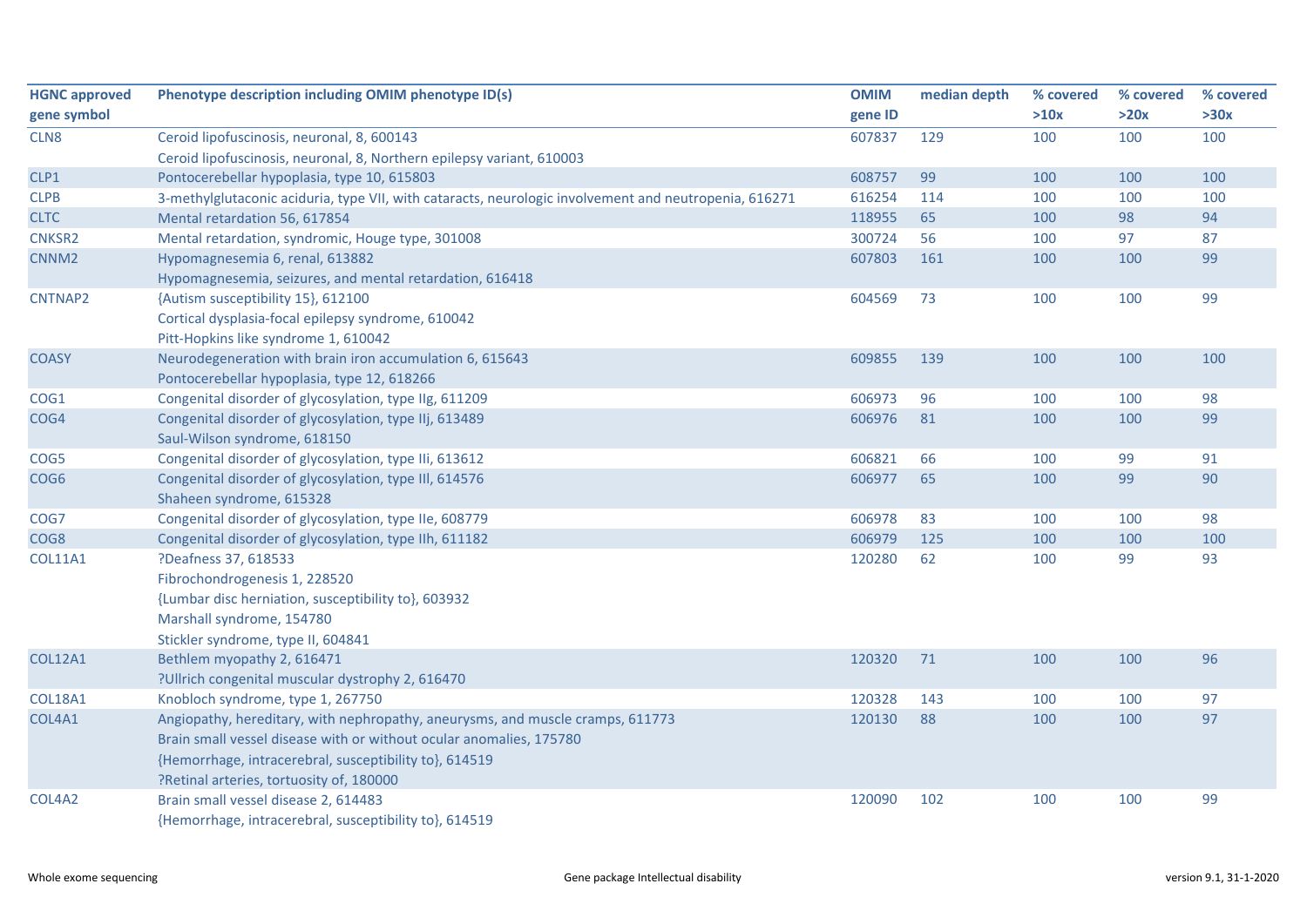| <b>HGNC approved</b> | Phenotype description including OMIM phenotype ID(s)                                               | <b>OMIM</b> | median depth | % covered | % covered | % covered |
|----------------------|----------------------------------------------------------------------------------------------------|-------------|--------------|-----------|-----------|-----------|
| gene symbol          |                                                                                                    | gene ID     |              | >10x      | >20x      | >30x      |
| COLEC11              | 3MC syndrome 2, 265050                                                                             | 612502      | 168          | 100       | 100       | 100       |
| COQ <sub>2</sub>     | Coenzyme Q10 deficiency, primary, 1, 607426                                                        | 609825      | 66           | 100       | 100       | 94        |
|                      | {Multiple system atrophy, susceptibility to}, 146500                                               |             |              |           |           |           |
| COQ4                 | Coenzyme Q10 deficiency, primary, 7, 616276                                                        | 612898      | 110          | 100       | 100       | 100       |
| COQ8A                | Coenzyme Q10 deficiency, primary, 4, 612016                                                        | 606980      | 129          | 100       | 100       | 100       |
| COQ <sub>9</sub>     | Coenzyme Q10 deficiency, primary, 5, 614654                                                        | 612837      | 105          | 100       | 100       | 100       |
| <b>COX10</b>         | Leigh syndrome due to mitochondrial COX4 deficiency, 256000                                        | 602125      | 139          | 100       | 100       | 99        |
|                      | Mitochondrial complex IV deficiency, 220110                                                        |             |              |           |           |           |
| <b>COX15</b>         | Cardioencephalomyopathy, fatal infantile, due to cytochrome c oxidase deficiency 2, 615119         | 603646      | 65           | 100       | 98        | 92        |
|                      | Leigh syndrome due to cytochrome c oxidase deficiency, 256000                                      |             |              |           |           |           |
| COX6B1               | Mitochondrial complex IV deficiency, 220110                                                        | 124089      | 102          | 100       | 100       | 100       |
| <b>CPLANE1</b>       | Joubert syndrome 17, 614615                                                                        | 614571      | 71           | 100       | 99        | 95        |
|                      | Orofaciodigital syndrome VI, 277170                                                                |             |              |           |           |           |
| CPS1                 | Carbamoylphosphate synthetase I deficiency, 237300                                                 | 608307      | 61           | 100       | 100       | 96        |
|                      | {Pulmonary hypertension, neonatal, susceptibility to}, 615371                                      |             |              |           |           |           |
| <b>CRADD</b>         | Mental retardation 34, with variant lissencephaly, 614499                                          | 603454      | 139          | 100       | 100       | 100       |
| CRB <sub>2</sub>     | Focal segmental glomerulosclerosis 9, 616220                                                       | 609720      | 115          | 100       | 100       | 100       |
|                      | Ventriculomegaly with cystic kidney disease, 219730                                                |             |              |           |           |           |
| <b>CRBN</b>          | Mental retardation 2, 607417                                                                       | 609262      | 67           | 100       | 99        | 91        |
| <b>CREBBP</b>        | Menke-Hennekam syndrome 1, 618332                                                                  | 600140      | 85           | 100       | 99        | 94        |
|                      | Rubinstein-Taybi syndrome 1, 180849                                                                |             |              |           |           |           |
| CRLF1                | Cold-induced sweating syndrome 1, 272430                                                           | 604237      | 105          | 96        | 91        | 89        |
| <b>CRPPA</b>         | Muscular dystrophy-dystroglycanopathy (congenital with brain and eye anomalies), type A, 7, 614643 | 614631      | 81           | 100       | 99        | 93        |
|                      | Muscular dystrophy-dystroglycanopathy (limb-girdle), type C, 7, 616052                             |             |              |           |           |           |
| CSNK2A1              | Okur-Chung neurodevelopmental syndrome, 617062                                                     | 115440      | 69           | 100       | 95        | 86        |
| CSPP1                | Joubert syndrome 21, 615636                                                                        | 611654      | 83           | 100       | 100       | 97        |
| <b>CSTB</b>          | Epilepsy, progressive myoclonic 1A (Unverricht and Lundborg), 254800                               | 601145      | 84           | 100       | 100       | 100       |
| CTBP1                | Hypotonia, ataxia, developmental delay, and tooth enamel defect syndrome, 617915                   | 602618      | 96           | 95        | 85        | 82        |
| CTC1                 | Cerebroretinal microangiopathy with calcifications and cysts, 612199                               | 613129      | 100          | 100       | 100       | 100       |
| <b>CTCF</b>          | Mental retardation 21, 615502                                                                      | 604167      | 98           | 100       | 100       | 100       |
| CTDP1                | Congenital cataracts, facial dysmorphism, and neuropathy, 604168                                   | 604927      | 125          | 98        | 89        | 87        |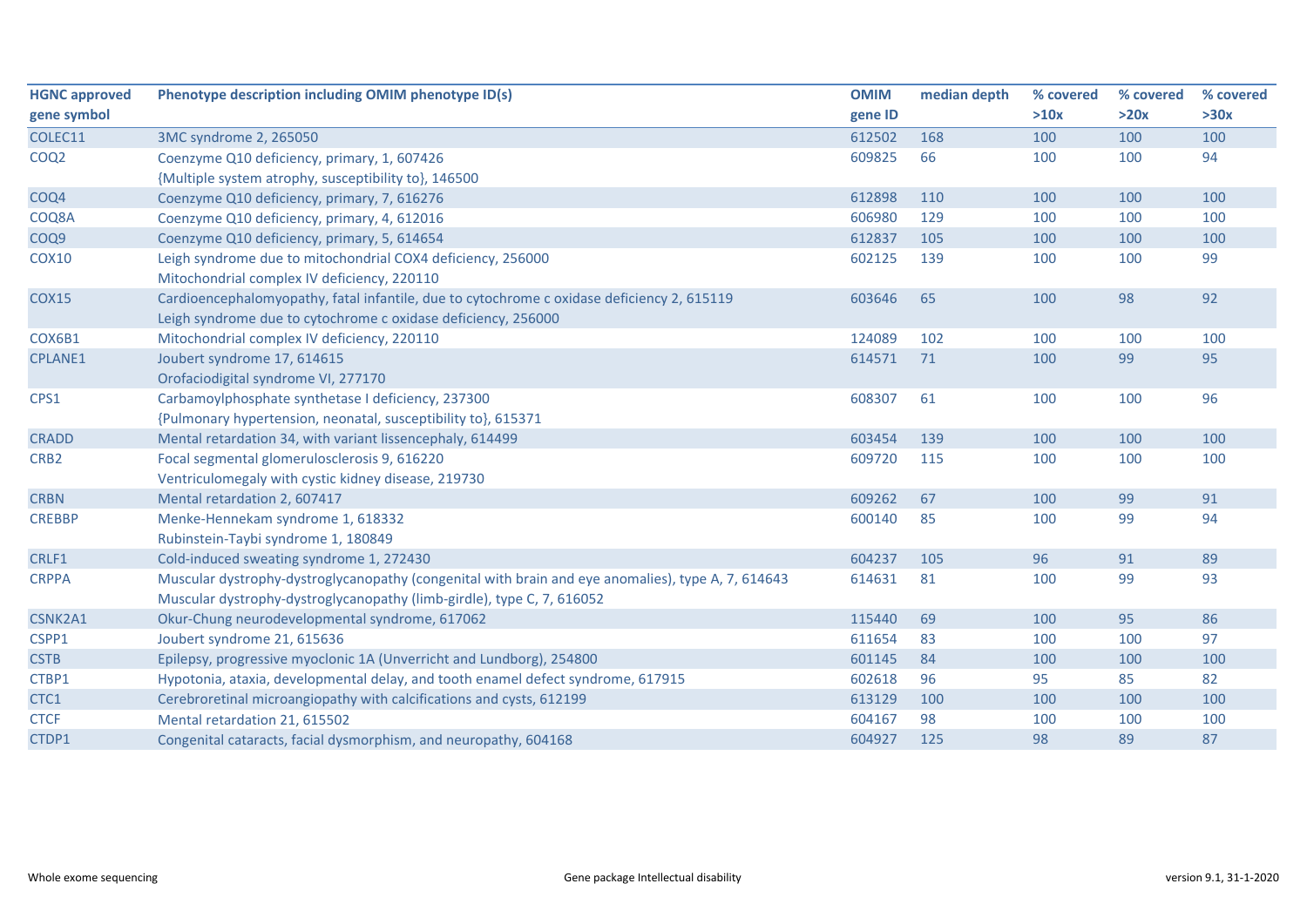| <b>HGNC approved</b> | Phenotype description including OMIM phenotype ID(s)                                               | <b>OMIM</b> | median depth | % covered | % covered | % covered |
|----------------------|----------------------------------------------------------------------------------------------------|-------------|--------------|-----------|-----------|-----------|
| gene symbol          |                                                                                                    | gene ID     |              | >10x      | >20x      | >30x      |
| CTNNB1               | Colorectal cancer, somatic, 114500                                                                 | 116806      | 62           | 100       | 100       | 97        |
|                      | Exudative vitreoretinopathy 7, 617572                                                              |             |              |           |           |           |
|                      | Hepatocellular carcinoma, somatic, 114550                                                          |             |              |           |           |           |
|                      | Medulloblastoma, somatic, 155255                                                                   |             |              |           |           |           |
|                      | Neurodevelopmental disorder with spastic diplegia and visual defects, 615075                       |             |              |           |           |           |
|                      | Ovarian cancer, somatic, 167000                                                                    |             |              |           |           |           |
|                      | Pilomatricoma, somatic, 132600                                                                     |             |              |           |           |           |
| CTNND1               | Blepharocheilodontic syndrome 2, 617681                                                            | 601045      | 74           | 100       | 100       | 96        |
| CTNND <sub>2</sub>   | No OMIM phenotype                                                                                  | 604275      | 86           | 97        | 94        | 90        |
| <b>CTSA</b>          | Galactosialidosis, 256540                                                                          | 613111      | 124          | 100       | 100       | 100       |
| <b>CTSD</b>          | Ceroid lipofuscinosis, neuronal, 10, 610127                                                        | 116840      | 137          | 100       | 100       | 100       |
| CTTNBP2              | No OMIM phenotype                                                                                  | 609772      | 96           | 100       | 100       | 97        |
| <b>CUBN</b>          | Megaloblastic anemia-1, Finnish type, 261100                                                       | 602997      | 82           | 100       | 100       | 96        |
| CUL3                 | Pseudohypoaldosteronism, type IIE, 614496                                                          | 603136      | 73           | 100       | 97        | 88        |
| CUL4B                | Mental retardation, syndromic 15 (Cabezas type), 300354                                            | 300304      | 52           | 100       | 96        | 82        |
| <b>CWF19L1</b>       | Spinocerebellar ataxia 17, 616127                                                                  | 616120      | 59           | 100       | 100       | 92        |
| CYB5R3               | Methemoglobinemia, type I, 250800                                                                  | 613213      | 127          | 100       | 100       | 100       |
|                      | Methemoglobinemia, type II, 250800                                                                 |             |              |           |           |           |
| CYP27A1              | Cerebrotendinous xanthomatosis, 213700                                                             | 606530      | 131          | 100       | 100       | 100       |
| CYP2U1               | Spastic paraplegia 56, 615030                                                                      | 610670      | 66           | 100       | 100       | 96        |
| D2HGDH               | D-2-hydroxyglutaric aciduria, 600721                                                               | 609186      | 140          | 100       | 100       | 100       |
| DAB1                 | Spinocerebellar ataxia 37, 615945                                                                  | 603448      | 70           | 100       | 100       | 97        |
| DAG1                 | Muscular dystrophy-dystroglycanopathy (congenital with brain and eye anomalies), type A, 9, 616538 | 128239      | 164          | 100       | 100       | 100       |
|                      | Muscular dystrophy-dystroglycanopathy (limb-girdle), type C, 9, 613818                             |             |              |           |           |           |
| DARS2                | Leukoencephalopathy with brain stem and spinal cord involvement and lactate elevation, 611105      | 610956      | 63           | 100       | 100       | 97        |
| <b>DBT</b>           | Maple syrup urine disease, type II, 248600                                                         | 248610      | 115          | 100       | 100       | 99        |
| DCAF17               | Woodhouse-Sakati syndrome, 241080                                                                  | 612515      | 75           | 100       | 100       | 94        |
| DCC                  | Colorectal cancer, somatic, 114500                                                                 | 120470      | 70           | 100       | 100       | 98        |
|                      | Esophageal carcinoma, somatic, 133239                                                              |             |              |           |           |           |
|                      | Gaze palsy, familial horizontal, with progressive scoliosis, 2, 617542                             |             |              |           |           |           |
|                      | Mirror movements 1 and/or agenesis of the corpus callosum, 157600                                  |             |              |           |           |           |
| DCHS1                | Mitral valve prolapse 2, 607829                                                                    | 603057      | 128          | 100       | 100       | 100       |
|                      | Van Maldergem syndrome 1, 601390                                                                   |             |              |           |           |           |
| <b>DCPS</b>          | Al-Ragad syndrome, 616459                                                                          | 610534      | 121          | 100       | 100       | 100       |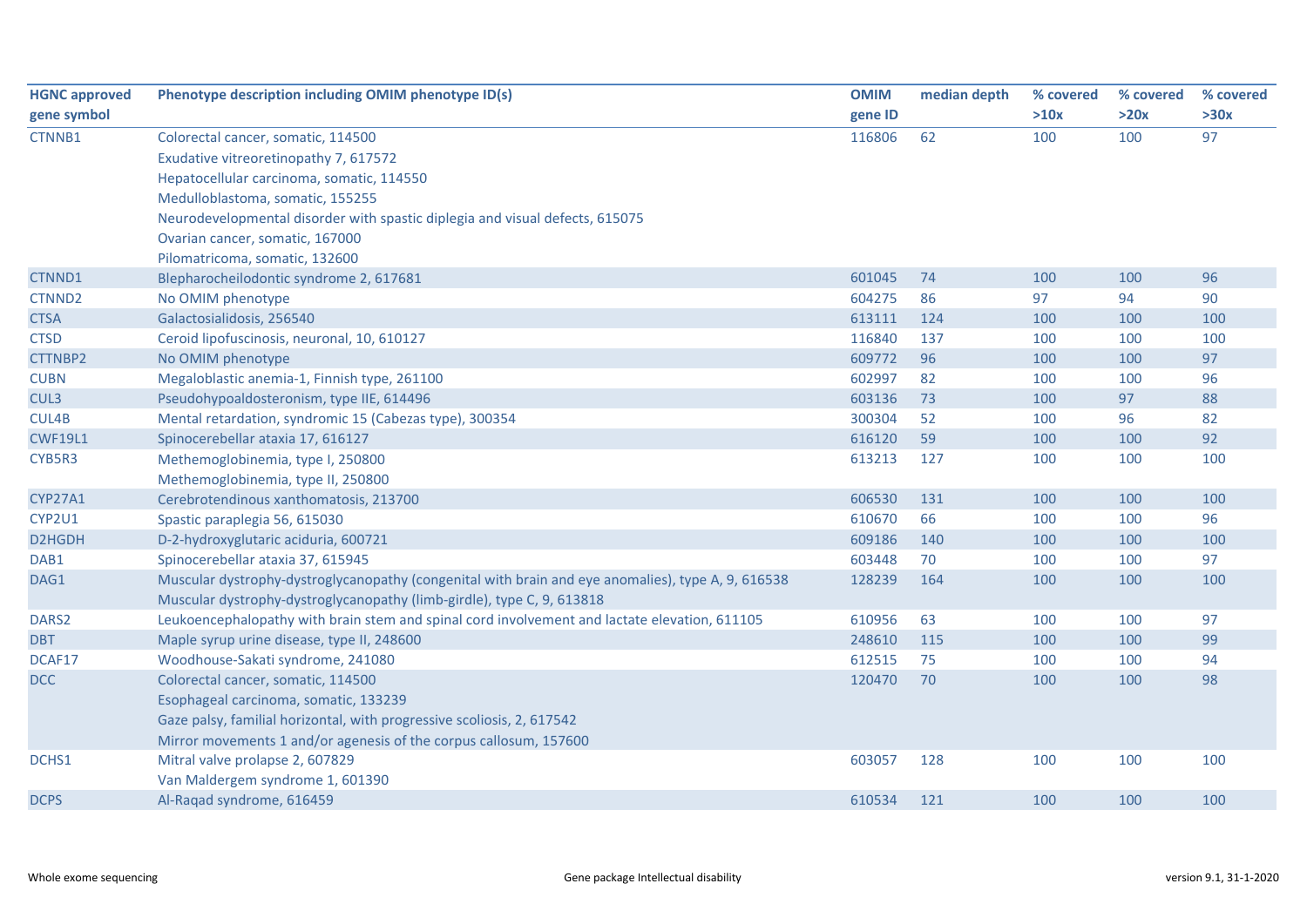| <b>HGNC approved</b> | Phenotype description including OMIM phenotype ID(s)                         | <b>OMIM</b> | median depth | % covered | % covered | % covered |
|----------------------|------------------------------------------------------------------------------|-------------|--------------|-----------|-----------|-----------|
| gene symbol          |                                                                              | gene ID     |              | >10x      | >20x      | >30x      |
| <b>DCX</b>           | Lissencephaly, 300067                                                        | 300121      | 57           | 100       | 98        | 92        |
|                      | Subcortical laminal heterotopia, 300067                                      |             |              |           |           |           |
| <b>DDC</b>           | Aromatic L-amino acid decarboxylase deficiency, 608643                       | 107930      | 84           | 100       | 99        | 92        |
| DDHD <sub>2</sub>    | Spastic paraplegia 54, 615033                                                | 615003      | 76           | 100       | 100       | 97        |
| <b>DDX11</b>         | Warsaw breakage syndrome, 613398                                             | 601150      | 254          | 100       | 100       | 100       |
| DDX3X                | Mental retardation 102, 300958 dominant                                      | 300160      | 76           | 100       | 100       | 98        |
| DEAF1                | ?Dyskinesia, seizures, and intellectual developmental disorder, 617171       | 602635      | 86           | 100       | 97        | 90        |
|                      | Mental retardation 24, 615828                                                |             |              |           |           |           |
| <b>DENND5A</b>       | Epileptic encephalopathy, early infantile, 49, 617281                        | 617278      | 64           | 100       | 99        | 94        |
| DEPDC5               | Epilepsy, familial focal, with variable foci 1, 604364                       | 614191      | 83           | 100       | 100       | 97        |
| DHCR24               | Desmosterolosis, 602398                                                      | 606418      | 119          | 100       | 100       | 100       |
| DHCR7                | Smith-Lemli-Opitz syndrome, 270400                                           | 602858      | 112          | 100       | 100       | 100       |
| <b>DHFR</b>          | Megaloblastic anemia due to dihydrofolate reductase deficiency, 613839       | 126060      | 76           | 100       | 100       | 98        |
| DHTKD1               | 2-aminoadipic 2-oxoadipic aciduria, 204750                                   | 614984      | 85           | 100       | 100       | 98        |
|                      | ?Charcot-Marie-Tooth disease, axonal, type 2Q, 615025                        |             |              |           |           |           |
| DIAPH1               | Deafness 1, 124900                                                           | 602121      | 84           | 100       | 99        | 93        |
|                      | Seizures, cortical blindness, microcephaly syndrome, 616632                  |             |              |           |           |           |
| DIP2B                | Mental retardation, FRA12A type, 136630                                      | 611379      | 65           | 100       | 100       | 97        |
| DKC1                 | Dyskeratosis congenita, 305000                                               | 300126      | 53           | 100       | 98        | 89        |
| DLD                  | Dihydrolipoamide dehydrogenase deficiency, 246900                            | 238331      | 77           | 100       | 100       | 98        |
| DLG3                 | Mental retardation 90, 300850                                                | 300189      | 61           | 100       | 97        | 88        |
| DLG4                 | No OMIM phenotype                                                            | 602887      | 118          | 100       | 100       | 100       |
| <b>DMD</b>           | Becker muscular dystrophy, 300376                                            | 300377      | 46           | 100       | 96        | 81        |
|                      | Cardiomyopathy, dilated, 3B, 302045                                          |             |              |           |           |           |
|                      | Duchenne muscular dystrophy, 310200                                          |             |              |           |           |           |
| <b>DMPK</b>          | Myotonic dystrophy 1, 160900                                                 | 605377      | 117          | 100       | 100       | 99        |
| DNAJC12              | Hyperphenylalaninemia, mild, non-BH4-deficient, 617384                       | 606060      | 69           | 100       | 95        | 88        |
| DNAJC19              | 3-methylglutaconic aciduria, type V, 610198                                  | 608977      | 75           | 100       | 100       | 96        |
| DNM1                 | Epileptic encephalopathy, early infantile, 31, 616346                        | 602377      | 138          | 100       | 100       | 95        |
| DNMT3A               | Acute myeloid leukemia, somatic, 601626                                      | 602769      | 117          | 100       | 100       | 99        |
|                      | Tatton-Brown-Rahman syndrome, 615879                                         |             |              |           |           |           |
| DNMT3B               | Immunodeficiency-centromeric instability-facial anomalies syndrome 1, 242860 | 602900      | 115          | 100       | 100       | 99        |
| DOCK6                | Adams-Oliver syndrome 2, 614219                                              | 614194      | 108          | 100       | 98        | 96        |
| DOCK7                | Epileptic encephalopathy, early infantile, 23, 615859                        | 615730      | 56           | 100       | 99        | 93        |
| DOCK8                | Hyper-IgE recurrent infection syndrome, 243700                               | 611432      | 74           | 100       | 99        | 94        |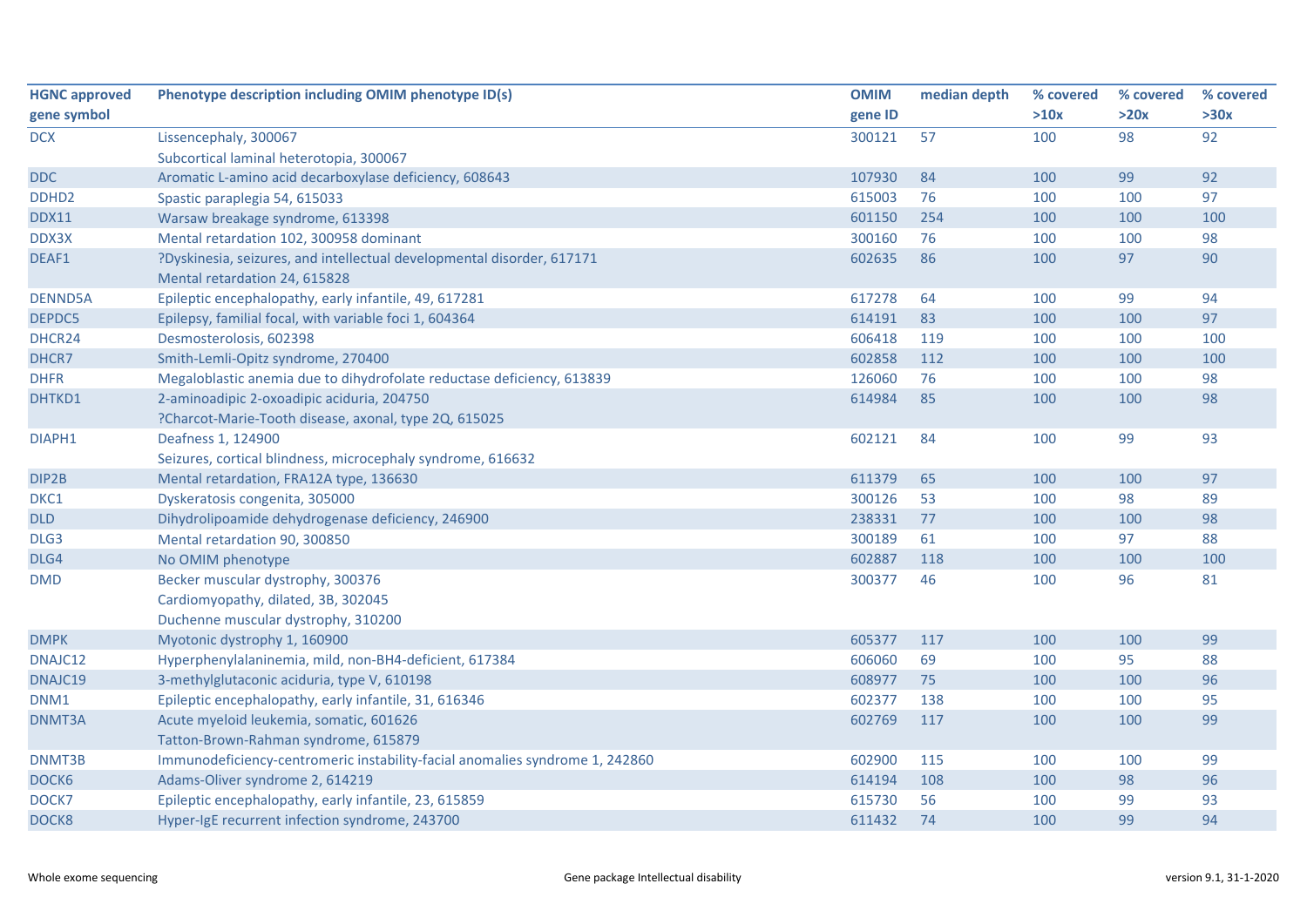| <b>HGNC approved</b> | Phenotype description including OMIM phenotype ID(s)                                        | <b>OMIM</b> | median depth | % covered | % covered | % covered |
|----------------------|---------------------------------------------------------------------------------------------|-------------|--------------|-----------|-----------|-----------|
| gene symbol          |                                                                                             | gene ID     |              | >10x      | >20x      | >30x      |
| <b>DOLK</b>          | Congenital disorder of glycosylation, type Im, 610768                                       | 610746      | 136          | 100       | 100       | 100       |
| <b>DONSON</b>        | Microcephaly, short stature, and limb abnormalities, 617604                                 | 611428      | 45           | 100       | 91        | 75        |
|                      | Microcephaly-micromelia syndrome, 251230                                                    |             |              |           |           |           |
| DPAGT1               | Congenital disorder of glycosylation, type Ij, 608093                                       | 191350      | 76           | 100       | 100       | 100       |
|                      | Myasthenic syndrome, congenital, 13, with tubular aggregates, 614750                        |             |              |           |           |           |
| DPF2                 | Coffin-Siris syndrome 7, 618027                                                             | 601671      | 82           | 100       | 99        | 94        |
| DPH1                 | Developmental delay with short stature, dysmorphic facial features, and sparse hair, 616901 | 603527      | 126          | 100       | 100       | 100       |
| DPM1                 | Congenital disorder of glycosylation, type Ie, 608799                                       | 603503      | 79           | 94        | 89        | 85        |
| DPP6                 | Mental retardation 33, 616311                                                               | 126141      | 82           | 100       | 97        | 90        |
|                      | {Ventricular fibrillation, paroxysmal familial, 2}, 612956                                  |             |              |           |           |           |
| <b>DPYD</b>          | Dihydropyrimidine dehydrogenase deficiency, 274270                                          | 612779      | 66           | 100       | 99        | 95        |
|                      | 5-fluorouracil toxicity, 274270                                                             |             |              |           |           |           |
| <b>DPYS</b>          | Dihydropyrimidinuria, 222748                                                                | 613326      | 75           | 100       | 100       | 98        |
| <b>DST</b>           | Epidermolysis bullosa simplex 2, 615425                                                     | 113810      | 67           | 100       | 99        | 95        |
|                      | ?Neuropathy, hereditary sensory and autonomic, type VI, 614653                              |             |              |           |           |           |
| <b>DYM</b>           | Dyggve-Melchior-Clausen disease, 223800                                                     | 607461      | 67           | 100       | 98        | 88        |
|                      | Smith-McCort dysplasia, 607326                                                              |             |              |           |           |           |
| DYNC1H1              | Charcot-Marie-Tooth disease, axonal, type 20, 614228                                        | 600112      | 96           | 100       | 100       | 99        |
|                      | Mental retardation 13, 614563                                                               |             |              |           |           |           |
|                      | Spinal muscular atrophy, lower extremity-predominant 1, AD, 158600                          |             |              |           |           |           |
| DYNC1I2              | Neurodevelopmental disorder with microcephaly and structural brain anomalies, 618492        | 603331      | 36           | 93        | 72        | 54        |
| DYRK1A               | Mental retardation 7, 614104                                                                | 600855      | 75           | 100       | 100       | 98        |
| <b>EBP</b>           | Chondrodysplasia punctata dominant, 302960                                                  | 300205      | 93           | 100       | 100       | 100       |
|                      | MEND syndrome, 300960                                                                       |             |              |           |           |           |
| EDC3                 | ?Mental retardation 50, 616460                                                              | 609842      | 115          | 100       | 100       | 100       |
| <b>EDNRB</b>         | ABCD syndrome, 600501                                                                       | 131244      | 96           | 100       | 100       | 100       |
|                      | {Hirschsprung disease, susceptibility to, 2}, 600155                                        |             |              |           |           |           |
|                      | Waardenburg syndrome, type 4A, 277580                                                       |             |              |           |           |           |
| EDRF1                | No OMIM phenotype                                                                           | No ID       | 64           | 100       | 99        | 95        |
| EEF1A2               | Epileptic encephalopathy, early infantile, 33, 616409                                       | 602959      | 169          | 100       | 100       | 100       |
|                      | Mental retardation 38, 616393                                                               |             |              |           |           |           |
| EFCAB1               | No OMIM phenotype                                                                           | No ID       | 67           | 100       | 100       | 94        |
| EFTUD2               | Mandibulofacial dysostosis, Guion-Almeida type, 610536                                      | 603892      | 85           | 100       | 100       | 99        |
| EHMT1                | Kleefstra syndrome 1, 610253                                                                | 607001      | 126          | 99        | 99        | 99        |
| EIF2AK3              | Wolcott-Rallison syndrome, 226980                                                           | 604032      | 72           | 100       | 99        | 94        |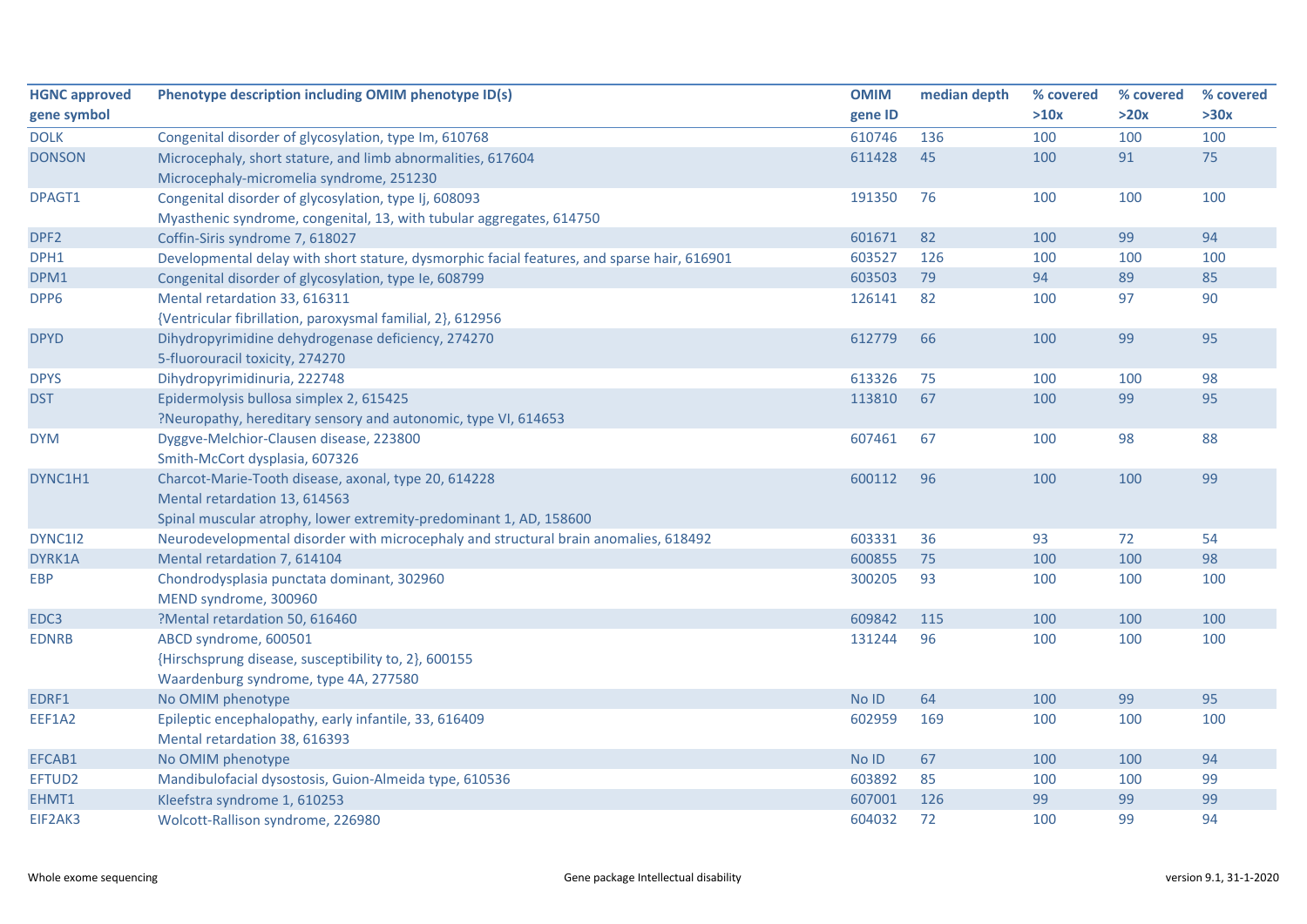| <b>HGNC approved</b> | Phenotype description including OMIM phenotype ID(s)                       | <b>OMIM</b> | median depth | % covered | % covered | % covered |
|----------------------|----------------------------------------------------------------------------|-------------|--------------|-----------|-----------|-----------|
| gene symbol          |                                                                            | gene ID     |              | >10x      | >20x      | >30x      |
| EIF4A3               | Robin sequence with cleft mandible and limb anomalies, 268305              | 608546      | 68           | 100       | 100       | 97        |
| EIF4G1               | {Parkinson disease 18}, 614251                                             | 600495      | 100          | 100       | 100       | 100       |
| ELAC <sub>2</sub>    | Combined oxidative phosphorylation deficiency 17, 615440                   | 605367      | 87           | 100       | 100       | 98        |
|                      | {Prostate cancer, hereditary, 2, susceptibility to}, 614731                |             |              |           |           |           |
| ELOVL4               | Ichthyosis, spastic quadriplegia, and mental retardation, 614457           | 605512      | 71           | 100       | 100       | 98        |
|                      | Spinocerebellar ataxia 34, 133190                                          |             |              |           |           |           |
|                      | Stargardt disease 3, 600110                                                |             |              |           |           |           |
| ELP2                 | Mental retardation 58, 617270                                              | 616054      | 75           | 100       | 100       | 99        |
| EMC1                 | Cerebellar atrophy, visual impairment, and psychomotor retardation, 616875 | 616846      | 117          | 100       | 100       | 99        |
| EMG1                 | Bowen-Conradi syndrome, 211180                                             | 611531      | 78           | 100       | 100       | 100       |
| EML1                 | Band heterotopia, 600348                                                   | 602033      | 76           | 100       | 99        | 94        |
| EMX2                 | Schizencephaly, 269160                                                     | 600035      | 164          | 100       | 100       | 100       |
| ENTPD1               | Spastic paraplegia 64, 615683                                              | 601752      | 68           | 100       | 100       | 96        |
| <b>EOMES</b>         | No OMIM phenotype                                                          | 604615      | 89           | 100       | 100       | 100       |
| <b>EP300</b>         | Colorectal cancer, somatic, 114500                                         | 602700      | 109          | 100       | 100       | 97        |
|                      | Menke-Hennekam syndrome 2, 618333                                          |             |              |           |           |           |
|                      | Rubinstein-Taybi syndrome 2, 613684                                        |             |              |           |           |           |
| <b>EPB41L1</b>       | ?Mental retardation 11, 614257                                             | 602879      | 116          | 100       | 100       | 99        |
| EPG5                 | Vici syndrome, 242840                                                      | 615068      | 69           | 100       | 100       | 97        |
| ERCC1                | Cerebrooculofacioskeletal syndrome 4, 610758                               | 126380      | 71           | 100       | 100       | 94        |
| ERCC <sub>2</sub>    | ?Cerebrooculofacioskeletal syndrome 2, 610756                              | 126340      | 97           | 100       | 99        | 98        |
|                      | Trichothiodystrophy 1, photosensitive, 601675                              |             |              |           |           |           |
|                      | Xeroderma pigmentosum, group D, 278730                                     |             |              |           |           |           |
| ERCC3                | Trichothiodystrophy 2, photosensitive, 616390                              | 133510      | 82           | 100       | 100       | 99        |
|                      | Xeroderma pigmentosum, group B, 610651                                     |             |              |           |           |           |
| ERCC5                | Cerebrooculofacioskeletal syndrome 3, 616570                               | 133530      | 85           | 100       | 100       | 98        |
|                      | Xeroderma pigmentosum, group G, 278780                                     |             |              |           |           |           |
|                      | Xeroderma pigmentosum, group G/Cockayne syndrome, 278780                   |             |              |           |           |           |
| ERCC6                | Cerebrooculofacioskeletal syndrome 1, 214150                               | 609413      | 88           | 100       | 100       | 97        |
|                      | Cockayne syndrome, type B, 133540                                          |             |              |           |           |           |
|                      | De Sanctis-Cacchione syndrome, 278800                                      |             |              |           |           |           |
|                      | {Lung cancer, susceptibility to}, 211980                                   |             |              |           |           |           |
|                      | {Macular degeneration, age-related, susceptibility to, 5}, 613761          |             |              |           |           |           |
|                      |                                                                            |             |              |           |           |           |
|                      |                                                                            |             |              |           |           |           |
|                      | Premature ovarian failure 11, 616946<br>UV-sensitive syndrome 1, 600630    |             |              |           |           |           |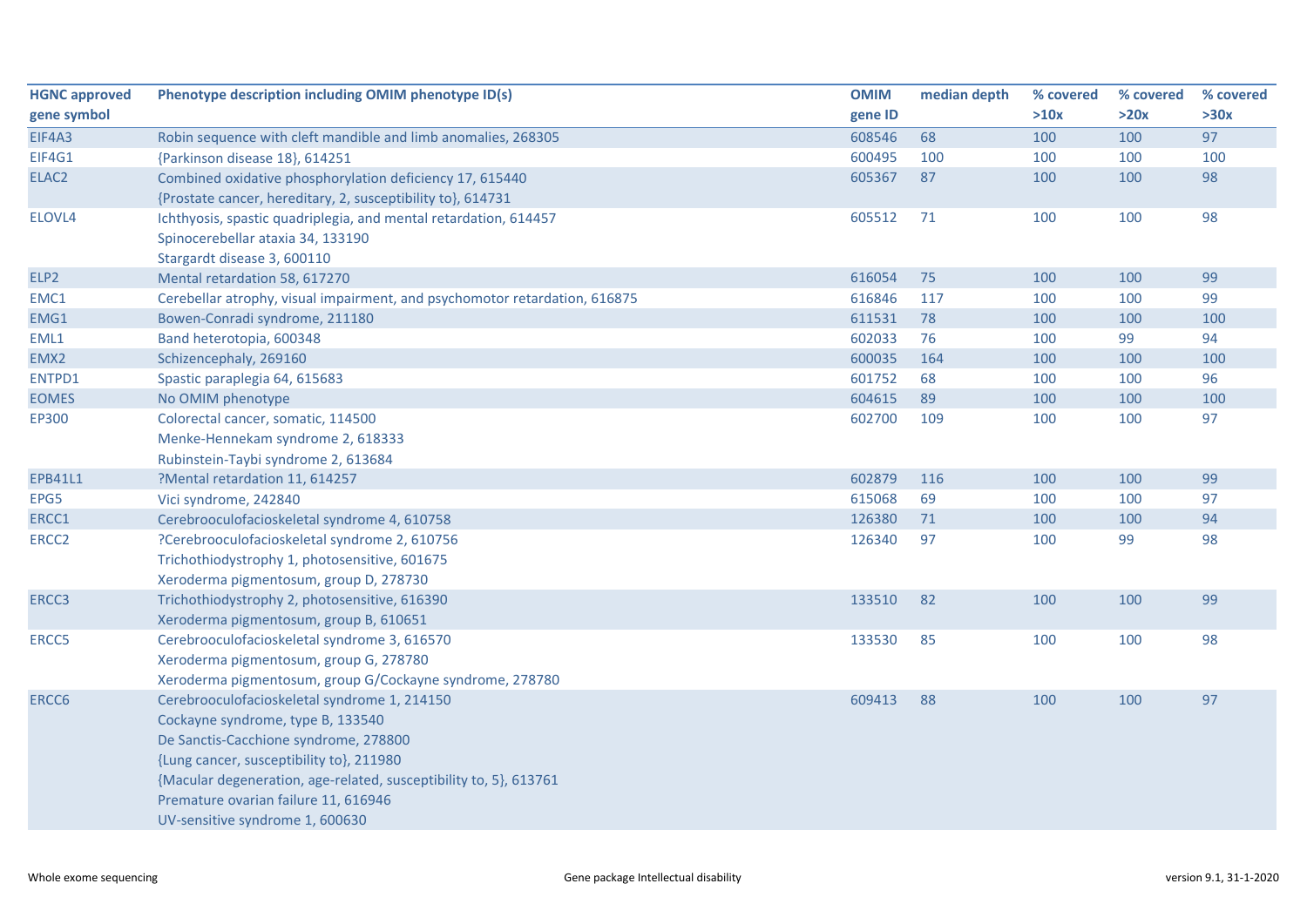| <b>HGNC approved</b> | Phenotype description including OMIM phenotype ID(s)                              | <b>OMIM</b> | median depth | % covered | % covered | % covered |
|----------------------|-----------------------------------------------------------------------------------|-------------|--------------|-----------|-----------|-----------|
| gene symbol          |                                                                                   | gene ID     |              | >10x      | >20x      | >30x      |
| ERCC8                | Cockayne syndrome, type A, 216400                                                 | 609412      | 81           | 100       | 99        | 91        |
|                      | UV-sensitive syndrome 2, 614621                                                   |             |              |           |           |           |
| ERLIN2               | Spastic paraplegia 18, 611225                                                     | 611605      | 65           | 100       | 100       | 95        |
| <b>ERMARD</b>        | ?Periventricular nodular heterotopia 6, 615544                                    | 615532      | 67           | 100       | 100       | 96        |
| ESCO <sub>2</sub>    | Roberts syndrome, 268300                                                          | 609353      | 58           | 100       | 100       | 95        |
|                      | SC phocomelia syndrome, 269000                                                    |             |              |           |           |           |
| <b>ETFB</b>          | Glutaric acidemia IIB, 231680                                                     | 130410      | 106          | 100       | 100       | 100       |
| ETHE1                | Ethylmalonic encephalopathy, 602473                                               | 608451      | 113          | 100       | 100       | 98        |
| EXOSC2               | Short stature, hearing loss, retinitis pigmentosa, and distinctive facies, 617763 | 602238      | 69           | 100       | 100       | 97        |
| EXOSC3               | Pontocerebellar hypoplasia, type 1B, 614678                                       | 606489      | 114          | 100       | 100       | 96        |
| EZH <sub>2</sub>     | Weaver syndrome, 277590                                                           | 601573      | 79           | 100       | 100       | 97        |
| FA2H                 | Spastic paraplegia 35, 612319                                                     | 611026      | 83           | 100       | 99        | 91        |
| <b>FAM126A</b>       | Leukodystrophy, hypomyelinating, 5, 610532                                        | 610531      | 63           | 100       | 100       | 98        |
| FAR1                 | Peroxisomal fatty acyl-CoA reductase 1 disorder, 616154                           | 616107      | 74           | 100       | 100       | 96        |
| FAT2                 | Spinocerebellar ataxia 45, 617769                                                 | 604269      | 95           | 100       | 100       | 99        |
| FAT4                 | Hennekam lymphangiectasia-lymphedema syndrome 2, 616006                           | 612411      | 90           | 100       | 100       | 99        |
|                      | Van Maldergem syndrome 2, 615546                                                  |             |              |           |           |           |
| FBN1                 | Acromicric dysplasia, 102370                                                      | 134797      | 186          | 100       | 100       | 100       |
|                      | Ectopia lentis, familial, 129600                                                  |             |              |           |           |           |
|                      | Geleophysic dysplasia 2, 614185                                                   |             |              |           |           |           |
|                      | MASS syndrome, 604308                                                             |             |              |           |           |           |
|                      | Marfan lipodystrophy syndrome, 616914                                             |             |              |           |           |           |
|                      | Marfan syndrome, 154700                                                           |             |              |           |           |           |
|                      | Stiff skin syndrome, 184900                                                       |             |              |           |           |           |
|                      | Weill-Marchesani syndrome 2, dominant, 608328                                     |             |              |           |           |           |
| FBN2                 | Contractural arachnodactyly, congenital, 121050                                   | 612570      | 74           | 100       | 100       | 97        |
|                      | Macular degeneration, early-onset, 616118                                         |             |              |           |           |           |
| FBXL4                | Mitochondrial DNA depletion syndrome 13 (encephalomyopathic type), 615471         | 605654      | 67           | 100       | 100       | 98        |
| <b>FBXO31</b>        | ?Mental retardation 45, 615979                                                    | 609102      | 103          | 100       | 99        | 96        |
| FGD1                 | Aarskog-Scott syndrome, 305400                                                    | 300546      | 71           | 100       | 98        | 95        |
|                      | Mental retardation syndromic 16, 305400                                           |             |              |           |           |           |
| <b>FGF12</b>         | Epileptic encephalopathy, early infantile, 47, 617166                             | 601513      | 52           | 100       | 97        | 85        |
| FGF14                | Spinocerebellar ataxia 27, 609307                                                 | 601515      | 68           | 100       | 100       | 98        |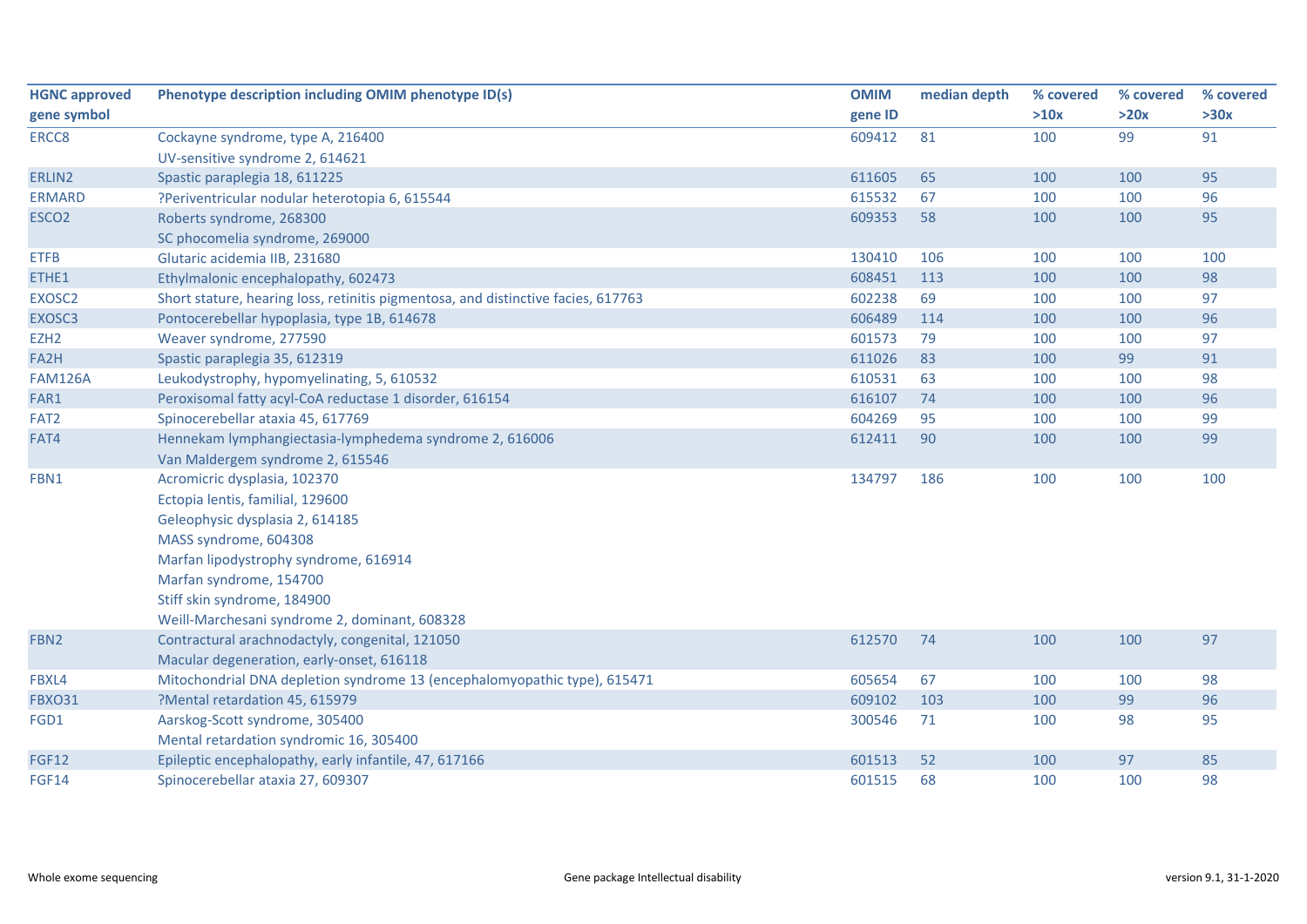| <b>HGNC approved</b> | Phenotype description including OMIM phenotype ID(s)                                   | <b>OMIM</b> | median depth | % covered | % covered | % covered |
|----------------------|----------------------------------------------------------------------------------------|-------------|--------------|-----------|-----------|-----------|
| gene symbol          |                                                                                        | gene ID     |              | >10x      | >20x      | >30x      |
| FGFR1                | Encephalocraniocutaneous lipomatosis, somatic mosaic, 613001                           | 136350      | 102          | 100       | 100       | 98        |
|                      | Hartsfield syndrome, 615465                                                            |             |              |           |           |           |
|                      | Hypogonadotropic hypogonadism 2 with or without anosmia, 147950                        |             |              |           |           |           |
|                      | Jackson-Weiss syndrome, 123150                                                         |             |              |           |           |           |
|                      | Osteoglophonic dysplasia, 166250                                                       |             |              |           |           |           |
|                      | Pfeiffer syndrome, 101600                                                              |             |              |           |           |           |
|                      | Trigonocephaly 1, 190440                                                               |             |              |           |           |           |
| FGFR2                | Antley-Bixler syndrome without genital anomalies or disordered steroidogenesis, 207410 | 176943      | 74           | 100       | 100       | 95        |
|                      | Apert syndrome, 101200                                                                 |             |              |           |           |           |
|                      | Beare-Stevenson cutis gyrata syndrome, 123790                                          |             |              |           |           |           |
|                      | Bent bone dysplasia syndrome, 614592                                                   |             |              |           |           |           |
|                      | Craniofacial-skeletal-dermatologic dysplasia, 101600                                   |             |              |           |           |           |
|                      | Craniosynostosis, nonspecific                                                          |             |              |           |           |           |
|                      | Crouzon syndrome, 123500                                                               |             |              |           |           |           |
|                      | Gastric cancer, somatic, 613659                                                        |             |              |           |           |           |
|                      | Jackson-Weiss syndrome, 123150                                                         |             |              |           |           |           |
|                      | LADD syndrome, 149730                                                                  |             |              |           |           |           |
|                      | Pfeiffer syndrome, 101600                                                              |             |              |           |           |           |
|                      | Saethre-Chotzen syndrome, 101400                                                       |             |              |           |           |           |
|                      | Scaphocephaly and Axenfeld-Rieger anomaly                                              |             |              |           |           |           |
|                      | Scaphocephaly, maxillary retrusion, and mental retardation, 609579                     |             |              |           |           |           |
| FGFR3                | Achondroplasia, 100800                                                                 | 134934      | 122          | 100       | 100       | 98        |
|                      | Bladder cancer, somatic, 109800                                                        |             |              |           |           |           |
|                      | CATSHL syndrome, 610474                                                                |             |              |           |           |           |
|                      | Cervical cancer, somatic, 603956                                                       |             |              |           |           |           |
|                      | Colorectal cancer, somatic, 114500                                                     |             |              |           |           |           |
|                      | Crouzon syndrome with acanthosis nigricans, 612247                                     |             |              |           |           |           |
|                      | Hypochondroplasia, 146000                                                              |             |              |           |           |           |
|                      | LADD syndrome, 149730                                                                  |             |              |           |           |           |
|                      | Muenke syndrome, 602849                                                                |             |              |           |           |           |
|                      | Nevus, epidermal, somatic, 162900                                                      |             |              |           |           |           |
|                      | SADDAN, 616482                                                                         |             |              |           |           |           |
|                      | Spermatocytic seminoma, somatic, 273300                                                |             |              |           |           |           |
|                      | Thanatophoric dysplasia, type I, 187600                                                |             |              |           |           |           |
|                      | Thanatophoric dysplasia, type II, 187601                                               |             |              |           |           |           |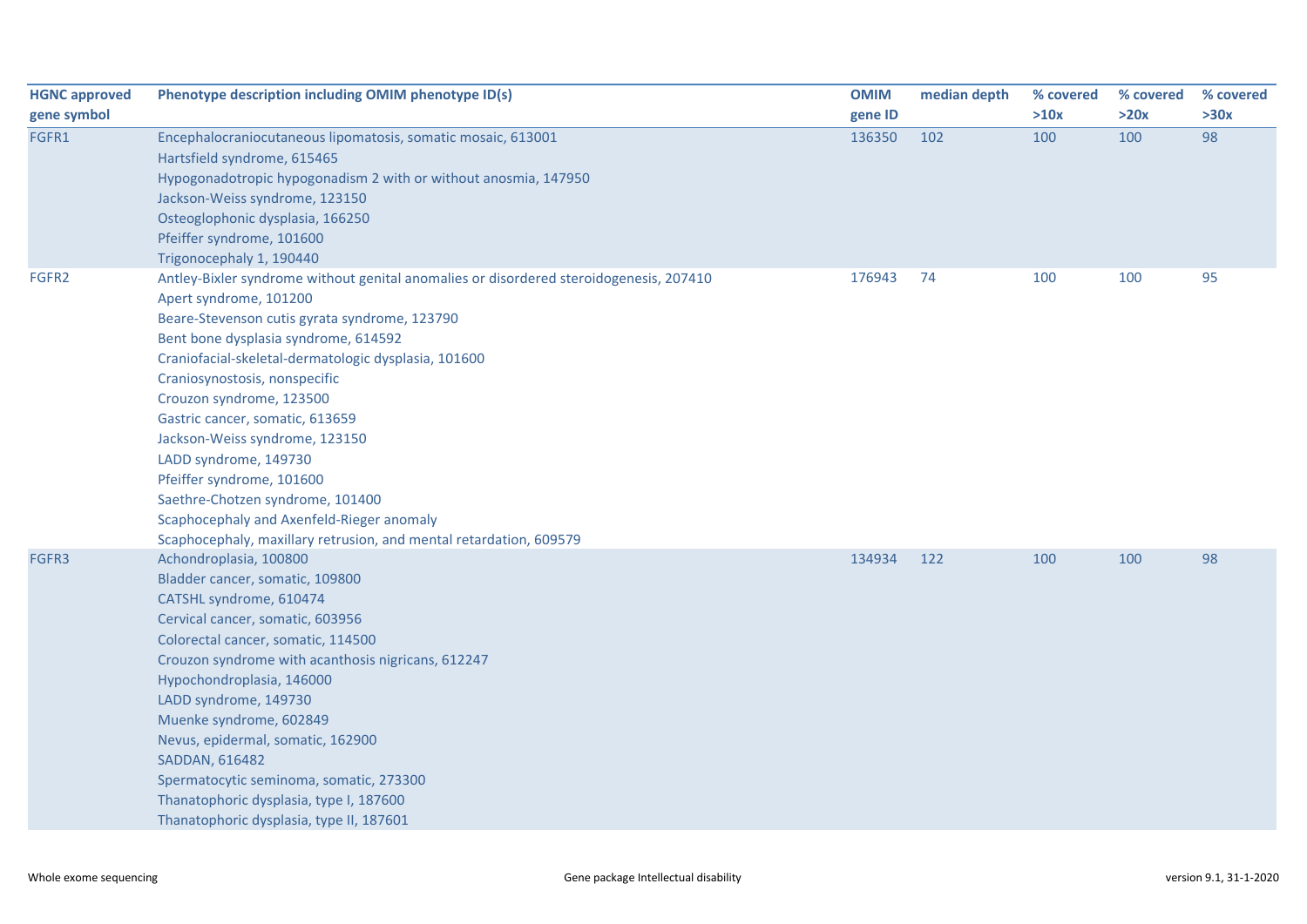| <b>HGNC approved</b> | Phenotype description including OMIM phenotype ID(s)                                                     | <b>OMIM</b> | median depth | % covered | % covered | % covered |
|----------------------|----------------------------------------------------------------------------------------------------------|-------------|--------------|-----------|-----------|-----------|
| gene symbol          |                                                                                                          | gene ID     |              | >10x      | >20x      | >30x      |
| FGL1                 | No OMIM phenotype                                                                                        | 605776      | 55           | 100       | 99        | 90        |
| FH                   | Fumarase deficiency, 606812                                                                              | 136850      | 82           | 99        | 94        | 87        |
|                      | Leiomyomatosis and renal cell cancer, 150800                                                             |             |              |           |           |           |
| <b>FIBP</b>          | Thauvin-Robinet-Faivre syndrome, 617107                                                                  | 608296      | 104          | 100       | 100       | 100       |
| FIG4                 | Amyotrophic lateral sclerosis 11, 612577                                                                 | 609390      | 59           | 100       | 99        | 94        |
|                      | Charcot-Marie-Tooth disease, type 4J, 611228                                                             |             |              |           |           |           |
|                      | ?Polymicrogyria, bilateral temporooccipital, 612691                                                      |             |              |           |           |           |
|                      | Yunis-Varon syndrome, 216340                                                                             |             |              |           |           |           |
| <b>FIGN</b>          | No OMIM phenotype                                                                                        | 605295      | 87           | 100       | 100       | 100       |
| <b>FKRP</b>          | Muscular dystrophy-dystroglycanopathy (congenital with brain and eye anomalies), type A, 5, 613153       | 606596      | 143          | 100       | 100       | 100       |
|                      | Muscular dystrophy-dystroglycanopathy (congenital with or without mental retardation), type B, 5, 606612 |             |              |           |           |           |
|                      | Muscular dystrophy-dystroglycanopathy (limb-girdle), type C, 5, 607155                                   |             |              |           |           |           |
| <b>FKTN</b>          | Cardiomyopathy, dilated, 1X, 611615                                                                      | 607440      | 85           | 100       | 100       | 100       |
|                      | Muscular dystrophy-dystroglycanopathy (congenital with brain and eye anomalies), type A, 4, 253800       |             |              |           |           |           |
|                      | Muscular dystrophy-dystroglycanopathy (congenital without mental retardation), type B, 4, 613152         |             |              |           |           |           |
|                      | Muscular dystrophy-dystroglycanopathy (limb-girdle), type C, 4, 611588                                   |             |              |           |           |           |
| <b>FLNA</b>          | Cardiac valvular dysplasia, 314400                                                                       | 300017      | 110          | 100       | 100       | 100       |
|                      | Congenital short bowel syndrome, 300048                                                                  |             |              |           |           |           |
|                      | ?FG syndrome 2, 300321                                                                                   |             |              |           |           |           |
|                      | Frontometaphyseal dysplasia 1, 305620                                                                    |             |              |           |           |           |
|                      | Heterotopia, periventricular, 1, 300049                                                                  |             |              |           |           |           |
|                      | Intestinal pseudoobstruction, neuronal, 300048                                                           |             |              |           |           |           |
|                      | Melnick-Needles syndrome, 309350                                                                         |             |              |           |           |           |
|                      | Otopalatodigital syndrome, type I, 311300                                                                |             |              |           |           |           |
|                      | Otopalatodigital syndrome, type II, 304120                                                               |             |              |           |           |           |
|                      | Terminal osseous dysplasia, 300244                                                                       |             |              |           |           |           |
| FLVCR1               | Ataxia, posterior column, with retinitis pigmentosa, 609033                                              | 609144      | 98           | 100       | 100       | 96        |
| FMN <sub>2</sub>     | Mental retardation 47, 616193                                                                            | 606373      | 102          | 100       | 94        | 89        |
| FMR1                 | Fragile X syndrome, 300624                                                                               | 309550      | 41           | 100       | 96        | 76        |
|                      | Fragile X tremor/ataxia syndrome, 300623                                                                 |             |              |           |           |           |
|                      | Premature ovarian failure 1, 311360                                                                      |             |              |           |           |           |
| FOXG1                | Rett syndrome, congenital variant, 613454                                                                | 164874      | 127          | 97        | 90        | 84        |
| FOXP1                | Mental retardation with language impairment and with or without autistic features, 613670                | 605515      | 80           | 100       | 100       | 98        |
| FOXP2                | Speech-language disorder-1, 602081                                                                       | 605317      | 72           | 100       | 100       | 98        |
| FRAS1                | Fraser syndrome 1, 219000                                                                                | 607830      | 79           | 100       | 100       | 97        |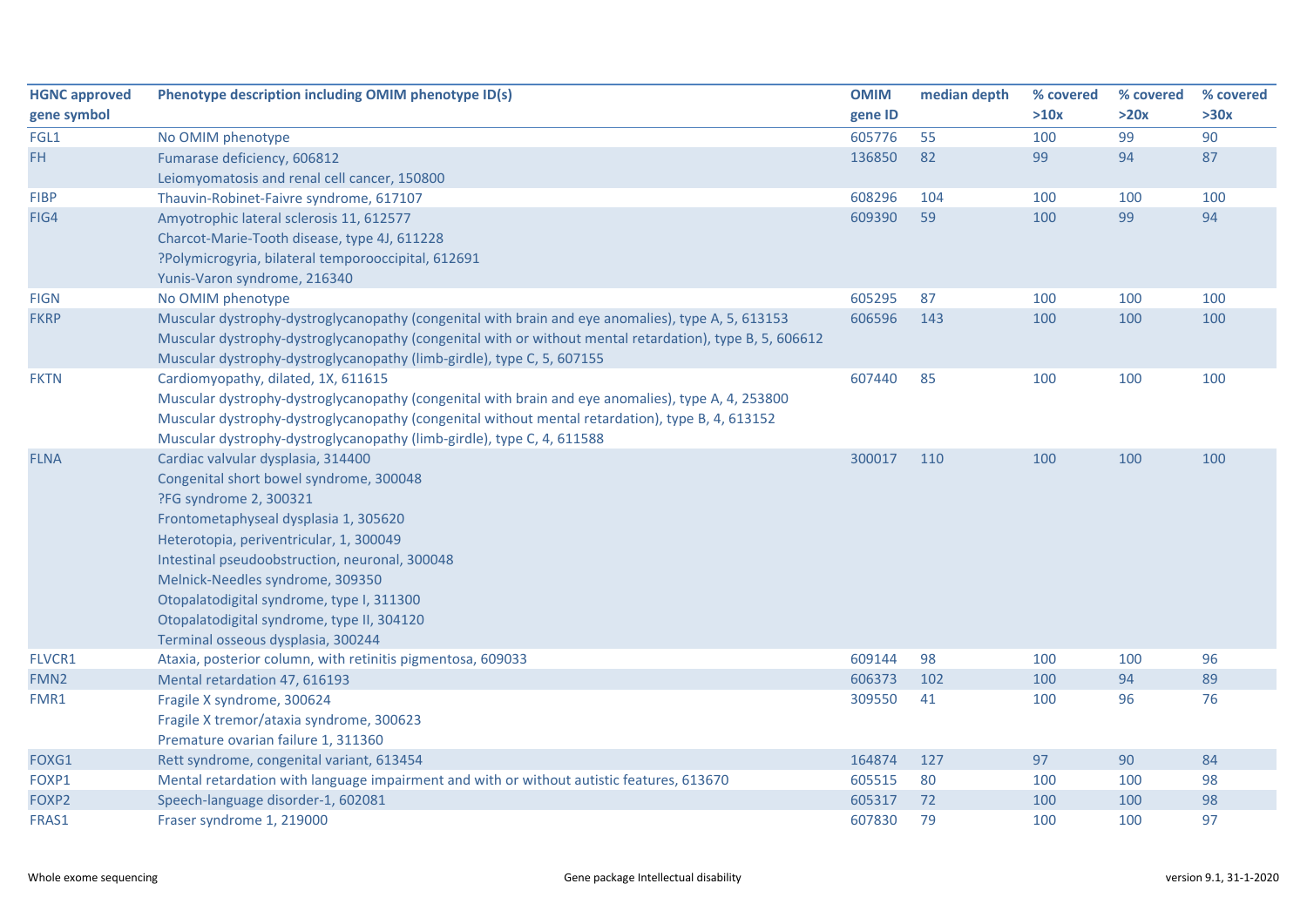| <b>HGNC approved</b> | Phenotype description including OMIM phenotype ID(s)                                                                  | <b>OMIM</b> | median depth | % covered | % covered | % covered |
|----------------------|-----------------------------------------------------------------------------------------------------------------------|-------------|--------------|-----------|-----------|-----------|
| gene symbol          |                                                                                                                       | gene ID     |              | >10x      | >20x      | >30x      |
| FREM2                | Cryptophthalmos, unilateral or bilateral, isolated, 123570                                                            | 608945      | 104          | 100       | 100       | 100       |
|                      | Fraser syndrome 2, 617666                                                                                             |             |              |           |           |           |
| FRMD4A               | ?Corpus callosum, agenesis of, with facial anomalies and cerebellar ataxia, 616819                                    | 616305      | 86           | 100       | 97        | 90        |
| FRMPD4               | Mental retardation 104, 300983                                                                                        | 300838      | 69           | 100       | 99        | 95        |
| FRRS1L               | Epileptic encephalopathy, early infantile, 37, 616981                                                                 | 604574      | 50           | 85        | 79        | 70        |
| <b>FTCD</b>          | Glutamate formiminotransferase deficiency, 229100                                                                     | 606806      | 96           | 99        | 96        | 93        |
| <b>FTO</b>           | Growth retardation, developmental delay, facial dysmorphism, 612938<br>{Obesity, susceptibility to, BMIQ14}, 612460   | 610966      | 90           | 100       | 100       | 99        |
| FTSJ1                | Mental retardation 9/44, 309549                                                                                       | 300499      | 91           | 100       | 100       | 93        |
| FUCA1                | Fucosidosis, 230000                                                                                                   | 612280      | 83           | 100       | 100       | 98        |
| GABRA1               | {Epilepsy, childhood absence, susceptibility to, 4}, 611136                                                           | 137160      | 76           | 100       | 100       | 100       |
|                      | {Epilepsy, juvenile myoclonic, susceptibility to, 5}, 611136<br>Epileptic encephalopathy, early infantile, 19, 615744 |             |              |           |           |           |
| GABRB1               | Epileptic encephalopathy, early infantile, 45, 617153                                                                 | 137190      | 86           | 100       | 100       | 97        |
| GABRB3               | {Epilepsy, childhood absence, susceptibility to, 5}, 612269                                                           | 137192      | 95           | 100       | 100       | 98        |
|                      | Epileptic encephalopathy, early infantile, 43, 617113                                                                 |             |              |           |           |           |
| GAD1                 | ?Cerebral palsy, spastic quadriplegic, 1, 603513                                                                      | 605363      | 86           | 100       | 100       | 99        |
| <b>GALE</b>          | Galactose epimerase deficiency, 230350                                                                                | 606953      | 116          | 100       | 100       | 100       |
| <b>GALT</b>          | Galactosemia, 230400                                                                                                  | 606999      | 151          | 100       | 100       | 100       |
| <b>GAMT</b>          | Cerebral creatine deficiency syndrome 2, 612736                                                                       | 601240      | 85           | 100       | 99        | 95        |
| GAS6                 | No OMIM phenotype                                                                                                     | 600441      | 94           | 100       | 96        | 93        |
| GATAD2B              | Mental retardation 18, 615074                                                                                         | 614998      | 67           | 100       | 100       | 99        |
| <b>GATM</b>          | Cerebral creatine deficiency syndrome 3, 612718                                                                       | 602360      | 65           | 100       | 100       | 98        |
| <b>GCDH</b>          | Glutaricaciduria, type I, 231670                                                                                      | 608801      | 112          | 100       | 100       | 100       |
| GCH1                 | Dystonia, DOPA-responsive, with or without hyperphenylalaninemia, 128230                                              | 600225      | 52           | 100       | 100       | 93        |
|                      | Hyperphenylalaninemia, BH4-deficient, B, 233910                                                                       |             |              |           |           |           |
| <b>GCSH</b>          | ?Glycine encephalopathy, 605899                                                                                       | 238330      | 93           | 100       | 89        | 62        |
| GDI1                 | Mental retardation 41, 300849                                                                                         | 300104      | 97           | 100       | 100       | 100       |
| <b>GFAP</b>          | Alexander disease, 203450                                                                                             | 137780      | 81           | 100       | 100       | 99        |
| GFM2                 | Combined oxidative phosphorylation deficiency 39, 618397                                                              | 606544      | 64           | 100       | 99        | 92        |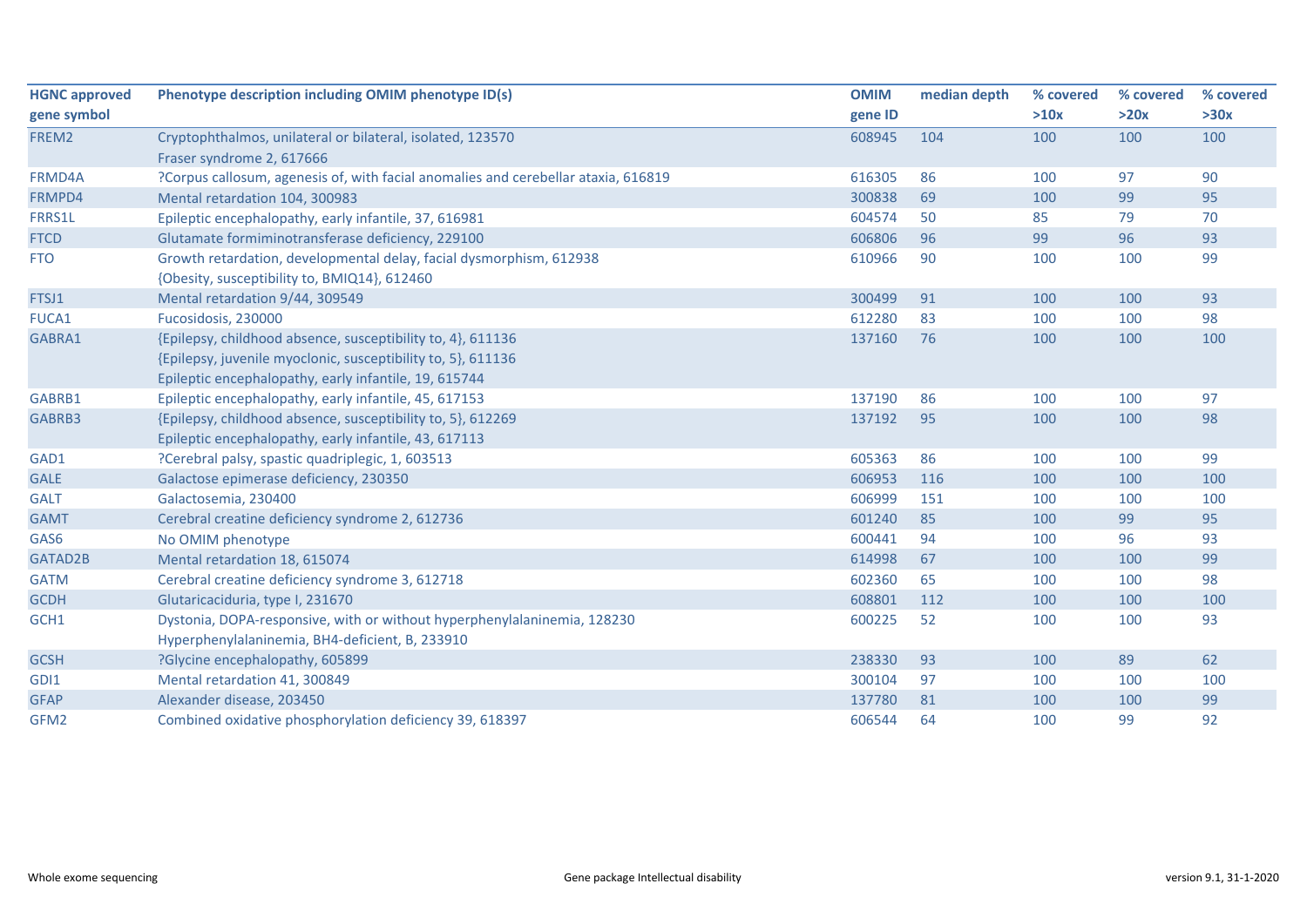| <b>HGNC approved</b> | Phenotype description including OMIM phenotype ID(s)                                                | <b>OMIM</b> | median depth | % covered | % covered | % covered |
|----------------------|-----------------------------------------------------------------------------------------------------|-------------|--------------|-----------|-----------|-----------|
| gene symbol          |                                                                                                     | gene ID     |              | >10x      | >20x      | >30x      |
| GJA1                 | Atrioventricular septal defect 3, 600309                                                            | 121014      | 101          | 100       | 100       | 100       |
|                      | Craniometaphyseal dysplasia, 218400                                                                 |             |              |           |           |           |
|                      | Erythrokeratodermia variabilis et progressiva 3, 617525                                             |             |              |           |           |           |
|                      | Hypoplastic left heart syndrome 1, 241550                                                           |             |              |           |           |           |
|                      | Oculodentodigital dysplasia, 164200                                                                 |             |              |           |           |           |
|                      | Oculodentodigital dysplasia, 257850                                                                 |             |              |           |           |           |
|                      | Palmoplantar keratoderma with congenital alopecia, 104100                                           |             |              |           |           |           |
|                      | Syndactyly, type III, 186100                                                                        |             |              |           |           |           |
| GJB1                 | Charcot-Marie-Tooth neuropathy dominant, 1, 302800                                                  | 304040      | 91           | 100       | 100       | 99        |
| GJC <sub>2</sub>     | Leukodystrophy, hypomyelinating, 2, 608804                                                          | 608803      | 85           | 96        | 86        | 76        |
|                      | Lymphatic malformation 3, 613480                                                                    |             |              |           |           |           |
|                      | Spastic paraplegia 44, 613206                                                                       |             |              |           |           |           |
| GK                   | Glycerol kinase deficiency, 307030                                                                  | 300474      | 46           | 99        | 88        | 66        |
| GLB1                 | GM1-gangliosidosis, type I, 230500                                                                  | 611458      | 105          | 100       | 100       | 98        |
|                      | GM1-gangliosidosis, type II, 230600                                                                 |             |              |           |           |           |
|                      | GM1-gangliosidosis, type III, 230650                                                                |             |              |           |           |           |
|                      | Mucopolysaccharidosis type IVB (Morquio), 253010                                                    |             |              |           |           |           |
| <b>GLDC</b>          | Glycine encephalopathy, 605899                                                                      | 238300      | 67           | 100       | 98        | 91        |
| GLI <sub>2</sub>     | Culler-Jones syndrome, 615849                                                                       | 165230      | 163          | 100       | 100       | 99        |
|                      | Holoprosencephaly 9, 610829                                                                         |             |              |           |           |           |
| GLI3                 | Greig cephalopolysyndactyly syndrome, 175700                                                        | 165240      | 110          | 100       | 100       | 99        |
|                      | {Hypothalamic hamartomas, somatic}, 241800                                                          |             |              |           |           |           |
|                      | Pallister-Hall syndrome, 146510                                                                     |             |              |           |           |           |
|                      | Polydactyly, postaxial, types A1 and B, 174200                                                      |             |              |           |           |           |
|                      | Polydactyly, preaxial, type IV, 174700                                                              |             |              |           |           |           |
| <b>GLYCTK</b>        | D-glyceric aciduria, 220120                                                                         | 610516      | 136          | 100       | 100       | 100       |
| GM <sub>2</sub> A    | GM2-gangliosidosis, AB variant, 272750                                                              | 613109      | 94           | 100       | 100       | 100       |
| <b>GMPPA</b>         | Alacrima, achalasia, and mental retardation syndrome, 615510                                        | 615495      | 114          | 100       | 100       | 100       |
| <b>GMPPB</b>         | Muscular dystrophy-dystroglycanopathy (congenital with brain and eye anomalies), type A, 14, 615350 | 615320      | 189          | 100       | 100       | 100       |
|                      | Muscular dystrophy-dystroglycanopathy (congenital with mental retardation), type B, 14, 615351      |             |              |           |           |           |
|                      | Muscular dystrophy-dystroglycanopathy (limb-girdle), type C, 14, 615352                             |             |              |           |           |           |
| GNAO1                | Epileptic encephalopathy, early infantile, 17, 615473                                               | 139311      | 98           | 100       | 100       | 99        |
|                      | Neurodevelopmental disorder with involuntary movements, 617493                                      |             |              |           |           |           |
| <b>GNAQ</b>          | Capillary malformations, congenital, 1, somatic, mosaic, 163000                                     | 600998      | 94           | 100       | 100       | 100       |
|                      | Sturge-Weber syndrome, somatic, mosaic, 185300                                                      |             |              |           |           |           |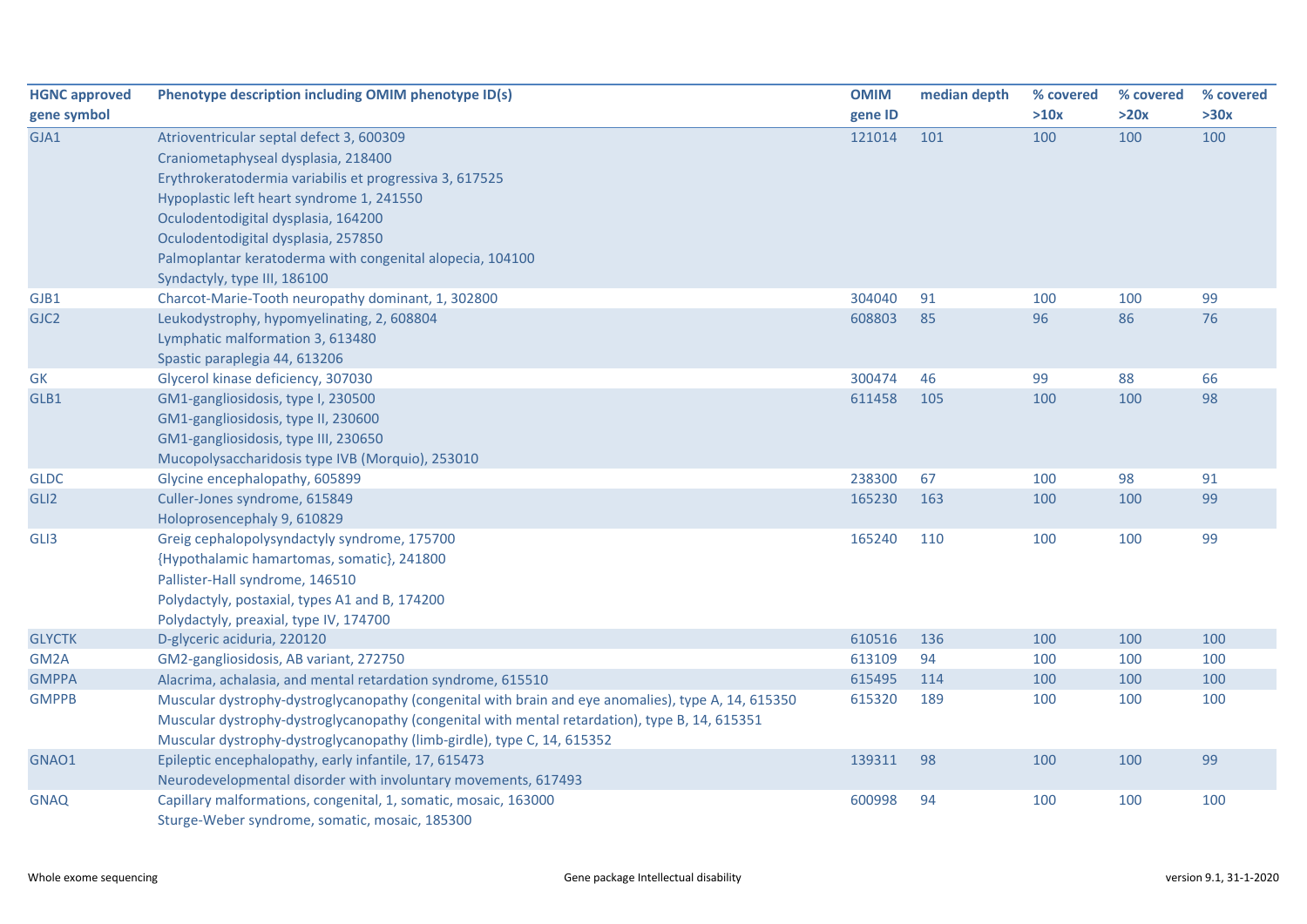| <b>HGNC approved</b> | Phenotype description including OMIM phenotype ID(s)                                    | <b>OMIM</b> | median depth | % covered | % covered | % covered |
|----------------------|-----------------------------------------------------------------------------------------|-------------|--------------|-----------|-----------|-----------|
| gene symbol          |                                                                                         | gene ID     |              | >10x      | >20x      | >30x      |
| <b>GNAS</b>          | ACTH-independent macronodular adrenal hyperplasia, 219080                               | 139320      | 180          | 100       | 100       | 97        |
|                      | McCune-Albright syndrome, somatic, mosaic, 174800                                       |             |              |           |           |           |
|                      | Osseous heteroplasia, progressive, 166350                                               |             |              |           |           |           |
|                      | Pituitary adenoma 3, multiple types, somatic, 617686                                    |             |              |           |           |           |
|                      | Pseudohypoparathyroidism Ia, 103580                                                     |             |              |           |           |           |
|                      | Pseudohypoparathyroidism Ib, 603233                                                     |             |              |           |           |           |
|                      | Pseudohypoparathyroidism Ic, 612462                                                     |             |              |           |           |           |
|                      | Pseudopseudohypoparathyroidism, 612463                                                  |             |              |           |           |           |
| GNB1                 | Leukemia, acute lymphoblastic, somatic, 613065                                          | 139380      | 93           | 100       | 100       | 96        |
|                      | Mental retardation 42, 616973                                                           |             |              |           |           |           |
| GNB5                 | Intellectual developmental disorder with cardiac arrhythmia, 617173                     | 604447      | 66           | 100       | 99        | 94        |
|                      | Language delay and ADHD/cognitive impairment with or without cardiac arrhythmia, 617182 |             |              |           |           |           |
| <b>GNPAT</b>         | Rhizomelic chondrodysplasia punctata, type 2, 222765                                    | 602744      | 78           | 100       | 100       | 96        |
| <b>GNPTAB</b>        | Mucolipidosis II alpha/beta, 252500                                                     | 607840      | 63           | 100       | 99        | 95        |
|                      | Mucolipidosis III alpha/beta, 252600                                                    |             |              |           |           |           |
| <b>GNS</b>           | Mucopolysaccharidosis type IIID, 252940                                                 | 607664      | 68           | 100       | 100       | 98        |
| GPC3                 | Simpson-Golabi-Behmel syndrome, type 1, 312870                                          | 300037      | 53           | 100       | 99        | 91        |
|                      | Wilms tumor, somatic, 194070                                                            |             |              |           |           |           |
| <b>GPHN</b>          | Molybdenum cofactor deficiency C, 615501                                                | 603930      | 68           | 100       | 100       | 98        |
| GPT2                 | Mental retardation 49, 616281                                                           | 138210      | 97           | 100       | 96        | 85        |
| GRIA3                | Mental retardation 94, 300699                                                           | 305915      | 51           | 100       | 98        | 88        |
| GRID <sub>2</sub>    | Spinocerebellar ataxia 18, 616204                                                       | 602368      | 78           | 100       | 100       | 99        |
| GRIK2                | Mental retardation, 6, 611092                                                           | 138244      | 94           | 100       | 100       | 98        |
| GRIN1                | Neurodevelopmental disorder with or without hyperkinetic movements and seizures, 614254 | 138249      | 132          | 100       | 100       | 99        |
|                      | Neurodevelopmental disorder with or without hyperkinetic movements and seizures, 617820 |             |              |           |           |           |
| GRIN2A               | Epilepsy, focal, with speech disorder and with or without mental retardation, 245570    | 138253      | 103          | 100       | 100       | 100       |
| <b>GRIN2B</b>        | Epileptic encephalopathy, early infantile, 27, 616139                                   | 138252      | 122          | 100       | 100       | 99        |
|                      | Mental retardation 6, 613970                                                            |             |              |           |           |           |
| <b>GRIN3B</b>        | No OMIM phenotype                                                                       | 606651      | 137          | 91        | 86        | 80        |
| GRIP1                | Fraser syndrome 3, 617667                                                               | 604597      | 84           | 100       | 100       | 99        |
| GRM1                 | Spinocerebellar ataxia 44, 617691                                                       | 604473      | 136          | 100       | 100       | 99        |
|                      | Spinocerebellar ataxia 13, 614831                                                       |             |              |           |           |           |
| GSE1                 | No OMIM phenotype                                                                       | 616886      | 116          | 100       | 100       | 100       |
| GSS                  | Glutathione synthetase deficiency, 266130                                               | 601002      | 89           | 100       | 100       | 99        |
|                      | Hemolytic anemia due to glutathione synthetase deficiency, 231900                       |             |              |           |           |           |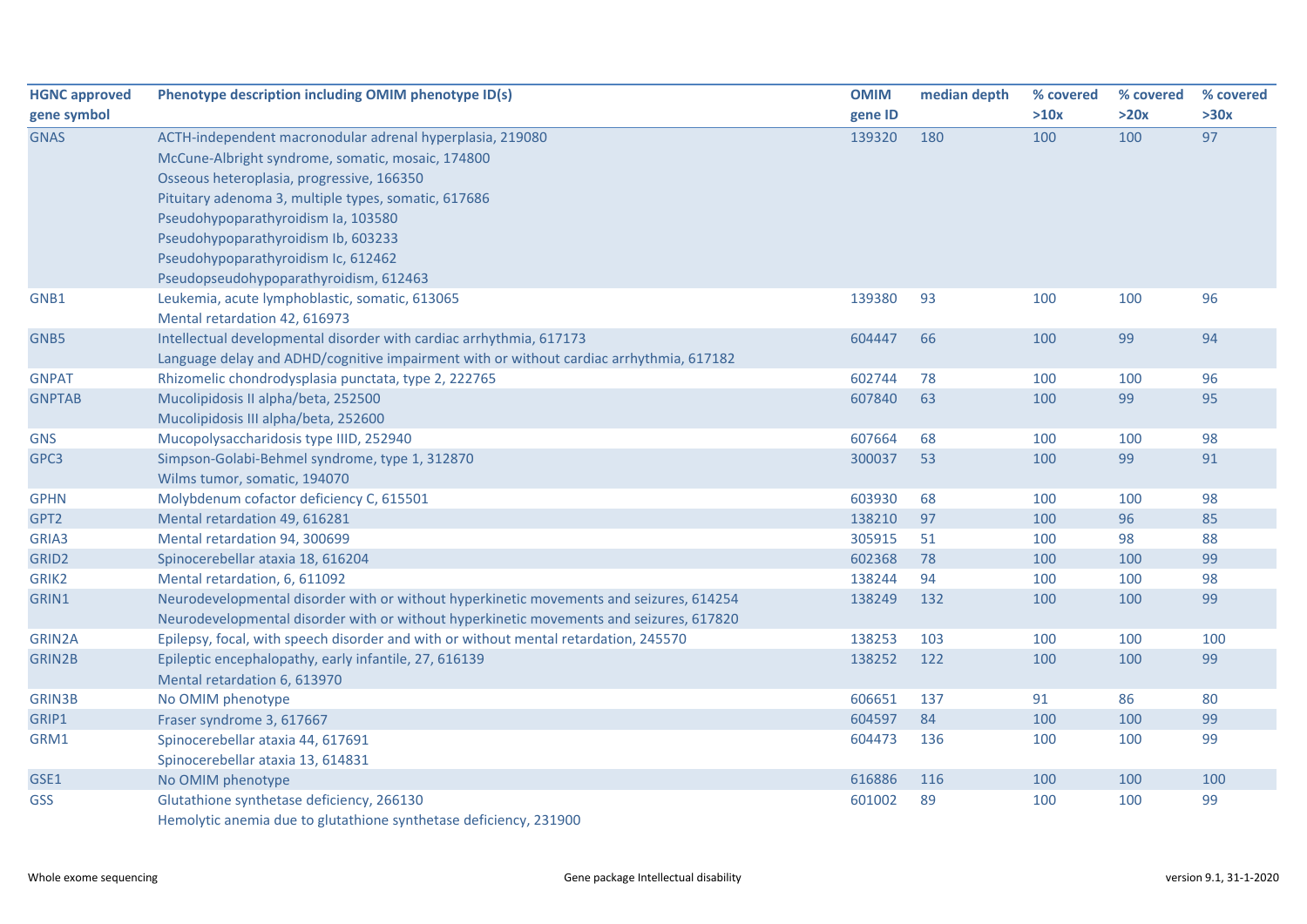| <b>HGNC approved</b> | Phenotype description including OMIM phenotype ID(s)                                                      | <b>OMIM</b> | median depth     | % covered | % covered | % covered |
|----------------------|-----------------------------------------------------------------------------------------------------------|-------------|------------------|-----------|-----------|-----------|
| gene symbol          |                                                                                                           | gene ID     |                  | >10x      | >20x      | >30x      |
| GTF2H5               | Trichothiodystrophy 3, photosensitive, 616395                                                             | 608780      | 53               | 100       | 100       | 100       |
| GTPBP3               | Combined oxidative phosphorylation deficiency 23, 616198                                                  | 608536      | 148              | 100       | 100       | 100       |
| <b>GUCY2F</b>        | No OMIM phenotype                                                                                         | 300041      | 44               | 100       | 96        | 84        |
| <b>GUSB</b>          | Mucopolysaccharidosis VII, 253220                                                                         | 611499      | 106              | 100       | 100       | 97        |
| H19                  | Beckwith-Wiedemann syndrome, 130650                                                                       | 103280      | No coverage data |           |           |           |
|                      | Silver-Russell syndrome, 180860                                                                           |             |                  |           |           |           |
|                      | Wilms tumor 2, 194071                                                                                     |             |                  |           |           |           |
| $H3-3A$              | No OMIM phenotype                                                                                         | 601128      | No coverage data |           |           |           |
| HACE1                | Spastic paraplegia and psychomotor retardation with or without seizures, 616756                           | 610876      | 80               | 100       | 100       | 94        |
| HAX1                 | Neutropenia, severe congenital 3, 610738                                                                  | 605998      | 99               | 100       | 100       | 99        |
| <b>HCCS</b>          | Linear skin defects with multiple congenital anomalies 1, 309801                                          | 300056      | 45               | 100       | 99        | 84        |
| HCFC1                | Mental retardation 3 (methylmalonic acidemia and homocysteinemia, cblX type), 309541                      | 300019      | 79               | 100       | 97        | 92        |
| HCN1                 | Epileptic encephalopathy, early infantile, 24, 615871                                                     | 602780      | 79               | 100       | 100       | 98        |
|                      | Generalized epilepsy with febrile seizures plus, type 10, 618482                                          |             |                  |           |           |           |
| HDAC4                | No OMIM phenotype                                                                                         | 605314      | 112              | 100       | 100       | 100       |
| HDAC6                | ?Chondrodysplasia with platyspondyly, distinctive brachydactyly, hydrocephaly, and microphthalmia, 300863 | 300272      | 85               | 100       | 100       | 97        |
| HDAC8                | Cornelia de Lange syndrome 5, 300882                                                                      | 300269      | 47               | 100       | 100       | 91        |
| HECTD1               | No OMIM phenotype                                                                                         | No ID       | 58               | 100       | 97        | 88        |
| HECW <sub>2</sub>    | Neurodevelopmental disorder with hypotonia, seizures, and absent language, 617268                         | 617245      | 74               | 100       | 97        | 90        |
| <b>HEPACAM</b>       | Megalencephalic leukoencephalopathy with subcortical cysts 2A, 613925                                     | 611642      | 97               | 100       | 100       | 99        |
|                      | Megalencephalic leukoencephalopathy with subcortical cysts 2B, remitting, with or without mental          |             |                  |           |           |           |
|                      | retardation, 613926                                                                                       |             |                  |           |           |           |
| HERC1                | Macrocephaly, dysmorphic facies, and psychomotor retardation, 617011                                      | 605109      | 66               | 100       | 99        | 94        |
| HERC2                | Mental retardation 38, 615516                                                                             | 605837      | 102              | 100       | 99        | 96        |
|                      | [Skin/hair/eye pigmentation 1, blond/brown hair], 227220                                                  |             |                  |           |           |           |
|                      | [Skin/hair/eye pigmentation 1, blue/nonblue eyes], 227220                                                 |             |                  |           |           |           |
| HESX1                | Growth hormone deficiency with pituitary anomalies, 182230                                                | 601802      | 71               | 100       | 100       | 95        |
|                      | Pituitary hormone deficiency, combined, 5, 182230                                                         |             |                  |           |           |           |
|                      | Septooptic dysplasia, 182230                                                                              |             |                  |           |           |           |
| <b>HEXA</b>          | GM2-gangliosidosis, several forms, 272800                                                                 | 606869      | 86               | 100       | 100       | 98        |
|                      | [Hex A pseudodeficiency], 272800                                                                          |             |                  |           |           |           |
|                      | Tay-Sachs disease, 272800                                                                                 |             |                  |           |           |           |
| <b>HEXB</b>          | Sandhoff disease, infantile, juvenile, and adult forms, 268800                                            | 606873      | 119              | 100       | 100       | 97        |
| HIVEP2               | Mental retardation 43, 616977                                                                             | 143054      | 102              | 100       | 100       | 98        |
| <b>HLCS</b>          | Holocarboxylase synthetase deficiency, 253270                                                             | 609018      | 98               | 100       | 100       | 99        |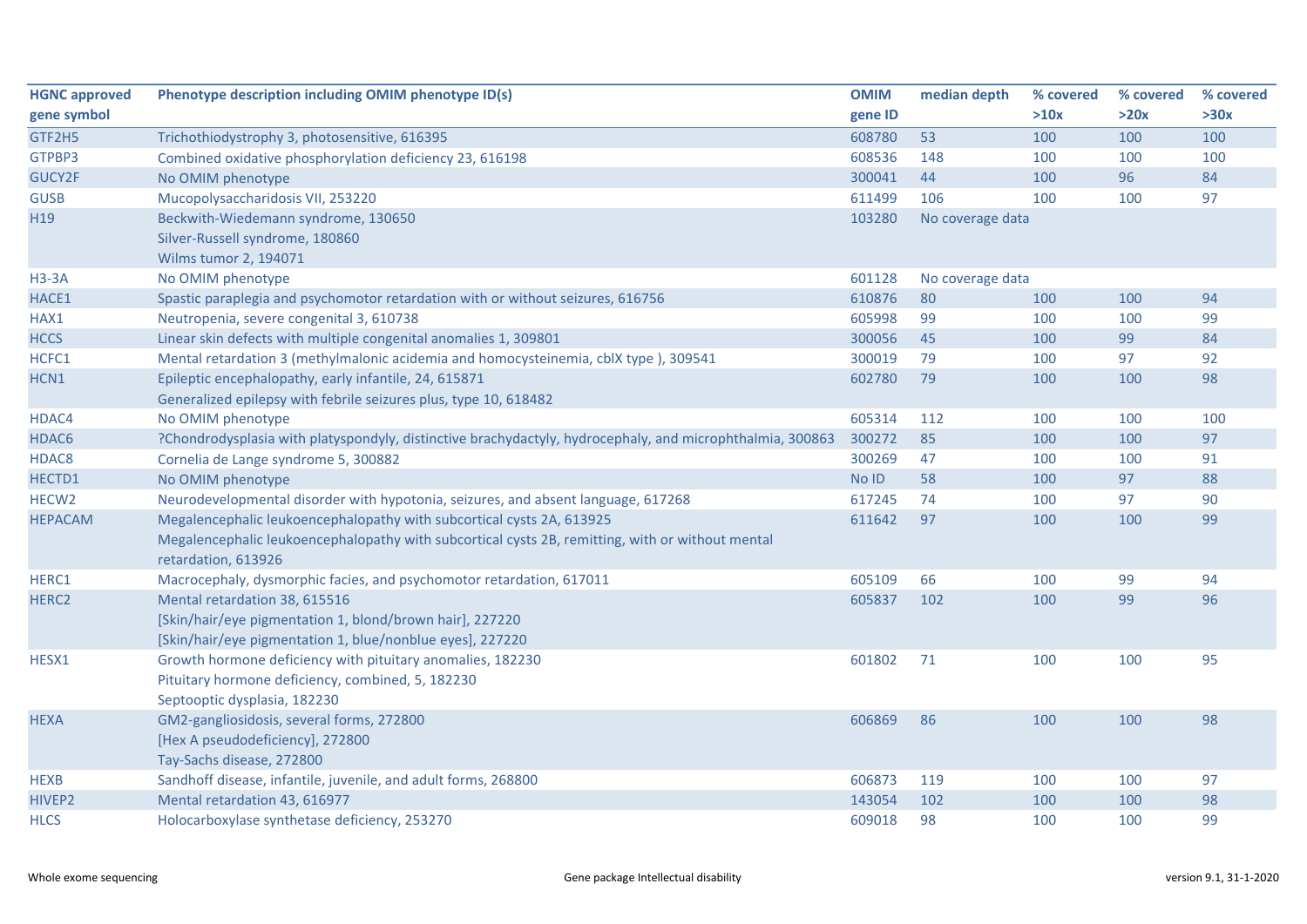| <b>HGNC approved</b> | Phenotype description including OMIM phenotype ID(s)                                      | <b>OMIM</b> | median depth | % covered | % covered | % covered |
|----------------------|-------------------------------------------------------------------------------------------|-------------|--------------|-----------|-----------|-----------|
| gene symbol          |                                                                                           | gene ID     |              | >10x      | >20x      | >30x      |
| <b>HMGCL</b>         | HMG-CoA lyase deficiency, 246450                                                          | 613898      | 94           | 100       | 100       | 100       |
| <b>HNMT</b>          | {Asthma, susceptibility to}, 600807                                                       | 605238      | 75           | 100       | 100       | 99        |
|                      | Mental retardation 51, 616739                                                             |             |              |           |           |           |
| HNRNPH2              | Mental retardation, syndromic, Bain type, 300986                                          | 300610      | 79           | 100       | 100       | 100       |
| <b>HNRNPK</b>        | Au-Kline syndrome, 616580                                                                 | 600712      | 46           | 96        | 84        | 66        |
| <b>HNRNPU</b>        | Epileptic encephalopathy, early infantile, 54, 617391                                     | 602869      | 81           | 100       | 100       | 95        |
| HOXA1                | Athabaskan brainstem dysgenesis syndrome, 601536                                          | 142955      | 126          | 100       | 100       | 100       |
|                      | Bosley-Salih-Alorainy syndrome, 601536                                                    |             |              |           |           |           |
| <b>HPD</b>           | Hawkinsinuria, 140350                                                                     | 609695      | 107          | 100       | 100       | 99        |
|                      | Tyrosinemia, type III, 276710                                                             |             |              |           |           |           |
| HPRT1                | HPRT-related gout, 300323                                                                 | 308000      | 43           | 100       | 99        | 81        |
|                      | Lesch-Nyhan syndrome, 300322                                                              |             |              |           |           |           |
| <b>HRAS</b>          | Bladder cancer, somatic, 109800                                                           | 190020      | 179          | 100       | 100       | 100       |
|                      | Congenital myopathy with excess of muscle spindles, 218040                                |             |              |           |           |           |
|                      | Costello syndrome, 218040                                                                 |             |              |           |           |           |
|                      | Nevus sebaceous or woolly hair nevus, somatic, 162900                                     |             |              |           |           |           |
|                      | Schimmelpenning-Feuerstein-Mims syndrome, somatic mosaic, 163200                          |             |              |           |           |           |
|                      | Spitz nevus or nevus spilus, somatic, 137550                                              |             |              |           |           |           |
|                      | Thyroid carcinoma, follicular, somatic, 188470                                            |             |              |           |           |           |
| <b>HSD17B10</b>      | HSD10 mitochondrial disease, 300438                                                       | 300256      | 76           | 100       | 100       | 100       |
| HSPA9                | Anemia, sideroblastic, 4, 182170                                                          | 600548      | 70           | 100       | 99        | 93        |
|                      | Even-plus syndrome, 616854                                                                |             |              |           |           |           |
| HSPD1                | Leukodystrophy, hypomyelinating, 4, 612233                                                | 118190      | 65           | 100       | 99        | 85        |
|                      | Spastic paraplegia 13, 605280                                                             |             |              |           |           |           |
| HUWE1                | Mental retardation syndromic, Turner type, 309590                                         | 300697      | 53           | 100       | 96        | 83        |
| IARS1                | Growth retardation, impaired intellectual development, hypotonia, and hepatopathy, 617093 | 600709      | 51           | 100       | 98        | 88        |
| <b>IBA57</b>         | Multiple mitochondrial dysfunctions syndrome 3, 615330                                    | 615316      | 124          | 100       | 100       | 97        |
|                      | ?Spastic paraplegia 74, 616451                                                            |             |              |           |           |           |
| <b>IDS</b>           | Mucopolysaccharidosis II, 309900                                                          | 300823      | 74           | 100       | 99        | 95        |
| <b>IDUA</b>          | Mucopolysaccharidosis Ih, 607014                                                          | 252800      | 138          | 100       | 97        | 91        |
|                      | Mucopolysaccharidosis Ih/s, 607015                                                        |             |              |           |           |           |
|                      | Mucopolysaccharidosis Is, 607016                                                          |             |              |           |           |           |
| IER3IP1              | Microcephaly, epilepsy, and diabetes syndrome, 614231                                     | 609382      | 83           | 100       | 100       | 77        |
| IFIH1                | Aicardi-Goutieres syndrome 7, 615846                                                      | 606951      | 86           | 100       | 100       | 96        |
|                      | Singleton-Merten syndrome 1, 182250                                                       |             |              |           |           |           |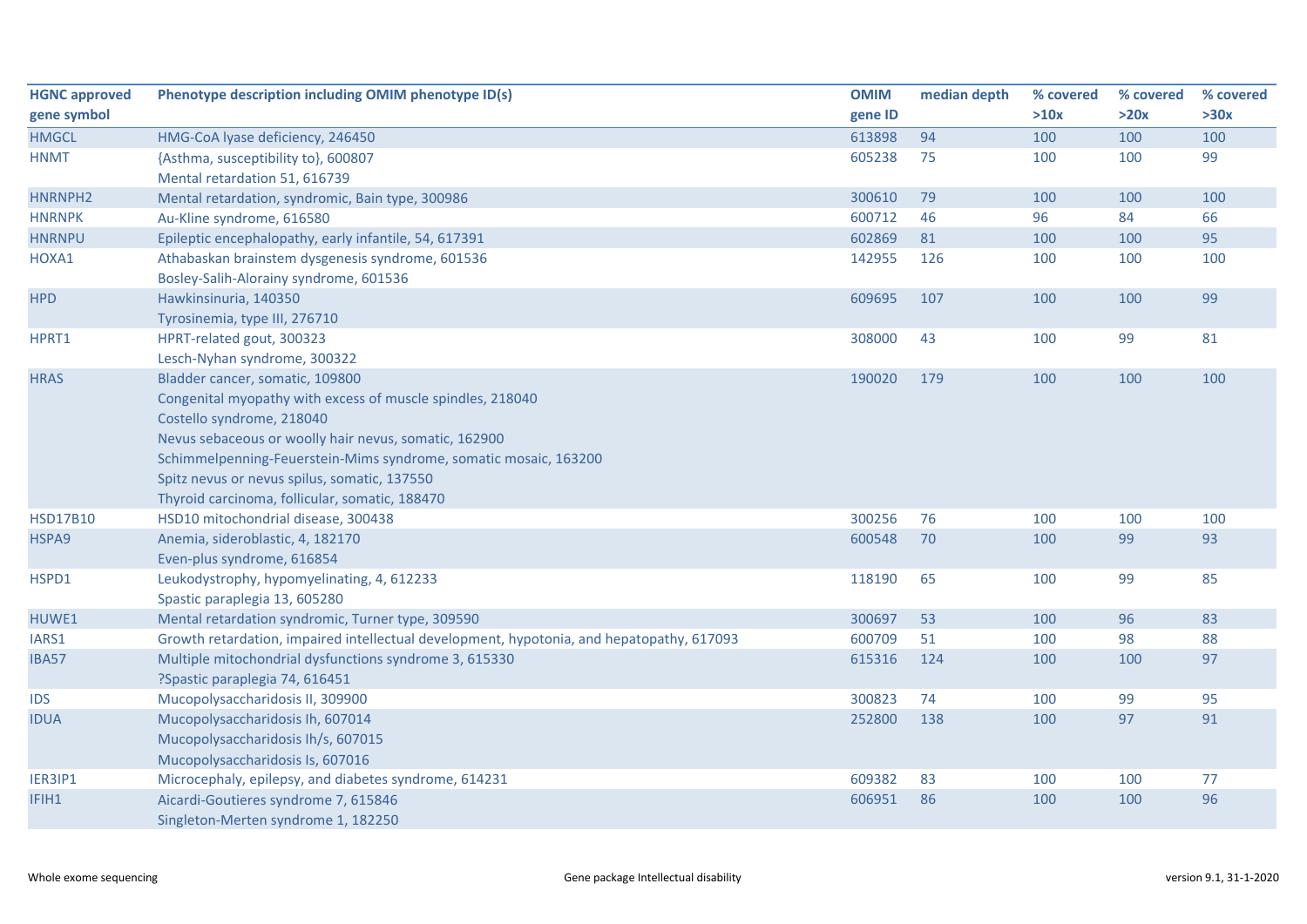| <b>HGNC approved</b> | Phenotype description including OMIM phenotype ID(s)                                            | <b>OMIM</b> | median depth | % covered | % covered | % covered |
|----------------------|-------------------------------------------------------------------------------------------------|-------------|--------------|-----------|-----------|-----------|
| gene symbol          |                                                                                                 | gene ID     |              | >10x      | >20x      | >30x      |
| <b>IFT172</b>        | Retinitis pigmentosa 71, 616394                                                                 | 607386      | 75           | 100       | 100       | 96        |
|                      | Short-rib thoracic dysplasia 10 with or without polydactyly, 615630                             |             |              |           |           |           |
| IFT81                | Short-rib thoracic dysplasia 19 with or without polydactyly, 617895                             | 605489      | 47           | 99        | 94        | 82        |
| IGBP1                | Corpus callosum, agenesis of, with mental retardation, ocular coloboma and micrognathia, 300472 | 300139      | 69           | 100       | 100       | 90        |
| IGF1                 | Growth retardation with deafness and mental retardation due to IGF1 deficiency, 608747          | 147440      | 71           | 100       | 100       | 100       |
| <b>IKBKG</b>         | Ectodermal dysplasia and immunodeficiency 1, 300291                                             | 300248      | 24           | 38        | 33        | 31        |
|                      | Ectodermal, dysplasia, anhidrotic, lymphedema and immunodeficiency, 300301                      |             |              |           |           |           |
|                      | Immunodeficiency 33, 300636                                                                     |             |              |           |           |           |
|                      | Immunodeficiency, isolated, 300584                                                              |             |              |           |           |           |
|                      | Incontinentia pigmenti, 308300                                                                  |             |              |           |           |           |
|                      | Invasive pneumococcal disease, recurrent isolated, 2, 300640                                    |             |              |           |           |           |
| IL1RAPL1             | Mental retardation 21/34, 300143                                                                | 300206      | 52           | 100       | 98        | 88        |
| IMPA1                | Mental retardation 59, 617323                                                                   | 602064      | 53           | 99        | 91        | 73        |
| <b>INPP5B</b>        | No OMIM phenotype                                                                               | 147264      | 94           | 100       | 100       | 98        |
| <b>INPP5E</b>        | Joubert syndrome 1, 213300                                                                      | 613037      | 113          | 100       | 100       | 97        |
|                      | Mental retardation, truncal obesity, retinal dystrophy, and micropenis, 610156                  |             |              |           |           |           |
| <b>INPP5K</b>        | Muscular dystrophy, congenital, with cataracts and intellectual disability, 617404              | 607875      | 72           | 100       | 100       | 98        |
| INTS1                | No OMIM phenotype                                                                               | 611345      | 106          | 100       | 99        | 96        |
| <b>INTS8</b>         | No OMIM phenotype                                                                               | 611351      | 50           | 100       | 98        | 84        |
| IQSEC2               | Mental retardation 1/78, 309530                                                                 | 300522      | 66           | 98        | 92        | 85        |
| <b>ISG15</b>         | Immunodeficiency 38, 616126                                                                     | 147571      | 144          | 100       | 100       | 100       |
| <b>ITGA7</b>         | Muscular dystrophy, congenital, due to ITGA7 deficiency, 613204                                 | 600536      | 117          | 100       | 97        | 96        |
| ITPR1                | Gillespie syndrome, 206700                                                                      | 147265      | 90           | 100       | 100       | 98        |
|                      | Spinocerebellar ataxia 15, 606658                                                               |             |              |           |           |           |
|                      | Spinocerebellar ataxia 29, congenital nonprogressive, 117360                                    |             |              |           |           |           |
| ITPR2                | ?Anhidrosis, isolated, with normal sweat glands, 106190                                         | 600144      | 57           | 100       | 96        | 84        |
| ITSN1                | No OMIM phenotype                                                                               | 602442      | 66           | 100       | 97        | 91        |
| <b>IVD</b>           | Isovaleric acidemia, 243500                                                                     | 607036      | 107          | 100       | 100       | 98        |
| JAG1                 | Alagille syndrome 1, 118450                                                                     | 601920      | 96           | 100       | 100       | 96        |
|                      | ?Deafness, congenital heart defects, and posterior embryotoxon, 617992                          |             |              |           |           |           |
|                      | Tetralogy of Fallot, 187500                                                                     |             |              |           |           |           |
| JAM3                 | Hemorrhagic destruction of the brain, subependymal calcification, and cataracts, 613730         | 606871      | 70           | 100       | 100       | 97        |
| JMJD1C               | No OMIM phenotype                                                                               | 604503      | 68           | 100       | 99        | 94        |
| <b>KALRN</b>         | {Coronary heart disease, susceptibility to, 5}, 608901                                          | 604605      | 90           | 100       | 99        | 96        |
| KANK1                | Cerebral palsy, spastic quadriplegic, 2, 612900                                                 | 607704      | 105          | 100       | 100       | 99        |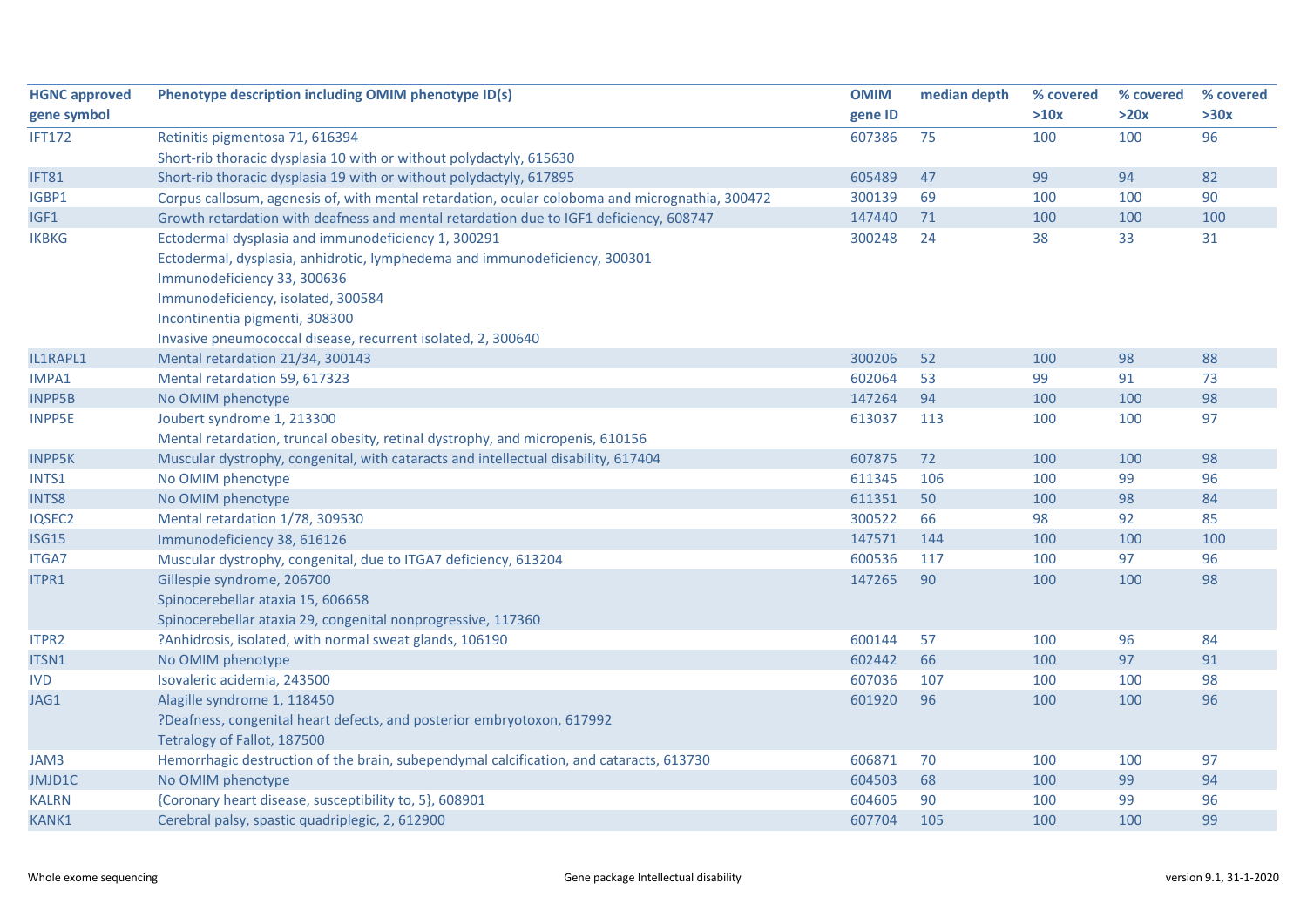| <b>HGNC approved</b> | Phenotype description including OMIM phenotype ID(s)                                                                                                                                                                                                                                                   | <b>OMIM</b> | median depth     | % covered | % covered | % covered |
|----------------------|--------------------------------------------------------------------------------------------------------------------------------------------------------------------------------------------------------------------------------------------------------------------------------------------------------|-------------|------------------|-----------|-----------|-----------|
| gene symbol          |                                                                                                                                                                                                                                                                                                        | gene ID     |                  | >10x      | >20x      | >30x      |
| <b>KANSL1</b>        | Koolen-De Vries syndrome, 610443                                                                                                                                                                                                                                                                       | 612452      | 85               | 100       | 100       | 97        |
| KAT6A                | Mental retardation 32, 616268                                                                                                                                                                                                                                                                          | 601408      | 95               | 100       | 100       | 99        |
| KAT6B                | Genitopatellar syndrome, 606170<br>SBBYSS syndrome, 603736                                                                                                                                                                                                                                             | 605880      | 107              | 100       | 100       | 98        |
| <b>KATNB1</b>        | Lissencephaly 6, with microcephaly, 616212                                                                                                                                                                                                                                                             | 602703      | 141              | 100       | 100       | 100       |
| <b>KCNA2</b>         | Epileptic encephalopathy, early infantile, 32, 616366                                                                                                                                                                                                                                                  | 176262      | 108              | 100       | 100       | 100       |
| <b>KCNA4</b>         | Microcephaly, cataracts, impaired intellectual development, and dystonia with abnormal striatum, 618284                                                                                                                                                                                                | 176266      | 91               | 100       | 100       | 100       |
| KCNB1                | Epileptic encephalopathy, early infantile, 26, 616056                                                                                                                                                                                                                                                  | 600397      | 123              | 100       | 100       | 100       |
| KCNC3                | Spinocerebellar ataxia 13, 605259                                                                                                                                                                                                                                                                      | 176264      | 91               | 94        | 78        | 64        |
| KCNH1                | Temple-Baraitser syndrome, 611816<br>Zimmermann-Laband syndrome 1, 135500                                                                                                                                                                                                                              | 603305      | 114              | 100       | 100       | 98        |
| KCNJ10               | Enlarged vestibular aqueduct, digenic, 600791<br>SESAME syndrome, 612780                                                                                                                                                                                                                               | 602208      | 171              | 100       | 100       | 100       |
| KCNJ11               | Diabetes mellitus, transient neonatal, 3, 610582<br>{Diabetes mellitus, type 2, susceptibility to}, 125853<br>Diabetes, permanent neonatal, with or without neurologic features, 606176<br>Hyperinsulinemic hypoglycemia, familial, 2, 601820<br>Maturity-onset diabetes of the young, type 13, 616329 | 600937      | 128              | 100       | 100       | 100       |
| KCNJ6                | Keppen-Lubinsky syndrome, 614098                                                                                                                                                                                                                                                                       | 600877      | 98               | 100       | 100       | 100       |
| KCNK9                | Birk-Barel mental retardation dysmorphism syndrome, 612292                                                                                                                                                                                                                                             | 605874      | 129              | 100       | 100       | 100       |
| <b>KCNMA1</b>        | ?Cerebellar atrophy, developmental delay, and seizures, 617643<br>Paroxysmal nonkinesigenic dyskinesia, 3, with or without generalized epilepsy, 609446                                                                                                                                                | 600150      | 88               | 100       | 100       | 96        |
| KCNQ10T1             | Beckwith-Wiedemann syndrome, 130650                                                                                                                                                                                                                                                                    | 604115      | No coverage data |           |           |           |
| <b>KCNQ2</b>         | Epileptic encephalopathy, early infantile, 7, 613720<br>Myokymia, 121200<br>Seizures, benign neonatal, 1, 121200                                                                                                                                                                                       | 602235      | 131              | 100       | 100       | 100       |
| KCNQ3                | Seizures, benign neonatal, 2, 121201                                                                                                                                                                                                                                                                   | 602232      | 108              | 100       | 100       | 96        |
| <b>KCNQ5</b>         | Mental retardation 46, 617601                                                                                                                                                                                                                                                                          | 607357      | 85               | 100       | 98        | 95        |
| KCNT1                | Epilepsy, nocturnal frontal lobe, 5, 615005<br>Epileptic encephalopathy, early infantile, 14, 614959                                                                                                                                                                                                   | 608167      | 120              | 100       | 99        | 99        |
| KCTD7                | Epilepsy, progressive myoclonic 3, with or without intracellular inclusions, 611726                                                                                                                                                                                                                    | 611725      | 159              | 100       | 100       | 100       |
| KDM1A                | Cleft palate, psychomotor retardation, and distinctive facial features, 616728                                                                                                                                                                                                                         | 609132      | 61               | 100       | 100       | 93        |
| KDM4B                | No OMIM phenotype                                                                                                                                                                                                                                                                                      | 609765      | 121              | 100       | 99        | 98        |
| KDM5C                | Mental retardation, syndromic, Claes-Jensen type, 300534                                                                                                                                                                                                                                               | 314690      | 88               | 100       | 99        | 96        |
| KDM6A                | Kabuki syndrome 2, 300867                                                                                                                                                                                                                                                                              | 300128      | 52               | 100       | 95        | 80        |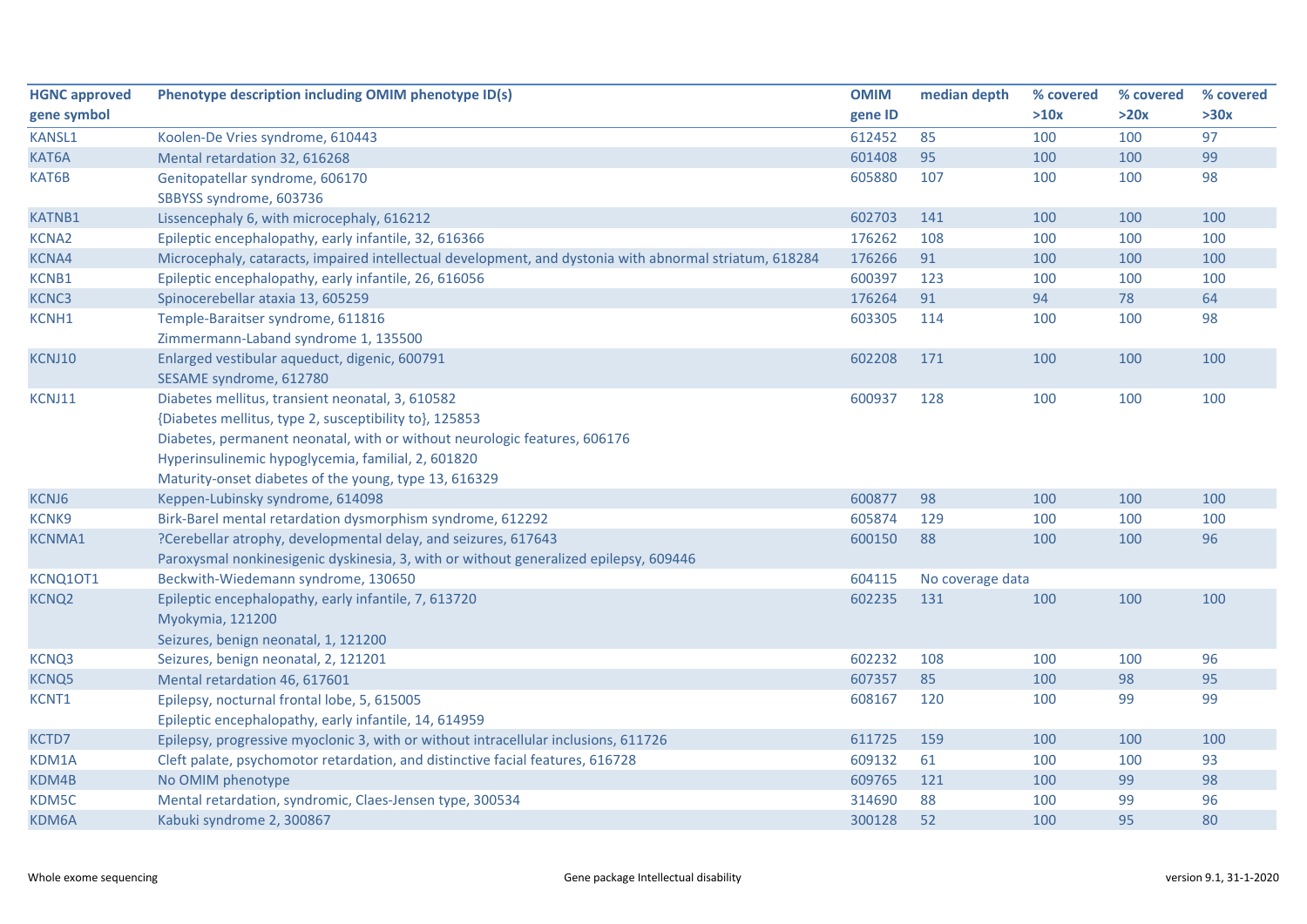| <b>HGNC approved</b> | Phenotype description including OMIM phenotype ID(s)                                          | <b>OMIM</b> | median depth | % covered | % covered | % covered |
|----------------------|-----------------------------------------------------------------------------------------------|-------------|--------------|-----------|-----------|-----------|
| gene symbol          |                                                                                               | gene ID     |              | >10x      | >20x      | >30x      |
| KDM6B                | Neurodevelopmental disorder with coarse facies and mild distal skeletal abnormalities, 618505 | 611577      | 132          | 100       | 98        | 95        |
| <b>KDSR</b>          | Erythrokeratodermia variabilis et progressiva 4, 617526                                       | 136440      | 65           | 100       | 100       | 96        |
| <b>KIAA0586</b>      | Joubert syndrome 23, 616490                                                                   | 610178      | 72           | 100       | 98        | 94        |
|                      | Short-rib thoracic dysplasia 14 with polydactyly, 616546                                      |             |              |           |           |           |
| <b>KIAA1109</b>      | Alkuraya-Kucinskas syndrome, 617822                                                           | 611565      | 78           | 100       | 100       | 97        |
| <b>KIAA1586</b>      | No OMIM phenotype                                                                             | No ID       | 61           | 96        | 95        | 93        |
| KIDINS220            | Spastic paraplegia, intellectual disability, nystagmus, and obesity, 617296                   | 615759      | 59           | 100       | 98        | 90        |
| <b>KIF11</b>         | Microcephaly with or without chorioretinopathy, lymphedema, or mental retardation, 152950     | 148760      | 73           | 100       | 99        | 93        |
| KIF1A                | Mental retardation 9, 614255                                                                  | 601255      | 101          | 100       | 100       | 98        |
|                      | Neuropathy, hereditary sensory, type IIC, 614213                                              |             |              |           |           |           |
|                      | Spastic paraplegia 30, 610357                                                                 |             |              |           |           |           |
| KIF <sub>2</sub> A   | Cortical dysplasia, complex, with other brain malformations 3, 615411                         | 602591      | 84           | 100       | 99        | 90        |
| KIF4A                | ?Mental retardation 100, 300923                                                               | 300521      | 48           | 100       | 96        | 79        |
| KIF5C                | Cortical dysplasia, complex, with other brain malformations 2, 615282                         | 604593      | 70           | 100       | 99        | 93        |
| KIF7                 | Acrocallosal syndrome, 200990                                                                 | 611254      | 107          | 98        | 96        | 93        |
|                      | ?Al-Gazali-Bakalinova syndrome, 607131                                                        |             |              |           |           |           |
|                      | ?Hydrolethalus syndrome 2, 614120                                                             |             |              |           |           |           |
|                      | Joubert syndrome 12, 200990                                                                   |             |              |           |           |           |
| <b>KIFBP</b>         | Goldberg-Shprintzen megacolon syndrome, 609460                                                | 609367      | 76           | 100       | 100       | 98        |
| <b>KIRREL3</b>       | No OMIM phenotype                                                                             | 607761      | 114          | 100       | 100       | 100       |
| KLHL15               | Mental retardation 103, 300982                                                                | 300980      | 49           | 100       | 99        | 90        |
| KMT2A                | Leukemia, myeloid/lymphoid or mixed-lineage, 159555                                           | 159555      | 71           | 100       | 100       | 98        |
|                      | Wiedemann-Steiner syndrome, 605130                                                            |             |              |           |           |           |
| KMT2B                | Dystonia 28, childhood-onset, 617284                                                          | 606834      | 141          | 97        | 95        | 94        |
| KMT2C                | Kleefstra syndrome 2, 617768                                                                  | 606833      | 82           | 100       | 99        | 96        |
| KMT2D                | Kabuki syndrome 1, 147920                                                                     | 602113      | 114          | 100       | 100       | 99        |
| KMT2E                | O'Donnell-Luria-Rodan syndrome, 618512                                                        | 608444      | 82           | 100       | 100       | 97        |
| KMT5B                | Mental retardation 51, 617788                                                                 | 610881      | 96           | 100       | 100       | 99        |
| KNL1                 | Microcephaly 4, primary, 604321                                                               | 609173      | 60           | 100       | 99        | 95        |
| <b>KPTN</b>          | Mental retardation 41, 615637                                                                 | 615620      | 150          | 100       | 100       | 100       |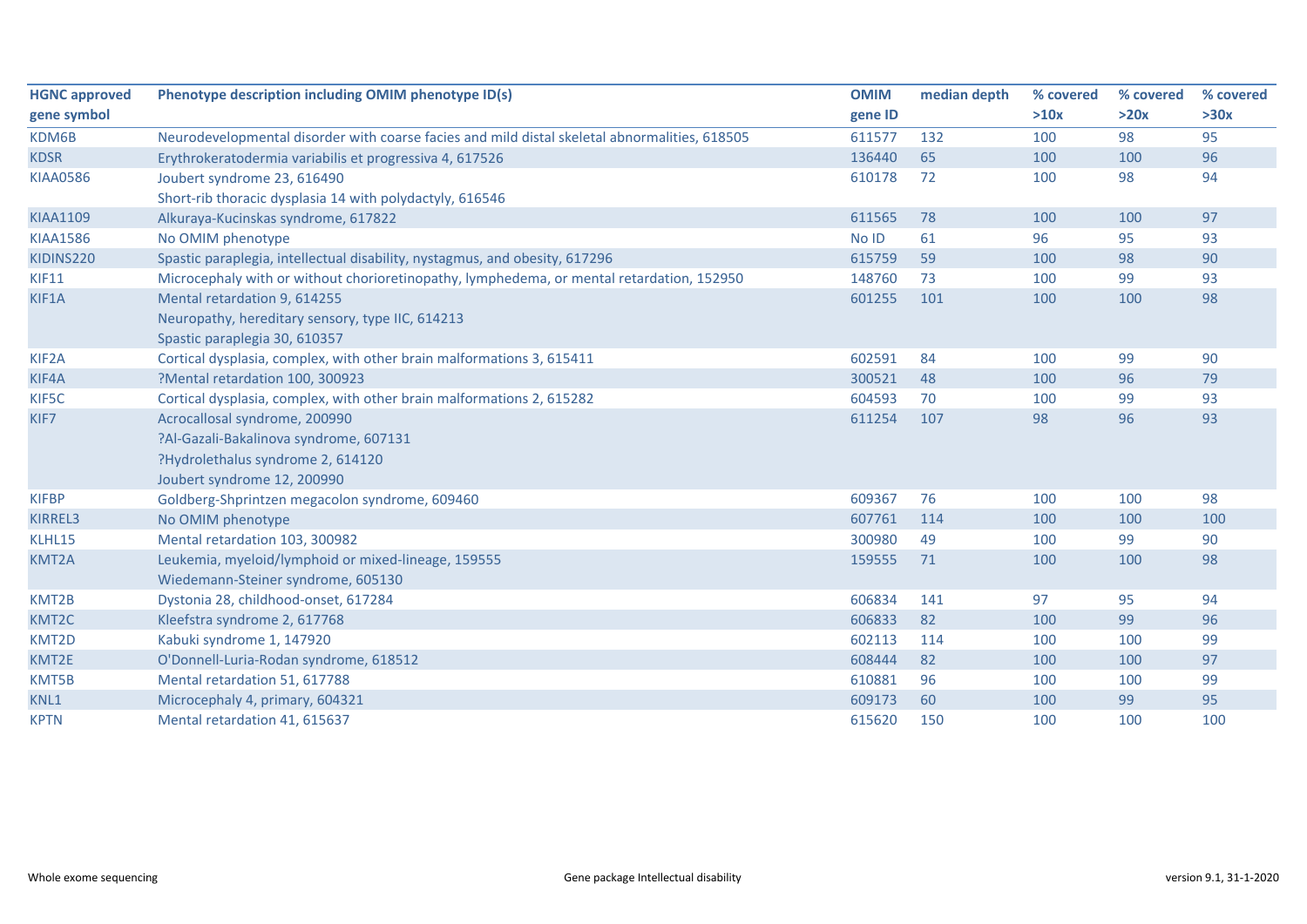| <b>HGNC approved</b> | Phenotype description including OMIM phenotype ID(s)                                               | <b>OMIM</b> | median depth | % covered | % covered | % covered |
|----------------------|----------------------------------------------------------------------------------------------------|-------------|--------------|-----------|-----------|-----------|
| gene symbol          |                                                                                                    | gene ID     |              | >10x      | >20x      | >30x      |
| <b>KRAS</b>          | Arteriovenous malformation of the brain, somatic, 108010                                           | 190070      | 83           | 100       | 100       | 87        |
|                      | Bladder cancer, somatic, 109800                                                                    |             |              |           |           |           |
|                      | Breast cancer, somatic, 114480                                                                     |             |              |           |           |           |
|                      | Cardiofaciocutaneous syndrome 2, 615278                                                            |             |              |           |           |           |
|                      | Gastric cancer, somatic, 137215                                                                    |             |              |           |           |           |
|                      | Leukemia, acute myeloid, 601626                                                                    |             |              |           |           |           |
|                      | Lung cancer, somatic, 211980                                                                       |             |              |           |           |           |
|                      | Noonan syndrome 3, 609942                                                                          |             |              |           |           |           |
|                      | Oculoectodermal syndrome, somatic, 600268                                                          |             |              |           |           |           |
|                      | Pancreatic carcinoma, somatic, 260350                                                              |             |              |           |           |           |
|                      | RAS-associated autoimmune leukoproliferative disorder, 614470                                      |             |              |           |           |           |
|                      | Schimmelpenning-Feuerstein-Mims syndrome, somatic mosaic, 163200                                   |             |              |           |           |           |
| KRBOX4               | No OMIM phenotype                                                                                  | 300585      | 66           | 100       | 100       | 95        |
| L1CAM                | CRASH syndrome, 303350                                                                             | 308840      | 101          | 100       | 100       | 100       |
|                      | Corpus callosum, partial agenesis of, 304100                                                       |             |              |           |           |           |
|                      | Hydrocephalus due to aqueductal stenosis, 307000                                                   |             |              |           |           |           |
|                      | Hydrocephalus with Hirschsprung disease, 307000                                                    |             |              |           |           |           |
|                      | Hydrocephalus with congenital idiopathic intestinal pseudoobstruction, 307000                      |             |              |           |           |           |
|                      | MASA syndrome, 303350                                                                              |             |              |           |           |           |
| L2HGDH               | L-2-hydroxyglutaric aciduria, 236792                                                               | 609584      | 74           | 100       | 100       | 97        |
| LAMA1                | Poretti-Boltshauser syndrome, 615960                                                               | 150320      | 87           | 100       | 100       | 97        |
| LAMA <sub>2</sub>    | Muscular dystrophy, congenital, merosin deficient or partially deficient, 607855                   | 156225      | 71           | 100       | 99        | 96        |
|                      | Muscular dystrophy, limb-girdle 23, 618138                                                         |             |              |           |           |           |
| LAMC1                | No OMIM phenotype                                                                                  | 150290      | 83           | 100       | 100       | 97        |
| LAMC3                | Cortical malformations, occipital, 614115                                                          | 604349      | 130          | 100       | 100       | 99        |
| LAMP2                | Danon disease, 300257                                                                              | 309060      | 44           | 100       | 95        | 77        |
| LARGE1               | Muscular dystrophy-dystroglycanopathy (congenital with brain and eye anomalies), type A, 6, 613154 | 603590      | 97           | 100       | 100       | 99        |
|                      | Muscular dystrophy-dystroglycanopathy (congenital with mental retardation), type B, 6, 608840      |             |              |           |           |           |
| LARP7                | Alazami syndrome, 615071                                                                           | 612026      | 67           | 100       | 99        | 92        |
| LAS1L                | Wilson-Turner syndrome, 309585                                                                     | 300964      | 71           | 100       | 100       | 97        |
| <b>LIAS</b>          | Hyperglycinemia, lactic acidosis, and seizures, 614462                                             | 607031      | 78           | 100       | 100       | 95        |
| LIG4                 | LIG4 syndrome, 606593                                                                              | 601837      | 71           | 100       | 100       | 100       |
|                      | {Multiple myeloma, resistance to}, 254500                                                          |             |              |           |           |           |
| LINS1                | Mental retardation 27, 614340                                                                      | 610350      | 57           | 100       | 100       | 94        |
| LMAN2L               | ?Mental retardation, 52, 616887                                                                    | 609552      | 77           | 100       | 98        | 94        |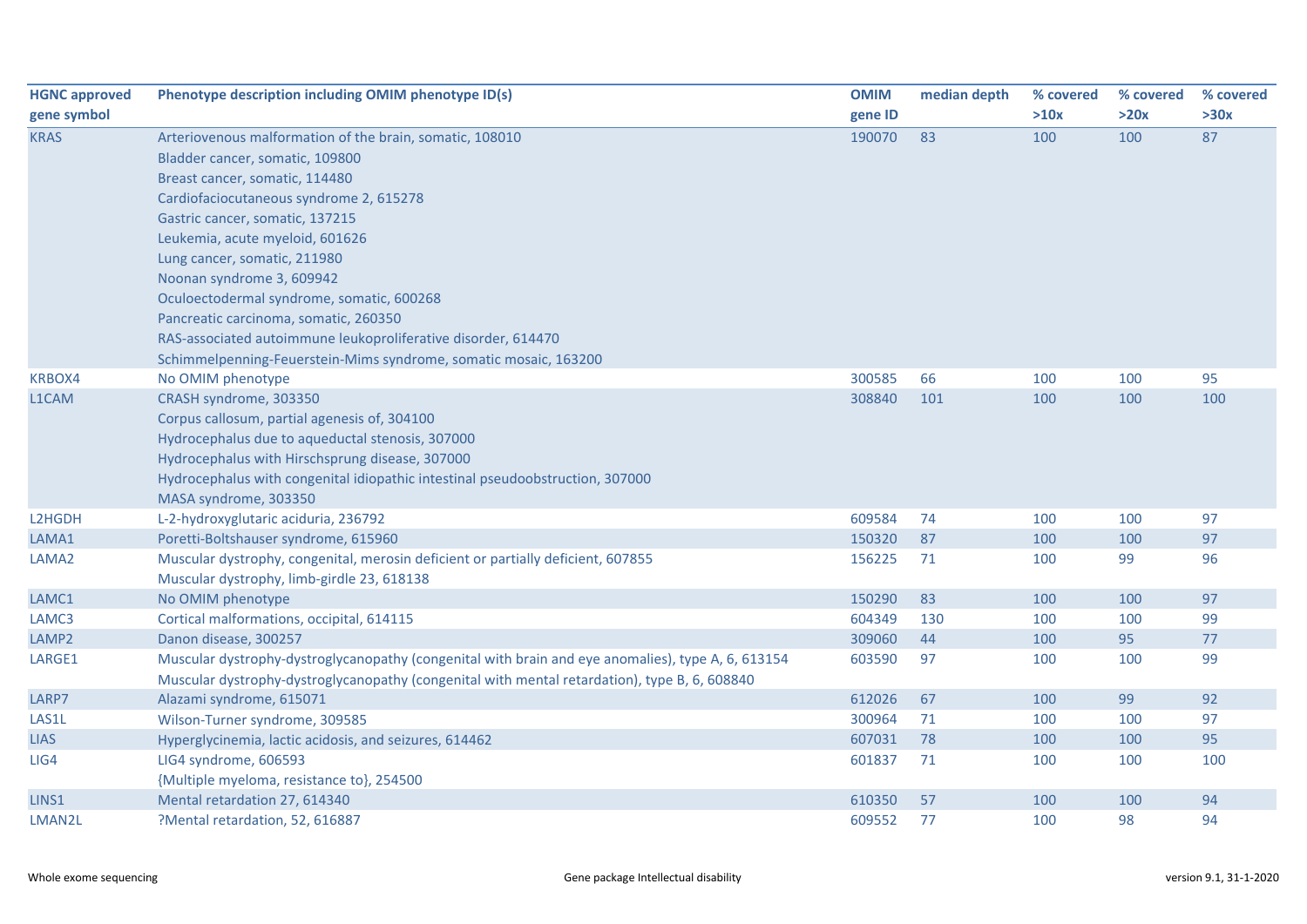| <b>HGNC approved</b> | Phenotype description including OMIM phenotype ID(s)                                           | <b>OMIM</b> | median depth | % covered | % covered | % covered |
|----------------------|------------------------------------------------------------------------------------------------|-------------|--------------|-----------|-----------|-----------|
| gene symbol          |                                                                                                | gene ID     |              | >10x      | >20x      | >30x      |
| LONP1                | CODAS syndrome, 600373                                                                         | 605490      | 131          | 100       | 100       | 100       |
| LRP2                 | Donnai-Barrow syndrome, 222448                                                                 | 600073      | 69           | 100       | 100       | 96        |
| <b>LRPPRC</b>        | Leigh syndrome, French-Canadian type, 220111                                                   | 607544      | 60           | 100       | 99        | 91        |
| LZTFL1               | Bardet-Biedl syndrome 17, 615994                                                               | 606568      | 79           | 100       | 100       | 93        |
| <b>MAB21L2</b>       | Microphthalmia/coloboma and skeletal dysplasia syndrome, 615877                                | 604357      | 170          | 100       | 100       | 100       |
| MACF1                | Lissencephaly 9 with complex brainstem malformation, 618325                                    | 608271      | 68           | 100       | 99        | 94        |
| <b>MAF</b>           | Ayme-Gripp syndrome, 601088                                                                    | 177075      | 80           | 84        | 80        | 76        |
|                      | Cataract 21, multiple types, 610202                                                            |             |              |           |           |           |
| MAGEC3               | No OMIM phenotype                                                                              | 300469      | 66           | 100       | 96        | 88        |
| MAGEL2               | Schaaf-Yang syndrome, 615547                                                                   | 605283      | 88           | 100       | 98        | 93        |
| MAGT1                | Immunodeficiency, with magnesium defect, Epstein-Barr virus infection and neoplasia, 300853    | 300715      | 47           | 100       | 99        | 85        |
| MAN1B1               | Mental retardation 15, 614202                                                                  | 604346      | 122          | 100       | 100       | 100       |
| MAN2B1               | Mannosidosis, alpha-, types I and II, 248500                                                   | 609458      | 115          | 100       | 100       | 100       |
| <b>MANBA</b>         | Mannosidosis, beta, 248510                                                                     | 609489      | 85           | 100       | 100       | 95        |
| <b>MAOA</b>          | {Antisocial behavior}, 300615                                                                  | 309850      | 49           | 100       | 99        | 92        |
|                      | Brunner syndrome, 300615                                                                       |             |              |           |           |           |
| MAP2K1               | Cardiofaciocutaneous syndrome 3, 615279                                                        | 176872      | 79           | 100       | 100       | 96        |
| MAP2K2               | Cardiofaciocutaneous syndrome 4, 615280                                                        | 601263      | 117          | 100       | 100       | 95        |
| MAPRE2               | Symmetric circumferential skin creases, congenital, 2, 616734                                  | 605789      | 81           | 100       | 98        | 90        |
| MASP1                | 3MC syndrome 1, 257920                                                                         | 600521      | 112          | 100       | 100       | 99        |
| MAST1                | Mega-corpus-callosum syndrome with cerebellar hypoplasia and cortical malformations, 618273    | 612256      | 143          | 100       | 100       | 100       |
| MAT1A                | Hypermethioninemia, persistent, due to methionine adenosyltransferase I/III deficiency, 250850 | 610550      | 107          | 100       | 100       | 100       |
|                      | Methionine adenosyltransferase deficiency, 250850                                              |             |              |           |           |           |
| MBD5                 | Mental retardation 1, 156200                                                                   | 611472      | 81           | 100       | 100       | 99        |
| MBOAT7               | Mental retardation 57, 617188                                                                  | 606048      | 103          | 100       | 100       | 100       |
| MBTPS2               | IFAP syndrome with or without BRESHECK syndrome, 308205                                        | 300294      | 46           | 100       | 99        | 90        |
|                      | Keratosis follicularis spinulosa decalvans, 308800                                             |             |              |           |           |           |
|                      | ?Olmsted syndrome, 300918                                                                      |             |              |           |           |           |
|                      | Osteogenesis imperfecta, type XIX, 301014                                                      |             |              |           |           |           |
| MCCC1                | 3-Methylcrotonyl-CoA carboxylase 1 deficiency, 210200                                          | 609010      | 74           | 100       | 100       | 94        |
| MCCC <sub>2</sub>    | 3-Methylcrotonyl-CoA carboxylase 2 deficiency, 210210                                          | 609014      | 64           | 100       | 100       | 96        |
| MCM3AP               | Peripheral neuropathy, with or without impaired intellectual development, 618124               | 603294      | 81           | 100       | 99        | 96        |
| MCOLN1               | Mucolipidosis IV, 252650                                                                       | 605248      | 129          | 100       | 100       | 100       |
| MCOLN3               | No OMIM phenotype                                                                              | 607400      | 45           | 100       | 94        | 83        |
| MCPH1                | Microcephaly 1, primary, 251200                                                                | 607117      | 85           | 94        | 94        | 92        |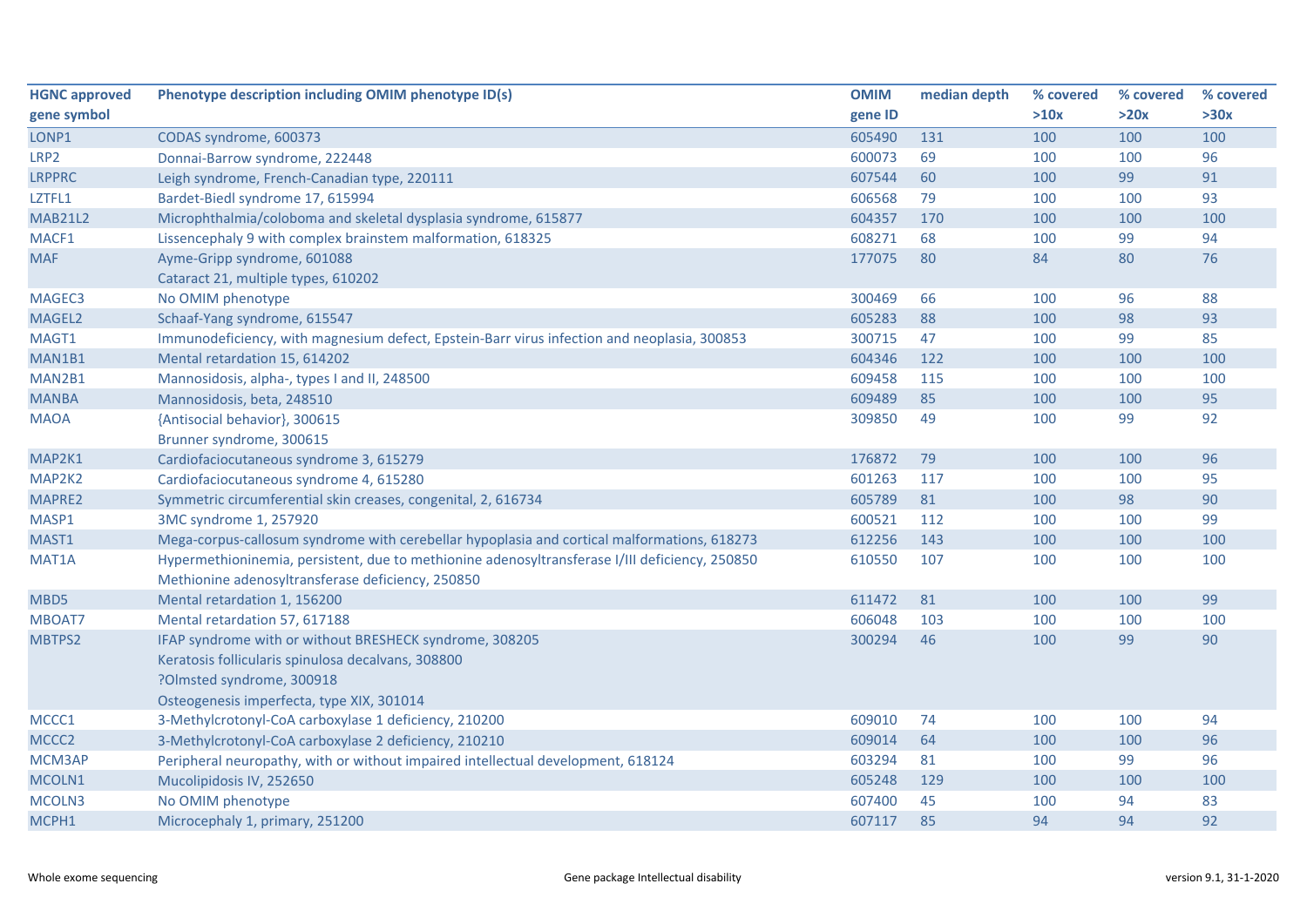| <b>HGNC approved</b> | Phenotype description including OMIM phenotype ID(s)                                       | <b>OMIM</b> | median depth | % covered | % covered | % covered |
|----------------------|--------------------------------------------------------------------------------------------|-------------|--------------|-----------|-----------|-----------|
| gene symbol          |                                                                                            | gene ID     |              | >10x      | >20x      | >30x      |
| MDH <sub>2</sub>     | Epileptic encephalopathy, early infantile, 51, 617339                                      | 154100      | 103          | 100       | 100       | 100       |
| MECP2                | {Autism susceptibility 3}, 300496                                                          | 300005      | 113          | 100       | 100       | 96        |
|                      | Encephalopathy, neonatal severe, 300673                                                    |             |              |           |           |           |
|                      | Mental retardation syndromic, Lubs type, 300260                                            |             |              |           |           |           |
|                      | Mental retardation, syndromic 13, 300055                                                   |             |              |           |           |           |
|                      | Rett syndrome, 312750                                                                      |             |              |           |           |           |
|                      | Rett syndrome, atypical, 312750                                                            |             |              |           |           |           |
|                      | Rett syndrome, preserved speech variant, 312750                                            |             |              |           |           |           |
| <b>MECR</b>          | Dystonia, childhood-onset, with optic atrophy and basal ganglia abnormalities, 617282      | 608205      | 97           | 100       | 100       | 99        |
| MED12                | Lujan-Fryns syndrome, 309520                                                               | 300188      | 68           | 100       | 100       | 97        |
|                      | Ohdo syndrome, 300895                                                                      |             |              |           |           |           |
|                      | Opitz-Kaveggia syndrome, 305450                                                            |             |              |           |           |           |
| MED13L               | Mental retardation and distinctive facial features with or without cardiac defects, 616789 | 608771      | 73           | 100       | 100       | 97        |
|                      | Transposition of the great arteries, dextro-looped 1, 608808                               |             |              |           |           |           |
| MED17                | Microcephaly, postnatal progressive, with seizures and brain atrophy, 613668               | 603810      | 94           | 100       | 100       | 99        |
| MED <sub>23</sub>    | Mental retardation 18, 614249                                                              | 605042      | 63           | 100       | 100       | 96        |
| MED25                | Basel-Vanagait-Smirin-Yosef syndrome, 616449                                               | 610197      | 137          | 100       | 100       | 99        |
|                      | ?Charcot-Marie-Tooth disease, type 2B2, 605589                                             |             |              |           |           |           |
| MEF2C                | Chromosome 5q14.3 deletion syndrome, 613443                                                | 600662      | 93           | 100       | 99        | 96        |
|                      | Mental retardation, stereotypic movements, epilepsy, and/or cerebral malformations, 613443 |             |              |           |           |           |
| MEIS2                | Cleft palate, cardiac defects, and mental retardation, 600987                              | 601740      | 86           | 100       | 100       | 99        |
| METTL23              | Mental retardation 44, 615942                                                              | 615262      | 66           | 100       | 100       | 98        |
| MFSD2A               | Microcephaly 15, primary, 616486                                                           | 614397      | 87           | 100       | 100       | 98        |
| MFSD8                | Ceroid lipofuscinosis, neuronal, 7, 610951                                                 | 611124      | 68           | 100       | 100       | 95        |
|                      | Macular dystrophy with central cone involvement, 616170                                    |             |              |           |           |           |
| MGAT2                | Congenital disorder of glycosylation, type IIa, 212066                                     | 602616      | 104          | 100       | 100       | 100       |
| MICU1                | Myopathy with extrapyramidal signs, 615673                                                 | 605084      | 52           | 100       | 98        | 82        |
| MID1                 | Opitz GBBB syndrome, type I, 300000                                                        | 300552      | 89           | 100       | 100       | 93        |
| MID <sub>2</sub>     | ?Mental retardation 101, 300928                                                            | 300204      | 57           | 100       | 96        | 82        |
| <b>MKKS</b>          | Bardet-Biedl syndrome 6, 605231                                                            | 604896      | 80           | 100       | 100       | 100       |
|                      | McKusick-Kaufman syndrome, 236700                                                          |             |              |           |           |           |
| MKS1                 | Bardet-Biedl syndrome 13, 615990                                                           | 609883      | 117          | 100       | 100       | 99        |
|                      | Joubert syndrome 28, 617121                                                                |             |              |           |           |           |
|                      | Meckel syndrome 1, 249000                                                                  |             |              |           |           |           |
| MLC1                 | Megalencephalic leukoencephalopathy with subcortical cysts, 604004                         | 605908      | 79           | 100       | 100       | 94        |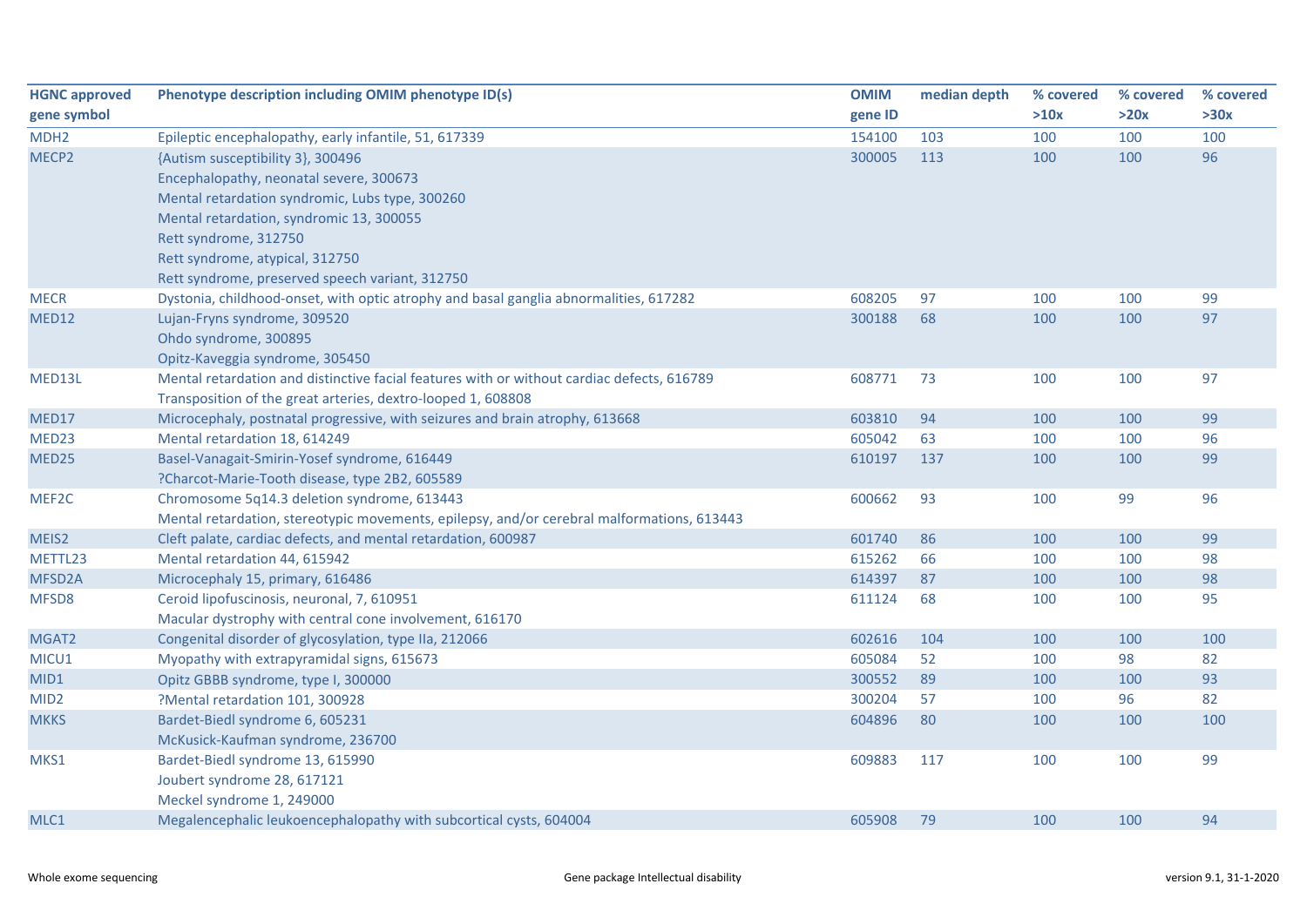| <b>HGNC approved</b> | Phenotype description including OMIM phenotype ID(s)                         | <b>OMIM</b> | median depth | % covered | % covered | % covered |
|----------------------|------------------------------------------------------------------------------|-------------|--------------|-----------|-----------|-----------|
| gene symbol          |                                                                              | gene ID     |              | >10x      | >20x      | >30x      |
| <b>MLYCD</b>         | Malonyl-CoA decarboxylase deficiency, 248360                                 | 606761      | 65           | 100       | 96        | 92        |
| <b>MMAA</b>          | Methylmalonic aciduria, vitamin B12-responsive, 251100                       | 607481      | 78           | 100       | 100       | 98        |
| <b>MMACHC</b>        | Methylmalonic aciduria and homocystinuria, cblC type, 277400                 | 609831      | 133          | 100       | 100       | 100       |
| <b>MMADHC</b>        | Homocystinuria, cblD type, variant 1, 277410                                 | 611935      | 63           | 100       | 100       | 90        |
|                      | Methylmalonic aciduria and homocystinuria, cblD type, 277410                 |             |              |           |           |           |
|                      | Methylmalonic aciduria, cblD type, variant 2, 277410                         |             |              |           |           |           |
| <b>MMUT</b>          | Methylmalonic aciduria, mut(0) type, 251000                                  | 609058      | 75           | 100       | 100       | 95        |
| MOCS1                | Molybdenum cofactor deficiency A, 252150                                     | 603707      | 105          | 100       | 100       | 99        |
| MOCS <sub>2</sub>    | Molybdenum cofactor deficiency B, 252160                                     | 603708      | 67           | 100       | 100       | 96        |
| <b>MOGS</b>          | Congenital disorder of glycosylation, type IIb, 606056                       | 601336      | 130          | 100       | 100       | 100       |
| MPDU1                | Congenital disorder of glycosylation, type If, 609180                        | 604041      | 87           | 100       | 100       | 99        |
| <b>MPDZ</b>          | Hydrocephalus, congenital, 2, with or without brain or eye anomalies, 615219 | 603785      | 69           | 100       | 99        | 95        |
| <b>MPLKIP</b>        | Trichothiodystrophy 4, nonphotosensitive, 234050                             | 609188      | 56           | 100       | 100       | 100       |
| MRPL3                | Combined oxidative phosphorylation deficiency 9, 614582                      | 607118      | 64           | 100       | 100       | 90        |
| MRPS22               | Combined oxidative phosphorylation deficiency 5, 611719                      | 605810      | 75           | 100       | 100       | 96        |
|                      | Ovarian dysgenesis 7, 618117                                                 |             |              |           |           |           |
| MSL <sub>2</sub>     | No OMIM phenotype                                                            | 614802      | 78           | 100       | 100       | 99        |
| <b>MTFMT</b>         | Combined oxidative phosphorylation deficiency 15, 614947                     | 611766      | 78           | 100       | 100       | 90        |
|                      | Mitochondrial complex I deficiency, nuclear type 27, 618248                  |             |              |           |           |           |
| <b>MTHFR</b>         | Homocystinuria due to MTHFR deficiency, 236250                               | 607093      | 99           | 100       | 100       | 99        |
|                      | {Neural tube defects, susceptibility to}, 601634                             |             |              |           |           |           |
|                      | {Schizophrenia, susceptibility to}, 181500                                   |             |              |           |           |           |
|                      | {Thromboembolism, susceptibility to}, 188050                                 |             |              |           |           |           |
|                      | {Vascular disease, susceptibility to}                                        |             |              |           |           |           |
| MTMR9                | No OMIM phenotype                                                            | 606260      | 81           | 100       | 100       | 97        |
| <b>MTOR</b>          | Focal cortical dysplasia, type II, somatic, 607341                           | 601231      | 96           | 100       | 100       | 97        |
|                      | Smith-Kingsmore syndrome, 616638                                             |             |              |           |           |           |
| <b>MTR</b>           | Homocystinuria-megaloblastic anemia, cblG complementation type, 250940       | 156570      | 80           | 100       | 100       | 97        |
|                      | {Neural tube defects, folate-sensitive, susceptibility to}, 601634           |             |              |           |           |           |
| <b>MTRR</b>          | Homocystinuria-megaloblastic anemia, cbl E type, 236270                      | 602568      | 87           | 100       | 100       | 98        |
|                      | {Neural tube defects, folate-sensitive, susceptibility to}, 601634           |             |              |           |           |           |
| <b>MVK</b>           | Hyper-IgD syndrome, 260920                                                   | 251170      | 100          | 100       | 100       | 100       |
|                      | Mevalonic aciduria, 610377                                                   |             |              |           |           |           |
|                      | Porokeratosis 3, multiple types, 175900                                      |             |              |           |           |           |
| <b>MYCN</b>          | Feingold syndrome 1, 164280                                                  | 164840      | 169          | 100       | 100       | 100       |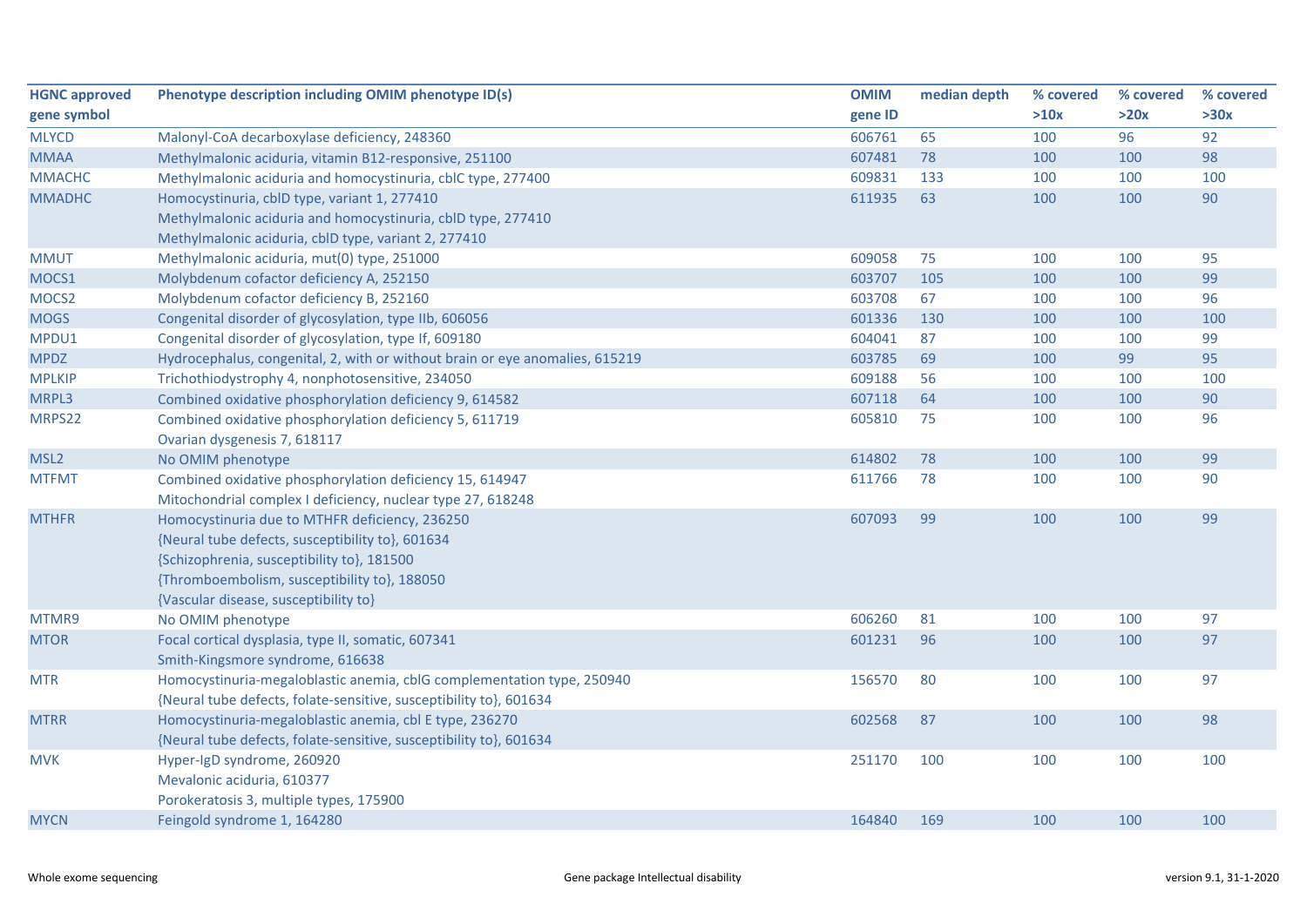| <b>HGNC approved</b> | Phenotype description including OMIM phenotype ID(s)                                                       | <b>OMIM</b> | median depth | % covered | % covered | % covered |
|----------------------|------------------------------------------------------------------------------------------------------------|-------------|--------------|-----------|-----------|-----------|
| gene symbol          |                                                                                                            | gene ID     |              | >10x      | >20x      | >30x      |
| MYH9                 | Deafness 17, 603622                                                                                        | 160775      | 125          | 100       | 100       | 99        |
|                      | Macrothrombocytopenia and granulocyte inclusions with or without nephritis or sensorineural hearing loss,  |             |              |           |           |           |
|                      | 155100                                                                                                     |             |              |           |           |           |
| MYO5A                | Griscelli syndrome, type 1, 214450                                                                         | 160777      | 71           | 100       | 99        | 94        |
| MYT1L                | Mental retardation 39, 616521                                                                              | 613084      | 95           | 100       | 100       | 97        |
| <b>NAA10</b>         | ?Microphthalmia, syndromic 1, 309800                                                                       | 300013      | 89           | 100       | 100       | 94        |
|                      | Ogden syndrome, 300855 dominant                                                                            |             |              |           |           |           |
| <b>NAA15</b>         | Mental retardation 50, 617787                                                                              | 608000      | 79           | 100       | 100       | 95        |
| NACC1                | Neurodevelopmental disorder with epilepsy, cataracts, feeding difficulties, and delayed brain myelination, | 610672      | 164          | 100       | 100       | 100       |
|                      | 617393                                                                                                     |             |              |           |           |           |
| <b>NAGA</b>          | Kanzaki disease, 609242                                                                                    | 104170      | 118          | 100       | 100       | 100       |
|                      | Schindler disease, type I, 609241                                                                          |             |              |           |           |           |
|                      | Schindler disease, type III, 609241                                                                        |             |              |           |           |           |
| <b>NAGLU</b>         | ?Charcot-Marie-Tooth disease, axonal, type 2V, 616491                                                      | 609701      | 112          | 100       | 97        | 93        |
|                      | Mucopolysaccharidosis type IIIB (Sanfilippo B), 252920                                                     |             |              |           |           |           |
| <b>NALCN</b>         | Congenital contractures of the limbs and face, hypotonia, and developmental delay, 616266                  | 611549      | 69           | 100       | 100       | 97        |
|                      | Hypotonia, infantile, with psychomotor retardation and characteristic facies 1, 615419                     |             |              |           |           |           |
| <b>NANS</b>          | Spondyloepimetaphyseal dysplasia, Camera-Genevieve type, 610442                                            | 605202      | 65           | 100       | 99        | 94        |
| NARS2                | Combined oxidative phosphorylation deficiency 24, 616239                                                   | 612803      | 55           | 99        | 97        | 92        |
|                      | ?Deafness 94, 618434                                                                                       |             |              |           |           |           |
| <b>NAT10</b>         | No OMIM phenotype                                                                                          | 609221      | 86           | 100       | 99        | 96        |
| <b>NBN</b>           | Aplastic anemia, 609135                                                                                    | 602667      | 68           | 100       | 99        | 88        |
|                      | Leukemia, acute lymphoblastic, 613065                                                                      |             |              |           |           |           |
|                      | Nijmegen breakage syndrome, 251260                                                                         |             |              |           |           |           |
| NCOR <sub>2</sub>    | No OMIM phenotype                                                                                          | 600848      | 86           | 99        | 94        | 86        |
| NDE1                 | Lissencephaly 4 (with microcephaly), 614019                                                                | 609449      | 109          | 100       | 100       | 100       |
|                      | ?Microhydranencephaly, 605013                                                                              |             |              |           |           |           |
| <b>NDP</b>           | Exudative vitreoretinopathy 2, 305390                                                                      | 300658      | 77           | 100       | 100       | 100       |
|                      | Norrie disease, 310600                                                                                     |             |              |           |           |           |
| NDST1                | Mental retardation 46, 616116                                                                              | 600853      | 149          | 100       | 100       | 100       |
| NDUFA1               | Mitochondrial complex I deficiency, nuclear type 12, 301020                                                | 300078      | 110          | 100       | 100       | 100       |
| NDUFA11              | Mitochondrial complex I deficiency, nuclear type 14, 618236                                                | 612638      | 117          | 100       | 100       | 100       |
| NDUFA12              | ?Mitochondrial complex I deficiency, nuclear type 23, 618244                                               | 614530      | 72           | 100       | 100       | 100       |
| NDUFA2               | ?Mitochondrial complex I deficiency, nuclear type 13, 618235                                               | 602137      | 104          | 100       | 100       | 100       |
| NDUFAF3              | Mitochondrial complex I deficiency, nuclear type 18, 618240                                                | 612911      | 130          | 100       | 100       | 100       |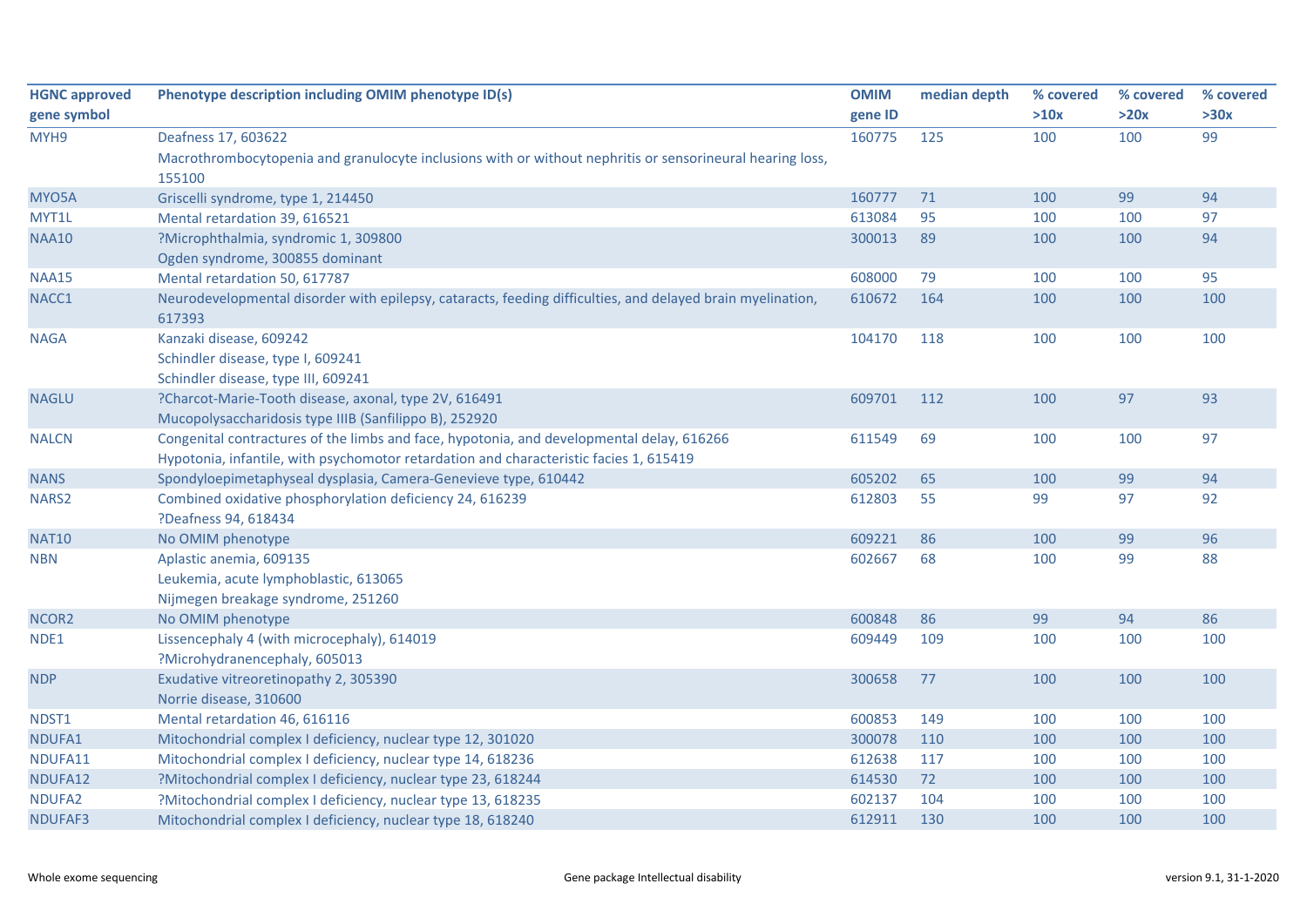| <b>HGNC approved</b> | Phenotype description including OMIM phenotype ID(s)                   | <b>OMIM</b> | median depth | % covered | % covered | % covered |
|----------------------|------------------------------------------------------------------------|-------------|--------------|-----------|-----------|-----------|
| gene symbol          |                                                                        | gene ID     |              | >10x      | >20x      | >30x      |
| NDUFAF5              | Mitochondrial complex I deficiency, nuclear type 16, 618238            | 612360      | 70           | 100       | 100       | 96        |
| NDUFS1               | Mitochondrial complex I deficiency, nuclear type 5, 618226             | 157655      | 69           | 100       | 100       | 94        |
| NDUFS2               | Mitochondrial complex I deficiency, nuclear type 6, 618228             | 602985      | 79           | 100       | 100       | 99        |
| NDUFS3               | Mitochondrial complex I deficiency, nuclear type 8, 618230             | 603846      | 112          | 100       | 100       | 100       |
| NDUFS4               | Mitochondrial complex I deficiency, nuclear type 1, 252010             | 602694      | 83           | 100       | 100       | 99        |
| NDUFS6               | Mitochondrial complex I deficiency, nuclear type 9, 618232             | 603848      | 70           | 100       | 100       | 100       |
| NDUFS7               | Mitochondrial complex I deficiency, nuclear type 3, 618224             | 601825      | 130          | 100       | 100       | 98        |
| NDUFS8               | Mitochondrial complex I deficiency, nuclear type 2, 618222             | 602141      | 140          | 100       | 100       | 100       |
| NDUFV1               | Mitochondrial complex I deficiency, nuclear type 4, 618225             | 161015      | 129          | 100       | 100       | 100       |
| NDUFV2               | Mitochondrial complex I deficiency, nuclear type 7, 618229             | 600532      | 48           | 100       | 95        | 80        |
| NECAP1               | ?Epileptic encephalopathy, early infantile, 21, 615833                 | 611623      | 82           | 100       | 100       | 100       |
| NECTIN1              | Cleft lip/palate-ectodermal dysplasia syndrome, 225060                 | 600644      | 112          | 100       | 100       | 100       |
|                      | Orofacial cleft 7, 225060                                              |             |              |           |           |           |
| NEDD4L               | Periventricular nodular heterotopia 7, 617201                          | 606384      | 71           | 100       | 99        | 94        |
| NEU1                 | Sialidosis, type I, 256550                                             | 608272      | 155          | 100       | 100       | 100       |
|                      | Sialidosis, type II, 256550                                            |             |              |           |           |           |
| <b>NEXMIF</b>        | Mental retardation 98, 300912                                          | 300524      | 48           | 100       | 100       | 95        |
| NF1                  | Leukemia, juvenile myelomonocytic, 607785                              | 613113      | 55           | 97        | 90        | 79        |
|                      | Neurofibromatosis, familial spinal, 162210                             |             |              |           |           |           |
|                      | Neurofibromatosis, type 1, 162200                                      |             |              |           |           |           |
|                      | Neurofibromatosis-Noonan syndrome, 601321                              |             |              |           |           |           |
|                      | Watson syndrome, 193520                                                |             |              |           |           |           |
| NFATC1               | No OMIM phenotype                                                      | 600489      | 167          | 100       | 100       | 100       |
| NFE2L2               | Immunodeficiency, developmental delay, and hypohomocysteinemia, 617744 | 600492      | 67           | 100       | 99        | 94        |
| <b>NFIA</b>          | Brain malformations with or without urinary tract defects, 613735      | 600727      | 87           | 100       | 100       | 98        |
| <b>NFIX</b>          | Marshall-Smith syndrome, 602535                                        | 164005      | 154          | 100       | 100       | 100       |
|                      | Sotos syndrome 2, 614753                                               |             |              |           |           |           |
| NGLY1                | Congenital disorder of deglycosylation, 615273                         | 610661      | 78           | 100       | 100       | 97        |
| <b>NHS</b>           | Cataract 40, 302200                                                    | 300457      | 57           | 100       | 96        | 90        |
|                      | Nance-Horan syndrome, 302350                                           |             |              |           |           |           |
| NID <sub>1</sub>     | No OMIM phenotype                                                      | 131390      | 114          | 100       | 100       | 100       |
| <b>NIN</b>           | ?Seckel syndrome 7, 614851                                             | 608684      | 79           | 100       | 99        | 95        |
| <b>NIPBL</b>         | Cornelia de Lange syndrome 1, 122470                                   | 608667      | 65           | 100       | 98        | 92        |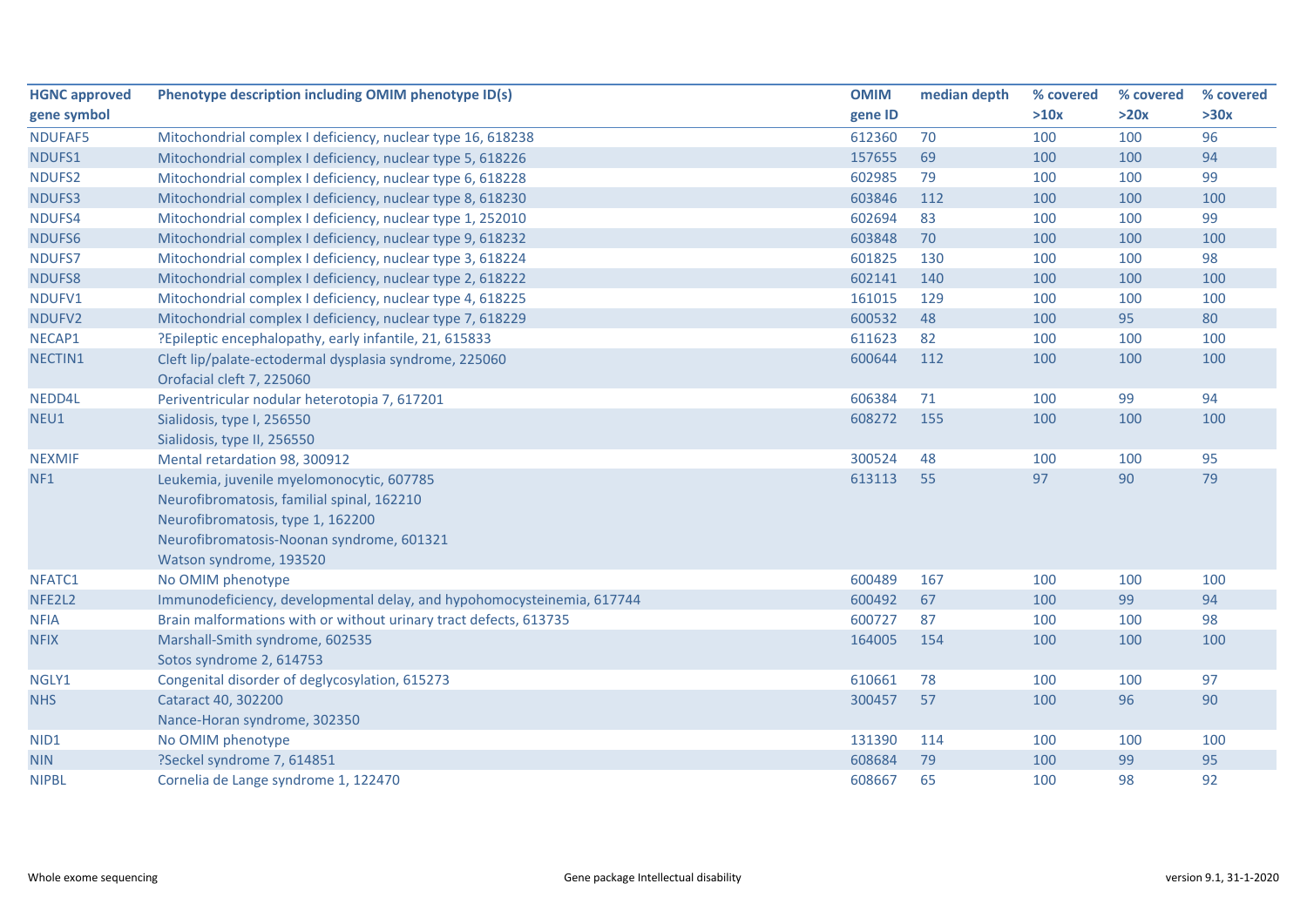| <b>HGNC approved</b>      | Phenotype description including OMIM phenotype ID(s)                             | <b>OMIM</b>      | median depth | % covered | % covered | % covered |
|---------------------------|----------------------------------------------------------------------------------|------------------|--------------|-----------|-----------|-----------|
| gene symbol               |                                                                                  | gene ID          |              | >10x      | >20x      | >30x      |
| <b>NKX2-1</b>             | Chorea, hereditary benign, 118700                                                | 600635           | 95           | 100       | 100       | 100       |
|                           | Choreoathetosis, hypothyroidism, and neonatal respiratory distress, 610978       |                  |              |           |           |           |
|                           | {Thyroid cancer, nonmedullary, 1}, 188550                                        |                  |              |           |           |           |
| NLGN3                     | {Asperger syndrome susceptibility 1}, 300494                                     | 300336           | 100          | 100       | 100       | 98        |
|                           | {Autism susceptibility 1}, 300425                                                |                  |              |           |           |           |
| NLGN4X                    | {Asperger syndrome susceptibility 2}, 300497                                     | 300427           | 179          | 100       | 100       | 100       |
|                           | {Autism susceptibility 2}, 300495                                                |                  |              |           |           |           |
|                           | Mental retardation, 300495                                                       |                  |              |           |           |           |
| NLRP3                     | CINCA syndrome, 607115                                                           | 606416           | 125          | 100       | 100       | 100       |
|                           | Deafness 34, with or without inflammation, 617772                                |                  |              |           |           |           |
|                           | Familial cold inflammatory syndrome 1, 120100                                    |                  |              |           |           |           |
|                           | Keratoendothelitis fugax hereditaria, 148200                                     |                  |              |           |           |           |
| <b>NONO</b>               | Muckle-Wells syndrome, 191900                                                    | 300084           | 50           | 98        | 91        | 76        |
|                           | Mental retardation, syndromic 34, 300967                                         |                  | 111          |           | 93        | 88        |
| NOVA <sub>2</sub><br>NPC1 | No OMIM phenotype<br>Niemann-Pick disease, type C1, 257220                       | 601991<br>607623 | 87           | 97<br>100 | 100       | 99        |
|                           | Niemann-Pick disease, type D, 257220                                             |                  |              |           |           |           |
| NPC <sub>2</sub>          | Niemann-pick disease, type C2, 607625                                            | 601015           | 95           | 100       | 100       | 100       |
| NPHP1                     | Joubert syndrome 4, 609583                                                       | 607100           | 58           | 100       | 98        | 88        |
|                           | Nephronophthisis 1, juvenile, 256100                                             |                  |              |           |           |           |
|                           | Senior-Loken syndrome-1, 266900                                                  |                  |              |           |           |           |
| NPHS1                     | Nephrotic syndrome, type 1, 256300                                               | 602716           | 102          | 100       | 100       | 100       |
| NPRL3                     | Epilepsy, familial focal, with variable foci 3, 617118                           | 600928           | 85           | 100       | 99        | 95        |
| NR2F1                     | Bosch-Boonstra-Schaaf optic atrophy syndrome, 615722                             | 132890           | 197          | 100       | 100       | 100       |
| <b>NRAS</b>               | Colorectal cancer, somatic, 114500                                               | 164790           | 63           | 100       | 100       | 98        |
|                           | Epidermal nevus, somatic, 162900                                                 |                  |              |           |           |           |
|                           | Melanocytic nevus syndrome, congenital, somatic, 137550                          |                  |              |           |           |           |
|                           | Neurocutaneous melanosis, somatic, 249400                                        |                  |              |           |           |           |
|                           | Noonan syndrome 6, 613224                                                        |                  |              |           |           |           |
|                           | ?RAS-associated autoimmune lymphoproliferative syndrome type IV, somatic, 614470 |                  |              |           |           |           |
|                           | Schimmelpenning-Feuerstein-Mims syndrome, somatic mosaic, 163200                 |                  |              |           |           |           |
|                           | Thyroid carcinoma, follicular, somatic, 188470                                   |                  |              |           |           |           |
| NRXN1                     | Pitt-Hopkins-like syndrome 2, 614325                                             | 600565           | 104          | 100       | 100       | 97        |
|                           | {Schizophrenia, susceptibility to, 17}, 614332                                   |                  |              |           |           |           |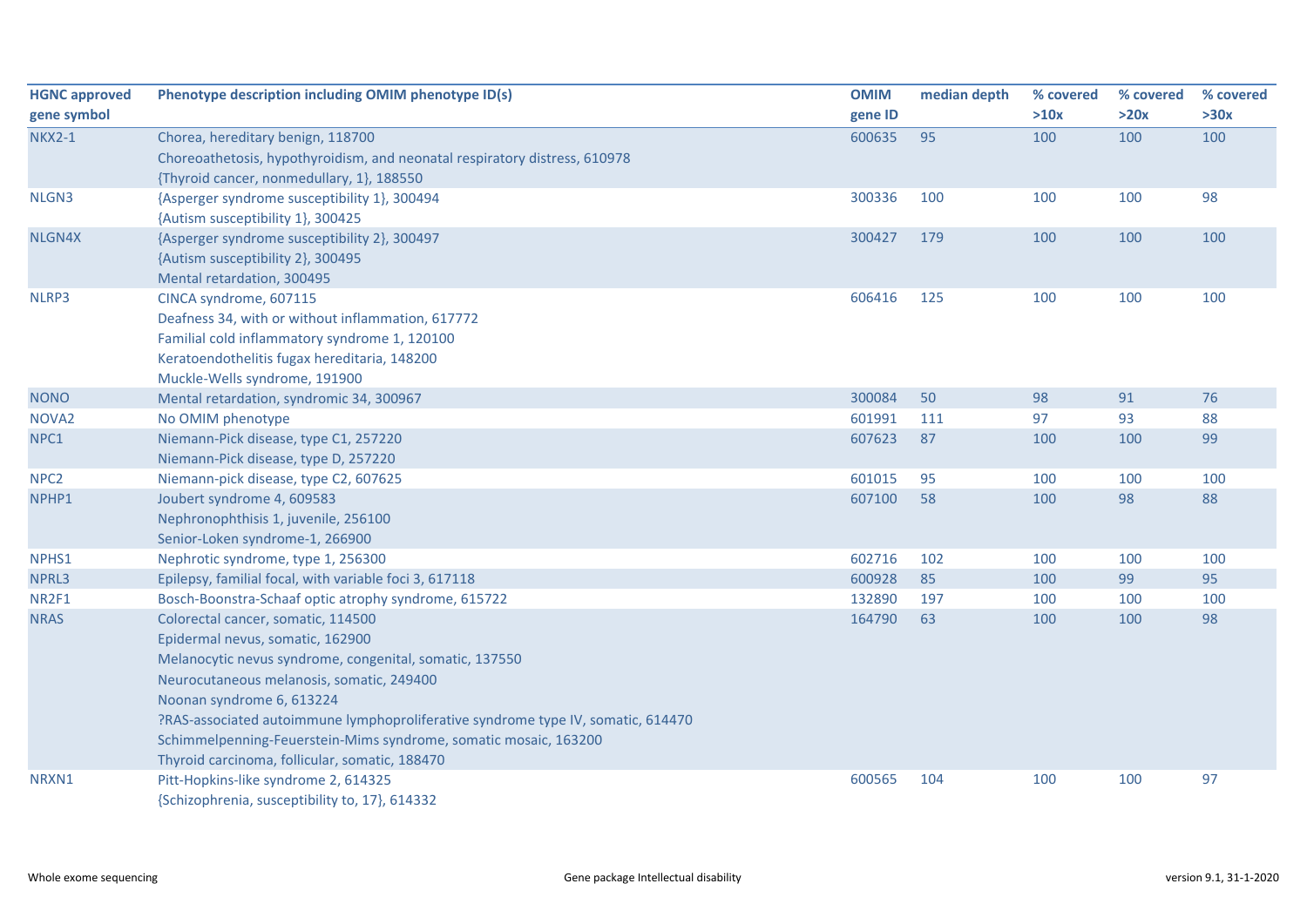| <b>HGNC approved</b> | Phenotype description including OMIM phenotype ID(s)                                     | <b>OMIM</b> | median depth | % covered | % covered | % covered |
|----------------------|------------------------------------------------------------------------------------------|-------------|--------------|-----------|-----------|-----------|
| gene symbol          |                                                                                          | gene ID     |              | >10x      | >20x      | >30x      |
| NSD1                 | Leukemia, acute myeloid, 601626                                                          | 606681      | 77           | 100       | 100       | 98        |
|                      | Sotos syndrome 1, 117550                                                                 |             |              |           |           |           |
| <b>NSDHL</b>         | CHILD syndrome, 308050                                                                   | 300275      | 68           | 100       | 100       | 93        |
|                      | CK syndrome, 300831                                                                      |             |              |           |           |           |
| NSUN <sub>2</sub>    | Mental retardation 5, 611091                                                             | 610916      | 85           | 100       | 99        | 92        |
| NTRK1                | Insensitivity to pain, congenital, with anhidrosis, 256800                               | 191315      | 119          | 100       | 100       | 99        |
|                      | Medullary thyroid carcinoma, familial, 155240                                            |             |              |           |           |           |
| <b>NUP62</b>         | Striatonigral degeneration, infantile, 271930                                            | 605815      | 107          | 100       | 100       | 100       |
| <b>OAT</b>           | Gyrate atrophy of choroid and retina with or without ornithinemia, 258870                | 613349      | 64           | 100       | 96        | 85        |
| <b>OCLN</b>          | Pseudo-TORCH syndrome 1, 251290                                                          | 602876      | 61           | 96        | 84        | 79        |
| <b>OCRL</b>          | Dent disease 2, 300555                                                                   | 300535      | 43           | 100       | 95        | 80        |
|                      | Lowe syndrome, 309000                                                                    |             |              |           |           |           |
| ODC1                 | {Colonic adenoma recurrence, reduced risk of}, 114500                                    | 165640      | 68           | 100       | 100       | 100       |
| OFD1                 | Joubert syndrome 10, 300804                                                              | 300170      | 43           | 100       | 95        | 75        |
|                      | Orofaciodigital syndrome I, 311200                                                       |             |              |           |           |           |
|                      | ?Retinitis pigmentosa 23, 300424                                                         |             |              |           |           |           |
|                      | Simpson-Golabi-Behmel syndrome, type 2, 300209                                           |             |              |           |           |           |
| OPHN1                | Mental retardation, with cerebellar hypoplasia and distinctive facial appearance, 300486 | 300127      | 52           | 100       | 96        | 84        |
| ORC1                 | Meier-Gorlin syndrome 1, 224690                                                          | 601902      | 86           | 100       | 100       | 97        |
| <b>OTC</b>           | Ornithine transcarbamylase deficiency, 311250                                            | 300461      | 58           | 100       | 98        | 85        |
| P <sub>2RX6</sub>    | No OMIM phenotype                                                                        | 608077      | 119          | 100       | 95        | 91        |
| PACS1                | Schuurs-Hoeijmakers syndrome, 615009                                                     | 607492      | 92           | 100       | 100       | 97        |
| PACS <sub>2</sub>    | Epileptic encephalopathy, early infantile, 66, 618067                                    | 610423      | 140          | 100       | 99        | 96        |
| PAFAH1B1             | Lissencephaly 1, 607432                                                                  | 601545      | 82           | 100       | 96        | 90        |
|                      | Subcortical laminar heterotopia, 607432                                                  |             |              |           |           |           |
| PAH                  | [Hyperphenylalaninemia, non-PKU mild], 261600                                            | 612349      | 68           | 100       | 99        | 95        |
|                      | Phenylketonuria, 261600                                                                  |             |              |           |           |           |
| PAK3                 | Mental retardation 30/47, 300558                                                         | 300142      | 48           | 100       | 96        | 83        |
| PANK <sub>2</sub>    | HARP syndrome, 607236                                                                    | 606157      | 81           | 100       | 100       | 99        |
|                      | Neurodegeneration with brain iron accumulation 1, 234200                                 |             |              |           |           |           |
| PANX1                | Oocyte maturation defect 7, 618550                                                       | 608420      | 73           | 100       | 99        | 93        |
| PAX1                 | ?Otofaciocervical syndrome 2, 615560                                                     | 167411      | 202          | 100       | 90        | 86        |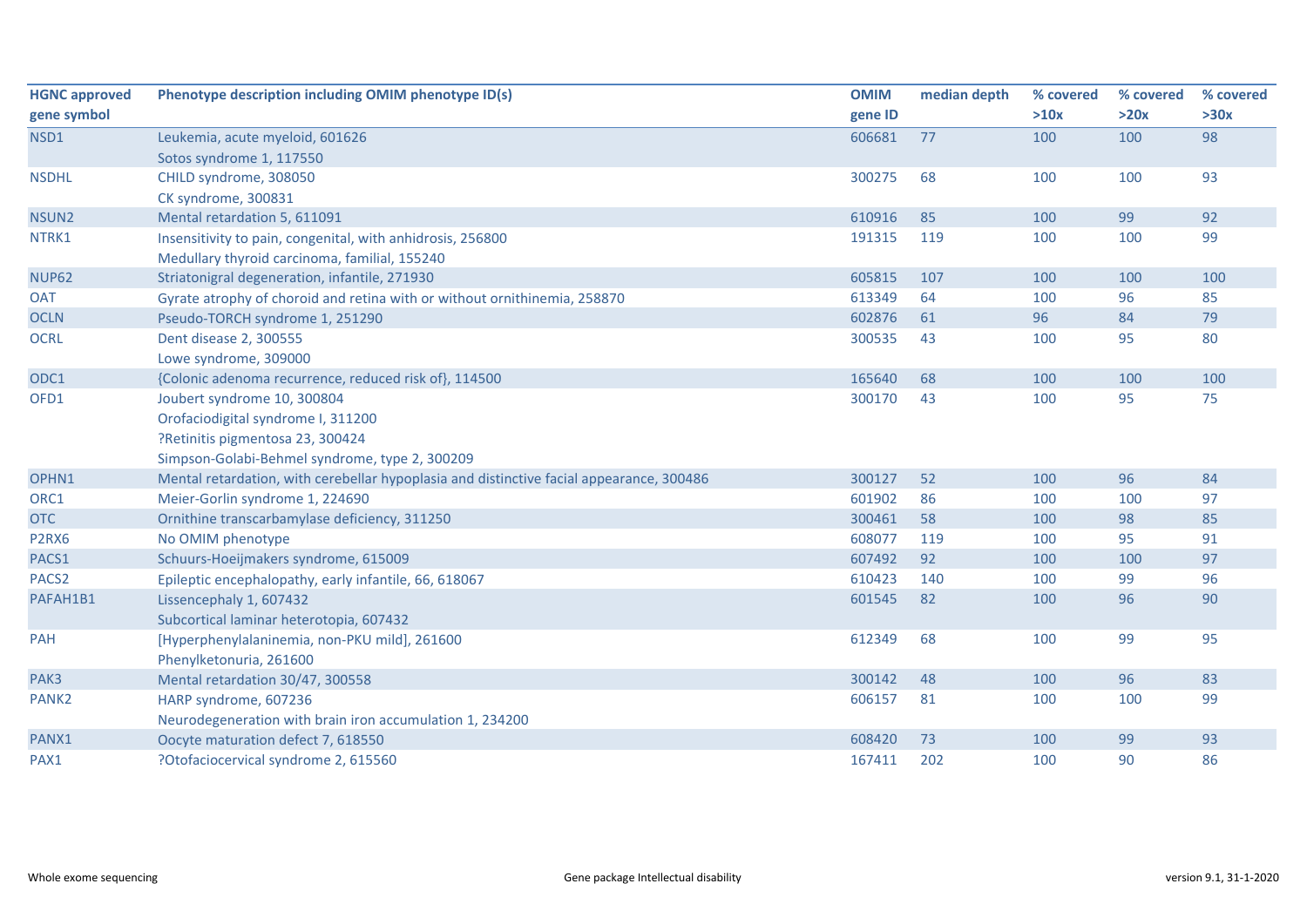| <b>HGNC approved</b> | Phenotype description including OMIM phenotype ID(s)                                                      | <b>OMIM</b> | median depth | % covered | % covered | % covered |
|----------------------|-----------------------------------------------------------------------------------------------------------|-------------|--------------|-----------|-----------|-----------|
| gene symbol          |                                                                                                           | gene ID     |              | >10x      | >20x      | >30x      |
| PAX6                 | Aniridia, 106210                                                                                          | 607108      | 73           | 100       | 100       | 96        |
|                      | Anterior segment dysgenesis 5, multiple subtypes, 604229                                                  |             |              |           |           |           |
|                      | Cataract with late-onset corneal dystrophy, 106210                                                        |             |              |           |           |           |
|                      | ?Coloboma of optic nerve, 120430                                                                          |             |              |           |           |           |
|                      | ?Coloboma, ocular, 120200                                                                                 |             |              |           |           |           |
|                      | Foveal hypoplasia 1, 136520                                                                               |             |              |           |           |           |
|                      | <b>Keratitis, 148190</b>                                                                                  |             |              |           |           |           |
|                      | ?Morning glory disc anomaly, 120430                                                                       |             |              |           |           |           |
|                      | Optic nerve hypoplasia, 165550                                                                            |             |              |           |           |           |
| PAX8                 | Hypothyroidism, congenital, due to thyroid dysgenesis or hypoplasia, 218700                               | 167415      | 111          | 100       | 100       | 97        |
| PBX1                 | Congenital anomalies of kidney and urinary tract syndrome with or without hearing loss, abnormal ears, or | 176310      | 72           | 100       | 100       | 98        |
|                      | developmental delay, 617641                                                                               |             |              |           |           |           |
| PC                   | Pyruvate carboxylase deficiency, 266150                                                                   | 608786      | 141          | 100       | 100       | 100       |
| <b>PCCA</b>          | Propionicacidemia, 606054                                                                                 | 232000      | 68           | 100       | 100       | 95        |
| <b>PCCB</b>          | Propionicacidemia, 606054                                                                                 | 232050      | 72           | 100       | 98        | 95        |
| PCDH12               | Microcephaly, seizures, spasticity, and brain calcification, 251280                                       | 605622      | 144          | 100       | 100       | 100       |
| PCDH19               | Epileptic encephalopathy, early infantile, 9, 300088                                                      | 300460      | 113          | 100       | 100       | 97        |
| PCGF2                | Turnpenny-Fry syndrome, 618371                                                                            | 600346      | 88           | 100       | 99        | 96        |
| <b>PCLO</b>          | ?Pontocerebellar hypoplasia, type 3, 608027                                                               | 604918      | 80           | 100       | 99        | 98        |
| <b>PCNT</b>          | Microcephalic osteodysplastic primordial dwarfism, type II, 210720                                        | 605925      | 121          | 100       | 100       | 99        |
| PDE4D                | Acrodysostosis 2, with or without hormone resistance, 614613                                              | 600129      | 70           | 100       | 97        | 94        |
| PDHA1                | Pyruvate dehydrogenase E1-alpha deficiency, 312170                                                        | 300502      | 49           | 100       | 94        | 84        |
| PDP1                 | Pyruvate dehydrogenase phosphatase deficiency, 608782                                                     | 605993      | 87           | 100       | 100       | 100       |
| PDSS1                | Coenzyme Q10 deficiency, primary, 2, 614651                                                               | 607429      | 60           | 100       | 93        | 85        |
| PDSS2                | Coenzyme Q10 deficiency, primary, 3, 614652                                                               | 610564      | 75           | 100       | 97        | 87        |
| <b>PEPD</b>          | Prolidase deficiency, 170100                                                                              | 613230      | 100          | 100       | 100       | 98        |
| <b>PET100</b>        | Mitochondrial complex IV deficiency, 220110                                                               | 614770      | 85           | 92        | 66        | 66        |
| PEX1                 | Heimler syndrome 1, 234580                                                                                | 602136      | 62           | 100       | 99        | 94        |
|                      | Peroxisome biogenesis disorder 1A (Zellweger), 214100                                                     |             |              |           |           |           |
|                      | Peroxisome biogenesis disorder 1B (NALD/IRD), 601539                                                      |             |              |           |           |           |
| <b>PEX10</b>         | Peroxisome biogenesis disorder 6A (Zellweger), 614870                                                     | 602859      | 100          | 100       | 100       | 97        |
|                      | Peroxisome biogenesis disorder 6B, 614871                                                                 |             |              |           |           |           |
| PEX11B               | ?Peroxisome biogenesis disorder 14B, 614920                                                               | 603867      | 137          | 100       | 100       | 100       |
| <b>PEX12</b>         | Peroxisome biogenesis disorder 3A (Zellweger), 614859                                                     | 601758      | 67           | 100       | 100       | 94        |
|                      | Peroxisome biogenesis disorder 3B, 266510                                                                 |             |              |           |           |           |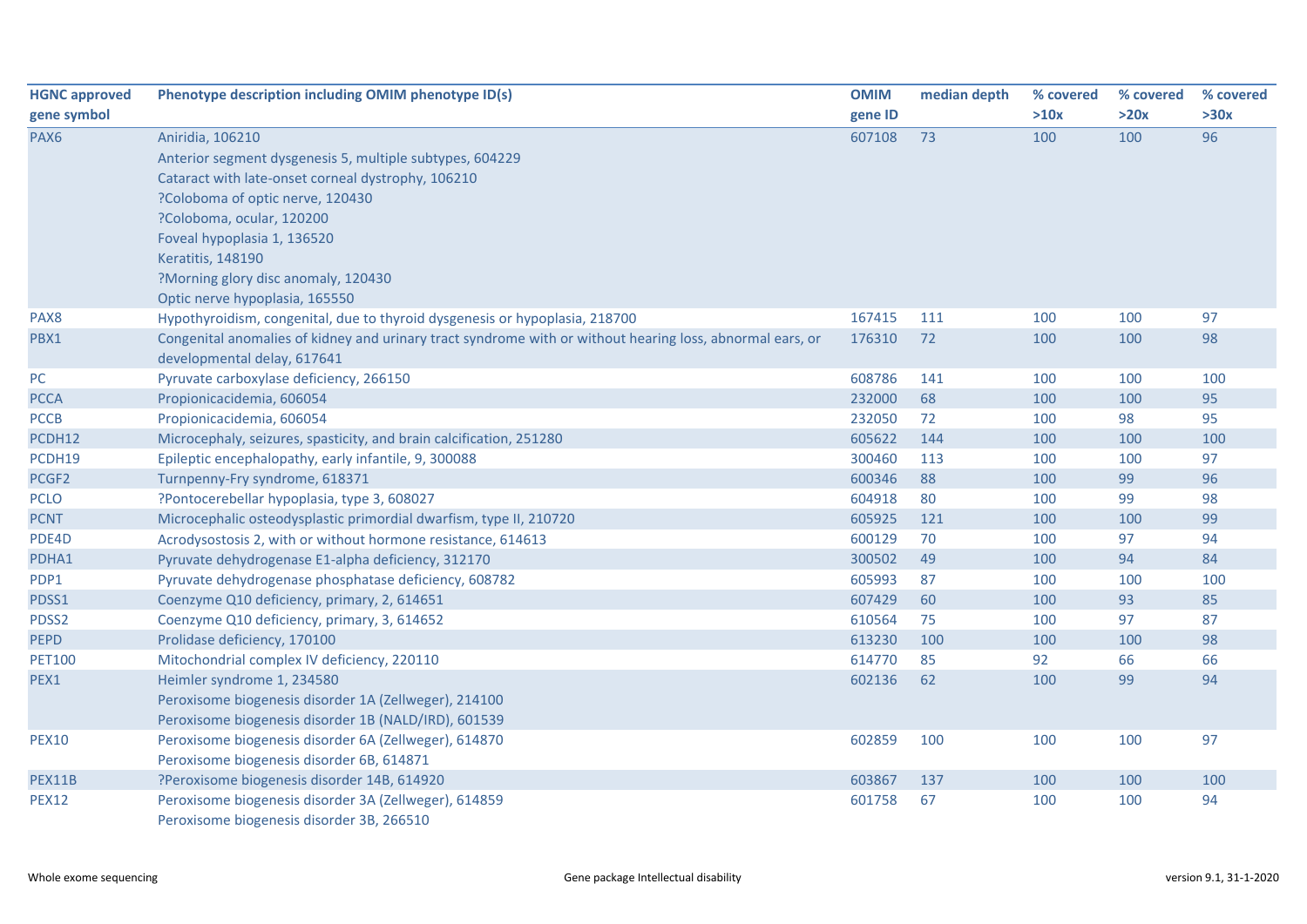| <b>HGNC approved</b> | Phenotype description including OMIM phenotype ID(s)                               | <b>OMIM</b> | median depth | % covered | % covered | % covered |
|----------------------|------------------------------------------------------------------------------------|-------------|--------------|-----------|-----------|-----------|
| gene symbol          |                                                                                    | gene ID     |              | >10x      | >20x      | >30x      |
| <b>PEX13</b>         | Peroxisome biogenesis disorder 11A (Zellweger), 614883                             | 601789      | 69           | 100       | 100       | 99        |
|                      | Peroxisome biogenesis disorder 11B, 614885                                         |             |              |           |           |           |
| <b>PEX16</b>         | Peroxisome biogenesis disorder 8A (Zellweger), 614876                              | 603360      | 134          | 100       | 96        | 94        |
|                      | Peroxisome biogenesis disorder 8B, 614877                                          |             |              |           |           |           |
| <b>PEX19</b>         | Peroxisome biogenesis disorder 12A (Zellweger), 614886                             | 600279      | 67           | 100       | 100       | 98        |
| PEX2                 | Peroxisome biogenesis disorder 5A (Zellweger), 614866                              | 170993      | 63           | 100       | 100       | 100       |
|                      | Peroxisome biogenesis disorder 5B, 614867                                          |             |              |           |           |           |
| <b>PEX26</b>         | Peroxisome biogenesis disorder 7A (Zellweger), 614872                              | 608666      | 118          | 100       | 100       | 100       |
|                      | Peroxisome biogenesis disorder 7B, 614873                                          |             |              |           |           |           |
| PEX3                 | Peroxisome biogenesis disorder 10A (Zellweger), 614882                             | 603164      | 57           | 100       | 100       | 95        |
|                      | ?Peroxisome biogenesis disorder 10B, 617370                                        |             |              |           |           |           |
| PEX5                 | Peroxisome biogenesis disorder 2A (Zellweger), 214110                              | 600414      | 111          | 100       | 100       | 100       |
|                      | Peroxisome biogenesis disorder 2B, 202370                                          |             |              |           |           |           |
|                      | Rhizomelic chondrodysplasia punctata, type 5, 616716                               |             |              |           |           |           |
| PEX <sub>6</sub>     | Heimler syndrome 2, 616617                                                         | 601498      | 107          | 100       | 99        | 95        |
|                      | Peroxisome biogenesis disorder 4A (Zellweger), 614862                              |             |              |           |           |           |
|                      | Peroxisome biogenesis disorder 4B, 614863                                          |             |              |           |           |           |
| PEX7                 | Peroxisome biogenesis disorder 9B, 614879                                          | 601757      | 57           | 100       | 100       | 95        |
|                      | Rhizomelic chondrodysplasia punctata, type 1, 215100                               |             |              |           |           |           |
| PGAP1                | Mental retardation 42, 615802                                                      | 611655      | 65           | 100       | 99        | 90        |
| PGAP2                | Hyperphosphatasia with mental retardation syndrome 3, 614207                       | 615187      | 147          | 100       | 100       | 100       |
| PGAP3                | Hyperphosphatasia with mental retardation syndrome 4, 615716                       | 611801      | 115          | 100       | 100       | 100       |
| PGK1                 | Phosphoglycerate kinase 1 deficiency, 300653                                       | 311800      | 47           | 100       | 100       | 89        |
| PHC1                 | ?Microcephaly 11, primary, 615414                                                  | 602978      | 122          | 100       | 97        | 94        |
| PHF23                | No OMIM phenotype                                                                  | 612910      | 118          | 100       | 100       | 100       |
| PHF <sub>6</sub>     | Borjeson-Forssman-Lehmann syndrome, 301900                                         | 300414      | 51           | 100       | 96        | 82        |
| PHF8                 | Mental retardation syndrome, Siderius type, 300263                                 | 300560      | 61           | 100       | 98        | 87        |
| <b>PHGDH</b>         | Neu-Laxova syndrome 1, 256520                                                      | 606879      | 138          | 100       | 100       | 100       |
|                      | Phosphoglycerate dehydrogenase deficiency, 601815                                  |             |              |           |           |           |
| PHIP                 | Developmental delay, intellectual disability, obesity, and dysmorphism, 617991     | 612870      | 69           | 100       | 98        | 90        |
| PI4KA                | Polymicrogyria, perisylvian, with cerebellar hypoplasia and arthrogryposis, 616531 | 600286      | 114          | 100       | 99        | 96        |
| <b>PIGA</b>          | Multiple congenital anomalies-hypotonia-seizures syndrome 2, 300868                | 311770      | 67           | 100       | 100       | 97        |
|                      | Paroxysmal nocturnal hemoglobinuria, somatic, 300818                               |             |              |           |           |           |
| <b>PIGC</b>          | Glycosylphosphatidylinositol biosynthesis defect 16, 617816                        | 601730      | 149          | 100       | 100       | 100       |
| <b>PIGG</b>          | Mental retardation 53, 616917                                                      | 616918      | 100          | 100       | 100       | 98        |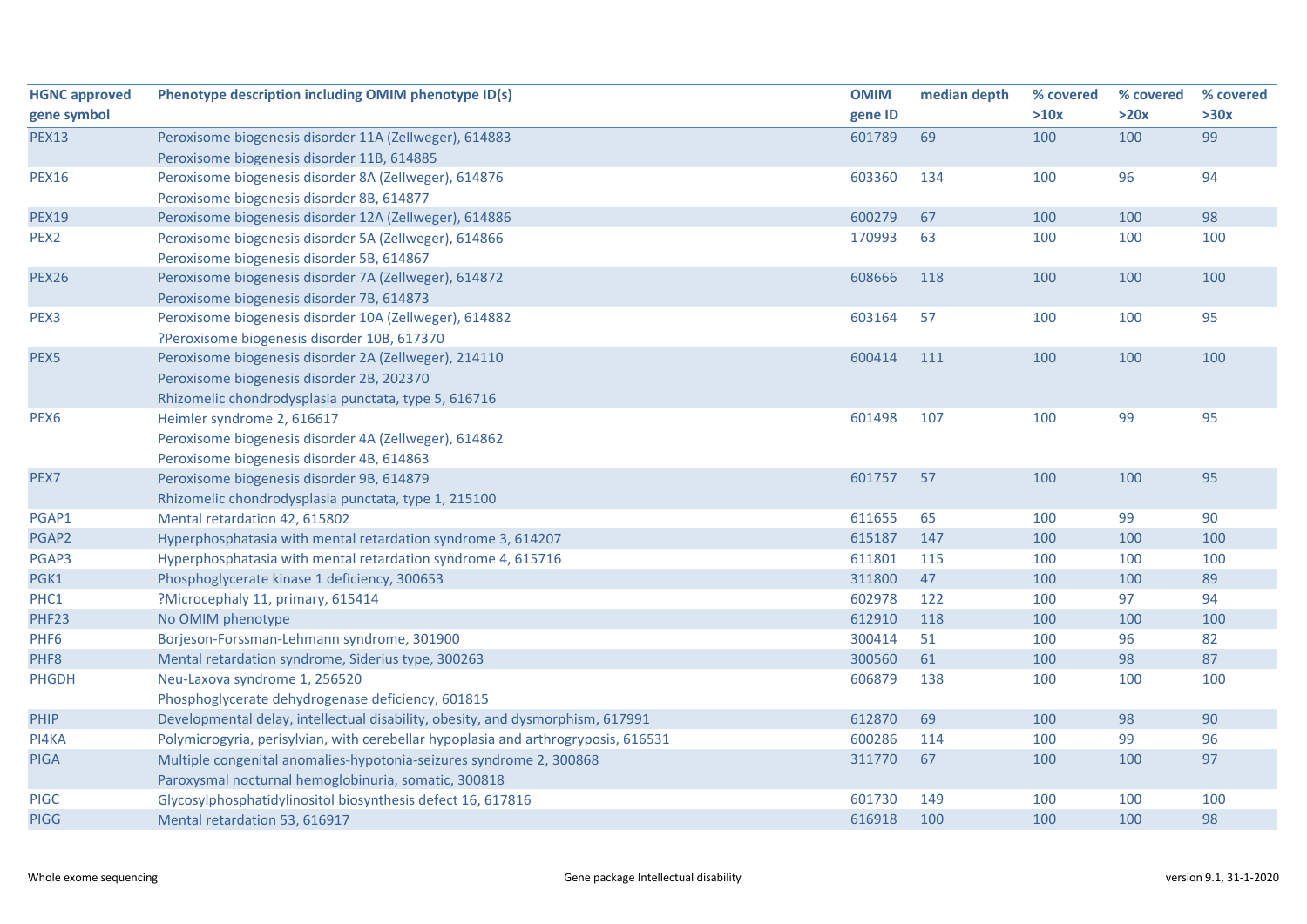| <b>HGNC approved</b> | Phenotype description including OMIM phenotype ID(s)                                                                                                                                                                                                                                                                                                                                                                                                                                                                                       | <b>OMIM</b> | median depth | % covered | % covered | % covered |
|----------------------|--------------------------------------------------------------------------------------------------------------------------------------------------------------------------------------------------------------------------------------------------------------------------------------------------------------------------------------------------------------------------------------------------------------------------------------------------------------------------------------------------------------------------------------------|-------------|--------------|-----------|-----------|-----------|
| gene symbol          |                                                                                                                                                                                                                                                                                                                                                                                                                                                                                                                                            | gene ID     |              | >10x      | >20x      | >30x      |
| PIGL                 | CHIME syndrome, 280000                                                                                                                                                                                                                                                                                                                                                                                                                                                                                                                     | 605947      | 98           | 100       | 100       | 100       |
| <b>PIGN</b>          | Multiple congenital anomalies-hypotonia-seizures syndrome 1, 614080                                                                                                                                                                                                                                                                                                                                                                                                                                                                        | 606097      | 63           | 100       | 99        | 89        |
| <b>PIGO</b>          | Hyperphosphatasia with mental retardation syndrome 2, 614749                                                                                                                                                                                                                                                                                                                                                                                                                                                                               | 614730      | 126          | 100       | 100       | 100       |
| <b>PIGT</b>          | Multiple congenital anomalies-hypotonia-seizures syndrome 3, 615398<br>?Paroxysmal nocturnal hemoglobinuria 2, 615399                                                                                                                                                                                                                                                                                                                                                                                                                      | 610272      | 138          | 100       | 100       | 100       |
| <b>PIGV</b>          | Hyperphosphatasia with mental retardation syndrome 1, 239300                                                                                                                                                                                                                                                                                                                                                                                                                                                                               | 610274      | 96           | 100       | 100       | 100       |
| <b>PIGW</b>          | Glycosylphosphatidylinositol biosynthesis defect 11, 616025                                                                                                                                                                                                                                                                                                                                                                                                                                                                                | 610275      | 85           | 100       | 100       | 100       |
| <b>PIGY</b>          | Hyperphosphatasia with mental retardation syndrome 6, 616809                                                                                                                                                                                                                                                                                                                                                                                                                                                                               | 610662      | 44           | 100       | 100       | 94        |
| PIK3CA               | Breast cancer, somatic, 114480<br>CLAPO syndrome, somatic, 613089<br>CLOVE syndrome, somatic, 612918<br>Colorectal cancer, somatic, 114500<br>Cowden syndrome 5, 615108<br>Gastric cancer, somatic, 613659<br>Hepatocellular carcinoma, somatic, 114550<br>Keratosis, seborrheic, somatic, 182000<br>Macrodactyly, somatic, 155500<br>Megalencephaly-capillary malformation-polymicrogyria syndrome, somatic, 602501<br>Nevus, epidermal, somatic, 162900<br>Nonsmall cell lung cancer, somatic, 211980<br>Ovarian cancer, somatic, 167000 | 171834      | 85           | 100       | 99        | 96        |
| PIK3R2               | Megalencephaly-polymicrogyria-polydactyly-hydrocephalus syndrome 1, 603387                                                                                                                                                                                                                                                                                                                                                                                                                                                                 | 603157      | 89           | 95        | 93        | 90        |
| PLA2G6               | Infantile neuroaxonal dystrophy 1, 256600<br>Neurodegeneration with brain iron accumulation 2B, 610217<br>Parkinson disease 14, 612953                                                                                                                                                                                                                                                                                                                                                                                                     | 603604      | 118          | 100       | 100       | 99        |
| PLCB1                | Epileptic encephalopathy, early infantile, 12, 613722                                                                                                                                                                                                                                                                                                                                                                                                                                                                                      | 607120      | 60           | 100       | 99        | 94        |
| PLK4                 | Microcephaly and chorioretinopathy, 2, 616171                                                                                                                                                                                                                                                                                                                                                                                                                                                                                              | 605031      | 62           | 100       | 99        | 91        |
| PLP1                 | Pelizaeus-Merzbacher disease, 312080<br>Spastic paraplegia 2, 312920                                                                                                                                                                                                                                                                                                                                                                                                                                                                       | 300401      | 93           | 100       | 99        | 97        |
| PLXNA3               | No OMIM phenotype                                                                                                                                                                                                                                                                                                                                                                                                                                                                                                                          | 300022      | 99           | 98        | 97        | 95        |
| PLXND1               | No OMIM phenotype                                                                                                                                                                                                                                                                                                                                                                                                                                                                                                                          | 604282      | 99           | 100       | 99        | 96        |
| PMM <sub>2</sub>     | Congenital disorder of glycosylation, type Ia, 212065                                                                                                                                                                                                                                                                                                                                                                                                                                                                                      | 601785      | 72           | 100       | 100       | 97        |
| <b>PMPCA</b>         | Spinocerebellar ataxia 2, 213200                                                                                                                                                                                                                                                                                                                                                                                                                                                                                                           | 613036      | 133          | 100       | 100       | 100       |
| <b>PNKP</b>          | Ataxia-oculomotor apraxia 4, 616267<br>Microcephaly, seizures, and developmental delay, 613402                                                                                                                                                                                                                                                                                                                                                                                                                                             | 605610      | 104          | 100       | 100       | 98        |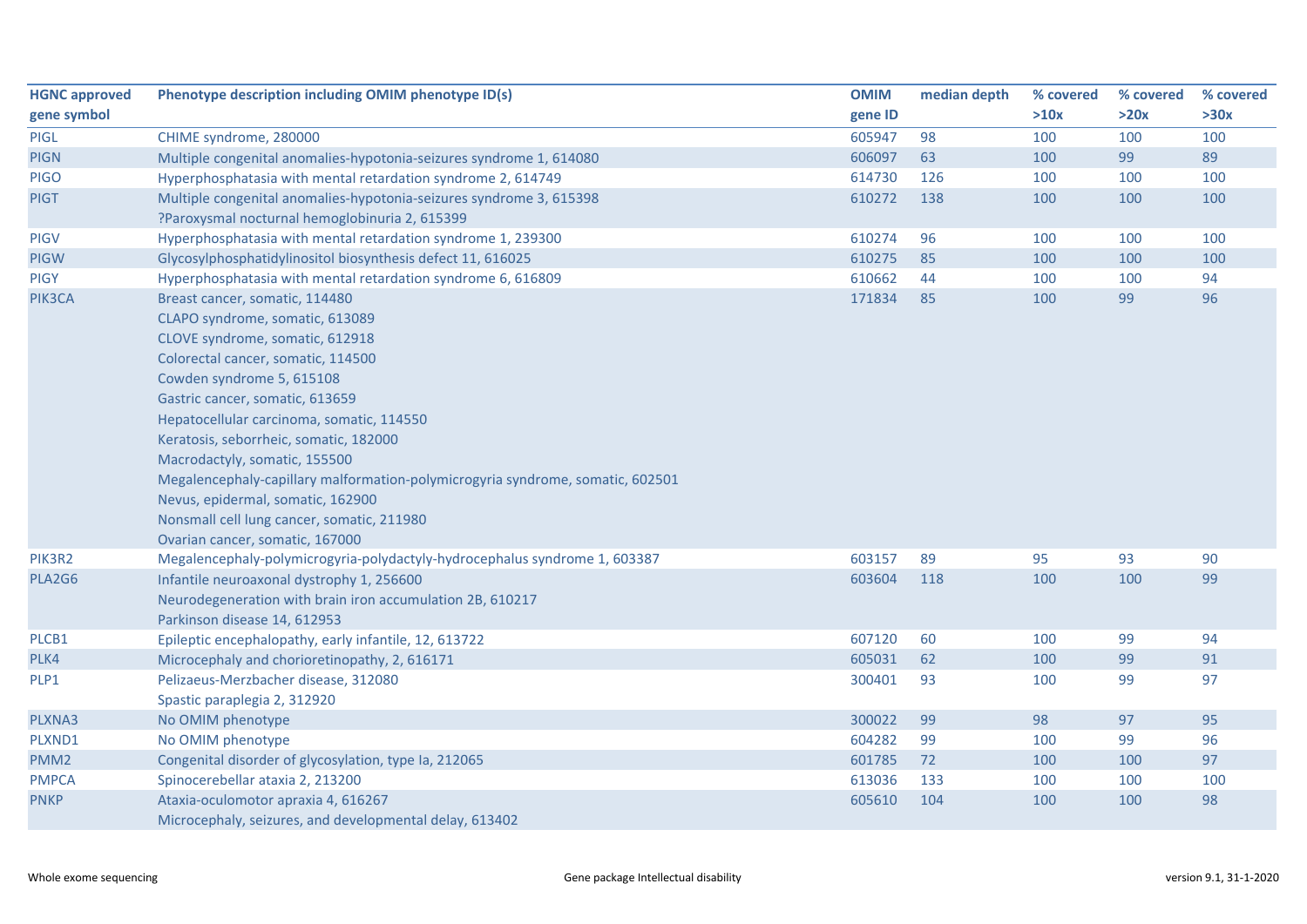| <b>HGNC approved</b> | Phenotype description including OMIM phenotype ID(s)                                                  | <b>OMIM</b> | median depth | % covered | % covered | % covered |
|----------------------|-------------------------------------------------------------------------------------------------------|-------------|--------------|-----------|-----------|-----------|
| gene symbol          |                                                                                                       | gene ID     |              | >10x      | >20x      | >30x      |
| <b>PNP</b>           | Immunodeficiency due to purine nucleoside phosphorylase deficiency, 613179                            | 164050      | 70           | 100       | 100       | 97        |
| POC1A                | Short stature, onychodysplasia, facial dysmorphism, and hypotrichosis, 614813                         | 614783      | 90           | 100       | 100       | 100       |
| <b>POGZ</b>          | White-Sutton syndrome, 616364                                                                         | 614787      | 88           | 100       | 100       | 97        |
| <b>POLG</b>          | Mitochondrial DNA depletion syndrome 4A (Alpers type), 203700                                         | 174763      | 114          | 100       | 100       | 99        |
|                      | Mitochondrial DNA depletion syndrome 4B (MNGIE type), 613662                                          |             |              |           |           |           |
|                      | Mitochondrial recessive ataxia syndrome (includes SANDO and SCAE), 607459                             |             |              |           |           |           |
|                      | Progressive external ophthalmoplegia 1, 157640                                                        |             |              |           |           |           |
|                      | Progressive external ophthalmoplegia 1, 258450                                                        |             |              |           |           |           |
| POLR3A               | Leukodystrophy, hypomyelinating, 7, with or without oligodontia and/or hypogonadotropic hypogonadism, | 614258      | 84           | 100       | 100       | 98        |
|                      | 607694                                                                                                |             |              |           |           |           |
|                      | Wiedemann-Rautenstrauch syndrome, 264090                                                              |             |              |           |           |           |
| POLR3B               | Leukodystrophy, hypomyelinating, 8, with or without oligodontia and/or hypogonadotropic hypogonadism, | 614366      | 76           | 100       | 99        | 93        |
|                      | 614381                                                                                                |             |              |           |           |           |
| POMGNT1              | Muscular dystrophy-dystroglycanopathy (congenital with brain and eye anomalies), type A, 3, 253280    | 606822      | 93           | 100       | 100       | 99        |
|                      | Muscular dystrophy-dystroglycanopathy (congenital with mental retardation), type B, 3, 613151         |             |              |           |           |           |
|                      | Muscular dystrophy-dystroglycanopathy (limb-girdle), type C, 3, 613157                                |             |              |           |           |           |
|                      | Retinitis pigmentosa 76, 617123                                                                       |             |              |           |           |           |
| POMGNT2              | Muscular dystrophy-dystroglycanopathy (congenital with brain and eye anomalies, type A, 8, 614830     | 614828      | 154          | 100       | 100       | 100       |
|                      | Muscular dystrophy-dystroglycanopathy (limb-girdle) type C, 8, 618135                                 |             |              |           |           |           |
| <b>POMK</b>          | Muscular dystrophy-dystroglycanopathy (congenital with brain and eye anomalies), type A, 12, 615249   | 615247      | 95           | 100       | 100       | 100       |
|                      | ?Muscular dystrophy-dystroglycanopathy (limb-girdle), type C, 12, 616094                              |             |              |           |           |           |
| POMT1                | Muscular dystrophy-dystroglycanopathy (congenital with brain and eye anomalies), type A, 1, 236670    | 607423      | 103          | 100       | 100       | 100       |
|                      | Muscular dystrophy-dystroglycanopathy (congenital with mental retardation), type B, 1, 613155         |             |              |           |           |           |
|                      | Muscular dystrophy-dystroglycanopathy (limb-girdle), type C, 1, 609308                                |             |              |           |           |           |
| POMT <sub>2</sub>    | Muscular dystrophy-dystroglycanopathy (congenital with brain and eye anomalies), type A, 2, 613150    | 607439      | 87           | 100       | 100       | 99        |
|                      | Muscular dystrophy-dystroglycanopathy (congenital with mental retardation), type B, 2, 613156         |             |              |           |           |           |
|                      | Muscular dystrophy-dystroglycanopathy (limb-girdle), type C, 2, 613158                                |             |              |           |           |           |
| <b>PORCN</b>         | Focal dermal hypoplasia, 305600                                                                       | 300651      | 102          | 100       | 100       | 98        |
| POU1F1               | Pituitary hormone deficiency, combined, 1, 613038                                                     | 173110      | 83           | 100       | 100       | 100       |
| POU3F3               | No OMIM phenotype                                                                                     | 602480      | 99           | 77        | 68        | 62        |
| PPFIA4               | No OMIM phenotype                                                                                     | 603145      | 97           | 100       | 99        | 95        |
| PPM1D                | Breast cancer, somatic, 114480                                                                        | 605100      | 88           | 100       | 100       | 99        |
|                      | Jansen de Vries syndrome, 617450                                                                      |             |              |           |           |           |
| <b>PPOX</b>          | Porphyria variegata, 176200                                                                           | 600923      | 106          | 100       | 100       | 100       |
| PPP1CB               | Noonan syndrome-like disorder with loose anagen hair 2, 617506                                        | 600590      | 54           | 100       | 100       | 95        |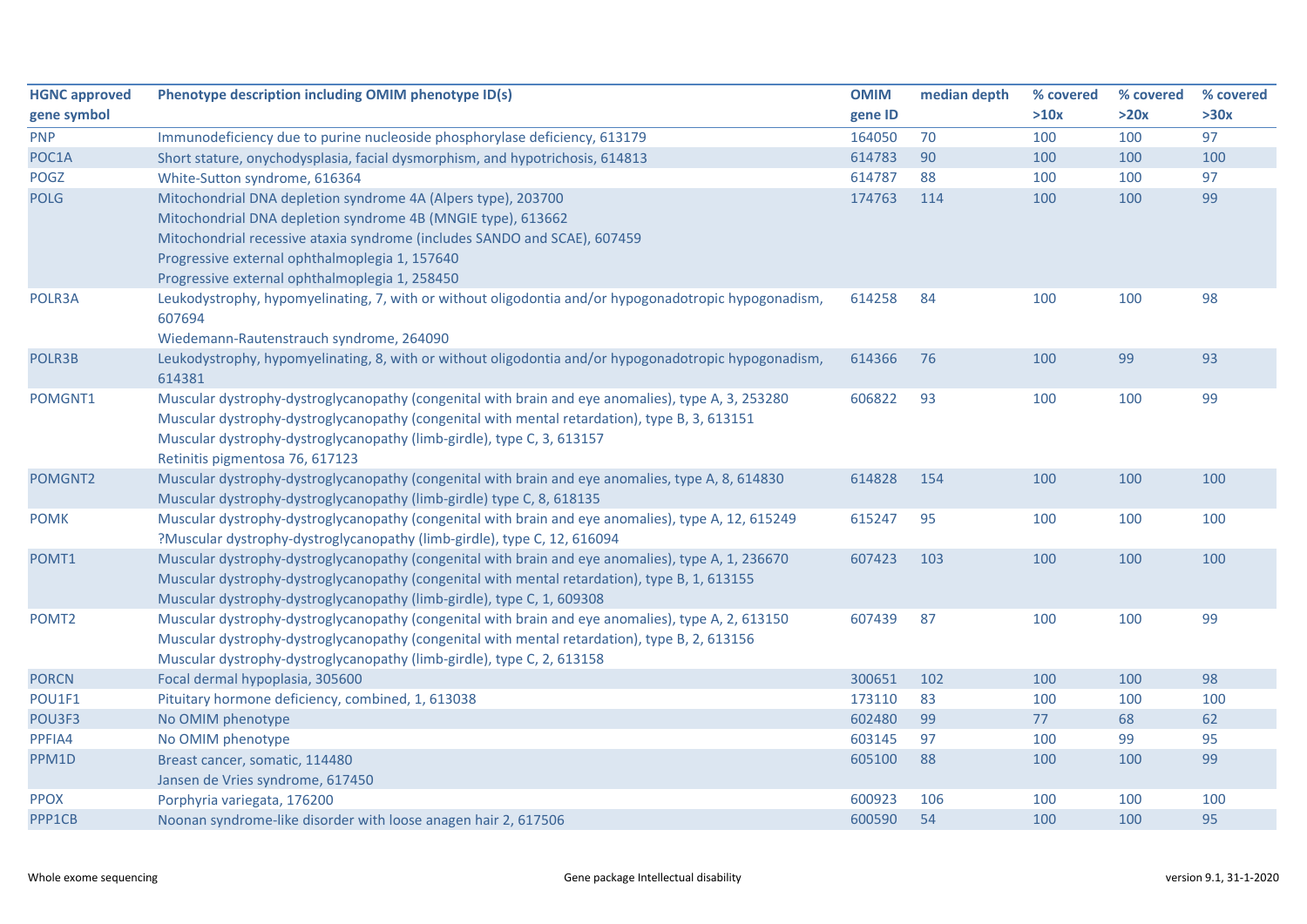| <b>HGNC approved</b> | Phenotype description including OMIM phenotype ID(s)                                                  | <b>OMIM</b> | median depth | % covered | % covered | % covered |
|----------------------|-------------------------------------------------------------------------------------------------------|-------------|--------------|-----------|-----------|-----------|
| gene symbol          |                                                                                                       | gene ID     |              | >10x      | >20x      | >30x      |
| PPP1R15B             | Microcephaly, short stature, and impaired glucose metabolism 2, 616817                                | 613257      | 90           | 100       | 100       | 98        |
| PPP <sub>2</sub> CA  | Neurodevelopmental disorder and language delay with or without structural brain abnormalities, 618354 | 176915      | 74           | 100       | 100       | 93        |
| PPP2R1A              | Mental retardation 36, 616362                                                                         | 605983      | 130          | 100       | 100       | 100       |
| PPP2R5B              | No OMIM phenotype                                                                                     | 601644      | 94           | 100       | 100       | 100       |
| PPP2R5C              | No OMIM phenotype                                                                                     | 601645      | 59           | 97        | 89        | 78        |
| PPP2R5D              | Mental retardation 35, 616355                                                                         | 601646      | 99           | 100       | 100       | 98        |
| PPP3CA               | Arthrogryposis, cleft palate, craniosynostosis, and impaired intellectual development, 618265         | 114105      | 76           | 100       | 99        | 90        |
|                      | Epileptic encephalopathy, infantile or early childhood, 1, 617711                                     |             |              |           |           |           |
| PPT1                 | Ceroid lipofuscinosis, neuronal, 1, 256730                                                            | 600722      | 84           | 100       | 100       | 100       |
| PQBP1                | Renpenning syndrome, 309500                                                                           | 300463      | 100          | 100       | 100       | 100       |
| PRIM1                | No OMIM phenotype                                                                                     | 176635      | 51           | 100       | 95        | 79        |
| PRKAR1A              | Acrodysostosis 1, with or without hormone resistance, 101800                                          | 188830      | 86           | 100       | 100       | 99        |
|                      | Adrenocortical tumor, somatic                                                                         |             |              |           |           |           |
|                      | Carney complex, type 1, 160980                                                                        |             |              |           |           |           |
|                      | Myxoma, intracardiac, 255960                                                                          |             |              |           |           |           |
|                      | Pigmented nodular adrenocortical disease, primary, 1, 610489                                          |             |              |           |           |           |
| PRMT7                | Short stature, brachydactyly, intellectual developmental disability, and seizures, 617157             | 610087      | 98           | 100       | 100       | 98        |
| <b>PRODH</b>         | Hyperprolinemia, type I, 239500                                                                       | 606810      | 98           | 100       | 95        | 86        |
|                      | {Schizophrenia, susceptibility to, 4}, 600850                                                         |             |              |           |           |           |
| PRPS1                | Arts syndrome, 301835                                                                                 | 311850      | 50           | 100       | 99        | 90        |
|                      | Charcot-Marie-Tooth disease recessive, 5, 311070                                                      |             |              |           |           |           |
|                      | Deafness 1, 304500                                                                                    |             |              |           |           |           |
|                      | Gout, PRPS-related, 300661                                                                            |             |              |           |           |           |
|                      | Phosphoribosylpyrophosphate synthetase superactivity, 300661                                          |             |              |           |           |           |
| <b>PRR12</b>         | No OMIM phenotype                                                                                     | 616633      | 117          | 100       | 96        | 90        |
| <b>PRSS12</b>        | Mental retardation 1, 249500                                                                          | 606709      | 94           | 100       | 100       | 99        |
| <b>PSAP</b>          | Combined SAP deficiency, 611721                                                                       | 176801      | 121          | 100       | 100       | 97        |
|                      | Gaucher disease, atypical, 610539                                                                     |             |              |           |           |           |
|                      | Krabbe disease, atypical, 611722                                                                      |             |              |           |           |           |
|                      | Metachromatic leukodystrophy due to SAP-b deficiency, 249900                                          |             |              |           |           |           |
| PSMD12               | Stankiewicz-Isidor syndrome, 617516                                                                   | 604450      | 47           | 98        | 86        | 70        |
| PTCH1                | Basal cell carcinoma, somatic, 605462                                                                 | 601309      | 91           | 100       | 98        | 96        |
|                      | Basal cell nevus syndrome, 109400                                                                     |             |              |           |           |           |
|                      | Holoprosencephaly 7, 610828                                                                           |             |              |           |           |           |
| PTCHD1               | {Autism, susceptibility to 4}, 300830                                                                 | 300828      | 79           | 100       | 100       | 98        |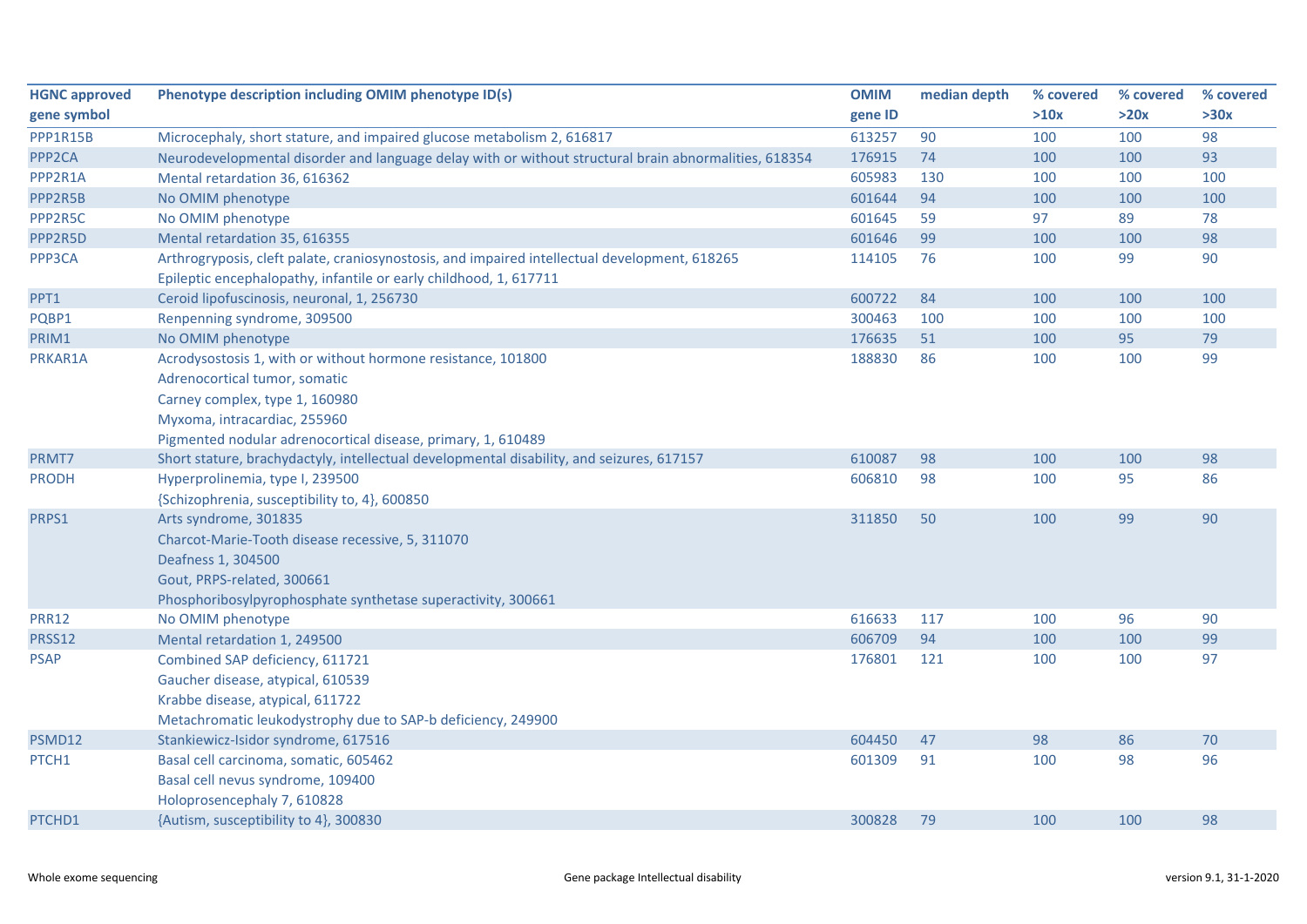| <b>HGNC approved</b> | Phenotype description including OMIM phenotype ID(s)                                                | <b>OMIM</b> | median depth | % covered | % covered | % covered |
|----------------------|-----------------------------------------------------------------------------------------------------|-------------|--------------|-----------|-----------|-----------|
| gene symbol          |                                                                                                     | gene ID     |              | >10x      | >20x      | >30x      |
| PTDSS1               | Lenz-Majewski hyperostotic dwarfism, 151050                                                         | 612792      | 66           | 100       | 100       | 98        |
| <b>PTEN</b>          | Cowden syndrome 1, 158350                                                                           | 601728      | 115          | 85        | 78        | 76        |
|                      | {Glioma susceptibility 2}, 613028                                                                   |             |              |           |           |           |
|                      | Lhermitte-Duclos syndrome, 158350                                                                   |             |              |           |           |           |
|                      | Macrocephaly/autism syndrome, 605309                                                                |             |              |           |           |           |
|                      | {Meningioma}, 607174                                                                                |             |              |           |           |           |
|                      | Prostate cancer, somatic, 176807                                                                    |             |              |           |           |           |
| PTF1A                | Pancreatic agenesis 2, 615935                                                                       | 607194      | 136          | 100       | 100       | 94        |
|                      | Pancreatic and cerebellar agenesis, 609069                                                          |             |              |           |           |           |
| PTGR1                | No OMIM phenotype                                                                                   | 601274      | 50           | 99        | 94        | 83        |
| PTPN11               | LEOPARD syndrome 1, 151100                                                                          | 176876      | 77           | 100       | 99        | 90        |
|                      | Leukemia, juvenile myelomonocytic, somatic, 607785                                                  |             |              |           |           |           |
|                      | Metachondromatosis, 156250                                                                          |             |              |           |           |           |
|                      | Noonan syndrome 1, 163950                                                                           |             |              |           |           |           |
| PTRH <sub>2</sub>    | Infantile-onset multisystem neurologic, endocrine, and pancreatic disease, 616263                   | 608625      | 79           | 100       | 100       | 100       |
| PTRHD1               | No OMIM phenotype                                                                                   | 617342      | 119          | 100       | 100       | 100       |
| <b>PTS</b>           | Hyperphenylalaninemia, BH4-deficient, A, 261640                                                     | 612719      | 86           | 100       | 100       | 95        |
| <b>PUF60</b>         | Verheij syndrome, 615583                                                                            | 604819      | 130          | 100       | 100       | 100       |
| PUM1                 | Spinocerebellar ataxia 47, 617931                                                                   | 607204      | 67           | 100       | 100       | 98        |
| <b>PURA</b>          | Mental retardation 31, 616158                                                                       | 600473      | 206          | 100       | 100       | 100       |
| PUS1                 | Myopathy, lactic acidosis, and sideroblastic anemia 1, 600462                                       | 608109      | 88           | 100       | 99        | 95        |
| PUS3                 | Mental retardation 55, 617051                                                                       | 616283      | 70           | 100       | 99        | 96        |
| PUS7                 | Intellectual developmental disorder with abnormal behavior, microcephaly, and short stature, 618342 | 616261      | 59           | 100       | 98        | 90        |
| PYCR1                | Cutis laxa, type IIB, 612940                                                                        | 179035      | 93           | 100       | 100       | 100       |
|                      | Cutis laxa, type IIIB, 614438                                                                       |             |              |           |           |           |
| PYCR2                | Leukodystrophy, hypomyelinating, 10, 616420                                                         | 616406      | 114          | 100       | 100       | 100       |
| QARS1                | Microcephaly, progressive, seizures, and cerebral and cerebellar atrophy, 615760                    | 603727      | 108          | 100       | 100       | 100       |
| <b>QDPR</b>          | Hyperphenylalaninemia, BH4-deficient, C, 261630                                                     | 612676      | 94           | 100       | 100       | 97        |
| <b>RAB18</b>         | Warburg micro syndrome 3, 614222                                                                    | 602207      | 85           | 100       | 100       | 97        |
| RAB27A               | Griscelli syndrome, type 2, 607624                                                                  | 603868      | 54           | 100       | 100       | 91        |
| RAB39B               | Mental retardation 72, 300271                                                                       | 300774      | 59           | 100       | 100       | 100       |
|                      | Waisman syndrome, 311510                                                                            |             |              |           |           |           |
| RAB3GAP1             | Warburg micro syndrome 1, 600118                                                                    | 602536      | 67           | 100       | 100       | 97        |
| RAB3GAP2             | Martsolf syndrome, 212720                                                                           | 609275      | 66           | 100       | 99        | 92        |
|                      | Warburg micro syndrome 2, 614225                                                                    |             |              |           |           |           |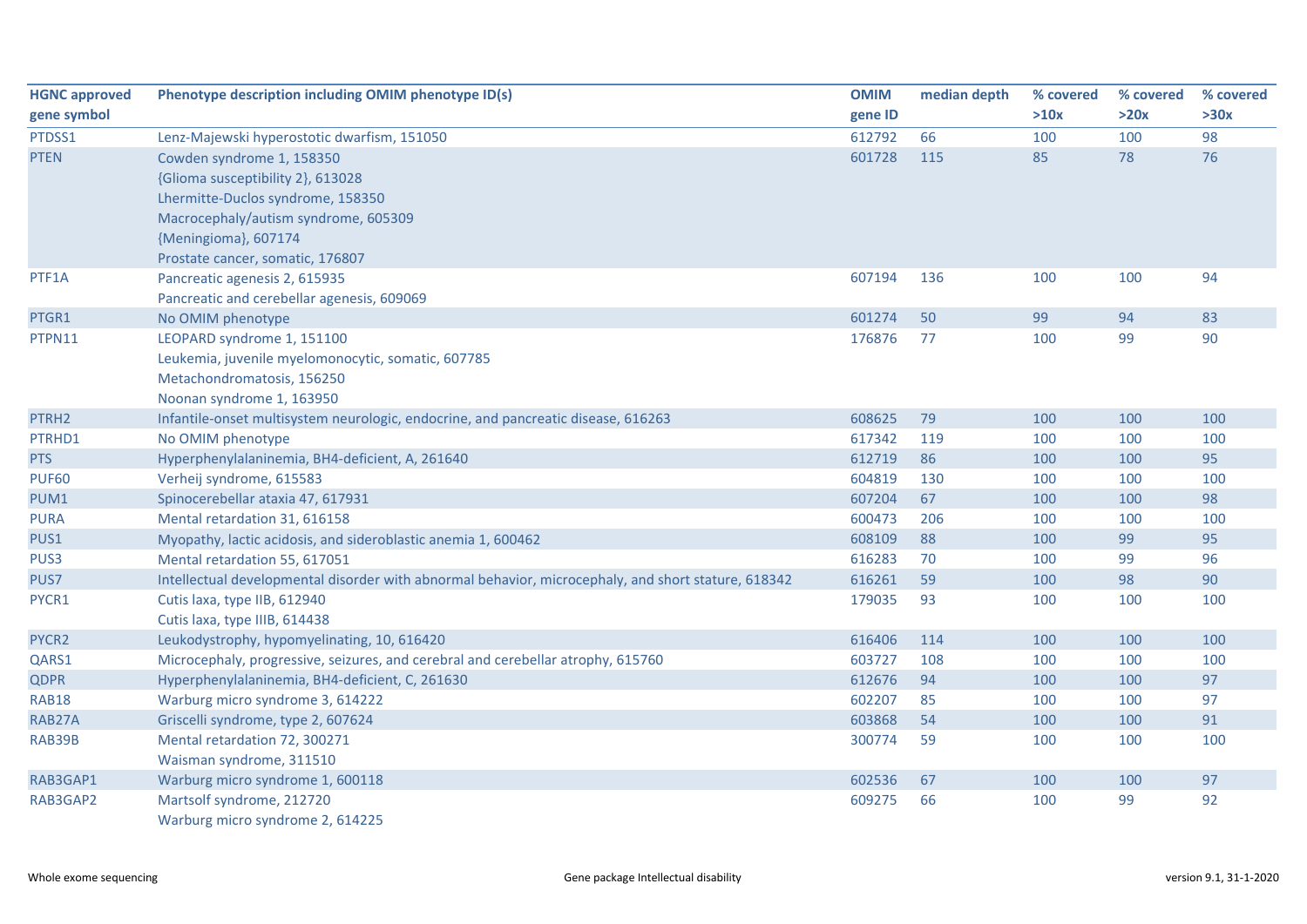| <b>HGNC approved</b> | Phenotype description including OMIM phenotype ID(s)                                      | <b>OMIM</b> | median depth     | % covered | % covered | % covered |
|----------------------|-------------------------------------------------------------------------------------------|-------------|------------------|-----------|-----------|-----------|
| gene symbol          |                                                                                           | gene ID     |                  | >10x      | >20x      | >30x      |
| RAB40AL              | No OMIM phenotype                                                                         | 300405      | 197              | 100       | 100       | 100       |
| RAC1                 | Mental retardation 48, 617751                                                             | 602048      | 84               | 100       | 100       | 97        |
| <b>RAD21</b>         | Cornelia de Lange syndrome 4, 614701                                                      | 606462      | 69               | 100       | 99        | 92        |
|                      | ?Mungan syndrome, 611376                                                                  |             |                  |           |           |           |
| <b>RAD50</b>         | Nijmegen breakage syndrome-like disorder, 613078                                          | 604040      | 98               | 100       | 100       | 98        |
| RAF1                 | Cardiomyopathy, dilated, 1NN, 615916                                                      | 164760      | 78               | 100       | 99        | 95        |
|                      | LEOPARD syndrome 2, 611554                                                                |             |                  |           |           |           |
|                      | Noonan syndrome 5, 611553                                                                 |             |                  |           |           |           |
| RAI1                 | Smith-Magenis syndrome, 182290                                                            | 607642      | 187              | 100       | 100       | 100       |
| <b>RARB</b>          | Microphthalmia, syndromic 12, 615524                                                      | 180220      | 85               | 100       | 100       | 99        |
| RARS2                | Pontocerebellar hypoplasia, type 6, 611523                                                | 611524      | 66               | 100       | 99        | 93        |
| RBBP8                | Jawad syndrome, 251255                                                                    | 604124      | 57               | 100       | 99        | 92        |
|                      | Pancreatic carcinoma, somatic                                                             |             |                  |           |           |           |
|                      | Seckel syndrome 2, 606744                                                                 |             |                  |           |           |           |
| RBFOX1               | No OMIM phenotype                                                                         | 605104      | 116              | 100       | 100       | 99        |
| <b>RBM10</b>         | TARP syndrome, 311900                                                                     | 300080      | 81               | 100       | 96        | 88        |
| <b>RBM28</b>         | ?Alopecia, neurologic defects, and endocrinopathy syndrome, 612079                        | 612074      | 70               | 100       | 100       | 96        |
| <b>RBPJ</b>          | Adams-Oliver syndrome 3, 614814                                                           | 147183      | 77               | 100       | 99        | 89        |
| RCBTB1               | Retinal dystrophy with or without extraocular anomalies, 617175                           | 607867      | 98               | 100       | 100       | 99        |
| <b>RELN</b>          | {Epilepsy, familial temporal lobe, 7}, 616436                                             | 600514      | 74               | 100       | 100       | 97        |
|                      | Lissencephaly 2 (Norman-Roberts type), 257320                                             |             |                  |           |           |           |
| <b>RERE</b>          | Neurodevelopmental disorder with or without anomalies of the brain, eye, or heart, 616975 | 605226      | 65               | 97        | 92        | 86        |
| REV3L                | No OMIM phenotype                                                                         | 602776      | 61               | 100       | 99        | 95        |
| RFT1                 | Congenital disorder of glycosylation, type In, 612015                                     | 611908      | 67               | 100       | 99        | 93        |
| <b>RHEB</b>          | No OMIM phenotype                                                                         | 601293      | 27               | 86        | 60        | 36        |
| RHOBTB2              | Epileptic encephalopathy, early infantile, 64, 618004                                     | 607352      | 151              | 100       | 100       | 99        |
| RIT1                 | Noonan syndrome 8, 615355                                                                 | 609591      | 72               | 100       | 100       | 100       |
| <b>RLIM</b>          | Tonne-Kalscheuer syndrome, 300978                                                         | 300379      | 68               | 100       | 100       | 90        |
| RMND1                | Combined oxidative phosphorylation deficiency 11, 614922                                  | 614917      | 67               | 100       | 100       | 93        |
| <b>RMRP</b>          | Anauxetic dysplasia 1, 607095                                                             | 157660      | No coverage data |           |           |           |
|                      | Cartilage-hair hypoplasia, 250250                                                         |             |                  |           |           |           |
|                      | Metaphyseal dysplasia without hypotrichosis, 250460                                       |             |                  |           |           |           |
| RNASEH2A             | Aicardi-Goutieres syndrome 4, 610333                                                      | 606034      | 109              | 100       | 100       | 100       |
| RNASEH2B             | Aicardi-Goutieres syndrome 2, 610181                                                      | 610326      | 62               | 100       | 98        | 88        |
| RNASEH <sub>2C</sub> | Aicardi-Goutieres syndrome 3, 610329                                                      | 610330      | 323              | 100       | 100       | 100       |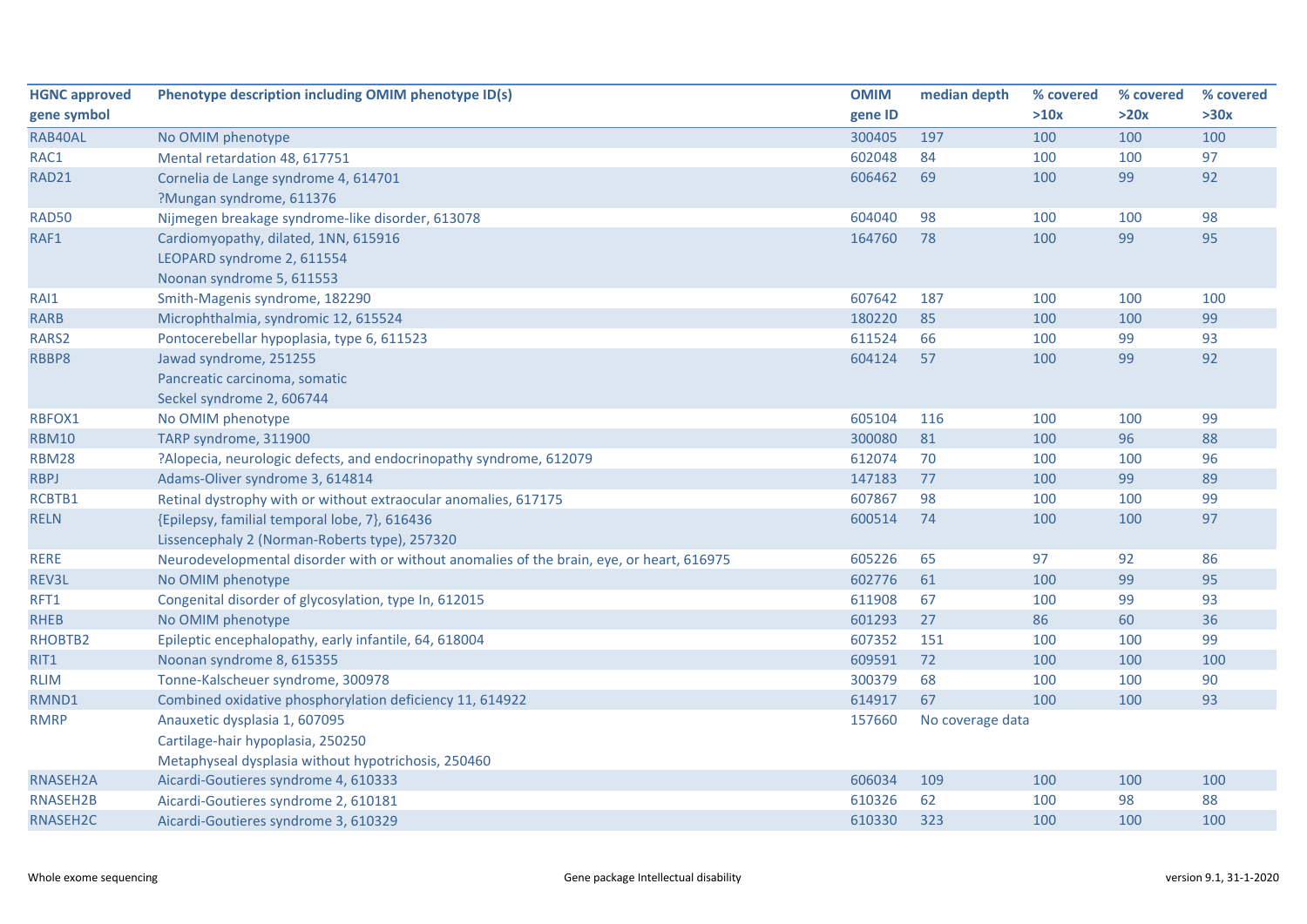| <b>HGNC approved</b> | Phenotype description including OMIM phenotype ID(s)                                                | <b>OMIM</b> | median depth | % covered | % covered | % covered |
|----------------------|-----------------------------------------------------------------------------------------------------|-------------|--------------|-----------|-----------|-----------|
| gene symbol          |                                                                                                     | gene ID     |              | >10x      | >20x      | >30x      |
| RNASET2              | Leukoencephalopathy, cystic, without megalencephaly, 612951                                         | 612944      | 106          | 100       | 100       | 99        |
| <b>RNF113A</b>       | ?Trichothiodystrophy 5, nonphotosensitive, 300953                                                   | 300951      | 107          | 100       | 100       | 100       |
| <b>RNF125</b>        | Tenorio syndrome, 616260                                                                            | 610432      | 94           | 100       | 100       | 100       |
| <b>RNF135</b>        | No OMIM phenotype                                                                                   | 611358      | 83           | 100       | 100       | 99        |
| <b>ROGDI</b>         | Kohlschutter-Tonz syndrome, 226750                                                                  | 614574      | 90           | 100       | 98        | 93        |
| <b>RORA</b>          | Intellectual developmental disorder with or without epilepsy or cerebellar ataxia, 618060           | 600825      | 82           | 100       | 100       | 97        |
| RPGRIP1L             | COACH syndrome, 216360                                                                              | 610937      | 60           | 98        | 96        | 89        |
|                      | Joubert syndrome 7, 611560                                                                          |             |              |           |           |           |
|                      | Meckel syndrome 5, 611561                                                                           |             |              |           |           |           |
| <b>RPL10</b>         | {Autism, susceptibility to 5}, 300847                                                               | 312173      | 83           | 100       | 100       | 100       |
|                      | Mental retardation, syndromic, 35, 300998                                                           |             |              |           |           |           |
| RPS6KA3              | Coffin-Lowry syndrome, 303600                                                                       | 300075      | 46           | 100       | 92        | 70        |
|                      | Mental retardation 19, 300844                                                                       |             |              |           |           |           |
| RSPRY1               | Spondyloepimetaphyseal dysplasia, Faden-Alkuraya type, 616723                                       | 616585      | 76           | 100       | 98        | 90        |
| RTEL1                | Dyskeratosis congenita 4, 615190                                                                    | 608833      | 131          | 100       | 100       | 99        |
|                      | Dyskeratosis congenita 5, 615190                                                                    |             |              |           |           |           |
|                      | Pulmonary fibrosis and/or bone marrow failure, telomere-related, 3, 616373                          |             |              |           |           |           |
| <b>RTTN</b>          | Microcephaly, short stature, and polymicrogyria with seizures, 614833                               | 610436      | 71           | 100       | 99        | 94        |
| <b>RUBCN</b>         | ?Spinocerebellar ataxia 15, 615705                                                                  | 613516      | 85           | 100       | 98        | 96        |
| RUSC <sub>2</sub>    | Mental retardation 61, 617773                                                                       | 611053      | 168          | 100       | 100       | 100       |
| RXYLT1               | Muscular dystrophy-dystroglycanopathy (congenital with brain and eye anomalies), type A, 10, 615041 | 605862      | 90           | 100       | 100       | 94        |
| SALL1                | Townes-Brocks branchiootorenal-like syndrome, 107480                                                | 602218      | 120          | 100       | 100       | 99        |
|                      | Townes-Brocks syndrome 1, 107480                                                                    |             |              |           |           |           |
| SAMHD1               | Aicardi-Goutieres syndrome 5, 612952                                                                | 606754      | 64           | 100       | 99        | 88        |
|                      | ?Chilblain lupus 2, 614415                                                                          |             |              |           |           |           |
| SATB <sub>2</sub>    | Glass syndrome, 612313                                                                              | 608148      | 95           | 100       | 100       | 97        |
| <b>SBDS</b>          | {Aplastic anemia, susceptibility to}, 609135                                                        | 607444      | 79           | 100       | 100       | 99        |
|                      | Shwachman-Diamond syndrome, 260400                                                                  |             |              |           |           |           |
| SC5D                 | Lathosterolosis, 607330                                                                             | 602286      | 88           | 100       | 100       | 100       |
| SCAF4                | No OMIM phenotype                                                                                   | 616023      | 65           | 100       | 98        | 90        |
| SCN1A                | Epilepsy, generalized, with febrile seizures plus, type 2, 604403                                   | 182389      | 92           | 100       | 100       | 99        |
|                      | Epileptic encephalopathy, early infantile, 6 (Dravet syndrome), 607208                              |             |              |           |           |           |
|                      | Febrile seizures, familial, 3A, 604403                                                              |             |              |           |           |           |
|                      | Migraine, familial hemiplegic, 3, 609634                                                            |             |              |           |           |           |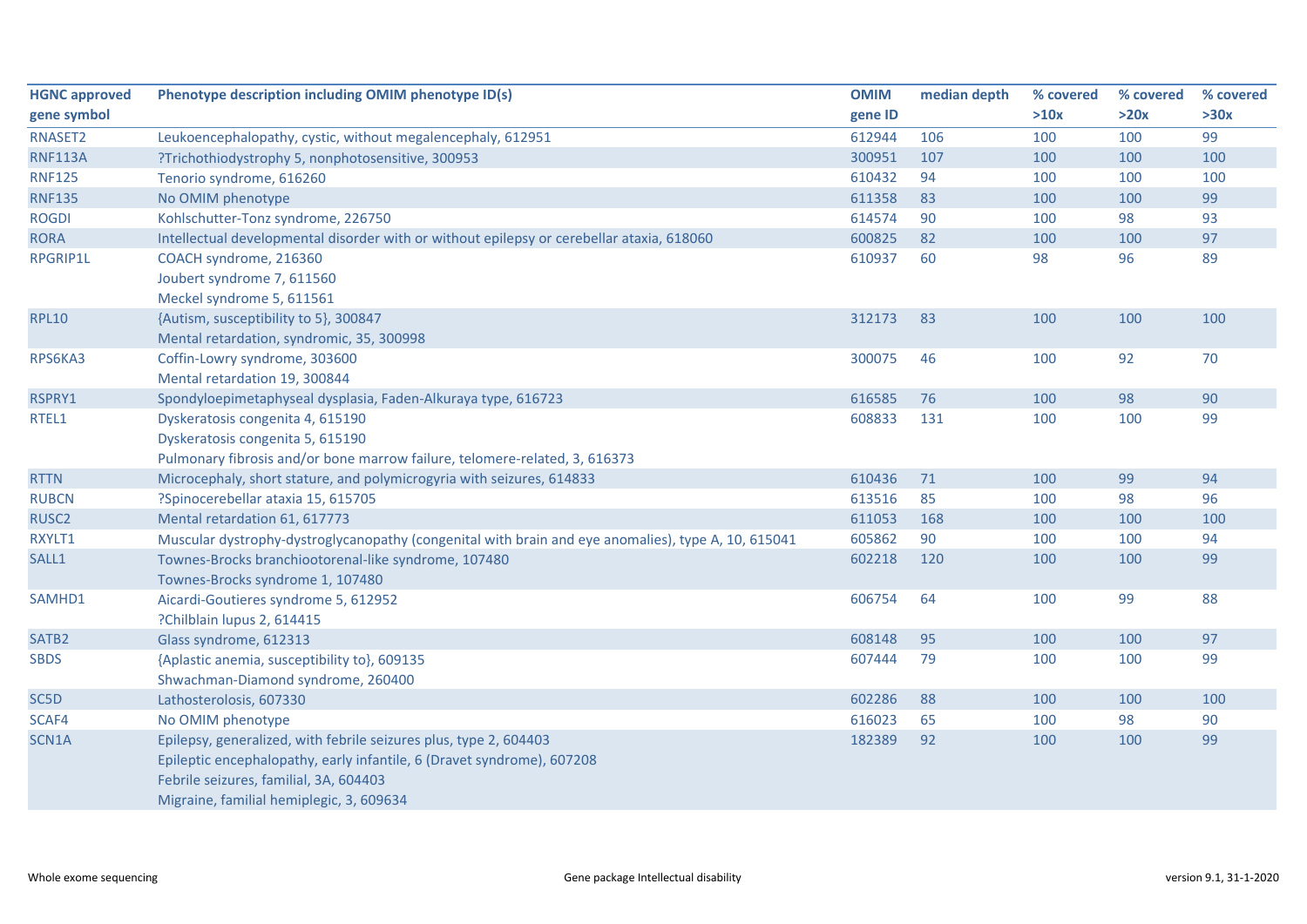| <b>HGNC approved</b> | Phenotype description including OMIM phenotype ID(s)                                       | <b>OMIM</b> | median depth | % covered | % covered | % covered |
|----------------------|--------------------------------------------------------------------------------------------|-------------|--------------|-----------|-----------|-----------|
| gene symbol          |                                                                                            | gene ID     |              | >10x      | >20x      | >30x      |
| SCN1B                | Atrial fibrillation, familial, 13, 615377                                                  | 600235      | 169          | 100       | 97        | 93        |
|                      | Brugada syndrome 5, 612838                                                                 |             |              |           |           |           |
|                      | Cardiac conduction defect, nonspecific, 612838                                             |             |              |           |           |           |
|                      | Epilepsy, generalized, with febrile seizures plus, type 1, 604233                          |             |              |           |           |           |
|                      | Epileptic encephalopathy, early infantile, 52, 617350                                      |             |              |           |           |           |
| SCN <sub>2</sub> A   | Epileptic encephalopathy, early infantile, 11, 613721                                      | 182390      | 95           | 100       | 100       | 97        |
|                      | Seizures, benign familial infantile, 3, 607745                                             |             |              |           |           |           |
| SCN3A                | Epilepsy, familial focal, with variable foci 4, 617935                                     | 182391      | 84           | 100       | 100       | 97        |
|                      | Epileptic encephalopathy, early infantile, 62, 617938                                      |             |              |           |           |           |
| SCN8A                | Cognitive impairment with or without cerebellar ataxia, 614306                             | 600702      | 110          | 100       | 100       | 98        |
|                      | Epileptic encephalopathy, early infantile, 13, 614558                                      |             |              |           |           |           |
|                      | ?Myoclonus, familial, 2, 618364                                                            |             |              |           |           |           |
|                      | Seizures, benign familial infantile, 5, 617080                                             |             |              |           |           |           |
| SCO <sub>1</sub>     | Mitochondrial complex IV deficiency, 220110                                                | 603644      | 99           | 100       | 100       | 99        |
| SCO <sub>2</sub>     | Cardioencephalomyopathy, fatal infantile, due to cytochrome c oxidase deficiency 1, 604377 | 604272      | 125          | 100       | 100       | 100       |
|                      | Myopia 6, 608908                                                                           |             |              |           |           |           |
| <b>SDHA</b>          | Cardiomyopathy, dilated, 1GG, 613642                                                       | 600857      | 134          | 100       | 97        | 91        |
|                      | Leigh syndrome, 256000                                                                     |             |              |           |           |           |
|                      | Mitochondrial respiratory chain complex II deficiency, 252011                              |             |              |           |           |           |
|                      | Paragangliomas 5, 614165                                                                   |             |              |           |           |           |
| SEMA3E               | ?CHARGE syndrome, 214800                                                                   | 608166      | 64           | 100       | 100       | 94        |
| <b>SEPSECS</b>       | Pontocerebellar hypoplasia type 2D, 613811                                                 | 613009      | 78           | 100       | 100       | 96        |
| SERAC1               | 3-methylglutaconic aciduria with deafness, encephalopathy, and Leigh-like syndrome, 614739 | 614725      | 65           | 100       | 99        | 86        |
| SETBP1               | Mental retardation 29, 616078                                                              | 611060      | 102          | 99        | 98        | 97        |
|                      | Schinzel-Giedion midface retraction syndrome, 269150                                       |             |              |           |           |           |
| SETD1A               | No OMIM phenotype                                                                          | 611052      | 135          | 100       | 99        | 98        |
| SETD1B               | No OMIM phenotype                                                                          | 611055      | 150          | 97        | 96        | 95        |
| SETD <sub>2</sub>    | Luscan-Lumish syndrome, 616831                                                             | 612778      | 68           | 100       | 100       | 98        |
| SETD5                | Mental retardation 23, 615761                                                              | 615743      | 85           | 100       | 100       | 98        |
| SF1                  | No OMIM phenotype                                                                          | 601516      | 58           | 90        | 84        | 79        |
| <b>SGSH</b>          | Mucopolysaccharidosis type IIIA (Sanfilippo A), 252900                                     | 605270      | 103          | 100       | 94        | 90        |
| SH3KBP1              | ?Immunodeficiency 61, 300310                                                               | 300374      | 51           | 99        | 89        | 69        |
| SHANK2               | {Autism susceptibility 17}, 613436                                                         | 603290      | 123          | 100       | 99        | 96        |
| SHANK3               | Phelan-McDermid syndrome, 606232                                                           | 606230      | 117          | 99        | 93        | 86        |
|                      | {Schizophrenia 15}, 613950                                                                 |             |              |           |           |           |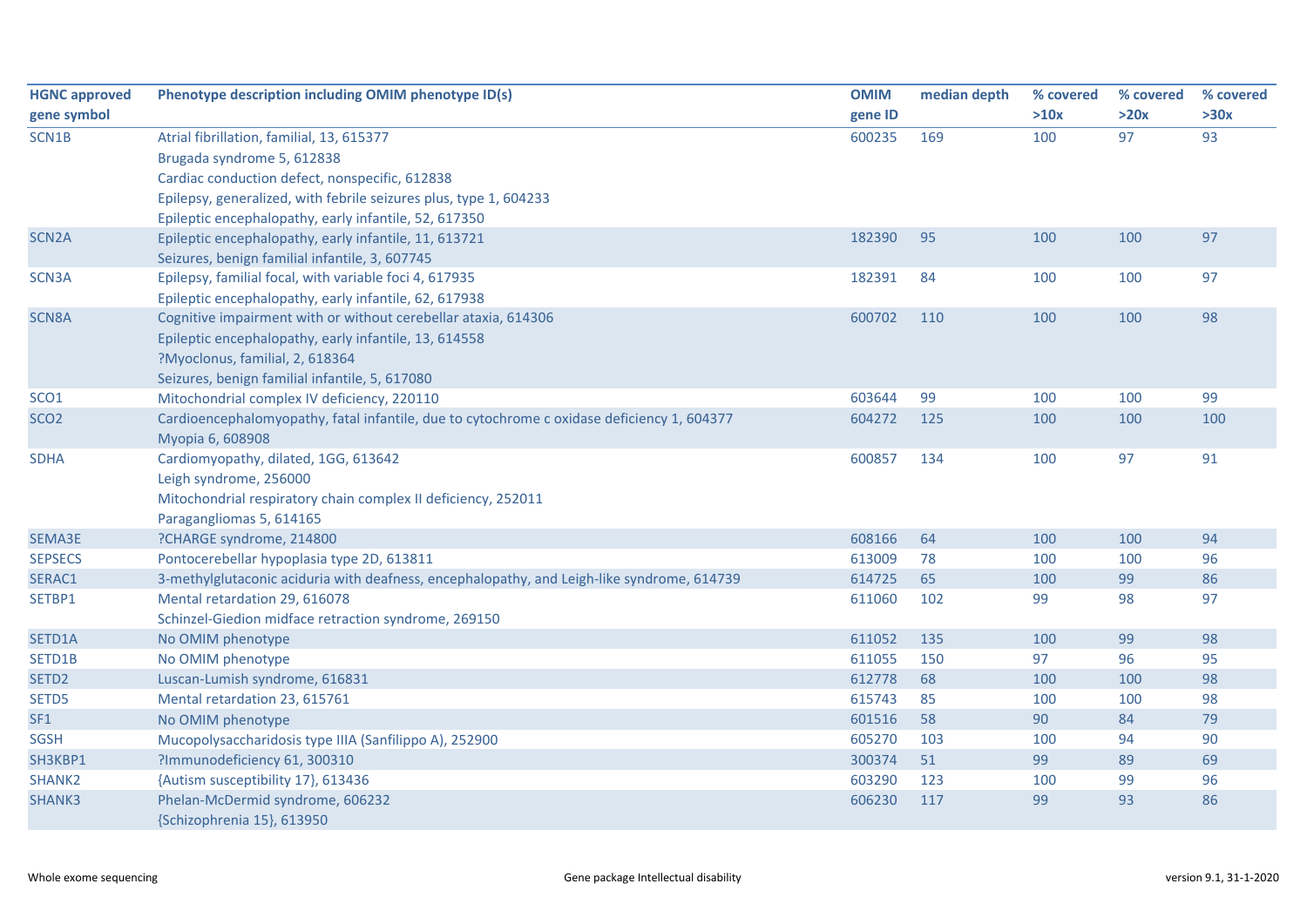| <b>HGNC approved</b> | Phenotype description including OMIM phenotype ID(s)                                               | <b>OMIM</b> | median depth | % covered | % covered | % covered |
|----------------------|----------------------------------------------------------------------------------------------------|-------------|--------------|-----------|-----------|-----------|
| gene symbol          |                                                                                                    | gene ID     |              | >10x      | >20x      | >30x      |
| <b>SHH</b>           | Holoprosencephaly 3, 142945                                                                        | 600725      | 119          | 100       | 100       | 99        |
|                      | Microphthalmia with coloboma 5, 611638                                                             |             |              |           |           |           |
|                      | Schizencephaly, 269160                                                                             |             |              |           |           |           |
|                      | Single median maxillary central incisor, 147250                                                    |             |              |           |           |           |
| SHOC <sub>2</sub>    | Noonan-like syndrome with loose anagen hair, 607721                                                | 602775      | 61           | 100       | 99        | 95        |
| SHROOM4              | Stocco dos Santos X-linked mental retardation syndrome, 300434                                     | 300579      | 70           | 100       | 100       | 97        |
| SIK1                 | Epileptic encephalopathy, early infantile, 30, 616341                                              | 605705      | 125          | 100       | 100       | 99        |
| SIL1                 | Marinesco-Sjogren syndrome, 248800                                                                 | 608005      | 100          | 100       | 100       | 100       |
| SIN3A                | Witteveen-Kolk syndrome, 613406                                                                    | 607776      | 67           | 100       | 100       | 97        |
| SIX <sub>3</sub>     | Holoprosencephaly 2, 157170                                                                        | 603714      | 158          | 100       | 100       | 96        |
|                      | Schizencephaly, 269160                                                                             |             |              |           |           |           |
| <b>SKI</b>           | Shprintzen-Goldberg syndrome, 182212                                                               | 164780      | 123          | 100       | 100       | 99        |
| <b>SLC12A6</b>       | Agenesis of the corpus callosum with peripheral neuropathy, 218000                                 | 604878      | 67           | 100       | 99        | 94        |
| <b>SLC13A5</b>       | Epileptic encephalopathy, early infantile, 25, 615905                                              | 608305      | 126          | 100       | 100       | 98        |
| <b>SLC16A2</b>       | Allan-Herndon-Dudley syndrome, 300523                                                              | 300095      | 75           | 100       | 100       | 95        |
| <b>SLC17A5</b>       | Salla disease, 604369                                                                              | 604322      | 86           | 100       | 100       | 97        |
|                      | Sialic acid storage disorder, infantile, 269920                                                    |             |              |           |           |           |
| <b>SLC19A3</b>       | Thiamine metabolism dysfunction syndrome 2 (biotin- or thiamine-responsive encephalopathy type 2), | 606152      | 73           | 100       | 100       | 98        |
|                      | 607483                                                                                             |             |              |           |           |           |
| SLC1A1               | Dicarboxylic aminoaciduria, 222730                                                                 | 133550      | 93           | 100       | 100       | 98        |
|                      | {?Schizophrenia susceptibility 18}, 615232                                                         |             |              |           |           |           |
| SLC1A2               | Epileptic encephalopathy, early infantile, 41, 617105                                              | 600300      | 68           | 100       | 100       | 98        |
| SLC1A4               | Spastic tetraplegia, thin corpus callosum, and progressive microcephaly, 616657                    | 600229      | 136          | 100       | 100       | 100       |
| <b>SLC25A12</b>      | Epileptic encephalopathy, early infantile, 39, 612949                                              | 603667      | 88           | 100       | 100       | 97        |
| <b>SLC25A15</b>      | Hyperornithinemia-hyperammonemia-homocitrullinemia syndrome, 238970                                | 603861      | 132          | 100       | 100       | 98        |
| <b>SLC25A19</b>      | Microcephaly, Amish type, 607196                                                                   | 606521      | 105          | 100       | 100       | 100       |
|                      | Thiamine metabolism dysfunction syndrome 4 (progressive polyneuropathy type), 613710               |             |              |           |           |           |
| <b>SLC25A22</b>      | Epileptic encephalopathy, early infantile, 3, 609304                                               | 609302      | 122          | 100       | 100       | 100       |
| SLC2A1               | Dystonia 9, 601042                                                                                 | 138140      | 127          | 100       | 100       | 100       |
|                      | {Epilepsy, idiopathic generalized, susceptibility to, 12}, 614847                                  |             |              |           |           |           |
|                      | GLUT1 deficiency syndrome 1, infantile onset, severe, 606777                                       |             |              |           |           |           |
|                      | GLUT1 deficiency syndrome 2, childhood onset, 612126                                               |             |              |           |           |           |
|                      | Stomatin-deficient cryohydrocytosis with neurologic defects, 608885                                |             |              |           |           |           |
| <b>SLC33A1</b>       | Congenital cataracts, hearing loss, and neurodegeneration, 614482                                  | 603690      | 68           | 100       | 98        | 86        |
|                      | Spastic paraplegia 42, 612539                                                                      |             |              |           |           |           |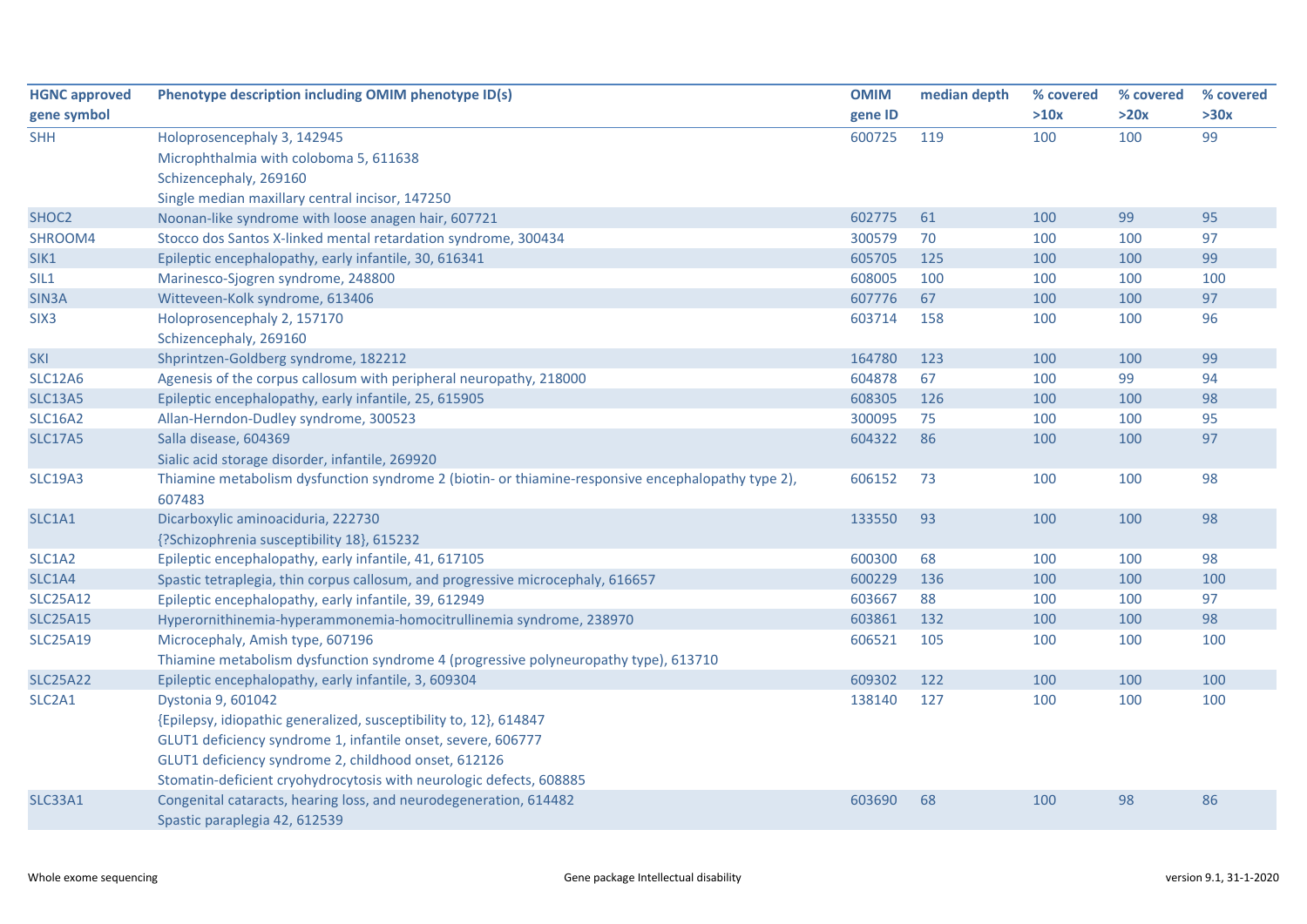| <b>HGNC approved</b> | Phenotype description including OMIM phenotype ID(s)                      | <b>OMIM</b> | median depth | % covered | % covered | % covered |
|----------------------|---------------------------------------------------------------------------|-------------|--------------|-----------|-----------|-----------|
| gene symbol          |                                                                           | gene ID     |              | >10x      | >20x      | >30x      |
| <b>SLC35A1</b>       | Congenital disorder of glycosylation, type IIf, 603585                    | 605634      | 66           | 100       | 100       | 97        |
| <b>SLC35A2</b>       | Congenital disorder of glycosylation, type IIm, 300896, Somatic mosaicism | 314375      | 75           | 100       | 100       | 99        |
| <b>SLC35A3</b>       | ?Arthrogryposis, mental retardation, and seizures, 615553                 | 605632      | 73           | 100       | 99        | 92        |
| <b>SLC35C1</b>       | Congenital disorder of glycosylation, type IIc, 266265                    | 605881      | 146          | 100       | 100       | 100       |
| <b>SLC39A12</b>      | No OMIM phenotype                                                         | 608734      | 56           | 100       | 97        | 87        |
| <b>SLC39A8</b>       | Congenital disorder of glycosylation, type IIn, 616721                    | 608732      | 83           | 100       | 99        | 95        |
| SLC4A4               | Renal tubular acidosis, proximal, with ocular abnormalities, 604278       | 603345      | 61           | 100       | 100       | 97        |
| SLC6A1               | Myoclonic-atonic epilepsy, 616421                                         | 137165      | 115          | 100       | 100       | 100       |
| <b>SLC6A17</b>       | Mental retardation 48, 616269                                             | 610299      | 119          | 100       | 100       | 100       |
| SLC6A3               | {Nicotine dependence, protection against}, 188890                         | 126455      | 102          | 100       | 100       | 100       |
|                      | Parkinsonism-dystonia, infantile, 1, 613135                               |             |              |           |           |           |
| SLC6A8               | Cerebral creatine deficiency syndrome 1, 300352                           | 300036      | 103          | 100       | 98        | 95        |
| SLC7A7               | Lysinuric protein intolerance, 222700                                     | 603593      | 79           | 100       | 100       | 97        |
| SLC9A6               | Mental retardation syndromic, Christianson type, 300243                   | 300231      | 64           | 100       | 96        | 84        |
| SMAD4                | Juvenile polyposis/hereditary hemorrhagic telangiectasia syndrome, 175050 | 600993      | 79           | 100       | 100       | 98        |
|                      | Myhre syndrome, 139210                                                    |             |              |           |           |           |
|                      | Pancreatic cancer, somatic, 260350                                        |             |              |           |           |           |
|                      | Polyposis, juvenile intestinal, 174900                                    |             |              |           |           |           |
| SMARCA2              | Nicolaides-Baraitser syndrome, 601358                                     | 600014      | 94           | 98        | 98        | 96        |
| SMARCA4              | Coffin-Siris syndrome 4, 614609                                           | 603254      | 127          | 100       | 100       | 100       |
|                      | {Rhabdoid tumor predisposition syndrome 2}, 613325                        |             |              |           |           |           |
| SMARCB1              | Coffin-Siris syndrome 3, 614608                                           | 601607      | 130          | 100       | 100       | 99        |
|                      | {Rhabdoid tumor predisposition syndrome 1}, 609322                        |             |              |           |           |           |
|                      | Rhabdoid tumors, somatic, 609322                                          |             |              |           |           |           |
|                      | {Schwannomatosis-1, susceptibility to}, 162091                            |             |              |           |           |           |
| SMARCC <sub>2</sub>  | Coffin-Siris syndrome 8, 618362                                           | 601734      | 74           | 100       | 100       | 94        |
| SMARCE1              | Coffin-Siris syndrome 5, 616938                                           | 603111      | 57           | 100       | 100       | 93        |
|                      | {Meningioma, familial, susceptibility to}, 607174                         |             |              |           |           |           |
| SMC1A                | Cornelia de Lange syndrome 2, 300590                                      | 300040      | 71           | 100       | 100       | 97        |
| SMC <sub>3</sub>     | Cornelia de Lange syndrome 3, 610759                                      | 606062      | 69           | 100       | 97        | 88        |
| SMOC1                | Microphthalmia with limb anomalies, 206920                                | 608488      | 106          | 100       | 100       | 97        |
| SMPD1                | Niemann-Pick disease, type A, 257200                                      | 607608      | 131          | 100       | 100       | 99        |
|                      | Niemann-Pick disease, type B, 607616                                      |             |              |           |           |           |
| SMPD4                | No OMIM phenotype                                                         | 610457      | 112          | 100       | 100       | 98        |
| <b>SMS</b>           | Mental retardation, Snyder-Robinson type, 309583                          | 300105      | 42           | 95        | 89        | 68        |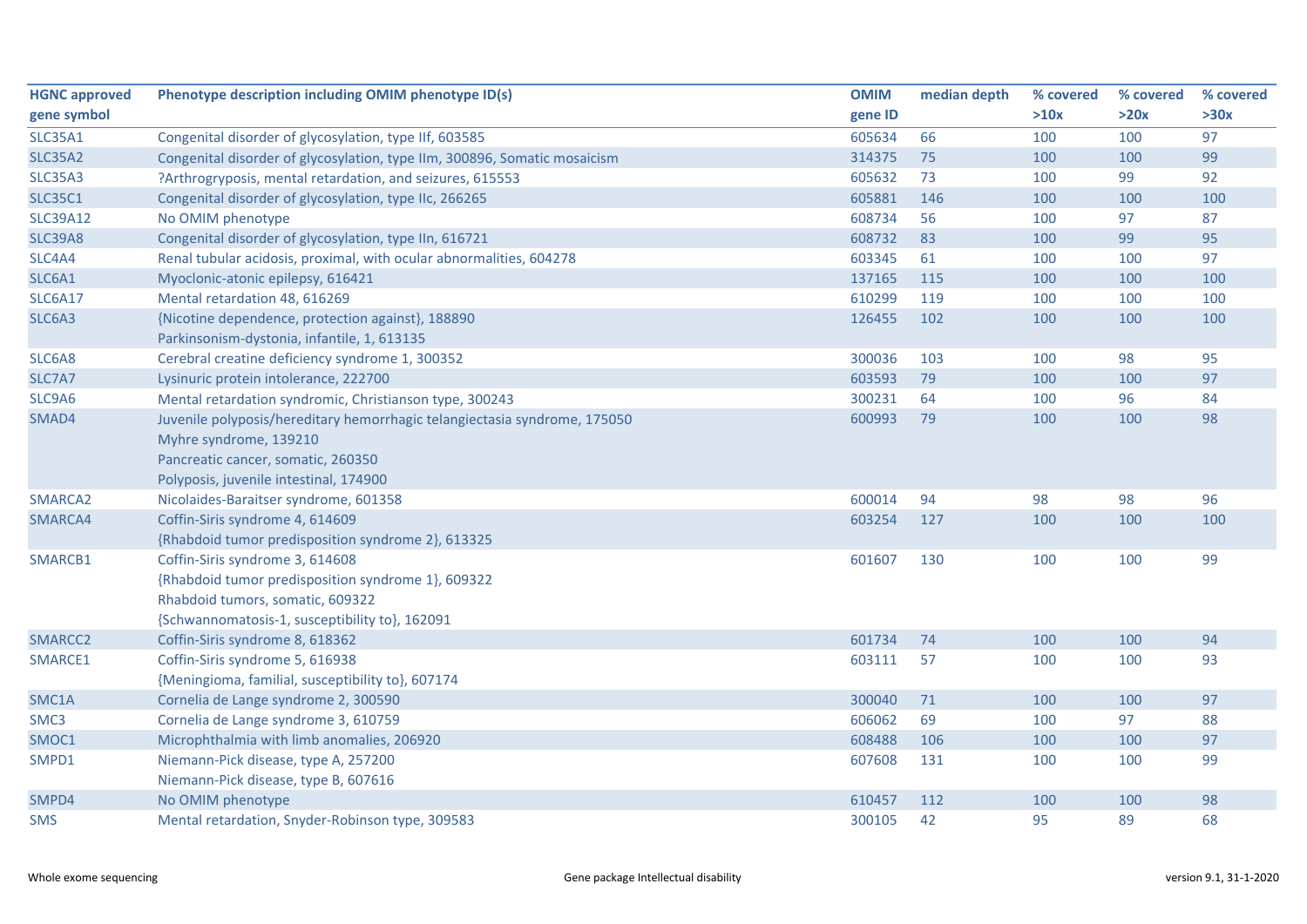| <b>HGNC approved</b> | Phenotype description including OMIM phenotype ID(s)                                       | <b>OMIM</b> | median depth | % covered | % covered | % covered |
|----------------------|--------------------------------------------------------------------------------------------|-------------|--------------|-----------|-----------|-----------|
| gene symbol          |                                                                                            | gene ID     |              | >10x      | >20x      | >30x      |
| SNAP25               | ?Myasthenic syndrome, congenital, 18, 616330                                               | 600322      | 84           | 100       | 100       | 98        |
| SNAP29               | Cerebral dysgenesis, neuropathy, ichthyosis, and palmoplantar keratoderma syndrome, 609528 | 604202      | 148          | 100       | 100       | 100       |
| SNIP1                | Psychomotor retardation, epilepsy, and craniofacial dysmorphism, 614501                    | 608241      | 100          | 100       | 100       | 100       |
| SNRNP70              | No OMIM phenotype                                                                          | 180740      | 102          | 100       | 100       | 98        |
| <b>SNRPN</b>         | Prader-Willi syndrome, 176270                                                              | 182279      | 96           | 100       | 100       | 100       |
| <b>SNX14</b>         | Spinocerebellar ataxia 20, 616354                                                          | 616105      | 64           | 100       | 99        | 91        |
| SOBP                 | Mental retardation, anterior maxillary protrusion, and strabismus, 613671                  | 613667      | 165          | 100       | 98        | 95        |
| SON                  | ZTTK syndrome, 617140                                                                      | 182465      | 85           | 99        | 96        | 90        |
| SOS1                 | ?Fibromatosis, gingival, 1, 135300                                                         | 182530      | 71           | 100       | 100       | 95        |
|                      | Noonan syndrome 4, 610733                                                                  |             |              |           |           |           |
| SOS <sub>2</sub>     | Noonan syndrome 9, 616559                                                                  | 601247      | 75           | 100       | 99        | 95        |
| <b>SOX10</b>         | PCWH syndrome, 609136                                                                      | 602229      | 72           | 100       | 97        | 89        |
|                      | Waardenburg syndrome, type 2E, with or without neurologic involvement, 611584              |             |              |           |           |           |
|                      | Waardenburg syndrome, type 4C, 613266                                                      |             |              |           |           |           |
| <b>SOX11</b>         | Coffin-Siris syndrome 9, 615866                                                            | 600898      | 176          | 100       | 100       | 100       |
| SOX <sub>2</sub>     | Microphthalmia, syndromic 3, 206900                                                        | 184429      | 183          | 100       | 100       | 100       |
|                      | Optic nerve hypoplasia and abnormalities of the central nervous system, 206900             |             |              |           |           |           |
| SOX3                 | Mental retardation, with isolated growth hormone deficiency, 300123                        | 313430      | 64           | 100       | 95        | 89        |
|                      | Panhypopituitarism, 312000                                                                 |             |              |           |           |           |
| SOX <sub>5</sub>     | Lamb-Shaffer syndrome, 616803                                                              | 604975      | 78           | 100       | 100       | 96        |
| <b>SPAST</b>         | Spastic paraplegia 4, 182601                                                               | 604277      | 64           | 100       | 100       | 94        |
| SPATA5               | Epilepsy, hearing loss, and mental retardation syndrome, 616577                            | 613940      | 68           | 100       | 100       | 97        |
| <b>SPG11</b>         | Amyotrophic lateral sclerosis 5, juvenile, 602099                                          | 610844      | 84           | 100       | 100       | 97        |
|                      | Charcot-Marie-Tooth disease, axonal, type 2X, 616668                                       |             |              |           |           |           |
|                      | Spastic paraplegia 11, 604360                                                              |             |              |           |           |           |
| SPOCK1               | No OMIM phenotype                                                                          | 602264      | 107          | 100       | 100       | 97        |
| SPRED1               | Legius syndrome, 611431                                                                    | 609291      | 57           | 100       | 98        | 92        |
| SPTAN1               | Epileptic encephalopathy, early infantile, 5, 613477                                       | 182810      | 95           | 100       | 100       | 98        |
| SPTBN2               | Spinocerebellar ataxia 5, 600224                                                           | 604985      | 121          | 100       | 100       | 100       |
|                      | Spinocerebellar ataxia 14, 615386                                                          |             |              |           |           |           |
| <b>SRCAP</b>         | Floating-Harbor syndrome, 136140                                                           | 611421      | 139          | 100       | 100       | 100       |
| SRD5A3               | Congenital disorder of glycosylation, type Iq, 612379                                      | 611715      | 111          | 100       | 100       | 96        |
|                      | Kahrizi syndrome, 612713                                                                   |             |              |           |           |           |
| SRPX2                | ?Rolandic epilepsy, mental retardation, and speech dyspraxia, 300643                       | 300642      | 59           | 100       | 99        | 95        |
| SSR4                 | Congenital disorder of glycosylation, type Iy, 300934                                      | 300090      | 76           | 100       | 100       | 99        |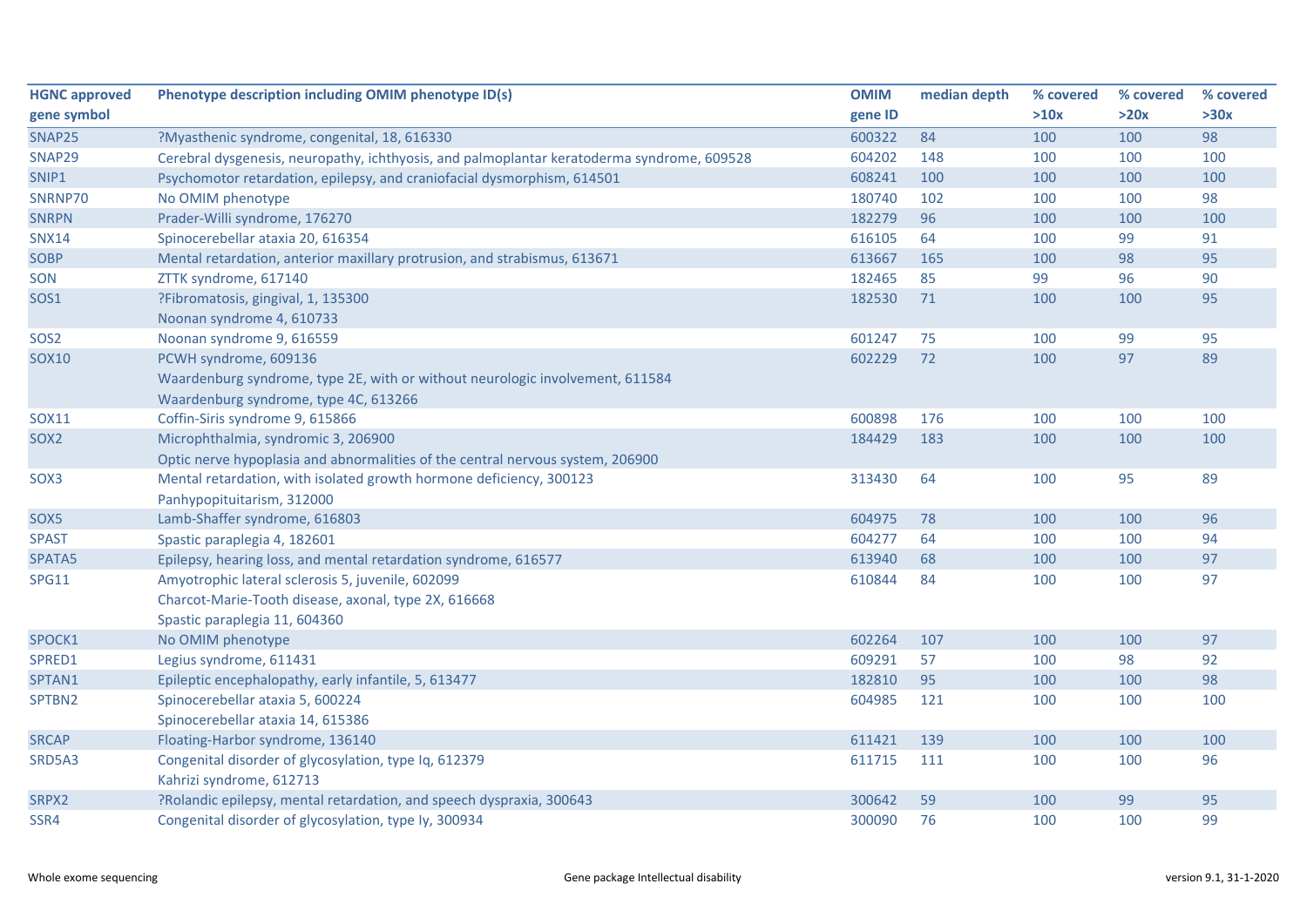| <b>HGNC approved</b> | Phenotype description including OMIM phenotype ID(s)                                                 | <b>OMIM</b> | median depth | % covered | % covered | % covered |
|----------------------|------------------------------------------------------------------------------------------------------|-------------|--------------|-----------|-----------|-----------|
| gene symbol          |                                                                                                      | gene ID     |              | >10x      | >20x      | >30x      |
| ST3GAL3              | ?Epileptic encephalopathy, early infantile, 15, 615006                                               | 606494      | 79           | 100       | 100       | 96        |
|                      | Mental retardation 12, 611090                                                                        |             |              |           |           |           |
| ST3GAL5              | Salt and pepper developmental regression syndrome, 609056                                            | 604402      | 55           | 99        | 92        | 84        |
| STAG1                | Mental retardation 47, 617635                                                                        | 604358      | 49           | 100       | 98        | 83        |
| <b>STAMBP</b>        | Microcephaly-capillary malformation syndrome, 614261                                                 | 606247      | 72           | 100       | 100       | 97        |
| <b>STIL</b>          | Microcephaly 7, primary, 612703                                                                      | 181590      | 65           | 100       | 100       | 97        |
| STRA6                | Microphthalmia, isolated, with coloboma 8, 601186                                                    | 610745      | 98           | 100       | 100       | 100       |
|                      | Microphthalmia, syndromic 9, 601186                                                                  |             |              |           |           |           |
| <b>STRADA</b>        | Polyhydramnios, megalencephaly, and symptomatic epilepsy, 611087                                     | 608626      | 96           | 100       | 100       | 98        |
| STT3A                | ?Congenital disorder of glycosylation, type Iw, 615596                                               | 601134      | 63           | 100       | 100       | 98        |
| STT3B                | ?Congenital disorder of glycosylation, type Ix, 615597                                               | 608605      | 90           | 100       | 100       | 97        |
| STX1B                | Generalized epilepsy with febrile seizures plus, type 9, 616172                                      | 601485      | 131          | 100       | 100       | 99        |
| STXBP1               | Epileptic encephalopathy, early infantile, 4, 612164                                                 | 602926      | 76           | 100       | 100       | 99        |
| SUCLA <sub>2</sub>   | Mitochondrial DNA depletion syndrome 5 (encephalomyopathic with or without methylmalonic aciduria),  | 603921      | 56           | 100       | 97        | 86        |
|                      | 612073                                                                                               |             |              |           |           |           |
| SUCLG1               | Mitochondrial DNA depletion syndrome 9 (encephalomyopathic type with methylmalonic aciduria), 245400 | 611224      | 88           | 100       | 100       | 100       |
| <b>SUCO</b>          | No OMIM phenotype                                                                                    | No ID       | 62           | 100       | 99        | 94        |
| SUMF1                | Multiple sulfatase deficiency, 272200                                                                | 607939      | 88           | 100       | 100       | 99        |
| <b>SUOX</b>          | Sulfite oxidase deficiency, 272300                                                                   | 606887      | 136          | 100       | 100       | 100       |
| SURF1                | Charcot-Marie-Tooth disease, type 4K, 616684                                                         | 185620      | 88           | 94        | 89        | 87        |
|                      | Leigh syndrome, due to COX IV deficiency, 256000                                                     |             |              |           |           |           |
| <b>SUZ12</b>         | No OMIM phenotype                                                                                    | 606245      | 69           | 100       | 98        | 92        |
| SYN1                 | Epilepsy, with variable learning disabilities and behavior disorders, 300491 dominant                | 313440      | 60           | 100       | 99        | 85        |
| <b>SYNCRIP</b>       | No OMIM phenotype                                                                                    | 616686      | 66           | 97        | 89        | 76        |
| SYNE1                | Arthrogryposis multiplex congenita, myogenic type, 618484                                            | 608441      | 77           | 100       | 100       | 97        |
|                      | Emery-Dreifuss muscular dystrophy 4, 612998                                                          |             |              |           |           |           |
|                      | Spinocerebellar ataxia 8, 610743                                                                     |             |              |           |           |           |
| SYNGAP1              | Mental retardation 5, 612621                                                                         | 603384      | 158          | 98        | 98        | 98        |
| <b>SYP</b>           | Mental retardation 96, 300802                                                                        | 313475      | 69           | 100       | 100       | 98        |
| SYT1                 | Baker-Gordon syndrome, 618218                                                                        | 185605      | 98           | 100       | 100       | 99        |
| <b>SYT14</b>         | ?Spinocerebellar ataxia 11, 614229                                                                   | 610949      | 61           | 100       | 95        | 86        |
| SZT <sub>2</sub>     | Epileptic encephalopathy, early infantile, 18, 615476                                                | 615463      | 117          | 100       | 100       | 100       |
| TAF1                 | Dystonia-Parkinsonism, 314250                                                                        | 313650      | 54           | 100       | 97        | 87        |
|                      | Mental retardation, syndromic 33, 300966                                                             |             |              |           |           |           |
| TAF <sub>2</sub>     | Mental retardation 40, 615599                                                                        | 604912      | 64           | 100       | 99        | 92        |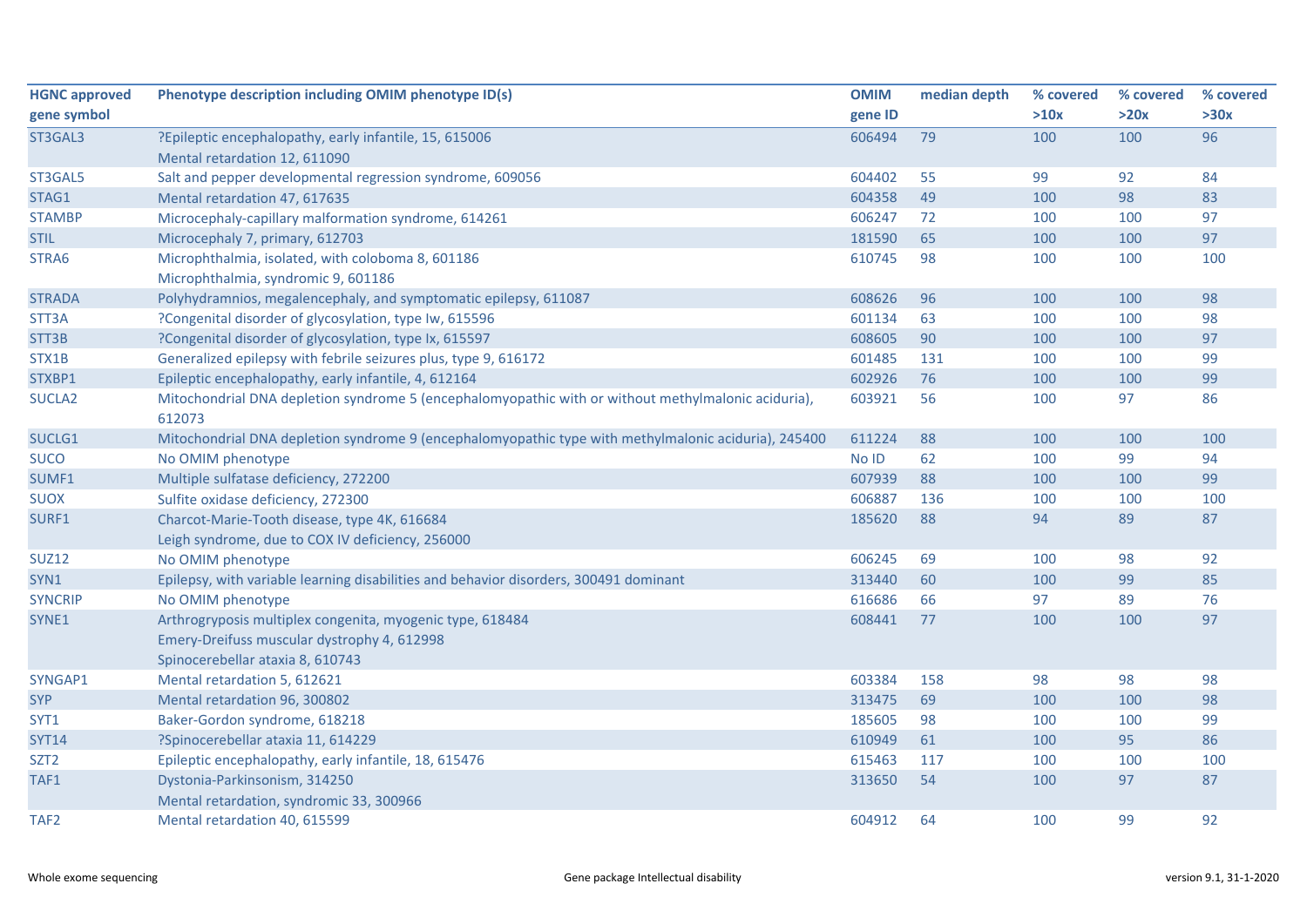| <b>HGNC approved</b> | Phenotype description including OMIM phenotype ID(s)                                           | <b>OMIM</b> | median depth | % covered | % covered | % covered |
|----------------------|------------------------------------------------------------------------------------------------|-------------|--------------|-----------|-----------|-----------|
| gene symbol          |                                                                                                | gene ID     |              | >10x      | >20x      | >30x      |
| <b>TAT</b>           | Tyrosinemia, type II, 276600                                                                   | 613018      | 65           | 100       | 100       | 98        |
| <b>TBC1D20</b>       | Warburg micro syndrome 4, 615663                                                               | 611663      | 74           | 100       | 93        | 93        |
| <b>TBC1D24</b>       | DOORS syndrome, 220500                                                                         | 613577      | 158          | 100       | 100       | 100       |
|                      | Deafness 86, 614617                                                                            |             |              |           |           |           |
|                      | Deafness 65, 616044                                                                            |             |              |           |           |           |
|                      | Epilepsy, rolandic, with proxysmal exercise-induce dystonia and writer's cramp, 608105         |             |              |           |           |           |
|                      | Epileptic encephalopathy, early infantile, 16, 615338                                          |             |              |           |           |           |
|                      | Myoclonic epilepsy, infantile, familial, 605021                                                |             |              |           |           |           |
| <b>TBC1D7</b>        | Macrocephaly/megalencephaly syndrome, 248000                                                   | 612655      | 55           | 100       | 98        | 85        |
| <b>TBCD</b>          | Encephalopathy, progressive, early-onset, with brain atrophy and thin corpus callosum, 617193  | 604649      | 104          | 100       | 99        | 96        |
| <b>TBCE</b>          | Encephalopathy, progressive, with amyotrophy and optic atrophy, 617207                         | 604934      | 59           | 100       | 97        | 88        |
|                      | Hypoparathyroidism-retardation-dysmorphism syndrome, 241410                                    |             |              |           |           |           |
|                      | Kenny-Caffey syndrome, type 1, 244460                                                          |             |              |           |           |           |
| <b>TBCK</b>          | Hypotonia, infantile, with psychomotor retardation and characteristic facies 3, 616900         | 616899      | 53           | 100       | 99        | 91        |
| TBL1XR1              | Mental retardation 41, 616944                                                                  | 608628      | 71           | 100       | 98        | 90        |
|                      | Pierpont syndrome, 602342                                                                      |             |              |           |           |           |
| <b>TBP</b>           | {Parkinson disease, susceptibility to}, 168600                                                 | 600075      | 80           | 100       | 100       | 96        |
|                      | Spinocerebellar ataxia 17, 607136                                                              |             |              |           |           |           |
| TBR1                 | Intellectual developmental disorder with autism and speech delay, 606053                       | 604616      | 148          | 100       | 100       | 99        |
| TBX1                 | Conotruncal anomaly face syndrome, 217095                                                      | 602054      | 94           | 94        | 85        | 80        |
|                      | DiGeorge syndrome, 188400                                                                      |             |              |           |           |           |
|                      | Tetralogy of Fallot, 187500                                                                    |             |              |           |           |           |
|                      | Velocardiofacial syndrome, 192430                                                              |             |              |           |           |           |
| <b>TCF12</b>         | Craniosynostosis 3, 615314                                                                     | 600480      | 72           | 100       | 100       | 98        |
| <b>TCF20</b>         | Developmental delay with variable intellectual impairment and behavioral abnormalities, 618430 | 603107      | 107          | 100       | 100       | 100       |
| TCF4                 | Corneal dystrophy, Fuchs endothelial, 3, 613267                                                | 602272      | 73           | 100       | 100       | 96        |
|                      | Pitt-Hopkins syndrome, 610954                                                                  |             |              |           |           |           |
| TCF7L2               | {Diabetes mellitus, type 2, susceptibility to}, 125853                                         | 602228      | 110          | 100       | 100       | 97        |
| TCN <sub>2</sub>     | Transcobalamin II deficiency, 275350                                                           | 613441      | 118          | 100       | 100       | 100       |
| TCTN3                | Joubert syndrome 18, 614815                                                                    | 613847      | 66           | 100       | 100       | 97        |
|                      | Orofaciodigital syndrome IV, 258860                                                            |             |              |           |           |           |
| TDP2                 | Spinocerebellar ataxia 23, 616949                                                              | 605764      | 120          | 100       | 100       | 99        |
| TECPR2               | Spastic paraplegia 49, 615031                                                                  | 615000      | 102          | 100       | 100       | 99        |
| <b>TECR</b>          | Mental retardation 14, 614020                                                                  | 610057      | 140          | 100       | 100       | 100       |
| TELO <sub>2</sub>    | You-Hoover-Fong syndrome, 616954                                                               | 611140      | 108          | 100       | 97        | 93        |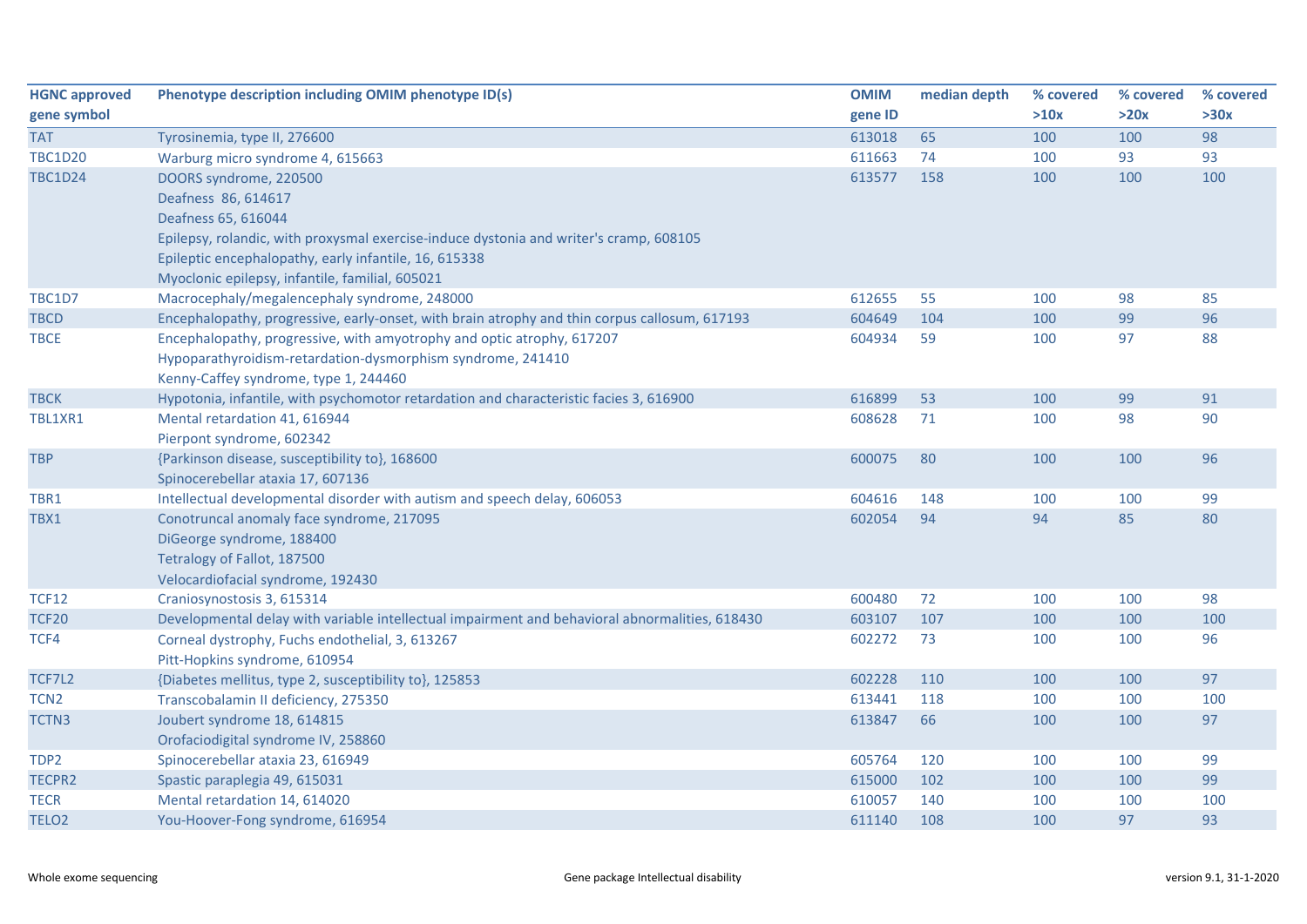| <b>HGNC approved</b> | Phenotype description including OMIM phenotype ID(s)                                  | <b>OMIM</b> | median depth | % covered | % covered | % covered |
|----------------------|---------------------------------------------------------------------------------------|-------------|--------------|-----------|-----------|-----------|
| gene symbol          |                                                                                       | gene ID     |              | >10x      | >20x      | >30x      |
| TFAP2A               | Branchiooculofacial syndrome, 113620                                                  | 107580      | 95           | 100       | 100       | 100       |
| TGFBR1               | Loeys-Dietz syndrome 1, 609192                                                        | 190181      | 171          | 94        | 93        | 93        |
|                      | {Multiple self-healing squamous epithelioma, susceptibility to}, 132800               |             |              |           |           |           |
| TGFBR2               | Colorectal cancer, hereditary nonpolyposis, type 6, 614331                            | 190182      | 210          | 100       | 100       | 100       |
|                      | Esophageal cancer, somatic, 133239                                                    |             |              |           |           |           |
|                      | Loeys-Dietz syndrome 2, 610168                                                        |             |              |           |           |           |
| TGIF1                | Holoprosencephaly 4, 142946                                                           | 602630      | 152          | 100       | 100       | 100       |
| <b>TH</b>            | Segawa syndrome, recessive, 605407                                                    | 191290      | 93           | 100       | 99        | 94        |
| THOC <sub>2</sub>    | Mental retardation 12/35, 300957                                                      | 300395      | 43           | 100       | 94        | 72        |
| THOC6                | Beaulieu-Boycott-Innes syndrome, 613680                                               | 615403      | 210          | 100       | 100       | 100       |
| <b>THRB</b>          | Thyroid hormone resistance, 188570                                                    | 190160      | 88           | 100       | 100       | 99        |
|                      | Thyroid hormone resistance, 274300                                                    |             |              |           |           |           |
|                      | Thyroid hormone resistance, selective pituitary, 145650                               |             |              |           |           |           |
| <b>TIMM8A</b>        | Mohr-Tranebjaerg syndrome, 304700                                                     | 300356      | 138          | 100       | 100       | 100       |
| TINF <sub>2</sub>    | Dyskeratosis congenita 3, 613990                                                      | 604319      | 155          | 100       | 100       | 100       |
|                      | Revesz syndrome, 268130                                                               |             |              |           |           |           |
| TLK <sub>2</sub>     | Mental retardation 57, 618050                                                         | 608439      | 55           | 97        | 82        | 66        |
| <b>TM4SF20</b>       | {Specific language impairment 5}, 615432                                              | 615404      | 58           | 100       | 100       | 96        |
| TMCO1                | Craniofacial dysmorphism, skeletal anomalies, and mental retardation syndrome, 213980 | 614123      | 108          | 100       | 100       | 96        |
| <b>TMEM165</b>       | Congenital disorder of glycosylation, type IIk, 614727                                | 614726      | 108          | 100       | 100       | 100       |
| <b>TMEM231</b>       | Joubert syndrome 20, 614970                                                           | 614949      | 96           | 100       | 95        | 90        |
|                      | Meckel syndrome 11, 615397                                                            |             |              |           |           |           |
| <b>TMEM237</b>       | Joubert syndrome 14, 614424                                                           | 614423      | 57           | 100       | 98        | 87        |
| <b>TMEM240</b>       | Spinocerebellar ataxia 21, 607454                                                     | 616101      | 108          | 100       | 100       | 100       |
| TMEM67               | {Bardet-Biedl syndrome 14, modifier of}, 615991                                       | 609884      | 77           | 100       | 100       | 94        |
|                      | COACH syndrome, 216360                                                                |             |              |           |           |           |
|                      | Joubert syndrome 6, 610688                                                            |             |              |           |           |           |
|                      | Meckel syndrome 3, 607361                                                             |             |              |           |           |           |
|                      | Nephronophthisis 11, 613550                                                           |             |              |           |           |           |
|                      | ?RHYNS syndrome, 602152                                                               |             |              |           |           |           |
| TMEM70               | Mitochondrial complex V (ATP synthase) deficiency, nuclear type 2, 614052             | 612418      | 93           | 100       | 100       | 95        |
| <b>TMLHE</b>         | {Autism, susceptibility to 6}, 300872                                                 | 300777      | 32           | 89        | 81        | 67        |
| <b>TMPRSS7</b>       | No OMIM phenotype                                                                     | No ID       | 51           | 100       | 99        | 92        |
| TMTC3                | Lissencephaly 8, 617255                                                               | 617218      | 73           | 100       | 99        | 93        |
| TMX2                 | No OMIM phenotype                                                                     | 616715      | 69           | 100       | 94        | 88        |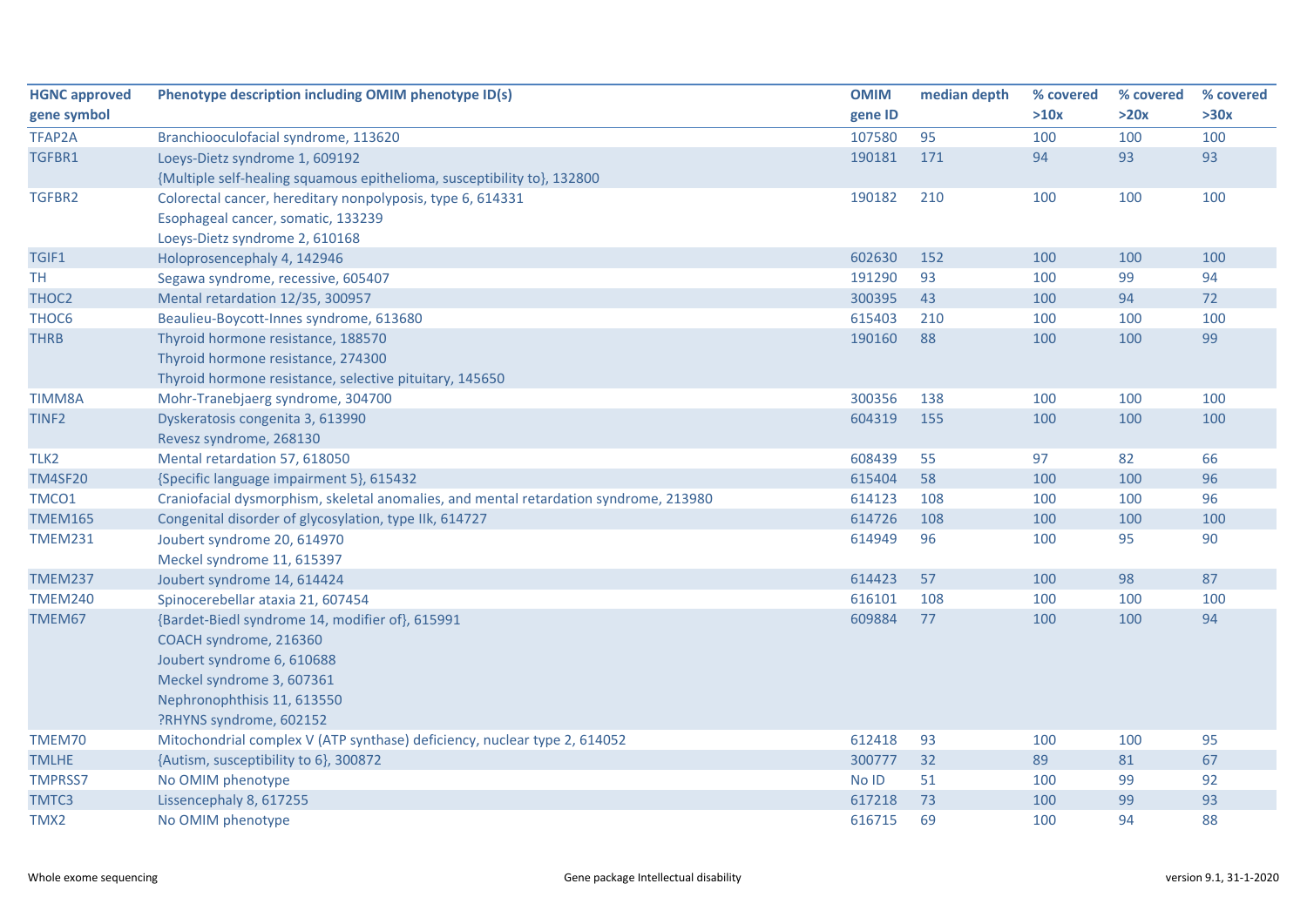| <b>HGNC approved</b> | Phenotype description including OMIM phenotype ID(s)                               | <b>OMIM</b> | median depth | % covered | % covered | % covered |
|----------------------|------------------------------------------------------------------------------------|-------------|--------------|-----------|-----------|-----------|
| gene symbol          |                                                                                    | gene ID     |              | >10x      | >20x      | >30x      |
| <b>TNIK</b>          | Mental retardation 54, 617028                                                      | 610005      | 56           | 100       | 98        | 92        |
| TOE1                 | Pontocerebellar hypoplasia, type 7, 614969                                         | 613931      | 110          | 100       | 100       | 98        |
| TPI1                 | Hemolytic anemia due to triosephosphate isomerase deficiency, 615512               | 190450      | 123          | 100       | 98        | 96        |
| <b>TPO</b>           | Thyroid dyshormonogenesis 2A, 274500                                               | 606765      | 116          | 100       | 100       | 100       |
| TPP1                 | Ceroid lipofuscinosis, neuronal, 2, 204500                                         | 607998      | 97           | 100       | 100       | 100       |
|                      | Spinocerebellar ataxia 7, 609270                                                   |             |              |           |           |           |
| <b>TRAIP</b>         | Seckel syndrome 9, 616777                                                          | 605958      | 98           | 100       | 100       | 100       |
| TRAPPC11             | Muscular dystrophy, limb-girdle 18, 615356                                         | 614138      | 60           | 100       | 97        | 90        |
| <b>TRAPPC6B</b>      | Neurodevelopmental disorder with microcephaly, epilepsy, and brain atrophy, 617862 | 610397      | 56           | 100       | 95        | 78        |
| <b>TRAPPC9</b>       | Mental retardation 13, 613192                                                      | 611966      | 100          | 100       | 100       | 98        |
| TREX1                | Aicardi-Goutieres syndrome 1, dominant and recessive, 225750                       | 606609      | 234          | 100       | 100       | 100       |
|                      | Chilblain lupus, 610448                                                            |             |              |           |           |           |
|                      | {Systemic lupus erythematosus, susceptibility to}, 152700                          |             |              |           |           |           |
|                      | Vasculopathy, retinal, with cerebral leukodystrophy, 192315                        |             |              |           |           |           |
| TRIM32               | ?Bardet-Biedl syndrome 11, 615988                                                  | 602290      | 107          | 100       | 100       | 100       |
|                      | Muscular dystrophy, limb-girdle 8, 254110                                          |             |              |           |           |           |
| <b>TRIO</b>          | Mental retardation 44, 617061                                                      | 601893      | 100          | 99        | 99        | 97        |
| <b>TRIP12</b>        | Mental retardation 49, 617752                                                      | 604506      | 75           | 100       | 99        | 95        |
| TRMT1                | Mental retardation 68, 618302                                                      | 611669      | 107          | 100       | 99        | 94        |
| <b>TRMT10A</b>       | Microcephaly, short stature, and impaired glucose metabolism 1, 616033             | 616013      | 91           | 100       | 100       | 94        |
| TSC1                 | Focal cortical dysplasia, type II, somatic, 607341                                 | 605284      | 167          | 100       | 100       | 100       |
|                      | Lymphangioleiomyomatosis, 606690                                                   |             |              |           |           |           |
|                      | Tuberous sclerosis-1, 191100                                                       |             |              |           |           |           |
| TSC <sub>2</sub>     | ?Focal cortical dysplasia, type II, somatic, 607341                                | 191092      | 184          | 100       | 100       | 100       |
|                      | Lymphangioleiomyomatosis, somatic, 606690                                          |             |              |           |           |           |
|                      | Tuberous sclerosis-2, 613254                                                       |             |              |           |           |           |
| <b>TSEN15</b>        | Pontocerebellar hypoplasia, type 2F, 617026                                        | 608756      | 70           | 100       | 100       | 100       |
| <b>TSEN54</b>        | Pontocerebellar hypoplasia type 2A, 277470                                         | 608755      | 105          | 100       | 96        | 96        |
|                      | Pontocerebellar hypoplasia type 4, 225753                                          |             |              |           |           |           |
|                      | ?Pontocerebellar hypoplasia type 5, 610204                                         |             |              |           |           |           |
| <b>TSHB</b>          | Hypothyroidism, congenital, nongoitrous 4, 275100                                  | 188540      | 95           | 100       | 100       | 100       |
| <b>TSPAN7</b>        | Mental retardation 58, 300210                                                      | 300096      | 55           | 100       | 98        | 83        |
| <b>TTC19</b>         | Mitochondrial complex III deficiency, nuclear type 2, 615157                       | 613814      | 53           | 100       | 92        | 77        |
| TTC37                | Trichohepatoenteric syndrome 1, 222470                                             | 614589      | 58           | 100       | 99        | 93        |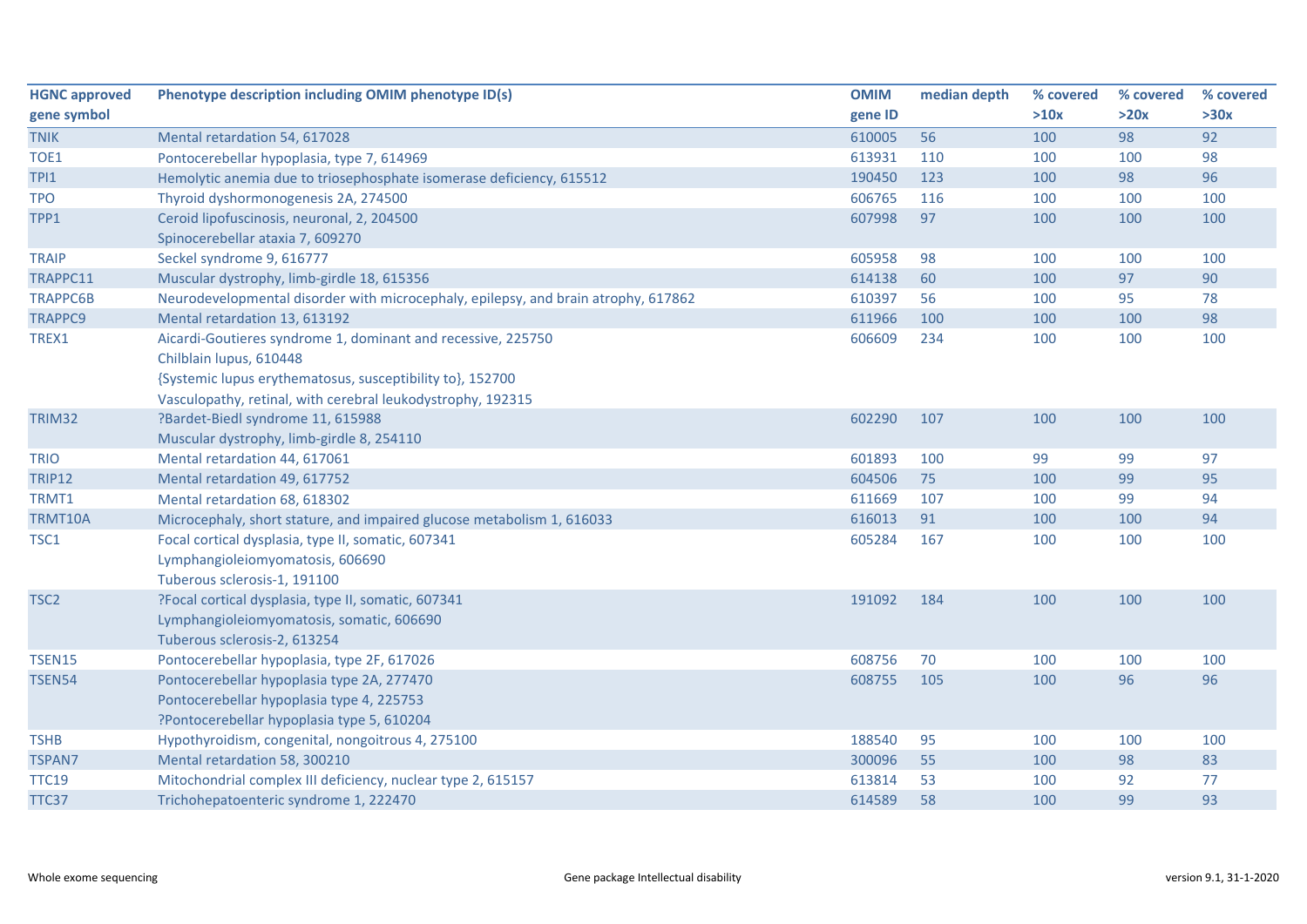| <b>HGNC approved</b> | Phenotype description including OMIM phenotype ID(s)                                   | <b>OMIM</b> | median depth | % covered | % covered | % covered |
|----------------------|----------------------------------------------------------------------------------------|-------------|--------------|-----------|-----------|-----------|
| gene symbol          |                                                                                        | gene ID     |              | >10x      | >20x      | >30x      |
| TTC8                 | Bardet-Biedl syndrome 8, 615985                                                        | 608132      | 66           | 100       | 100       | 93        |
|                      | ?Retinitis pigmentosa 51, 613464                                                       |             |              |           |           |           |
| TTI <sub>2</sub>     | Mental retardation 39, 615541                                                          | 614426      | 66           | 100       | 100       | 98        |
| <b>TUBA1A</b>        | Lissencephaly 3, 611603                                                                | 602529      | 110          | 100       | 100       | 100       |
| <b>TUBA8</b>         | Cortical dysplasia, complex, with other brain malformations 8, 613180                  | 605742      | 118          | 100       | 100       | 100       |
| <b>TUBB</b>          | Cortical dysplasia, complex, with other brain malformations 6, 615771                  | 191130      | 198          | 100       | 99        | 97        |
|                      | Symmetric circumferential skin creases, congenital, 1, 156610                          |             |              |           |           |           |
| <b>TUBB2A</b>        | Cortical dysplasia, complex, with other brain malformations 5, 615763                  | 615101      | 99           | 99        | 82        | 74        |
| <b>TUBB2B</b>        | Cortical dysplasia, complex, with other brain malformations 7, 610031                  | 612850      | 119          | 100       | 87        | 78        |
| TUBB3                | Cortical dysplasia, complex, with other brain malformations 1, 614039                  | 602661      | 269          | 100       | 99        | 95        |
|                      | Fibrosis of extraocular muscles, congenital, 3A, 600638                                |             |              |           |           |           |
| <b>TUBB4A</b>        | Dystonia 4, torsion, 128101                                                            | 602662      | 242          | 100       | 100       | 99        |
|                      | Leukodystrophy, hypomyelinating, 6, 612438                                             |             |              |           |           |           |
| TUBG1                | Cortical dysplasia, complex, with other brain malformations 4, 615412                  | 191135      | 190          | 100       | 100       | 100       |
| <b>TUBGCP4</b>       | Microcephaly and chorioretinopathy, 3, 616335                                          | 609610      | 71           | 100       | 98        | 94        |
| <b>TUBGCP6</b>       | Microcephaly and chorioretinopathy, 1, 251270                                          | 610053      | 159          | 100       | 100       | 99        |
| TUSC <sub>3</sub>    | Mental retardation 7, 611093                                                           | 601385      | 72           | 100       | 100       | 95        |
| TWIST1               | Craniosynostosis 1, 123100                                                             | 601622      | 132          | 100       | 100       | 95        |
|                      | Robinow-Sorauf syndrome, 180750                                                        |             |              |           |           |           |
|                      | Saethre-Chotzen syndrome with or without eyelid anomalies, 101400                      |             |              |           |           |           |
|                      | Sweeney-Cox syndrome, 617746                                                           |             |              |           |           |           |
| <b>TWNK</b>          | Mitochondrial DNA depletion syndrome 7 (hepatocerebral type), 271245                   | 606075      | 145          | 100       | 100       | 100       |
|                      | Perrault syndrome 5, 616138                                                            |             |              |           |           |           |
|                      | Progressive external ophthalmoplegia with mitochondrial DNA deletions 3, 609286        |             |              |           |           |           |
| UBA5                 | Epileptic encephalopathy, early infantile, 44, 617132                                  | 610552      | 46           | 100       | 91        | 67        |
|                      | ?Spinocerebellar ataxia 24, 617133                                                     |             |              |           |           |           |
| UBE2A                | Mental retardation syndromic, Nascimento-type, 300860                                  | 312180      | 57           | 100       | 99        | 81        |
| UBE3A                | Angelman syndrome, 105830                                                              | 601623      | 61           | 100       | 100       | 96        |
| UBE3B                | Kaufman oculocerebrofacial syndrome, 244450                                            | 608047      | 116          | 100       | 100       | 99        |
| UBR1                 | Johanson-Blizzard syndrome, 243800                                                     | 605981      | 61           | 100       | 99        | 93        |
| <b>UNC80</b>         | Hypotonia, infantile, with psychomotor retardation and characteristic facies 2, 616801 | 612636      | 75           | 100       | 100       | 97        |
| UPB1                 | Beta-ureidopropionase deficiency, 613161                                               | 606673      | 96           | 100       | 100       | 100       |
| UPF3B                | Mental retardation, syndromic 14, 300676                                               | 300298      | 74           | 100       | 98        | 87        |
| UQCC2                | Mitochondrial complex III deficiency, nuclear type 7, 615824                           | 614461      | 127          | 100       | 100       | 100       |
| <b>UQCRQ</b>         | Mitochondrial complex III deficiency, nuclear type 4, 615159                           | 612080      | 123          | 100       | 100       | 100       |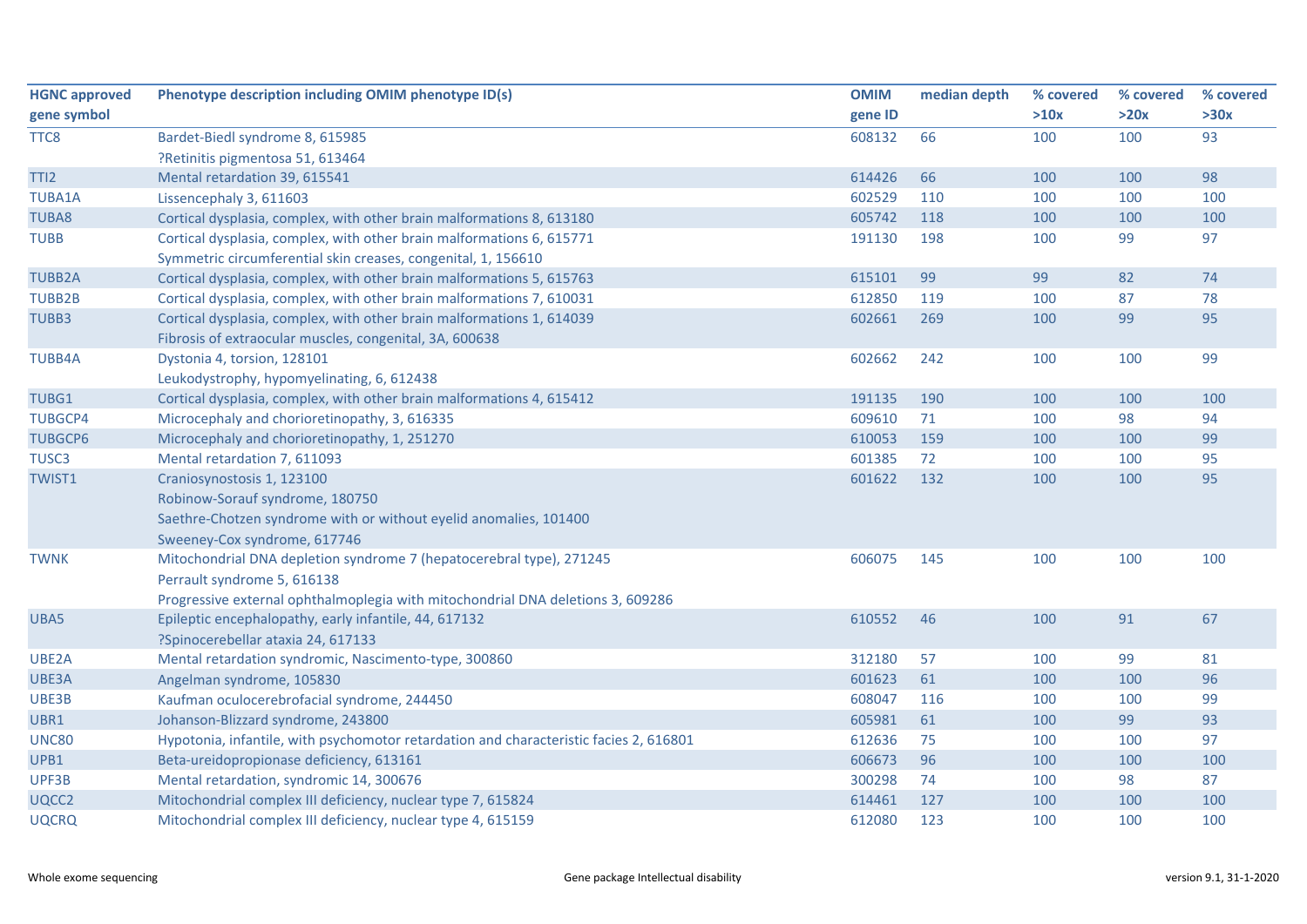| <b>HGNC approved</b> | Phenotype description including OMIM phenotype ID(s)                                          | <b>OMIM</b> | median depth | % covered | % covered | % covered |
|----------------------|-----------------------------------------------------------------------------------------------|-------------|--------------|-----------|-----------|-----------|
| gene symbol          |                                                                                               | gene ID     |              | >10x      | >20x      | >30x      |
| UROC1                | ?Urocanase deficiency, 276880                                                                 | 613012      | 112          | 100       | 100       | 99        |
| <b>USP18</b>         | Pseudo-TORCH syndrome 2, 617397                                                               | 607057      | 117          | 95        | 95        | 93        |
| USP27X               | Mental retardation 105, 300984                                                                | 300975      | 77           | 100       | 100       | 100       |
| USP7                 | No OMIM phenotype                                                                             | 602519      | 44           | 97        | 89        | 71        |
| USP9X                | Mental retardation 99, 300919                                                                 | 300072      | 67           | 100       | 98        | 94        |
|                      | Mental retardation 99, syndromic, female-restricted, 300968                                   |             |              |           |           |           |
| <b>UTRN</b>          | No OMIM phenotype                                                                             | 128240      | 77           | 100       | 100       | 97        |
| <b>VLDLR</b>         | Cerebellar hypoplasia and mental retardation with or without quadrupedal locomotion 1, 224050 | 192977      | 70           | 100       | 100       | 97        |
| <b>VPS11</b>         | Leukodystrophy, hypomyelinating, 12, 616683                                                   | 608549      | 102          | 100       | 100       | 98        |
| VPS13B               | Cohen syndrome, 216550                                                                        | 607817      | 75           | 100       | 99        | 96        |
| VPS13C               | Parkinson disease 23, early onset, 616840                                                     | 608879      | 50           | 100       | 97        | 85        |
| VPS37A               | Spastic paraplegia 53, 614898                                                                 | 609927      | 46           | 100       | 99        | 86        |
| <b>VPS53</b>         | Pontocerebellar hypoplasia, type 2E, 615851                                                   | 615850      | 82           | 100       | 100       | 96        |
| VRK1                 | Pontocerebellar hypoplasia type 1A, 607596                                                    | 602168      | 53           | 100       | 99        | 92        |
| VWA3B                | ?Spinocerebellar ataxia 22, 616948                                                            | 614884      | 66           | 100       | 98        | 92        |
| <b>WAC</b>           | Desanto-Shinawi syndrome, 616708                                                              | 615049      | 57           | 100       | 98        | 91        |
| WASHC4               | ?Mental retardation 43, 615817                                                                | 615748      | 66           | 100       | 97        | 90        |
| WASHC5               | Ritscher-Schinzel syndrome 1, 220210                                                          | 610657      | 62           | 100       | 100       | 94        |
|                      | Spastic paraplegia 8, 603563                                                                  |             |              |           |           |           |
| <b>WBP11</b>         | No OMIM phenotype                                                                             | 618083      | 49           | 96        | 74        | 54        |
| WDR13                | No OMIM phenotype                                                                             | 300512      | 91           | 100       | 100       | 98        |
| WDR19                | ?Cranioectodermal dysplasia 4, 614378                                                         | 608151      | 71           | 100       | 100       | 97        |
|                      | Nephronophthisis 13, 614377                                                                   |             |              |           |           |           |
|                      | Senior-Loken syndrome 8, 616307                                                               |             |              |           |           |           |
|                      | ?Short-rib thoracic dysplasia 5 with or without polydactyly, 614376                           |             |              |           |           |           |
| WDR26                | Skraban-Deardorff syndrome, 617616                                                            | 617424      | 50           | 100       | 94        | 81        |
| WDR4                 | Galloway-Mowat syndrome 6, 618347                                                             | 605924      | 117          | 100       | 100       | 100       |
|                      | Microcephaly, growth deficiency, seizures, and brain malformations, 618346                    |             |              |           |           |           |
| WDR45                | Neurodegeneration with brain iron accumulation 5, 300894                                      | 300526      | 92           | 100       | 100       | 100       |
| WDR54                | No OMIM phenotype                                                                             | No ID       | 105          | 100       | 100       | 99        |
| WDR62                | Microcephaly 2, primary, with or without cortical malformations, 604317                       | 613583      | 139          | 100       | 100       | 100       |
| WDR73                | Galloway-Mowat syndrome 1, 251300                                                             | 616144      | 152          | 100       | 100       | 97        |
| WDR81                | Cerebellar ataxia, mental retardation, and dysequilibrium syndrome 2, 610185                  | 614218      | 155          | 100       | 100       | 100       |
|                      | Hydrocephalus, congenital, 3, with brain anomalies, 617967                                    |             |              |           |           |           |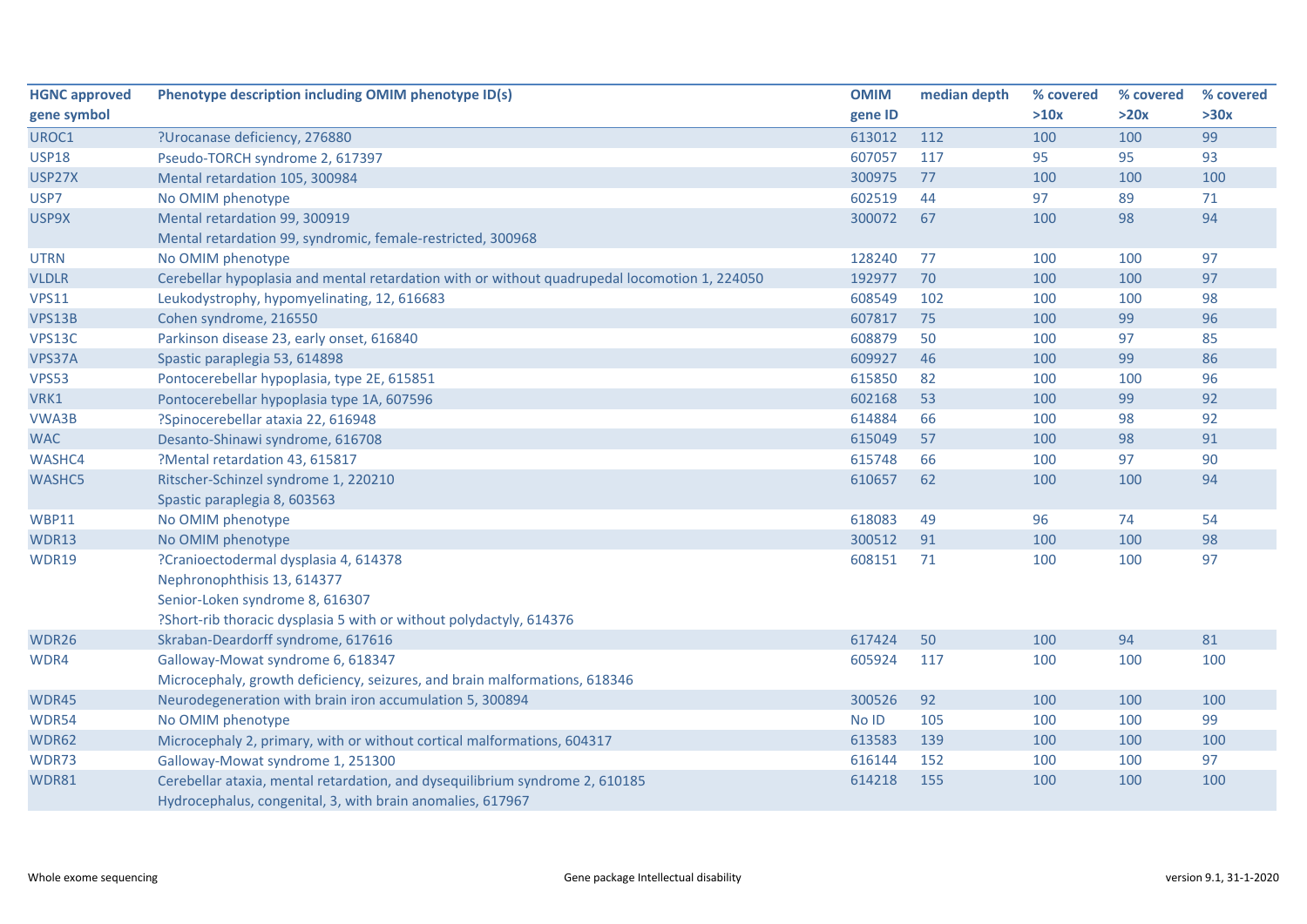| <b>HGNC approved</b> | Phenotype description including OMIM phenotype ID(s)                                                      | <b>OMIM</b> | median depth | % covered | % covered | % covered |
|----------------------|-----------------------------------------------------------------------------------------------------------|-------------|--------------|-----------|-----------|-----------|
| gene symbol          |                                                                                                           | gene ID     |              | >10x      | >20x      | >30x      |
| WFS1                 | ?Cataract 41, 116400                                                                                      | 606201      | 196          | 100       | 100       | 100       |
|                      | Deafness 6/14/38, 600965                                                                                  |             |              |           |           |           |
|                      | {Diabetes mellitus, noninsulin-dependent, association with}, 125853                                       |             |              |           |           |           |
|                      | Wolfram syndrome 1, 222300                                                                                |             |              |           |           |           |
|                      | Wolfram-like syndrome, 614296                                                                             |             |              |           |           |           |
| WNK3                 | No OMIM phenotype                                                                                         | 300358      | 44           | 100       | 95        | 82        |
| <b>WWOX</b>          | Epileptic encephalopathy, early infantile, 28, 616211                                                     | 605131      | 92           | 100       | 100       | 100       |
|                      | Esophageal squamous cell carcinoma, somatic, 133239                                                       |             |              |           |           |           |
|                      | Spinocerebellar ataxia 12, 614322                                                                         |             |              |           |           |           |
| <b>XIAP</b>          | Lymphoproliferative syndrome, 2, 300635                                                                   | 300079      | 47           | 100       | 95        | 80        |
| <b>XPA</b>           | Xeroderma pigmentosum, group A, 278700                                                                    | 611153      | 71           | 100       | 100       | 93        |
| <b>XPC</b>           | Xeroderma pigmentosum, group C, 278720                                                                    | 613208      | 108          | 100       | 100       | 98        |
| <b>XPNPEP3</b>       | Nephronophthisis-like nephropathy 1, 613159                                                               | 613553      | 63           | 100       | 100       | 96        |
| XYLT1                | Desbuquois dysplasia 2, 615777                                                                            | 608124      | 103          | 100       | 97        | 93        |
|                      | {Pseudoxanthoma elasticum, modifier of severity of}, 264800                                               |             |              |           |           |           |
| YAP1                 | Coloboma, ocular, with or without hearing impairment, cleft lip/palate, and/or mental retardation, 120433 | 606608      | 73           | 100       | 99        | 94        |
| YME1L1               | ?Optic atrophy 11, 617302                                                                                 | 607472      | 48           | 100       | 95        | 83        |
| <b>YWHAE</b>         | No OMIM phenotype                                                                                         | 605066      | 75           | 100       | 100       | 91        |
| YY1                  | Gabriele-de Vries syndrome, 617557                                                                        | 600013      | 97           | 100       | 100       | 100       |
| ZBTB16               | Leukemia, acute promyelocytic, PL2F/RARA type                                                             | 176797      | 128          | 100       | 100       | 100       |
|                      | Skeletal defects, genital hypoplasia, and mental retardation, 612447                                      |             |              |           |           |           |
| ZBTB18               | Mental retardation 22, 612337                                                                             | 608433      | 157          | 100       | 100       | 99        |
| ZBTB20               | Primrose syndrome, 259050                                                                                 | 606025      | 149          | 100       | 100       | 100       |
| ZBTB24               | Immunodeficiency-centromeric instability-facial anomalies syndrome 2, 614069                              | 614064      | 73           | 100       | 100       | 100       |
| <b>ZC3H14</b>        | Mental retardation 56, 617125                                                                             | 613279      | 93           | 100       | 99        | 93        |
| ZC4H2                | Wieacker-Wolff syndrome, 314580                                                                           | 300897      | 78           | 100       | 99        | 93        |
| ZDHHC15              | No OMIM phenotype                                                                                         | 300576      | 48           | 100       | 99        | 89        |
| ZDHHC9               | Mental retardation syndromic, Raymond type, 300799                                                        | 300646      | 44           | 100       | 97        | 83        |
| ZEB <sub>2</sub>     | Mowat-Wilson syndrome, 235730                                                                             | 605802      | 85           | 100       | 100       | 100       |
| ZFYVE26              | Spastic paraplegia 15, 270700                                                                             | 612012      | 90           | 100       | 100       | 98        |
| ZIC1                 | Craniosynostosis 6, 616602                                                                                | 600470      | 255          | 100       | 100       | 100       |
| ZIC <sub>2</sub>     | Holoprosencephaly 5, 609637                                                                               | 603073      | 161          | 96        | 95        | 93        |
| ZIC4                 | No OMIM phenotype                                                                                         | 608948      | 132          | 100       | 100       | 99        |
| ZMYND11              | Mental retardation 30, 616083                                                                             | 608668      | 73           | 100       | 100       | 98        |
| <b>ZNF101</b>        | No OMIM phenotype                                                                                         | 603983      | 59           | 100       | 100       | 93        |